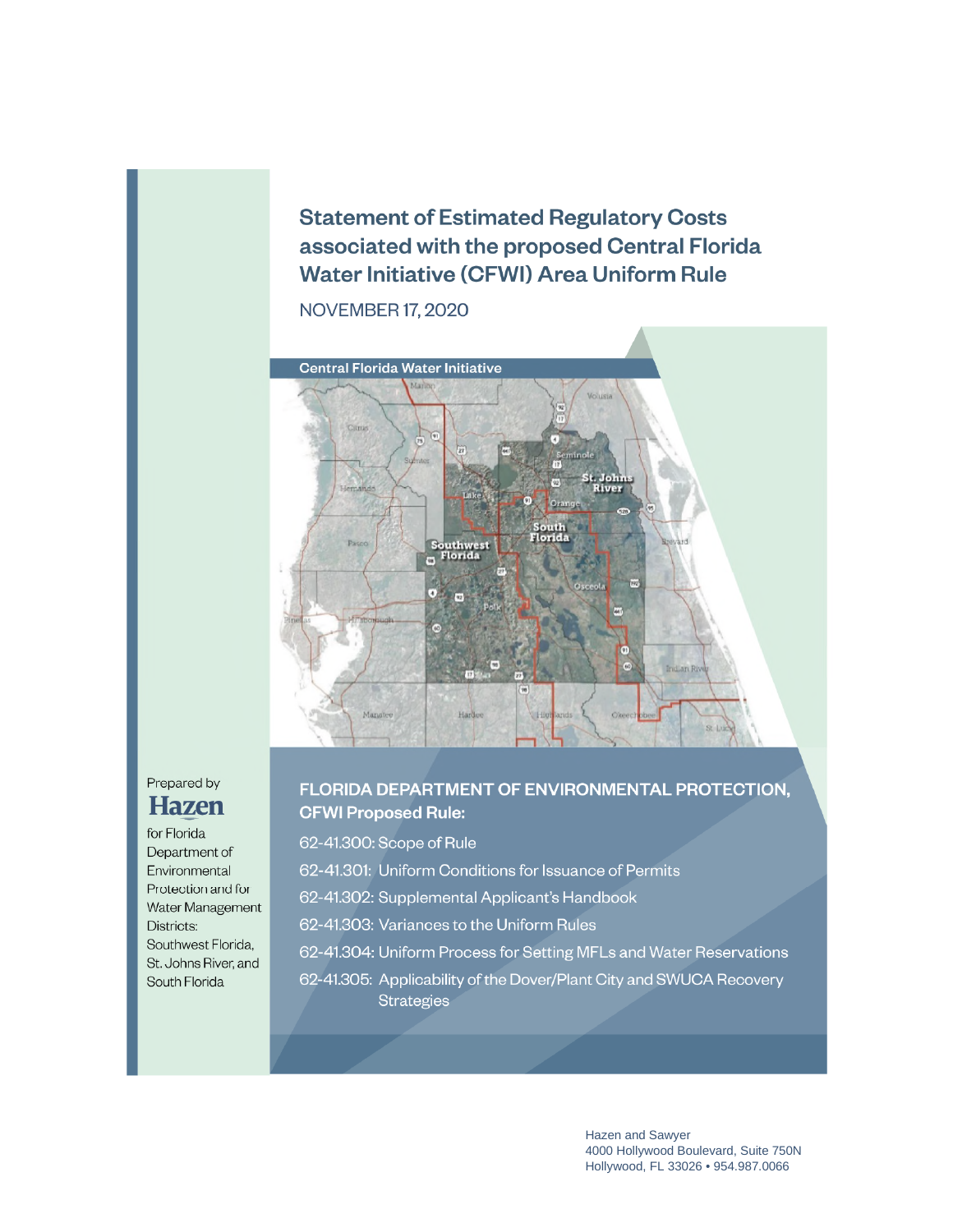# **Table of Contents**

| 1. |     |                                                                                               |
|----|-----|-----------------------------------------------------------------------------------------------|
|    | 1.1 |                                                                                               |
|    | 1.2 |                                                                                               |
|    | 1.3 |                                                                                               |
| 2. |     |                                                                                               |
|    | 2.1 |                                                                                               |
|    | 2.2 |                                                                                               |
|    | 2.3 | Proposed CFWI Rules Affecting Public Supply Permittees and Applicants2-4                      |
|    | 2.4 | Proposed CFWI Rules Affecting Industrial / Commercial / Institutional / Mining / Dewatering / |
|    | 2.5 | Proposed CFWI Rules Affecting Agricultural, Recreational and Landscape Irrigation Self-       |
|    | 2.6 | Section 62-41.304: CFWI Area, Uniform Process for Setting Minimum Flows and Minimum           |
|    | 2.7 | 62-41.303: Central Florida Water Initiative Area, Variances to the Uniform Rules 2-6          |
| 3. |     |                                                                                               |
|    | 3.1 |                                                                                               |
|    | 3.2 |                                                                                               |
|    | 3.3 |                                                                                               |
|    | 3.4 | Total Number of Permittees and Applicants Expected to be Impacted by the Proposed CFWI        |
| 4. |     |                                                                                               |
|    | 4.1 |                                                                                               |
|    |     | 4.1.1                                                                                         |
|    |     |                                                                                               |
|    |     | 4.1.3 Plan required to address how "demand-not-met" beyond 2025 will be supplied 4-22         |
|    |     |                                                                                               |
|    |     |                                                                                               |
|    |     |                                                                                               |
|    |     |                                                                                               |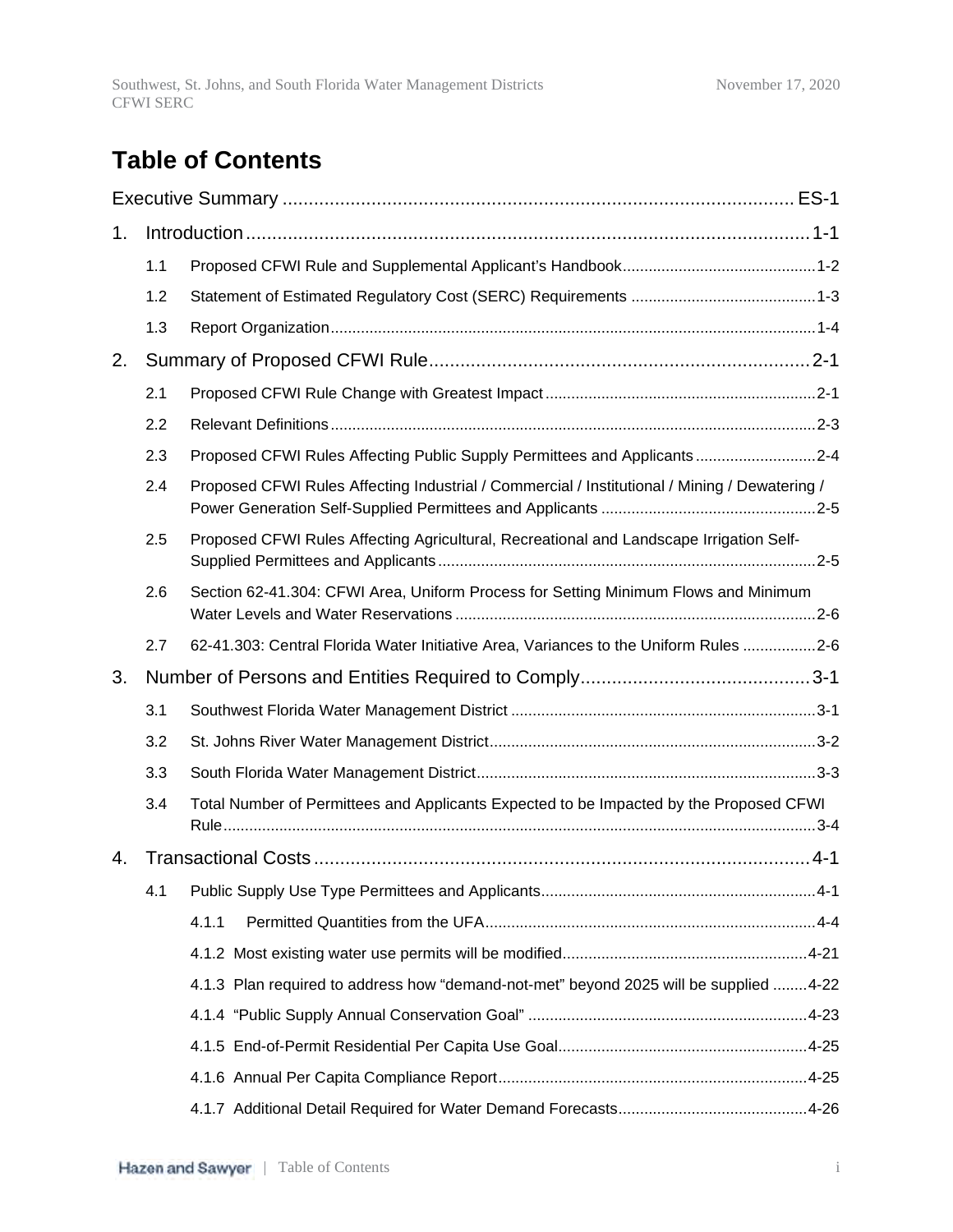|    |     | 4.1.10 Transactional Cost to Public Supply Applicants for New Permits 4-28                   |  |
|----|-----|----------------------------------------------------------------------------------------------|--|
|    | 4.2 | Industrial/Commercial/Institutional (ICI) and Power Generation Use Type Permittees4-30       |  |
|    |     |                                                                                              |  |
|    |     |                                                                                              |  |
|    |     |                                                                                              |  |
|    |     | 4.2.4 Prepare a water balance in the form of a spreadsheet or flow diagram4-33               |  |
|    |     |                                                                                              |  |
|    |     | 4.2.6 Summary of Transactional Cost to ICI and Power Generation Permittees 4-34              |  |
|    |     | 4.2.7 Industrial/Commercial/Institutional (ICI) and Power Generation Use Type Applicants4-34 |  |
|    | 4.3 | Agricultural / Landscape / Recreation Use Type Permittees and Applicants 4-35                |  |
|    |     |                                                                                              |  |
|    |     |                                                                                              |  |
|    |     |                                                                                              |  |
| 5. |     |                                                                                              |  |
|    | 5.1 |                                                                                              |  |
|    | 5.2 |                                                                                              |  |
|    |     | 5.2.1 SJRWMD Estimated Costs to Implement the Proposed CFWI Rule5-1                          |  |
|    |     | 5.2.2 SWFWMD Estimated Costs to Implement the Proposed CFWI Rule 5-3                         |  |
|    |     | 5.2.3 SFWMD Estimated Costs to Implement the Proposed CFWI Rule5-4                           |  |
|    | 5.3 | Estimated Total Agency Cost to Implement the Proposed CFWI Rule 5-5                          |  |
| 6. |     |                                                                                              |  |
|    | 6.1 |                                                                                              |  |
|    | 6.2 |                                                                                              |  |
|    | 6.3 |                                                                                              |  |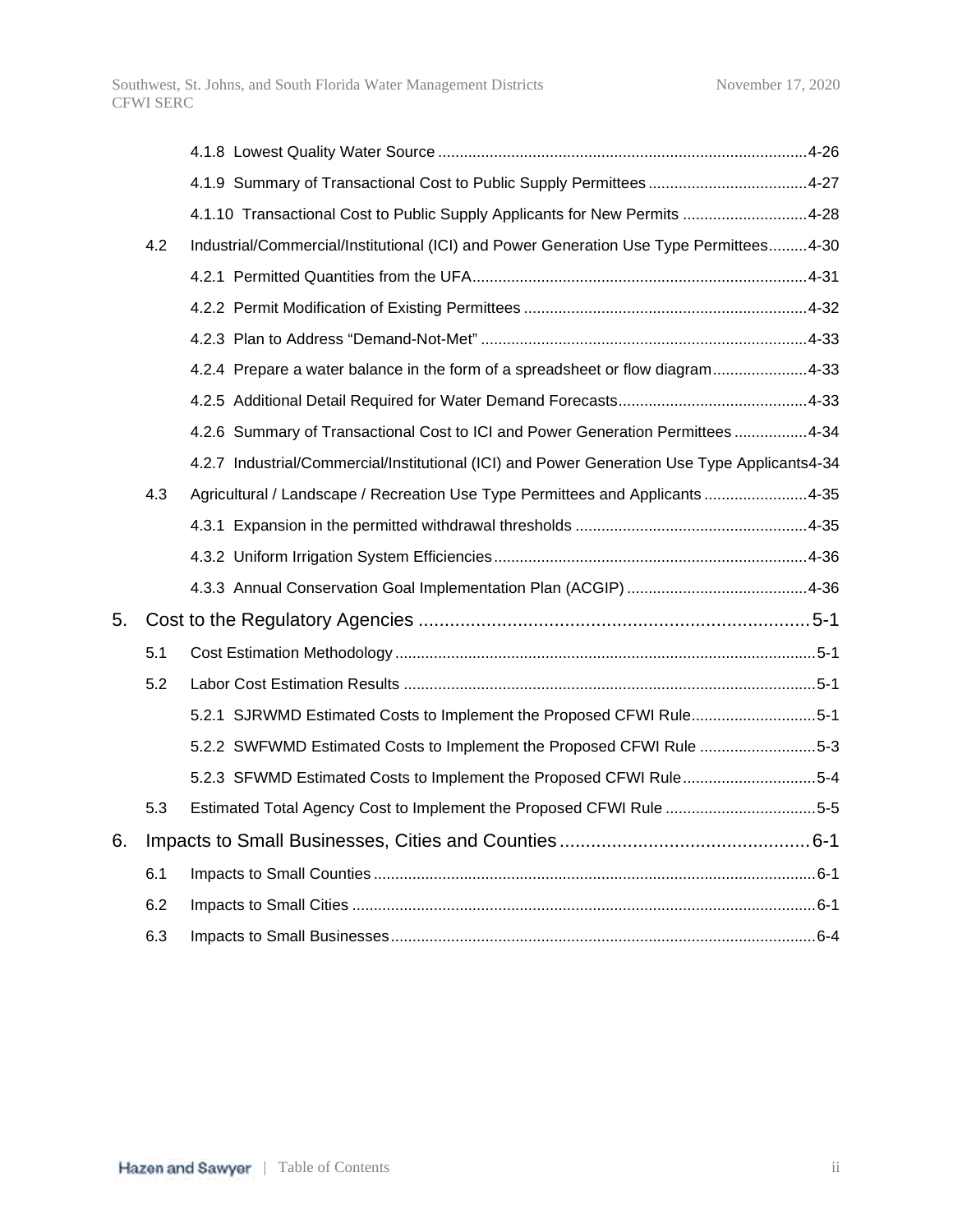| <b>Abbreviation</b>                             | <b>Definition</b>                                                                                                                                                                                                                                                                                 |
|-------------------------------------------------|---------------------------------------------------------------------------------------------------------------------------------------------------------------------------------------------------------------------------------------------------------------------------------------------------|
| Adjusted gpcd                                   | Gallons per capita (per person) per day equal to ([average day] withdrawals + imported<br>water - exported water - treatment loss - significant uses - golf course uses - environmental<br>mitigation) / residential population served                                                            |
| <b>AWS</b>                                      | <b>Alternative Water Supply</b>                                                                                                                                                                                                                                                                   |
| <b>Alternative Gross</b><br>gpcd                | Gallons per capita per day equal to Adjusted gpcd where qualifying stormwater and<br>reclaimed water quantities are deducted from the numerator prior to dividing by residential<br>population served                                                                                             |
| <b>CUP</b>                                      | Consumptive use permit or Water use permit (WUP)                                                                                                                                                                                                                                                  |
| Demand-Not-Met                                  | The amount of water demand that would not be supplied with water from the UFA due to the<br>proposed CFWI rule. Also called Unmet Demand.                                                                                                                                                         |
| District(s)                                     | One of the three water management districts - Southwest Florida, St. Johns River and/or<br>South Florida Water Management District                                                                                                                                                                |
| F.A.C.                                          | Florida Administrative Code                                                                                                                                                                                                                                                                       |
| F.S.                                            | <b>Florida Statute</b>                                                                                                                                                                                                                                                                            |
| <b>FDEP</b>                                     | Florida Department of Environmental Protection                                                                                                                                                                                                                                                    |
| functional<br>population                        | The served permanent population as adjusted by the seasonal resident, tourist, group<br>quarters, and net commuter population within a utility's service area                                                                                                                                     |
| gocd                                            | gallons per capita (person) per day                                                                                                                                                                                                                                                               |
| gpd                                             | gallons per day                                                                                                                                                                                                                                                                                   |
| gross gpcd                                      | Gallons per capita per day equal to (average day withdrawals + average day imports -<br>average day exports) divided by residential population served                                                                                                                                             |
| ICI                                             | Industrial / Commercial / Institutional                                                                                                                                                                                                                                                           |
| Large Public<br><b>Supply Permittees</b>        | Public Supply Permittees that have total permitted water quantities equal to or greater than<br>100,000 gpd                                                                                                                                                                                       |
| <b>LFA</b>                                      | Lower Floridan aquifer                                                                                                                                                                                                                                                                            |
| mgd                                             | million gallons per day                                                                                                                                                                                                                                                                           |
| O&M                                             | operations and maintenance                                                                                                                                                                                                                                                                        |
| <b>RWSP</b>                                     | Central Florida Water Initiative. Public Review DRAFT Regional Water Supply Plan 2020:<br>"A comprehensive plan for Orange, Osceola, Polk, Seminole, and southern Lake counties".<br>No date. Distributed in the summer of 2020. The report is located at<br>https://cfwiwater.com/planning.html. |
| SAS                                             | <b>Surficial Aquifer System</b>                                                                                                                                                                                                                                                                   |
| <b>SERC</b>                                     | <b>Statement of Estimated Regulatory Costs</b>                                                                                                                                                                                                                                                    |
| <b>SFWMD</b>                                    | South Florida Water Management District                                                                                                                                                                                                                                                           |
| <b>SJRWMD</b>                                   | St. Johns River Water Management District                                                                                                                                                                                                                                                         |
| <b>Small Public</b><br><b>Supply Permittees</b> | Public Supply Permittees with less than 100,000 gpd in total permitted quantity                                                                                                                                                                                                                   |
| <b>SWFWMD</b>                                   | Southwest Florida Water Management District                                                                                                                                                                                                                                                       |
| <b>SWUCA</b>                                    | Southern Water Use Caution Area - encompasses approximately 5,100 square miles,<br>including all or part of eight counties in the southern portion of the SWFWMD                                                                                                                                  |
| <b>UFA</b>                                      | Upper Floridan aquifer                                                                                                                                                                                                                                                                            |
| Unit Cost                                       | The estimated capital and annual operations and maintenance (O&M) cost per 1,000<br>gallons of water supply provided (unless defined otherwise). "Capital cost" means planning,<br>design, engineering, and project construction costs.                                                           |
| <b>Unmet Demand</b>                             | The amount of water demand that would not be supplied with water from the UFA due to the<br>proposed CFWI rule. Also called Demand-Not-Met.                                                                                                                                                       |

# **List of Acronyms and Definitions**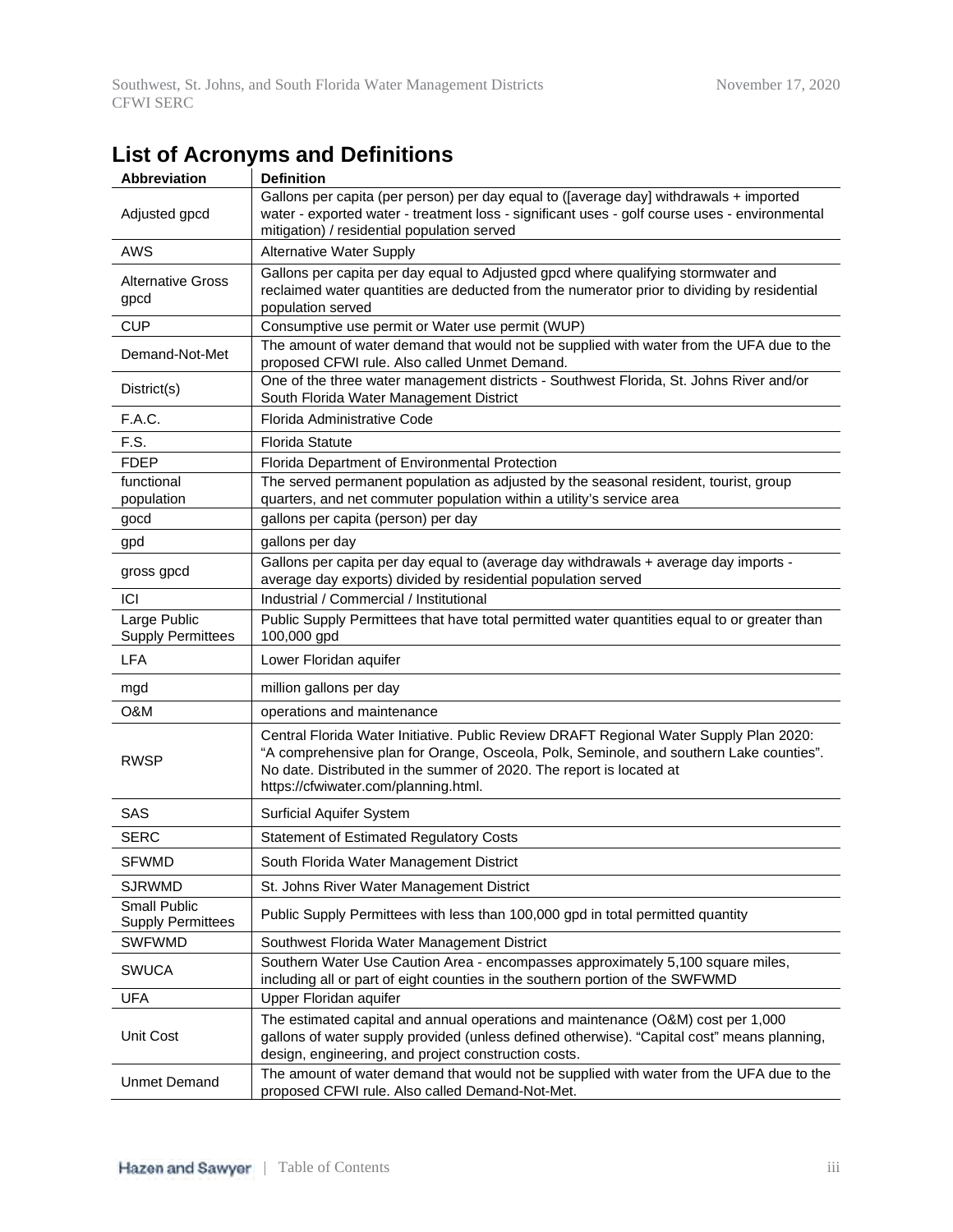# **Executive Summary**

The Central Florida Water Initiative (CFWI) is a collaborative water supply planning effort among the state's three largest water management districts, the Florida Department of Environmental Protection (FDEP), the Florida Department of Agriculture and Consumer Services (FDACS) and private stakeholders. These stakeholders include water utilities, environmental groups, business organizations, agricultural communities, and others.

The FDEP intends to create rules 62-41.300 through 62-41.305, F.A.C., and the CFWI Area Supplemental Applicant's Handbook to implement section 373.0465(2)(d), F.S. regarding water supply management in the CFWI. These proposed rules and handbook are herein referred to as the proposed CFWI rules. These proposed rules create uniform rules for consumptive use permitting within the CFWI area and supersede portions of chapters 40C-2, 40D-2 and 40E-2, F.A.C. regulating the consumptive uses of water in the SJRWMD, SWFWMD and the SFWMD, respectively, and each District's Applicant's Handbook for Water Use Permitting. These rules supersede the F.A.C. rules and the Applicant's Handbook of the SJRWMD, the SWFWMD or the SFWMD only when explicitly provided in the proposed CFWI rules or the proposed CFWI Supplemental Applicant's Handbook.

This Executive Summary provides the completed SERC Template. Detail regarding the methods, data and results of this SERC are provided in this report.

**A.** Is the rule likely to, **directly or indirectly**, have an adverse impact on economic growth, privatesector job creation or employment, or private-sector investment in excess of \$1 million in the aggregate within 5 years after the implementation of the rule?

| <b>Question</b>                                            | <b>Yes</b> | <b>No</b> |
|------------------------------------------------------------|------------|-----------|
| 1. Is the rule likely to reduce personal income?           |            |           |
| 2. Is the rule likely to reduce total non-farm employment? |            |           |
| 3. Is the rule likely to reduce private housing starts?    |            |           |
| 4. Is the rule likely to reduce visitors to Florida?       |            |           |
| 5. Is the rule likely to reduce wages or salaries?         |            |           |
| 6. Is the rule likely to reduce property income?           |            |           |

**Explanation:** The estimated transactional cost of the proposed CFWI rule is not expected to be large enough to cause more than \$1 million in net negative economic impact over the five-year period after the rule is implemented. To be consistent with the questions listed above, economic impact is the change in total income to residents and businesses in the CFWI. The transactional cost of the proposed rule over the period 2021 to 2025 is estimated to be \$18.8 million and all of this amount is comprised of permittee, applicant and consultant time spent in water supply and conservation planning and investments by public supply utilities to reduce per capita water use. Given the significant size of the CFWI economy it is likely that most if not all of the \$18.8 million cost would be spent on labor and materials sourced within the CFWI to the extent that less than \$1,000,000 in negative economic impact would be expected during the five years from 2021 to 2025.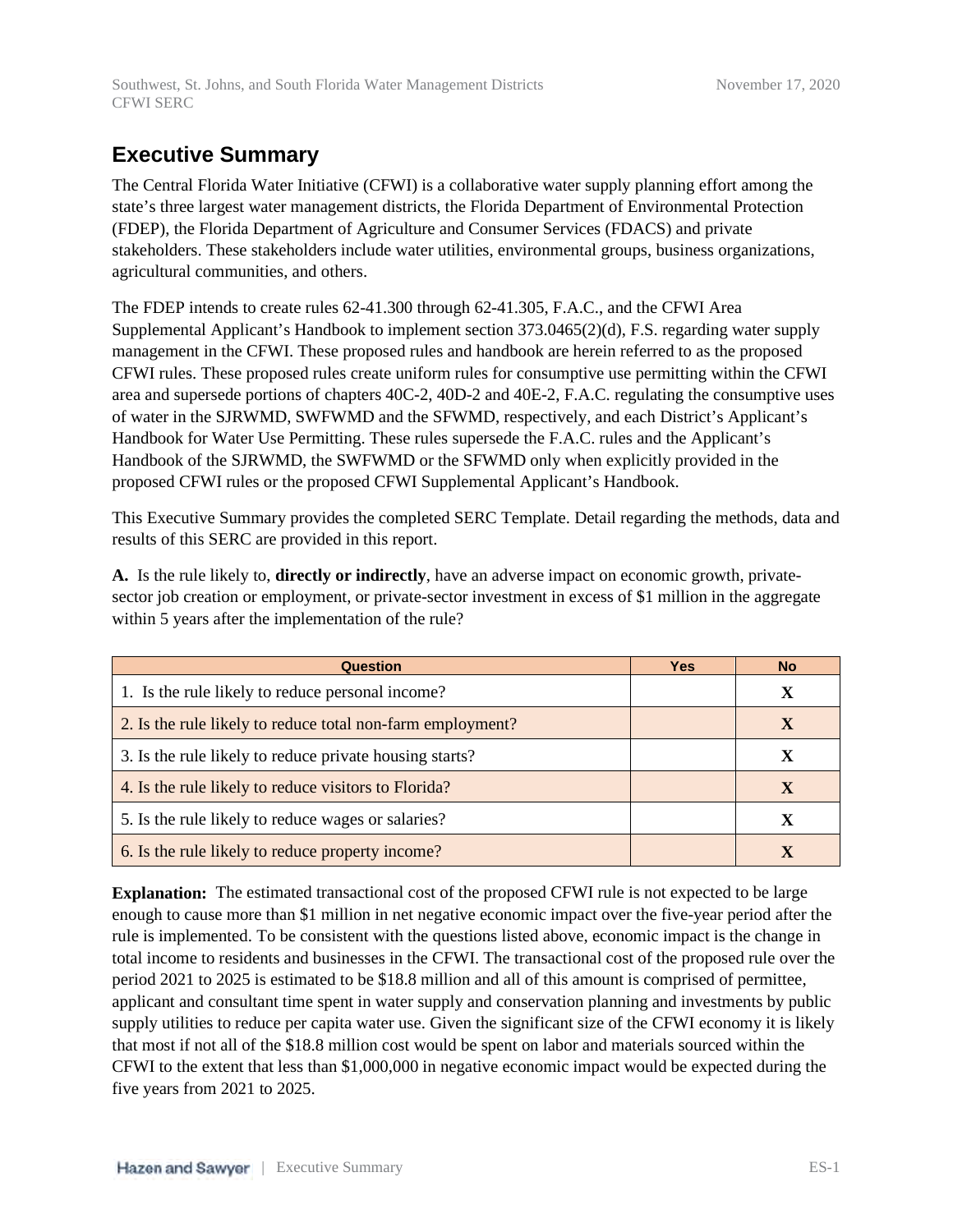Southwest, St. Johns, and South Florida Water Management Districts November 17, 2020 CFWI SERC

If all of the \$18.8 million in transactional costs are paid by households and businesses within the CFWI and if all of these costs are paid to persons and businesses operating within the CFWI, then no negative or positive economic impacts to income in the CFWI would be expected. To the extent that some of the money would be spent on goods and services provided by businesses and households outside of the CFWI, then negative economic impacts within the CFWI are expected. However, money used to pay these costs that comes from outside the CFWI, perhaps through State appropriations, would offset some of the negative economic impact. Given the size of the transactional costs relative to the overall size of the CFWI economy and the caveats described above, negative impacts to employment, income, wages and salaries, property values, and tax revenue in the CFWI area are not expected to be significant and are not expected to be greater than \$1 million over the next five years.

Under the proposed CFWI rule, temporary allocations from the UFA would be available to permittees developing AWS projects to supply unmet demands after 2025. Therefore, there would be little prospect of water shortages; little prospect of impacts to expanded business operations; no impact to the number of Florida visitors; and no losses to consumer value from the water shortage. There may be some impact to some new businesses that need a CUP.

To the extent that the cost of the AWS projects and the other transactional costs are incorporated into water rates, the affordability of water bills to some customers could be jeopardized. This SERC does not provide estimates of the impact of these costs on future water bills and affordability.

The proposed CFWI rule's greatest negative transactional cost impact is due to the prohibition of additional permitted water withdrawals from the Upper Floridan Aquifer (UFA) after 2025 for public supply and industrial / commercial / institutional water use permittees and applicants. Therefore, applicants and permittees would need to supply additional water demands with water from more expensive alternative water sources. The transactional cost of the proposed rule by the year 2040 is estimated to be \$190 million per year as itemized in Table ES-2. The \$1 million aggregate threshold is a low bar and could be triggered after 2025 potentially causing at least some of the questions raised above to be answered Yes if the questions were directed to impacts after 2025. If the proposed rule is adopted in 2021, the bulk of this transactional cost would not be incurred within five years after rule adoption.

**B.** Is the rule likely to, **directly or indirectly**, have an adverse impact on business competitiveness, including the ability of persons doing business in the state to compete with persons doing business in other states or domestic markets, productivity, or innovation in excess of \$1 million in the aggregate within 5 years after the implementation of the rule?

| <b>Question</b>                                                                                                                                                           | <b>Yes</b> | <b>No</b>   |
|---------------------------------------------------------------------------------------------------------------------------------------------------------------------------|------------|-------------|
| 1. Is the rule likely to raise the price of goods or services provided by Florida<br>business?                                                                            |            | X           |
| 2. Is the rule likely to add regulation that is not present in other states or markets?                                                                                   |            | $\mathbf x$ |
| 3. Is the rule likely to reduce the quantity of goods or services Florida businesses<br>are able to produce, i.e. will goods or services become too expensive to produce? |            | X           |
| 4. Is the rule likely to cause Florida businesses to reduce workforces?                                                                                                   |            | $\mathbf X$ |
| 5. Is the rule likely to increase regulatory costs to the extent that Florida<br>businesses will be unable to invest in product development or other innovation?          |            | X           |
| 6. Is the rule likely to make illegal any product or service that is currently legal?                                                                                     |            |             |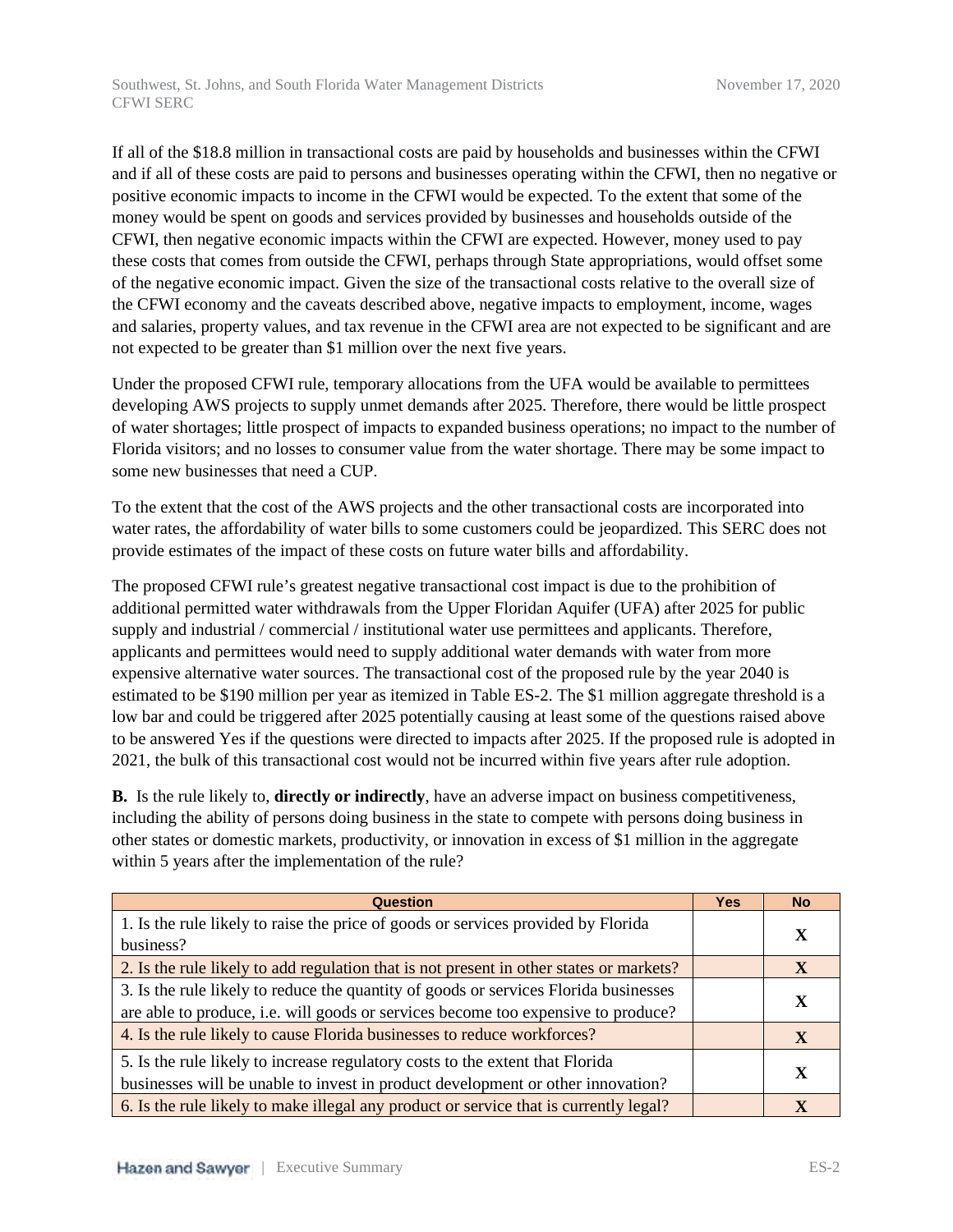**Explanation:** When the questions are directed at the next five years, the distribution of transactional costs throughout the CFWI economy is not expected to have negative impacts on the issues included in the questions listed above. The \$18.8 million estimated transactional cost, when distributed among the nine million households and 60,000 businesses in the CFWI likely to pay these costs, would not raise business costs sufficiently to incentivize price increases or cause a reduction in the quantity of goods and services produced. It is not expected to facilitate a reduction in work force or product development.

The proposed CFWI rule, being one that allocates water supply while protecting the resource and other legal users, is consistent with water resource regulation in other states. There is no feature of the proposed rule restricting water quantities that is unique to Florida. No product or service will become illegal because of the proposed rule.

C. Is the rule likely, **directly or indirectly**, to increase regulatory costs, including any transactional costs in excess of \$1 million in the aggregate within 5 years after the implementation of this rule?

**Answer:** Yes. The estimated transactional cost of the proposed CFWI rule over the next five years is estimated to be \$18.8 million. See Table ES-1 below for the cost itemization. The estimated annual cost by the year 2040 is estimated to be \$190 million as itemized in Table ES-2. Further details are provided in Section 4.0 of the SERC report.

| <b>Permittee or Applicant</b><br>Type                                            | <b>One-Time Cost</b><br>over 20 Years<br>(2020 to 2040) | <b>One-Time Cost</b><br><b>Averaged over 20</b><br><b>Years (2020 to</b><br>2040) | <b>Annual Recurring</b><br>Cost From 2021 to<br>2025 | <b>Total Cost</b><br>from $2021$ to<br>2025 |  |  |
|----------------------------------------------------------------------------------|---------------------------------------------------------|-----------------------------------------------------------------------------------|------------------------------------------------------|---------------------------------------------|--|--|
| (1)                                                                              | (2)                                                     | $(3) = (2) / 20$                                                                  | (4)                                                  | $(5) = [(3) + (4)]$<br>x 5 years            |  |  |
| <b>Public Supply:</b>                                                            |                                                         |                                                                                   |                                                      |                                             |  |  |
| Permittee                                                                        | \$56,100,000                                            | \$2,805,000                                                                       | \$617,000                                            | \$17,110,000                                |  |  |
| Applicant (a)                                                                    | \$4,313,000                                             | \$215,650                                                                         | \$12,000                                             | \$1,138,250                                 |  |  |
| Industrial, Commercial, Institutional, Mining, Dewatering, and Power Generation: |                                                         |                                                                                   |                                                      |                                             |  |  |
| Permittee                                                                        | \$255,400                                               | \$12,770                                                                          | \$0                                                  | \$63,850                                    |  |  |
| Applicant                                                                        | \$854,400                                               | \$42,720                                                                          | \$0                                                  | \$213,600                                   |  |  |
| Agricultural, Recreational, Landscape Irrigation:                                |                                                         |                                                                                   |                                                      |                                             |  |  |
| Permittee                                                                        | \$690,000                                               | \$34,500                                                                          | \$0                                                  | \$172,500                                   |  |  |
| Applicant                                                                        | \$228,000                                               | \$11,400                                                                          | \$0                                                  | \$57,000                                    |  |  |
| <b>Total</b>                                                                     |                                                         |                                                                                   |                                                      | \$18,755,200                                |  |  |

| Table ES-1: Summary of Estimated Transactional Cost Associated with the Proposed CFWI Rule from 2021 |
|------------------------------------------------------------------------------------------------------|
| to 2025                                                                                              |

(a) Annual Recurring Cost from 2021 to 2025 is the average annual cost to new applicants to complete the "Compliance with Per Capita Daily Water Use Rate Annual Report". The annual cost increases as the number of total applicants increases each year.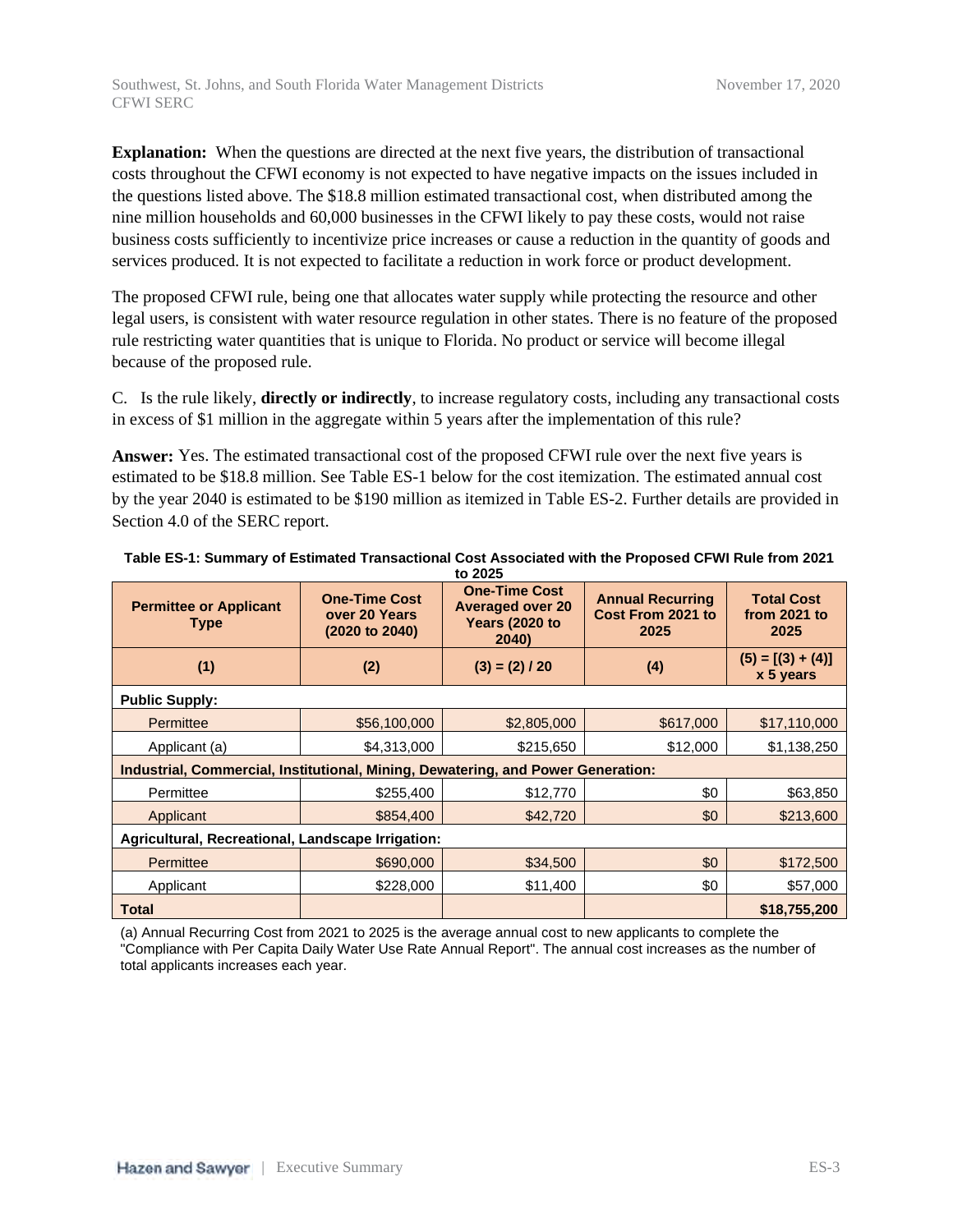| <b>Permittee or Applicant</b><br>Type                                            | <b>One-Time Cost</b><br>over 20 Years<br>$(2020 \text{ to } 2040)$ | <b>One-Time Cost</b><br><b>Averaged over 20</b><br><b>Years (2020 to</b><br>2040) | <b>Annual Recurring</b><br>Cost by 2040 (a) | <b>Total Annual</b><br>Cost by 2040 |  |  |
|----------------------------------------------------------------------------------|--------------------------------------------------------------------|-----------------------------------------------------------------------------------|---------------------------------------------|-------------------------------------|--|--|
| (1)                                                                              | (2)                                                                | $(3) = (2) / 20$                                                                  | (4)                                         | $(5) = [(3) + (4)]$                 |  |  |
| <b>Public Supply:</b>                                                            |                                                                    |                                                                                   |                                             |                                     |  |  |
| Permittee                                                                        | \$56,100,000                                                       | \$2,805,000                                                                       | \$124,245,000                               | \$127,050,000                       |  |  |
| Applicant                                                                        | \$4,313,000                                                        | \$215,650                                                                         | \$31,995,400                                | \$32,211,050                        |  |  |
| Industrial, Commercial, Institutional, Mining, Dewatering, and Power Generation: |                                                                    |                                                                                   |                                             |                                     |  |  |
| Permittee                                                                        | \$255,400                                                          | \$12,770                                                                          | \$6,905,000                                 | \$6,917,770                         |  |  |
| Applicant                                                                        | \$854,400                                                          | \$42,720                                                                          | \$23,706,000                                | \$23,748,720                        |  |  |
| Agricultural, Recreational, Landscape Irrigation:                                |                                                                    |                                                                                   |                                             |                                     |  |  |
| Permittee                                                                        | \$690,000                                                          | \$34,500                                                                          | \$0                                         | \$34,500                            |  |  |
| Applicant                                                                        | \$228,000                                                          | \$11,400                                                                          | \$0                                         | \$11,400                            |  |  |
| <b>Total</b>                                                                     |                                                                    |                                                                                   |                                             | \$189,973,640                       |  |  |

| Table ES-2: Summary of Estimated Transactional Cost Associated with the Proposed CFWI Rule from 2026 |
|------------------------------------------------------------------------------------------------------|
| to 2040                                                                                              |

(a) Under existing rule, each water use permit would be evaluated for impacts to the UFA as it comes in for renewal and it is possible that the resulting permitted quantities from the UFA would be the same as or similar to those quantities under the proposed CFWI rule.

#### **D. Good faith estimates (numbers/types):**

- 1. The number of individuals and entities likely to be required to comply with the rule.
- 2. A general description of the types of individuals likely to be affected by the rule.

Table ES-3 provides the total number of water use permittees by use type. There are an estimated 3,072 water use permittees in the CFWI, of which 56 percent use their permitted water for agricultural irrigation, 22 percent use their water for landscape / recreation and 10 percent use the water to supply the potable water needs of households and businesses. Commercial / Industrial / Institutional permittees and Miscellaneous Agriculture permittees each comprise six percent and five percent, respectively, of all permittees in the CFWI. Mining / Dewatering and Other, including Environmental use types, comprise less than one percent of all permittees.

**Table ES-3: Estimated Number of Water Use Permittees by Use Type in the CFWI as of 2020**

| Use Type                                                             | <b>Number of</b><br><b>Permittees</b> | <b>Percent of</b><br><b>Permittees</b> |
|----------------------------------------------------------------------|---------------------------------------|----------------------------------------|
| Agricultural Irrigation                                              | 1,738                                 | 56.58%                                 |
| Landscape / Recreation                                               | 675                                   | 21.97%                                 |
| <b>Public Supply</b>                                                 | 300                                   | 9.77%                                  |
| Commercial / Industrial / Institutional /<br><b>Power Generation</b> | 184                                   | 5.99%                                  |
| Misc. Agriculture - Non-Irrigation Uses                              | 161                                   | 5.24%                                  |
| Mining / Dewatering                                                  | 8                                     | 0.26%                                  |
| Other, including Environmental                                       | 6                                     | 0.20%                                  |
| <b>Total</b>                                                         | 3.072                                 | 100.00%                                |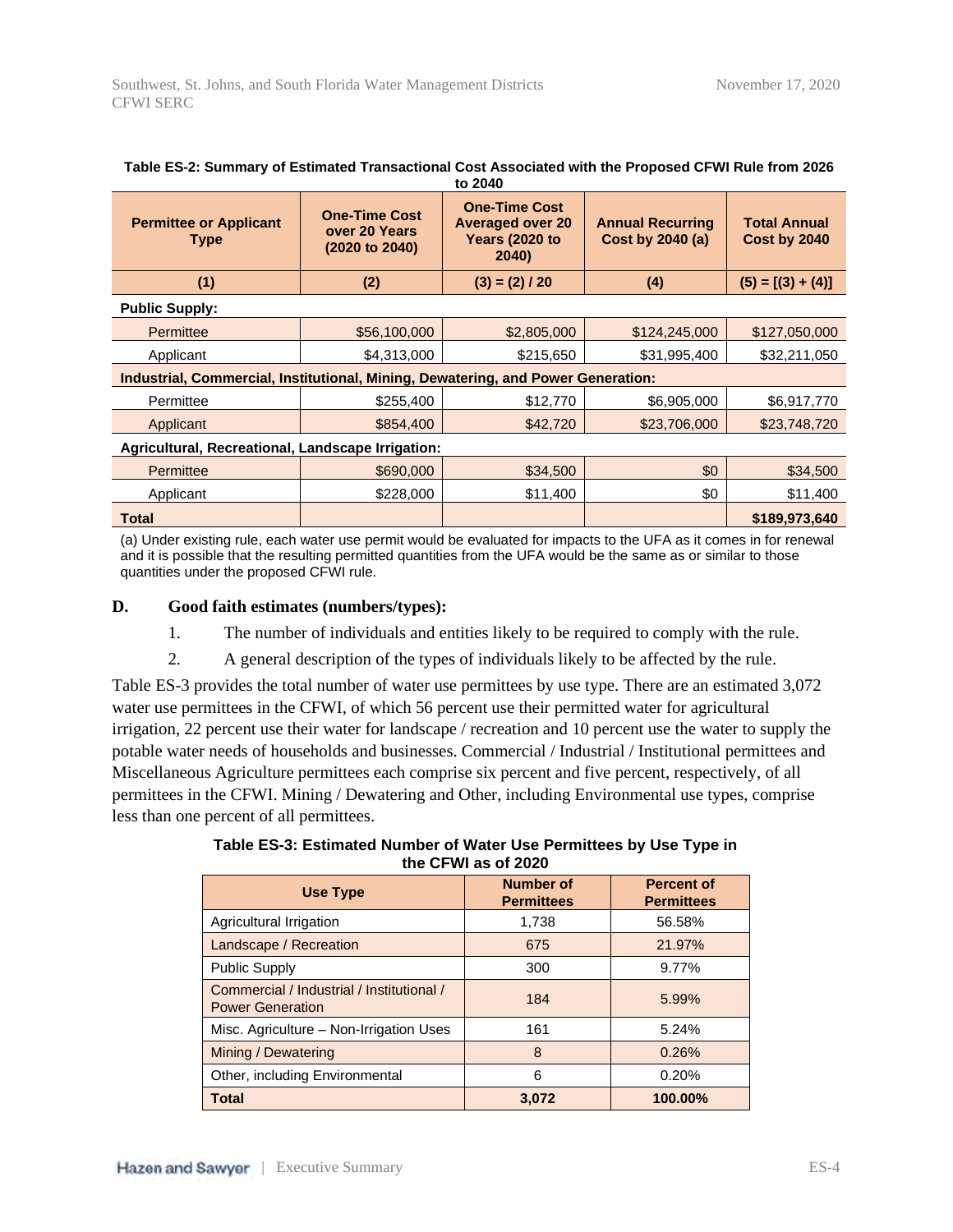The estimated annual number of new applicants for permitted water quantities is provided in Table ES-4. Based on the average number of new applicants for permitted quantities over the past 10 years, about 18.6 applicants are expected each year in the future. About 11.4 will be applicants requesting permitted water for agricultural irrigation and 2.0 will be for landscape / recreation. About 0.7 applicants will request permitted quantities for public supply

| <b>Use Type</b>                                               | <b>Annual Average</b><br><b>Number of New</b><br><b>Applicants (Past 10</b><br>Years) | <b>Percent of New</b><br><b>Applicants</b> |
|---------------------------------------------------------------|---------------------------------------------------------------------------------------|--------------------------------------------|
| Agricultural Irrigation                                       | 11.4                                                                                  | 61.29%                                     |
| Landscape / Recreation                                        | 2.0                                                                                   | 10.75%                                     |
| <b>Public Supply</b>                                          | 0.7                                                                                   | 3.76%                                      |
| Commercial / Industrial /<br>Institutional / Power Generation | 1.6                                                                                   | 8.60%                                      |
| Mining / Dewatering                                           | 1.5                                                                                   | 8.06%                                      |
| Misc. Agriculture                                             | 0.7                                                                                   | 3.76%                                      |
| Other, including Environmental                                | 0.7                                                                                   | 3.76%                                      |
| Total                                                         | 18.6                                                                                  | 100.00%                                    |

| Table ES-4: Estimated Annual Number of New Water Use Applicants by Use |  |
|------------------------------------------------------------------------|--|
| Type in the CFWI                                                       |  |

The distributions of water use among the use types in 2015 and forecasted in 2040 are provided in Table ES-5. While agricultural irrigation comprises the largest percentage of permittees, public supply comprises the largest percentage of water demand in the CFWI.

| Table ES-5: 2015 and Forecasted 2040 Water Demand Under Average Rainfall |  |
|--------------------------------------------------------------------------|--|
| <b>Conditions in the CFWI by Use Type</b>                                |  |

|                                         | <b>Water Demand (mgd)</b> |        | % of Water Demand |      |
|-----------------------------------------|---------------------------|--------|-------------------|------|
| <b>Use Type</b>                         | 2015                      | 2040   | 2015              | 2040 |
| Agriculture                             | 159.38                    | 163.49 | 24%               | 18%  |
| Commercial / Industrial / Institutional | 53.5                      | 69     | 8%                | 8%   |
| Domestic Self-Supply                    | 21.56                     | 24.59  | 3%                | 3%   |
| Landscape / Recreational                | 38.24                     | 46.96  | 6%                | 5%   |
| <b>Power Generation</b>                 | 8.47                      | 11.27  | 1%                | 1%   |
| <b>Public Supply</b>                    | 385.97                    | 592.28 | 58%               | 65%  |
| <b>Total</b>                            | 667.12                    | 907.59 | 100%              | 100% |

Source: Central Florida Water Initiative. Public Review DRAFT Regional Water Supply Plan 2020: "A comprehensive plan for Orange, Osceola, Polk, Seminole, and southern Lake counties". No date. Distributed in the summer of 2020. The report is located at https://cfwiwater.com/planning.html.

Additional details regarding the data and methods used to estimate these numbers are provided in Section 3.0 of the SERC report.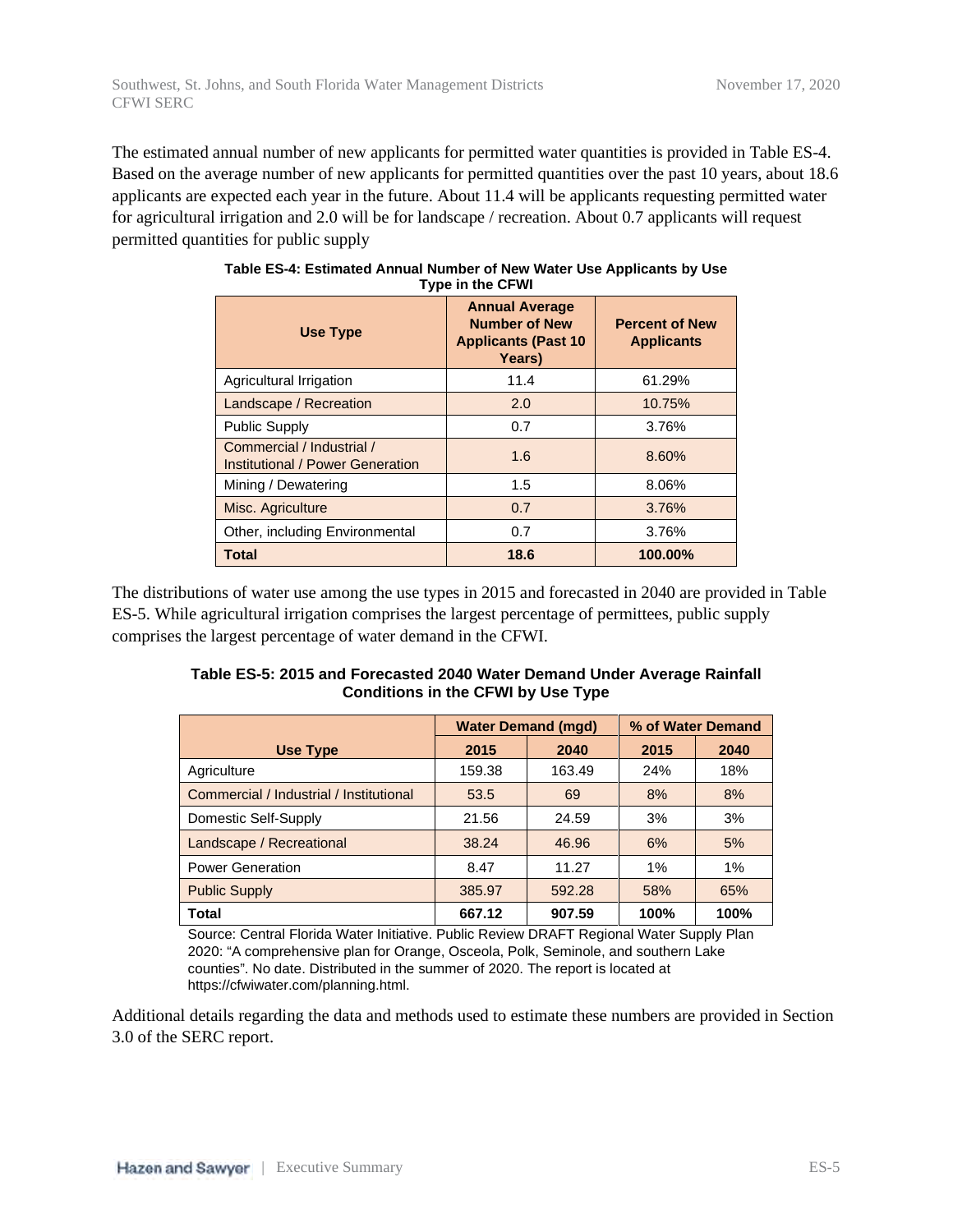### **E. Good faith estimates (costs):**

### **1. Cost to the department of implementing the proposed rule:**

The total estimated Agency cost for implementing the proposed CFWI rule is the estimated one-time cost to modify existing water use permits in the CFWI area. Table ES-5 shows the total one-time CFWI implementation cost to the FDEP and the three water management districts is estimated to be \$637,000. Details regarding the data and methods used to estimate these values are provided in Section 5.0 of the SERC report.

| implementation cost of the Proposed<br><b>CFWI Rule</b> |                      |  |  |
|---------------------------------------------------------|----------------------|--|--|
| <b>Agency</b>                                           | <b>One-time Cost</b> |  |  |
| <b>SJRWMD</b>                                           | \$70,000             |  |  |
| <b>SWFWMD</b>                                           | \$392,000            |  |  |
| <b>SFWMD</b>                                            | \$175,000            |  |  |
| <b>FDEP</b>                                             | \$0                  |  |  |
| <b>Total One-time Cost</b>                              | \$637,000            |  |  |

# **Table ES-4: Estimated Total One-time Implementation cost of the Proposed**

#### **2. Cost to any other state and local government entities of implementing the proposed rule:**

No other state or local government entities will be implementing the proposed rule.

#### **3. Cost to the department of enforcing the proposed rule:**

The annual cost to monitor the proposed rule's conservation goal is estimated to be \$64,000 as summarized in Table ES-5 for the four agencies. Details regarding the data and methods used to estimate these values are provided in Section 5.0 of the SERC report.

| <b>Agency</b>            | <b>Annual Cost</b> |
|--------------------------|--------------------|
| <b>SJRWMD</b>            | \$3,000            |
| <b>SWFWMD</b>            | \$36,000           |
| <b>SFWMD</b>             | \$25,000           |
| <b>FDEP</b>              | \$0                |
| <b>Total Annual Cost</b> | \$64,000           |

### **Table ES-5: Estimated Annual Cost to Monitor the Proposed CFWI Rule Conservation Goals**

#### **4. Cost to any other state and local government of enforcing the proposed rule:**

No other state or local government entities will be enforcing the proposed rule.

**F. Good faith estimates (transactional costs)** likely to be incurred by individuals and entities, including local government entities, required to comply with the requirements of the proposed rule.

Table ES-1 provides the estimated transactional costs over the next five years (after implementation of the rule). Table ES-2 provides the estimated annual transactional costs by 2040. Section 4.0 presents the data and methods used to estimate all transactional costs.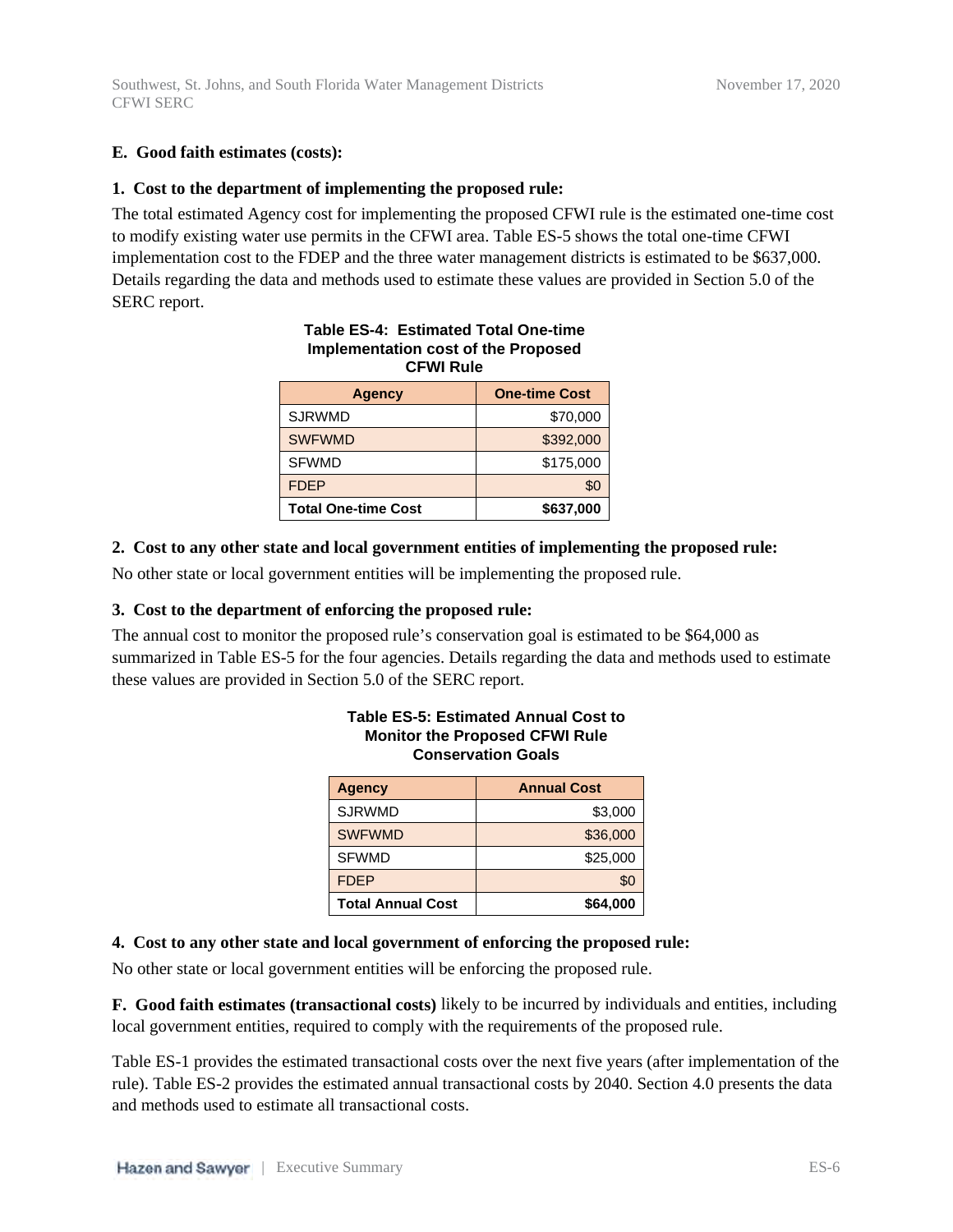**G. An analysis of the impact on small business** as defined by s. 288.703, F.S., and an analysis of the impact on small counties and small cities as defined by s. 120.52, F.S.

The proposed rule does not directly impact small businesses unless the business is a commercial, industrial, mining/dewatering, or power generation self-supplied water use permittee or applicant in the CFWI who will have water demand that cannot be supplied with water from the UFA after 2025. Section 4.0 and Section 6.0 of the SERC report describe the estimated impacts to these types of permittees and applicants.

**The estimated number of small businesses that would be subject to the rule:** There are about 2,225 water use permittees in the CFWI that could be small businesses but the actual number of these permittees that are small as defined by section 288.703, F.S is not known.

#### **H. An analysis of the impact on small counties and small cities** as defined by s. 120.52, F.S.

No small counties will be affected by the proposed CFWI rule. Of the 23 small cities and towns in the CFWI, 13 are large public supply permittees and one is a small public supply permittee as summarized in Table ES-6.

| .                                      |                                  |  |  |  |  |
|----------------------------------------|----------------------------------|--|--|--|--|
| <b>Category</b>                        | Number of<br><b>Small Cities</b> |  |  |  |  |
| Public Supply Permittees:              |                                  |  |  |  |  |
| Large                                  | 13                               |  |  |  |  |
| Small                                  |                                  |  |  |  |  |
| <b>Total Public Supply Permittees:</b> | 14                               |  |  |  |  |

#### **Table ES-6: Number of Small Cities in the CFWI Required to Comply with the Proposed Rule**

The proposed changes to permitted quantities in the UFA would impact the 13 large public supply permittees that are also small cities or towns. They would also be required to prepare a Demand-Not-Met Plan, attempt to reduce per capita water use to 115 or 100 gpcd as applicable, prepare an annual "Per Capita Compliance Report", and evaluate the lowest quality water source at permit renewal. The largest transactional cost to small cities that are large public supply permittees is associated with supplying their forecasted UFA demand-not-met with water from AWS projects. Table ES-7 provides the UFA forecasted demand-not met in 2030, 2035 and 2040 for each of the 13 permittees. By 2040, unmet demand of each permittee ranges from 0.01 mgd to 0.33 mgd.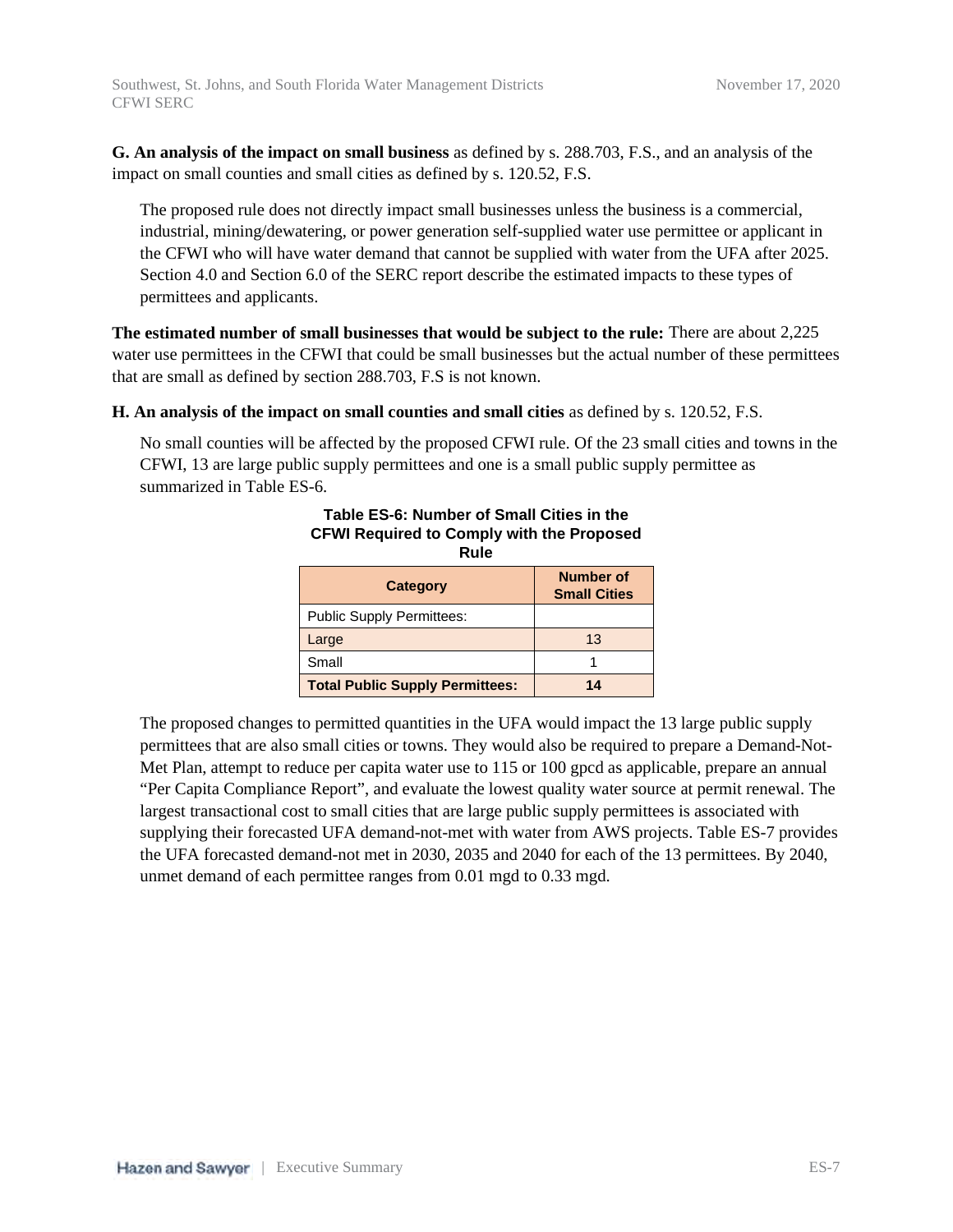| <b>Individual</b> | that are Large Fublic Supply Fermittees | <b>Forecasted Demand-Not-Met, mgd</b> |      |      |  |
|-------------------|-----------------------------------------|---------------------------------------|------|------|--|
| <b>Permittee</b>  | <b>County</b>                           | 2030                                  | 2035 | 2040 |  |
| 1                 | Lake                                    | 0.08                                  | 0.17 | 0.26 |  |
| $\overline{2}$    | Lake                                    | 0.01                                  | 0.02 | 0.03 |  |
| 3                 | Orange                                  | 0.17                                  | 0.19 | 0.19 |  |
| $\overline{4}$    | Orange                                  | 0.01                                  | 0.01 | 0.01 |  |
| 5                 | Polk                                    | 0.02                                  | 0.05 | 0.08 |  |
| 6                 | <b>Polk</b>                             | 0.02                                  | 0.05 | 0.07 |  |
| 7                 | Polk                                    | 0.10                                  | 0.22 | 0.33 |  |
| 8                 | <b>Polk</b>                             | 0.02                                  | 0.04 | 0.07 |  |
| 9                 | Polk                                    | 0.08                                  | 0.16 | 0.25 |  |
| 10                | <b>Polk</b>                             | 0.03                                  | 0.06 | 0.09 |  |
| 11                | Polk                                    | 0.11                                  | 0.21 | 0.31 |  |
| 12 <sup>2</sup>   | <b>Polk</b>                             | 0.07                                  | 0.16 | 0.25 |  |
| 13                | Polk                                    | 0.04                                  | 0.07 | 0.11 |  |
| <b>Total</b>      |                                         | 0.76                                  | 1.41 | 2.05 |  |

**Table ES-7: Forecast of UFA Demand-Not-Met of Small Cities that are Large Public Supply Permittees**

Table ES-8 provides the estimated transaction cost to each of these permittees.

| Table ES-8: Estimated Annual Transactional Cost of Proposed CFWI Rule to Small Cities that are |
|------------------------------------------------------------------------------------------------|
| <b>Large Public Supply Permittees</b>                                                          |

| <b>Individual</b> | <b>Net Unit Cost</b><br><b>(AWS Project)</b> | <b>Annual Transactional Cost to</b><br><b>Supply UFA Demand-Not-Met, mgd</b> |             |             | <b>Total Cost - Attempt</b><br><b>One-Time Cost to</b><br>to Achieve 115<br><b>Prepare Unmet</b> |                                                |  |
|-------------------|----------------------------------------------|------------------------------------------------------------------------------|-------------|-------------|--------------------------------------------------------------------------------------------------|------------------------------------------------|--|
| <b>Permittee</b>  | minus \$0.30<br><b>UFA Cost)</b>             | 2030                                                                         | 2035        | 2040        | <b>Demand Plan</b>                                                                               | <b>Gross gpcd Goal</b><br><b>Over 20 Years</b> |  |
|                   | \$1.39                                       | \$42,800                                                                     | \$86,410    | \$129,557   | \$50,000                                                                                         | \$0                                            |  |
| $\overline{2}$    | \$1.39                                       | \$4,731                                                                      | \$8,694     | \$12,913    | \$50,000                                                                                         | \$0                                            |  |
| 3                 | \$3.59                                       | \$222,466                                                                    | \$248,386   | \$248,386   | \$50,000                                                                                         | \$54,208                                       |  |
| $\overline{4}$    | \$3.59                                       | \$7,325                                                                      | \$7,495     | \$7,495     | \$50,000                                                                                         | \$20,265                                       |  |
| 5                 | \$2.69                                       | \$23,769                                                                     | \$51,677    | \$81,187    | \$50,000                                                                                         | \$0                                            |  |
| 6                 | \$2.69                                       | \$20,226                                                                     | \$45,306    | \$71,803    | \$50,000                                                                                         | \$31,780                                       |  |
| 7                 | \$2.69                                       | \$99,209                                                                     | \$212,117   | \$326,737   | \$50,000                                                                                         | \$0                                            |  |
| 8                 | \$2.69                                       | \$20,197                                                                     | \$43,147    | \$66,849    | \$50,000                                                                                         | \$0                                            |  |
| 9                 | \$2.69                                       | \$74,817                                                                     | \$159,551   | \$246,543   | \$50,000                                                                                         | \$0                                            |  |
| 10 <sup>°</sup>   | \$2.69                                       | \$29,766                                                                     | \$61,717    | \$93,148    | \$50,000                                                                                         | \$0                                            |  |
| 11                | \$2.69                                       | \$103,159                                                                    | \$206,203   | \$302,355   | \$50,000                                                                                         | \$13,637                                       |  |
| 12                | \$2.69                                       | \$71,895                                                                     | \$158,185   | \$249,087   | \$50,000                                                                                         | \$0                                            |  |
| 13                | \$2.69                                       | \$34,472                                                                     | \$71,251    | \$106,646   | \$50,000                                                                                         | \$0                                            |  |
| <b>Total</b>      |                                              | \$754,830                                                                    | \$1,360,139 | \$1,942,706 | \$650,000                                                                                        | \$119,890                                      |  |

In addition to the costs provided in Table ES-8, the proposed rule requires these permittees to prepare and submit an annual "per capita compliance" report. Under existing rule, this report is required of large public supply permittees in the SWFWMD. Therefore, this change in the water use permitting rules would not affect the nine large public supply permittees located in Polk County. For the other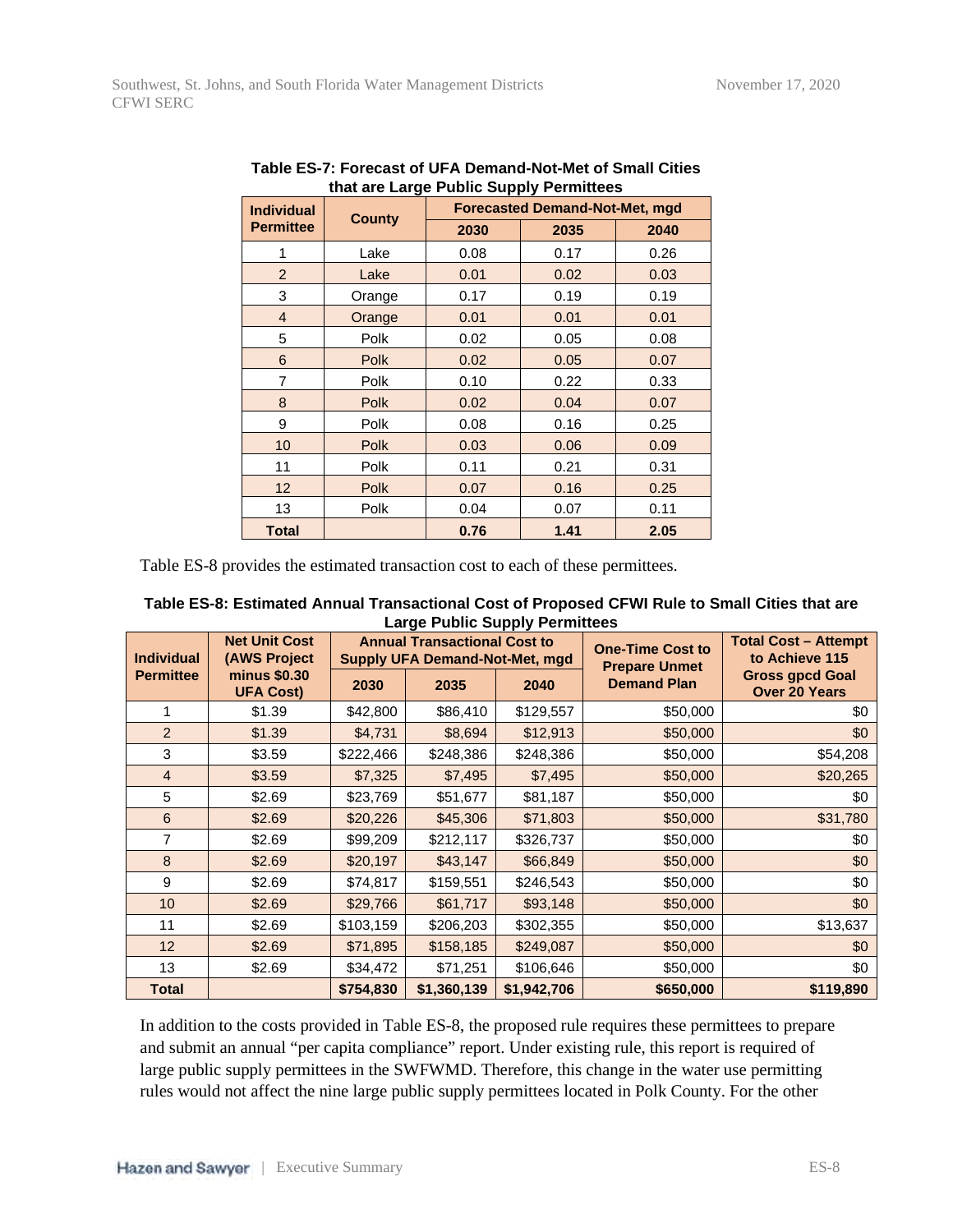four permittees, two have gross per capita use below the 115 gpcd goal so the process of filling out the report is not expected to require any significant amount of staff or consultant time or data. For the other two permittees, the estimated annual reporting cost to each is estimated to be \$5,600 per year as described in Section 4.0 of this SERC. Also, for these four permittees outside of the SWFWMD, the new requirement that additional detail be provided in forecasting water demand is not expected to be significant due to the relatively small number of customers served by these permittees.

Finally, the proposed CFWI rule requires that water use permit applicants, regardless of size, provide reasonable assurance that the proposed use (or portion of the proposed use) will be met with the lowest quality water source that is suitable for the purpose and is technically, economically, and environmentally feasible. Because these 13 permittees obtain less than 1.50 mgd from the UFA by 2025, the feasibility evaluation is not expected to require a significant amount of staff and consultant time and data.

There is only one small city that is a small public supply permittee. The estimated transactional cost to this permittee is provided in Table ES-9.

| <b>Item</b>                                                                                                | 2030     | 2035    | 2040    |
|------------------------------------------------------------------------------------------------------------|----------|---------|---------|
| Demand-Not-Met, mgd                                                                                        | 0.0005   | 0.0012  | 0.0019  |
| <b>Annual Transactional Cost to Supply</b><br>Unmet Demand at Net Unit Cost of \$2.69<br>per 1,000 gallons | \$471    | \$1,131 | \$1,885 |
| One-Time Transactional Cost to Prepare<br>AWS Project Plan                                                 | \$20,000 |         |         |

#### **Table ES-9: Forecast of UFA Demand-Not-Met and Estimated Cost of Proposed CFWI Rule to a Small City in Polk County that is a Small Public Supply Permittee**

The proposed rule does not directly impact small businesses unless the business is a water use permittee or applicant in the CFWI. The numbers of small business water use permittees by use type in the CFWI, as estimated by the SJRWMD and the SWFWMD based on their knowledge of permittees in the CFWI area, are provided in Table ES-10. These small businesses do not include governments such as government-owned water utilities. Also provided in Table ES-10 are the estimated total numbers of permittees by use type.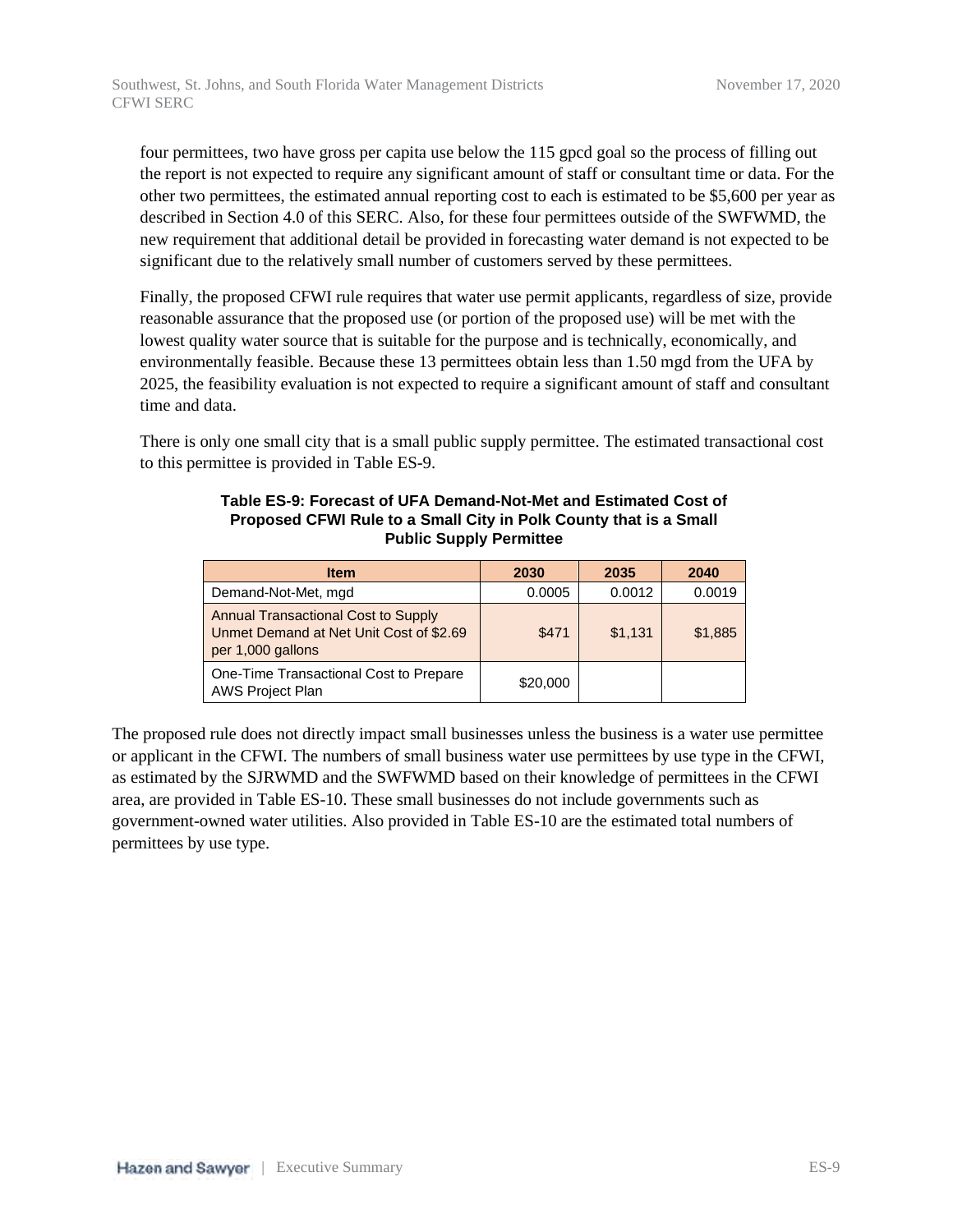| <b>Water Use Type</b>                   | <b>Total</b><br><b>Number of</b> | <b>Permittees Who May Be Small Private</b><br><b>Businesses (Excludes governments such)</b><br>as government-owned water utilities) |                        |  |
|-----------------------------------------|----------------------------------|-------------------------------------------------------------------------------------------------------------------------------------|------------------------|--|
|                                         | <b>Permittees</b>                | % of Total<br><b>Number</b><br><b>Permittees</b>                                                                                    |                        |  |
| (1)                                     | (2)                              | (3)                                                                                                                                 | $(4) = (2) \times (3)$ |  |
| Agricultural                            | 1,899                            | 89.00%                                                                                                                              | 1,690                  |  |
| Commercial / Industrial / Institutional | 184                              | 33.50%                                                                                                                              | 62                     |  |
| Environmental                           | 3                                | 33.00%                                                                                                                              |                        |  |
| Landscape / Recreation / Aesthetic      | 675                              | 63.00%                                                                                                                              | 425                    |  |
| Mining / Dewatering                     | 8                                | 19.00%                                                                                                                              | 2                      |  |
| Other                                   | 3                                | 13.00%                                                                                                                              | 0.4                    |  |
| <b>Public Supply</b>                    | 300                              | 43.00%                                                                                                                              | 129                    |  |
| Total                                   | 3,072                            |                                                                                                                                     | 2,309                  |  |

| Table ES-10: Estimated Numbers of CFWI Water Use Permittees by Use Type Who |
|-----------------------------------------------------------------------------|
| May be a Small Business                                                     |

Of the estimated 3,072 water use permittees in the CFWI, 2,209, or 75 percent, could be small private businesses and about 1,690 may be small agricultural businesses. About 425 of the 675 landscape / recreation / aesthetic water use permittees may be small private businesses and most of these use water for landscape irrigation. Agricultural and landscape water use permittees and applicants will be able to obtain permitted water quantities from the UFA to satisfy water demand after 2025 as they would have under existing rule. Impacts to agricultural and landscape irrigation permittees and applicants are not expected to be significant.

About 129 of the 300 public supply permittees may be small businesses. These businesses may be able to obtain potable water to satisfy water demands after 2025 by purchasing water from a local water utility or by obtaining a variance or a temporary allocation from the water management district that would provide for new permitted water quantities from the UFA after 2025.

About 62 of the estimated 184 ICI water use permittees in the CFWI could be small businesses. Under the proposed rule, ICI and power generation permitted quantities from the UFA in the CFWI area will be limited to the permittee or applicant's "Demonstrated 2025 Demand," which means the quantity of water needed to meet demands in the year 2025. If the permitted allocation is based on a water balance and not a growth projection, then the Demonstrated 2025 Demand would be the existing permitted allocation. Water demand growth after 2025 will need to come from "offsets", "substitution credits", "land use transitions" and/or "alternative water source development".

The numbers of new applicants for permitted quantities by use type in the CFWI who are small businesses, as estimated by the SJRWMD and the SWFWMD based on their permittees in the CFWI area, are provided in Table ES-11. These small businesses do not include governments such as governmentowned water utilities. Also provided in Table ES-11 are the estimated total numbers of new applicants by use type. About 11 of the 19 new applicants for permitted quantities each year are estimated to be small agricultural businesses.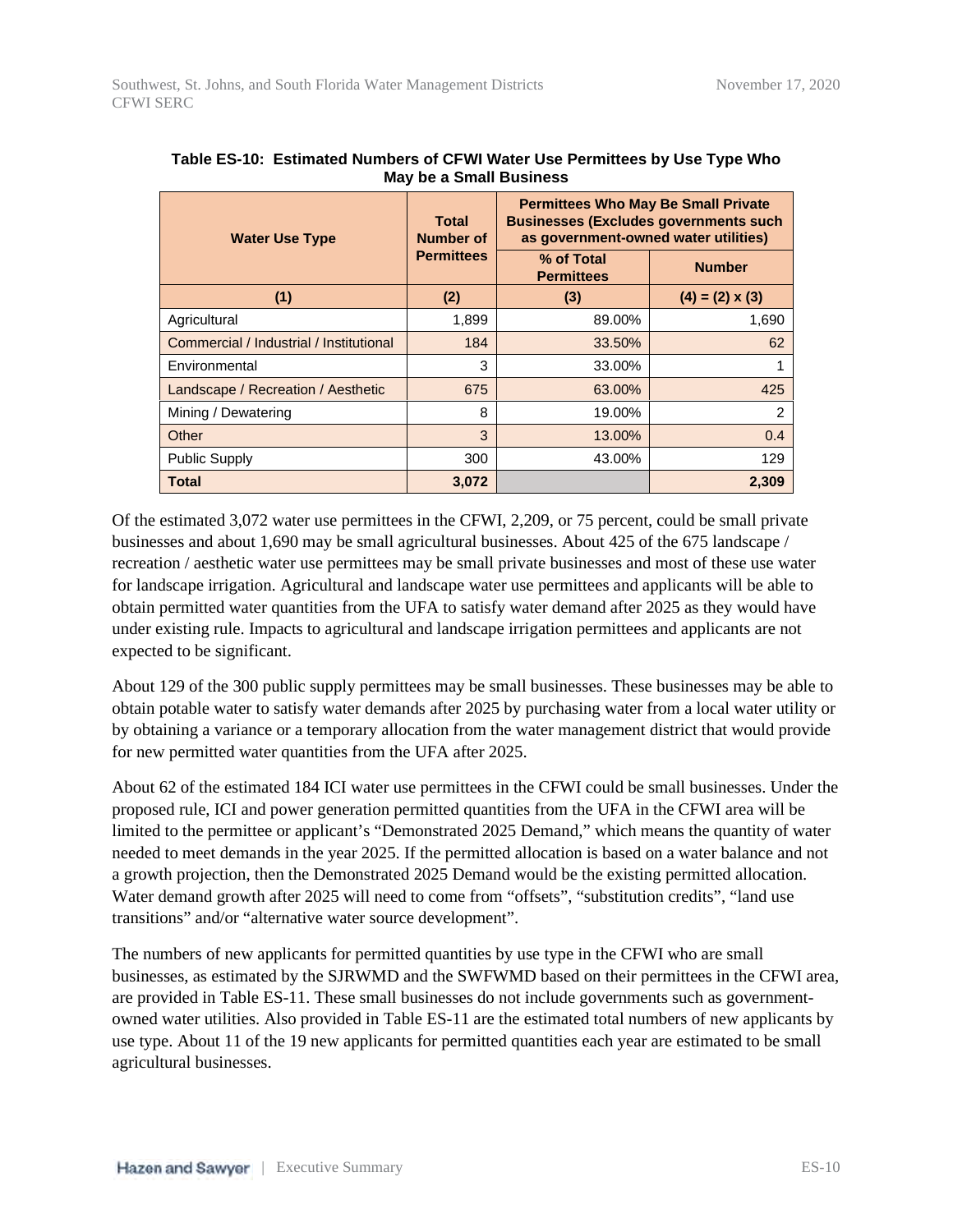|                                         | <b>Number of New</b> | <b>New Applicants Who May Be Small</b><br><b>Private Businesses</b> |                        |  |
|-----------------------------------------|----------------------|---------------------------------------------------------------------|------------------------|--|
| <b>Water Use Type</b>                   | <b>Applicants</b>    | % of Total<br><b>New Applicants</b>                                 | <b>Annual Number</b>   |  |
| (1)                                     | (2)                  | (3)                                                                 | $(4) = (2) \times (3)$ |  |
| Agricultural                            | 12.1                 | 89.00%                                                              | 10.8                   |  |
| Commercial / Industrial / Institutional | 1.6                  | 33.50%                                                              | 0.5                    |  |
| Environmental                           | 0.4                  | 33.00%                                                              | 0.1                    |  |
| Landscape / Recreation / Aesthetic      | 2.0                  | 63.00%                                                              | 1.3                    |  |
| Mining / Dewatering                     | 1.5                  | 19.00%                                                              | 0.3                    |  |
| Other                                   | 0.4                  | 13.00%                                                              | 0.0                    |  |
| <b>Public Supply</b>                    | 0.7                  | 43.00%                                                              | 0.3                    |  |
| <b>Total</b>                            | 18.6                 |                                                                     | 13.3                   |  |

| Table ES-11: Estimated Number of CFWI Water Use Permit New Applicants Who May be |  |
|----------------------------------------------------------------------------------|--|
| <b>Small Businesses</b>                                                          |  |

Small businesses in the CFWI that are not water use permittees could be indirectly impacted by the proposed CFWI rule if their monthly water bill increases because of the proposed rule. This SERC does not provide estimates of the impact of the proposed CFWI rule on future water bills and affordability.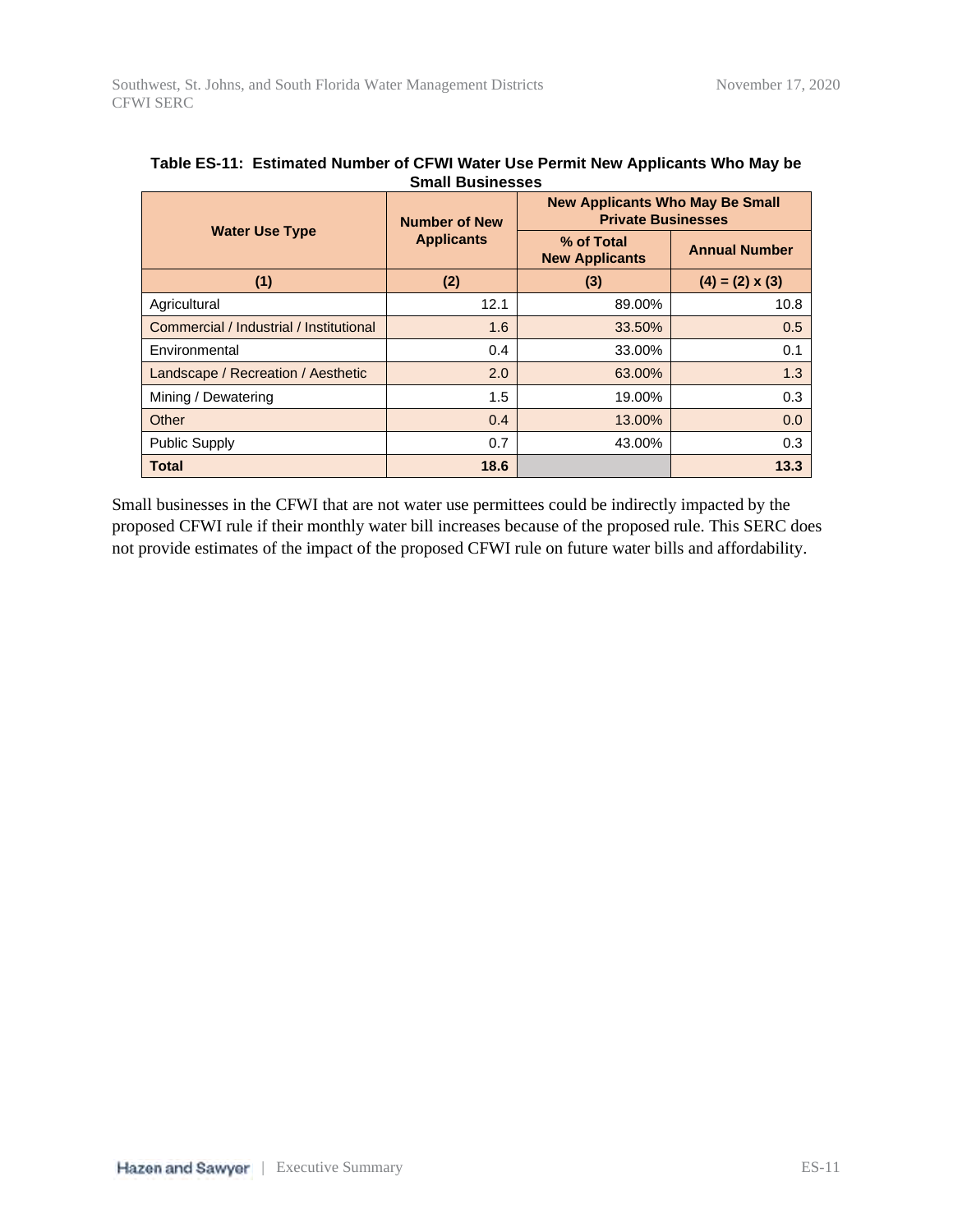Southwest, St. Johns, and South Florida Water Management Districts November 17, 2020 CFWI SERC

# **1. Introduction**

This Statement of Estimated Regulatory Costs addresses proposed changes to water use permitting requirements in the Central Florida Water Initiative (CFWI) area. The boundaries of the CFWI area are provided in Figure 1-1.



**Figure 1-1 Boundaries of the Central Florida Water Initiative in Florida**

According to the proposed Rule's "Forward", the CFWI "is a collaborative process involving the Department of Environmental Protection, the St. Johns River Water Management District, the South Florida Water Management District, the Southwest Florida Water Management District, the Department of Agriculture and Consumer Services, regional public water supply utilities, and other stakeholders. As set forth in the Central Florida Water Initiative Guiding Document of January 30, 2015, the initiative has developed an initial framework for a unified process to address the current and long-term water supply needs of Central Florida without causing harm to the water resources and associated natural systems. The "CFWI Area" is all of Orange, Osceola, Polk, and Seminole Counties, and southern Lake County.

Section 373.0465, Florida Statutes, directs the agencies to develop a water supply planning process to identify measures necessary to prevent further harm to water resources in the area. Across the CFWI Area, cumulative harm on the water resources is existing and increasing because of groundwater withdrawals. The CFWI's planning process concluded that traditional resources alone cannot meet future water demands or currently permitted allocations without resulting in unacceptable harm to water resources and related natural systems. The public interest requires protection of the water resources from harm.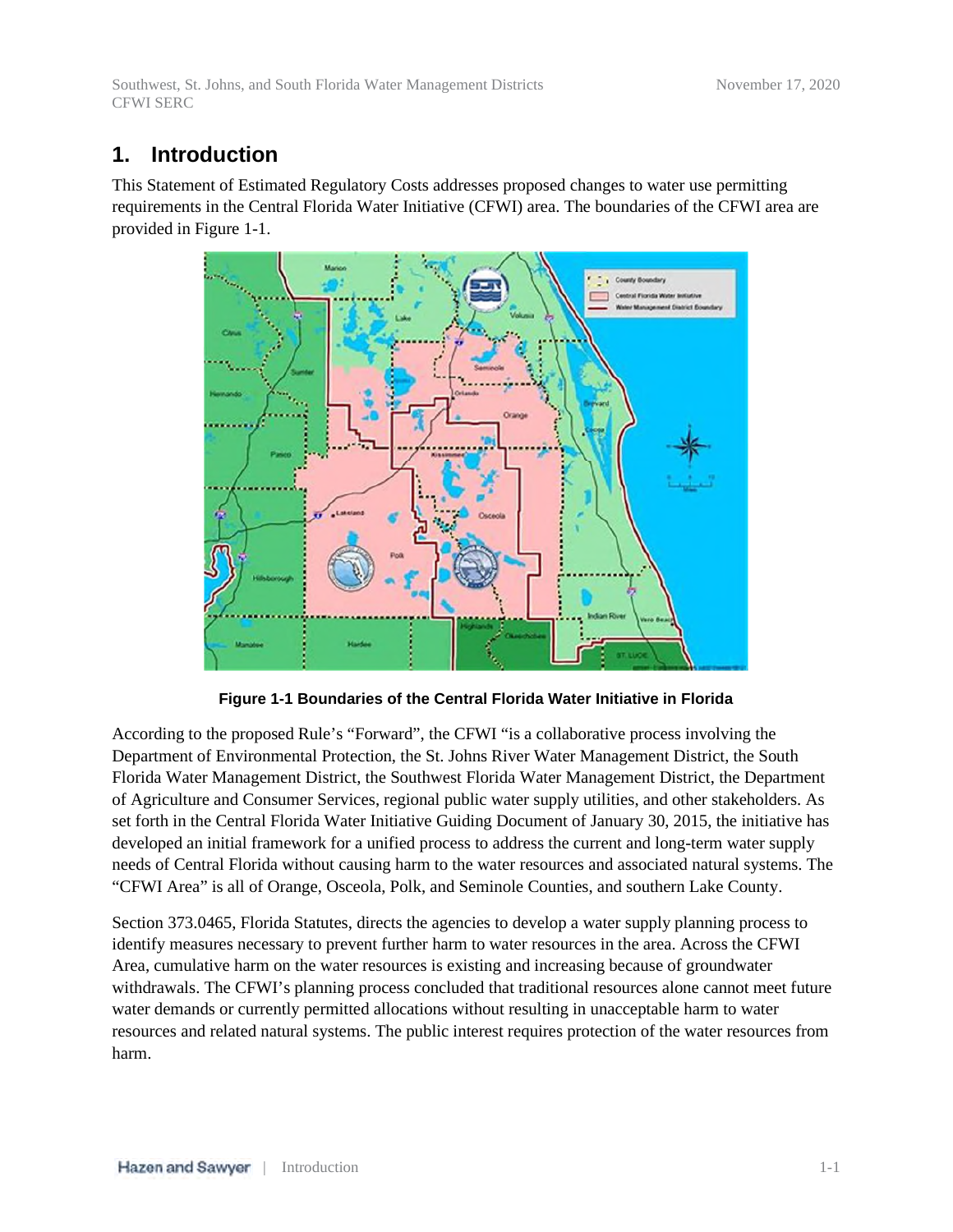Southwest, St. Johns, and South Florida Water Management Districts November 17, 2020 CFWI SERC

Section 373.0465, Florida Statutes, directs the Department of Environmental Protection to adopt uniform rules for application within the CFWI Area. Rules 62-41.301 through 62-41.305, F.A.C., and this Supplemental Applicant's Handbook address the public interest by providing a uniform regulatory framework to allow for the allocation of available groundwater in the area, subject to avoidance and mitigation measures to prevent harm. This regulatory framework is one component of a comprehensive joint water management strategy for regional water resource management that also includes regional water supply planning, alternative water supply project funding, and water resource investigations and analysis. These rules will apply to consumptive use permit applicants in the CFWI Area and supersede portions of chapters 40C-2, 40D-2 and 40E-2, F.A.C., regulating the consumptive use of water in the CFWI Area explicitly identified in the chapter."

The CFWI process addresses the following water supply issues in the area:

- Identifying sustainable quantities of groundwater that can be withdrawn in the CFWI area without causing unacceptable harm to the water resources and associated natural systems.
- Developing strategies to meet water demands that are greater than the sustainable yield of existing traditional groundwater sources.
- Establishing consistent rules and regulations for the three water management districts that meet their collective goals and implement the results of the CFWI.

In April 2016, to continue the collaborative process, the Steering Committee adopted the CFWI 2020 Guiding Principles:

- Review and update the 2015 CFWI Regional Water Supply Plan (RWSP), as well as the sustainable quantities of traditional groundwater sources available in the CFWI area that can be used without causing unacceptable harm to the water resources and associated natural systems.
- Monitor progress of regional strategies and solutions identified in the 2015 CFWI Plan;
- Review and update strategies to meet water demands that are greater than the sustainable yield of existing traditional groundwater sources.
- Establish consistent rules and regulations for the three water management districts that meet the Collaborative Process Goals and implement the results of this Central Florida Water Initiative.
- Encourage funding for regional strategies necessary to achieve the objectives of the CFWI.

### **1.1 Proposed CFWI Rule and Supplemental Applicant's Handbook**

Under existing rule, each of the three water management districts in the CFWI area regulate water use permitting through their respective rules and applicant's handbooks. A list of these rules and handbooks for each district is as follows.

St. Johns River Water Management District (SJRWMD) – 40C-2, F.A.C and the SJRWMD Supplemental Applicant's Handbook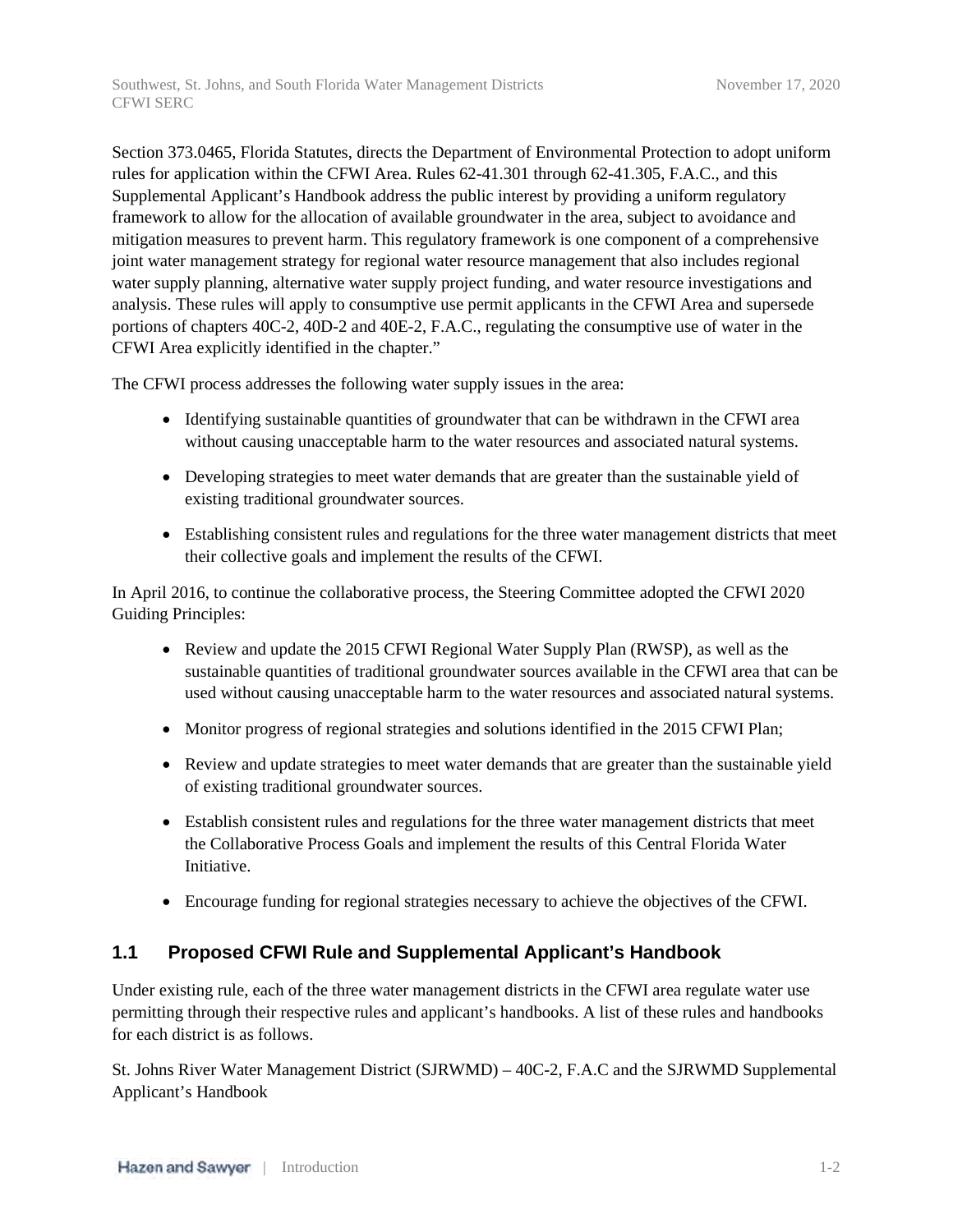Southwest Florida Water Management District (SWFWMD) – 40D-2, F.A.C and the SWFWMD Supplemental Applicant's Handbook

South Florida Water Management District (SFWMD) – 40E-2, F.A.C and the SFWMD Supplemental Applicant's Handbook

The FDEP intends to create rules 62-41.300 through 62-41.305, F.A.C., and the CFWI Area Supplemental Applicant's Handbook to implement section 373.0465(2)(d), F.S. regarding water supply management in the CFWI. These proposed rules and handbook are herein referred to as the proposed CFWI rules.

These proposed rules would create uniform rules for consumptive use permitting within the CFWI Area and supersede portions of chapters 40C-2, 40D-2 and 40E-2, F.A.C. regulating the consumptive uses of water in the SJRWMD, SWFWMD and the SFWMD, respectively, and each District's Applicant's Handbook for Water Use Permitting. These rules would supersede the F.A.C. rules and the Applicant's Handbook of the SJRWMD, the SWFWMD or the SFWMD only when explicitly provided in the proposed CFWI rules or the proposed CFWI Supplemental Applicant's Handbook.

### **1.2 Statement of Estimated Regulatory Cost (SERC) Requirements**

This Statement of Regulatory Costs (SERC) follows the requirements of section 120.541(2), F.S. which requires that the SERC provide the following information.

- (a) An economic analysis showing whether the rule directly or indirectly:
	- 1. Is likely to have an adverse impact on economic growth, private sector job creation or employment, or private sector investment in excess of \$1 million in the aggregate within 5 years after the implementation of the rule;
	- 2. Is likely to have an adverse impact on business competitiveness, including the ability of persons doing business in the state to compete with persons doing business in other states or domestic markets, productivity, or innovation in excess of \$1 million in the aggregate within 5 years after the implementation of the rule; or,
	- 3. Is likely to increase regulatory costs, including any transactional costs, in excess of \$1 million in the aggregate within 5 years after the implementation of the rule.
- (b) A good faith estimate of the number of individuals and entities likely to be required to comply with the rule, together with a general description of the types of individuals likely to be affected by the rule.
- (c) A good faith estimate of the cost to the agency, and to any other state and local government entities, of implementing and enforcing the proposed rule, and any anticipated effect on state or local revenues.
- (d) A good faith estimate of the transactional costs likely to be incurred by individuals and entities, including local government entities, required to comply with the requirements of the rule. As used in this section, "transactional costs" are direct costs that are readily ascertainable based upon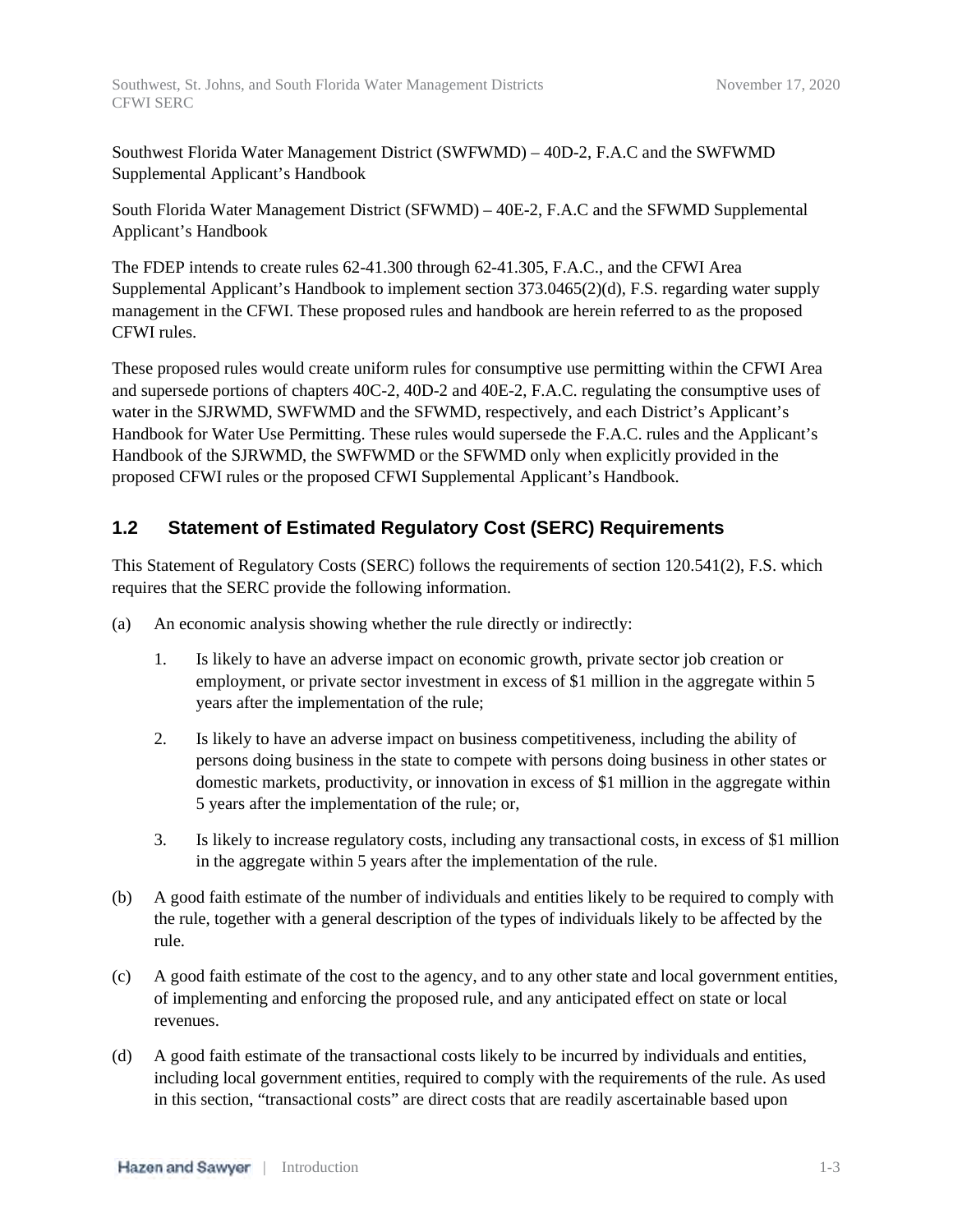standard business practices, and include filing fees, the cost of obtaining a license, the cost of equipment required to be installed or used or procedures required to be employed in complying with the rule, additional operating costs incurred, the cost of monitoring and reporting, and any other costs necessary to comply with the rule.

- (e) An analysis of the impact on small businesses as defined by s. 288.703, and an analysis of the impact on small counties and small cities as defined in s. 120.52. The impact analysis for small businesses must include the basis for the agency's decision not to implement alternatives that would reduce adverse impacts on small businesses.
- (f) Any additional information that the agency determines may be useful.
- (g) In the statement or revised statement, whichever applies, a description of any regulatory alternatives submitted under paragraph  $(1)(a)$  and a statement adopting the alternative or a statement of the reasons for rejecting the alternative in favor of the proposed rule.

This SERC report addresses items (a) through (e).

### **1.3 Report Organization**

This SERC report is organized into seven sections. The report begins with an executive summary that is the completed SERC Template. Section 1.0 is this introduction to the CFWI, the proposed rule, and the requirements of the SERC. Section 2.0 provides a summary of the propose CFWI rule in comparison to existing rule for those proposed changes that are likely to create transactional costs to the persons and entities required to comply with the proposed CFWI rule. Details regarding each component of the proposed rule are provided in other sections of this report as relevant. Section 3.0 provides estimates of the number and types of persons and entities required to comply with the proposed CFWI rule.

Section 4.0 provides estimates of the transactional costs to persons and entities as they comply with the proposed rule. The transactional costs are the net change in costs to persons and entities required to comply as compared to the existing rules of the three water management districts. Section 5.0 provides estimates of the costs to implement and monitor the proposed rule by the three districts and the FDEP. Section 6.0 describes the impact of the proposed rule on small businesses, small cities, and small counties.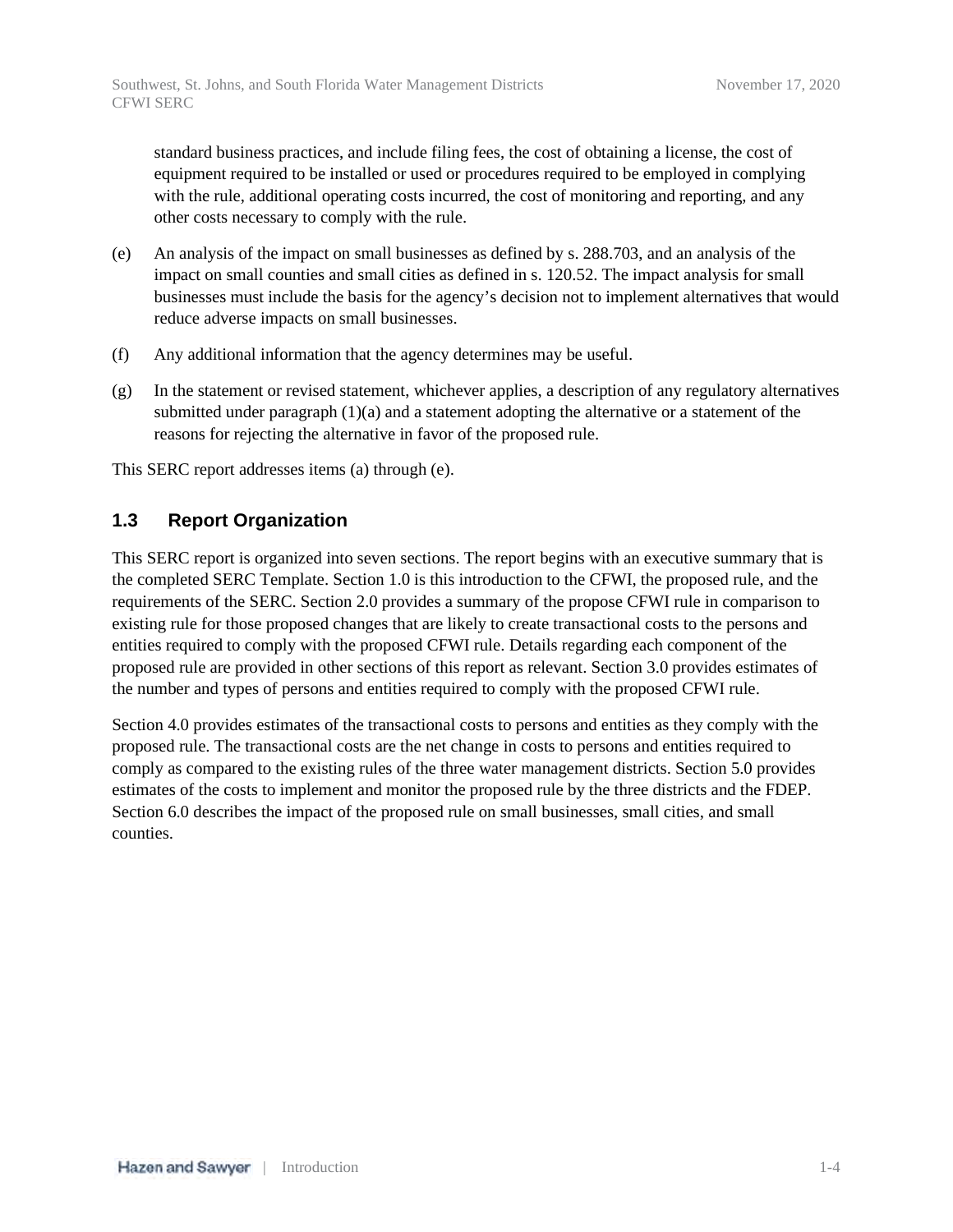# **2. Summary of Proposed CFWI Rule**

This summary identifies those proposed changes to existing rule, including the district's applicant's handbooks, that have the potential to incur transactional costs or economic impacts. The persons and entities expected to comply with the proposed CFWI rule are water use permittees with existing permitted quantities in the CFWI and new applicants for permitted water withdrawal quantities within the CFWI.

The proposed CFWI rule does not change the water use permitting of domestic self-supplied (DSS) and aquaculture use types. The DSS category consists of residential dwellings served by small public supply systems (annual average withdrawals of less than 0.1 mgd) or self-supplied by private wells.

## **2.1 Proposed CFWI Rule Change with Greatest Impact**

The proposed change to existing rules that will generate the greatest transactional costs and potential economic impacts is the limitation on water withdrawals from the Upper Floridan aquifer (UFA) for public supply and industrial / commercial / institutional, and mining/dewatering use types.

According to the proposed CFWI Supplemental Applicant's Handbook sections 2.8.2 through 2.8.3:

CFWI - 2.8.2 Industrial/Commercial/Institutional and Mining/Mining Dewatering Use Types

For Industrial/Commercial/ Institutional and Mining/ Mining Dewatering use types, the Demonstrated 2025 Demand is the existing permitted allocation, as of the effective date of this rule [date]. Any additional allocations are subject to the requirements of Section 2.8.6.

CFWI - 2.8.3 Public Supply Use Types

For Public Supply use types, an applicant or permittee shall be restricted to a maximum allocation from the Upper Floridan aquifer in an amount no greater than its Demonstrated 2025 Demand. Allocations for withdrawals from all other sources will not be reduced. The District may authorize a permittee to retain some or all of a previously approved allocation above its Demonstrated 2025 Demand from the Upper Floridan aquifer where it considers any conservation, water resource or water supply development projects (such as substitution credit, other reclaimed water or aquifer recharge) completed by the applicant or permittee after December 31, 2015 to provide net water resource benefits to the Upper Floridan aquifer. The District's consideration shall include projects that were authorized in connection with a permittee's existing permit and projects for reuse supplementation consistent with Rule 62-40.416(9), F.A.C.

For Public Supply use types with an allocation from multiple sources, any reduction in allocation shall be made from a permittee's current allocation from the Upper Floridan aquifer. Design Aid 4 provides example scenarios of how this section applies to an allocation from multiple sources.

Permittees, at their option, may request to combine or aggregate permits in accordance with Rules 40C-2, 40D-2, and 40E-2, F.A.C.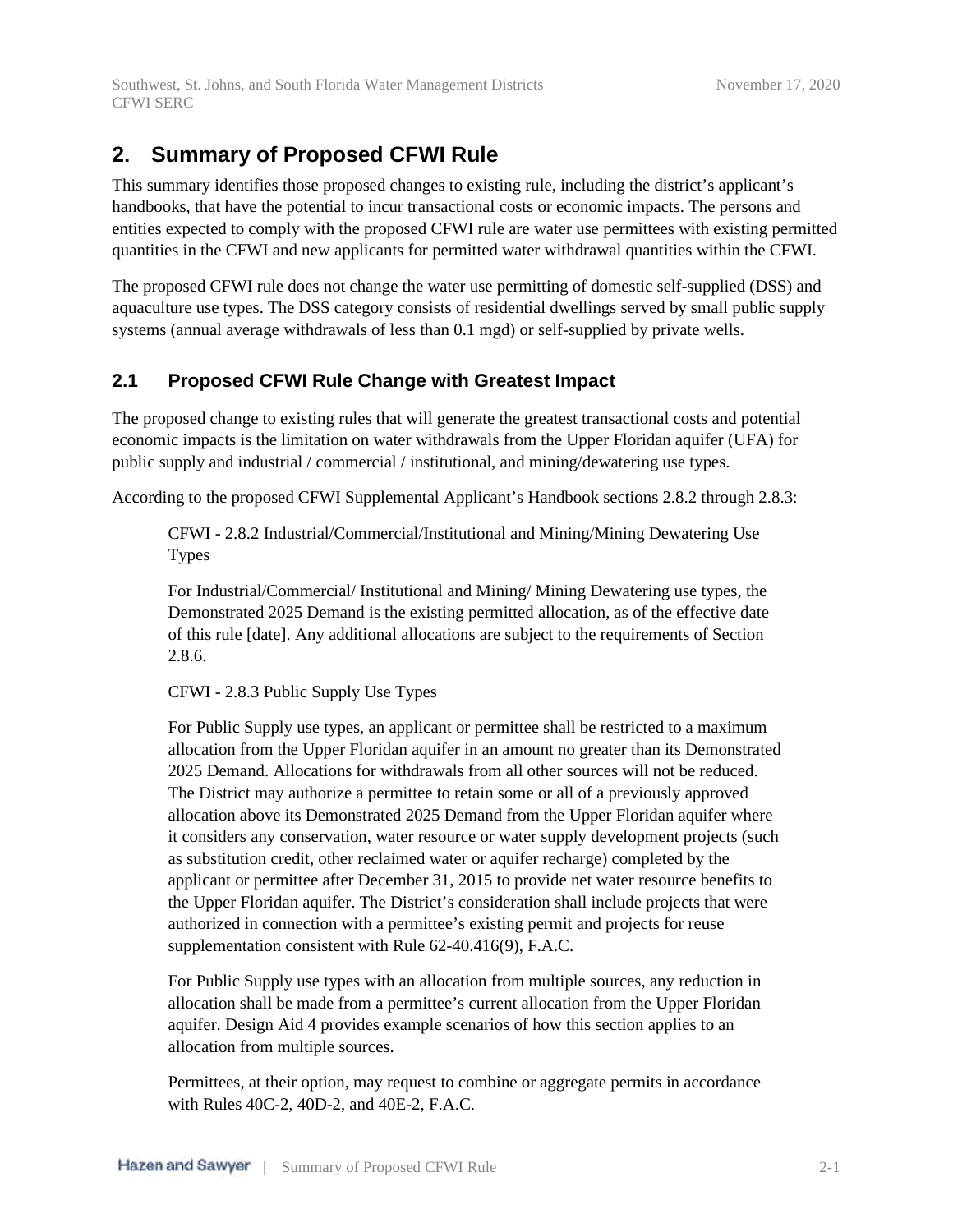"CFWI - 2.8.2.1 Exceptions: The restrictions in subsections 2.8.1 and 2.8.2 on groundwater allocations shall not limit permitted groundwater withdrawals from:

A. Aquifer storage and recovery wells that receive only surface water, stormwater, or reclaimed water, when the volume of water withdrawn does not exceed the volume of water injected; or

B. An injection/recovery wellfield that injects surface water, stormwater, or reclaimed water that is not required under District rules to be provided to other uses, through one or more wells for storage within an aquifer zone and subsequently recovers it through wells from the same aquifer zone and in the same wellfield, when the volume of water withdrawn does not exceed the volume of water injected; or

C. A recharge/recovery project that receives only surface water, stormwater, or reclaimed water that is not provided to users in accordance with District rules, when the volume of water recovered does not exceed the volume of water recharged, and the drawdown due to recovery of water from the Upper Floridan aquifer will be offset in the:

1. surficial aquifer by recharge from the project, and

2. Floridan aquifer by recharge from the project, except immediately adjacent to the recovery well(s)."

The CFWI Supplemental Applicant's Handbook section 2.8.3.1 provides for Temporary Allocations until water from AWS projects become operational.

"CFWI - 2.8.3.1 Temporary Allocations

A "temporary allocation" is water temporarily required to meet the applicant's reasonable demands while implementing an offset (see subsection 2.8.3.2), a substitution credit or land use transition (see subsection 2.8.3.3), or an alternative water supply (see subsection 2.8.3.4). Temporary allocations from the Upper Floridan aquifer are only available for existing permitted uses while the necessary offsets or alternative water supplies are being developed and implemented. The permit will be conditioned with dates and milestones for development of the alternative water supply or offset. A temporary allocation shall be reduced to be consistent with this subsection when the alternative source is projected to be available, consistent with permit conditions."

For the purposes of this SERC, the Department made conservative assumptions that, under the existing rules, all increases in water demands after 2025 could be supplied with water from the UFA instead of from the more expensive alternative water supplies. Thus, most of the transactional costs associated with this proposed rule change would not be expected until after 2025, when the UFA demand-not-met will need to be supplied with water from the more expensive alternative water sources. As demand-not-met grows over time, so will the transactional costs needed to obtain more and more water quantities from the more expensive alternative water supply (AWS) projects.

Under existing rule, each water use permit would be evaluated for impacts to the UFA as it comes in for renewal and it is possible that the resulting permitted quantities from the UFA would be the same as or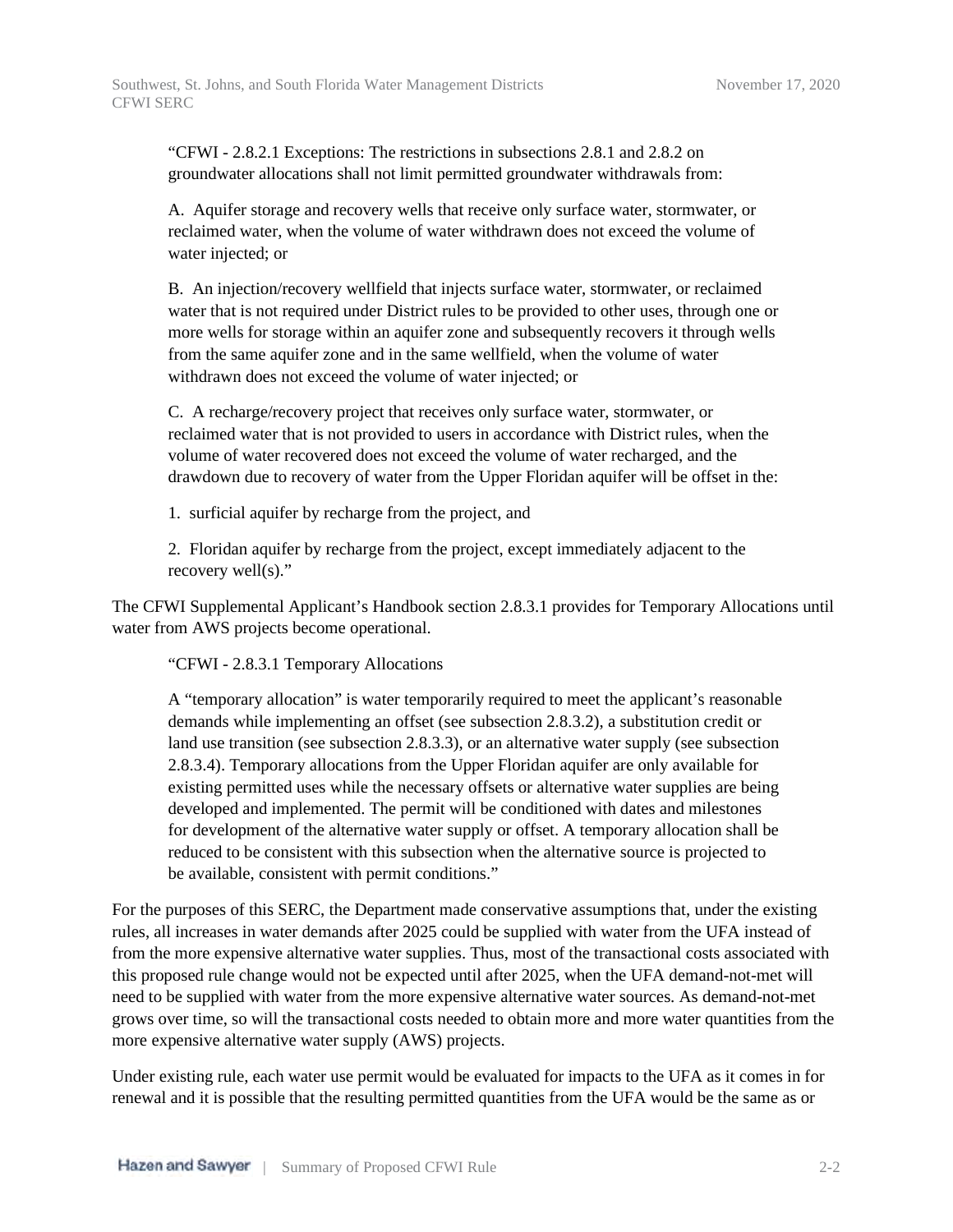similar to those quantities under the proposed CFWI rule. **In this case, the transactional costs presented in this SERC might still be expended anyway under existing rule but the expenditures would be incurred later in time than they would be under the proposed CFWI rule.**

### **2.2 Relevant Definitions**

Selected definitions provided in the proposed CFWI rule that are relevant to understanding the proposed CFWI rule are provided as follows.

- "Demonstrated 2025 Demand" means the quantity of water, needed to meet demands in 2025 as described in CFWI - 1.1 Definitions of the Supplemental Applicant's Handbook. Demonstrated 2025 Demand will be calculated utilizing the methodologies described in Section 2.0 of the CFWI Supplemental Applicant's Handbook.
- "Existing Uses" means those permitted consumptive uses in effect as of the effective date of the proposed CFWI rule as described in CFWI - 1.1 Definitions of the Supplemental Applicant's Handbook.
- "New Uses" means those uses permitted after the effective date of the proposed rule as described in CFWI - 1.1 Definitions of the Supplemental Applicant's Handbook.
- "Alternative Water Supplies According to section 373.019, F.S. "When appearing in this chapter or in any rule, regulation, or order adopted pursuant thereto, the term:

"Alternative water supplies" means salt water; brackish surface and groundwater; surface water captured predominately during wet-weather flows; sources made available through the addition of new storage capacity for surface or groundwater, water that has been reclaimed after one or more public supply, municipal, industrial, commercial, or agricultural uses; the downstream augmentation of water bodies with reclaimed water; stormwater; and any other water supply source that is designated as nontraditional for a water supply planning region in the applicable regional water supply plan.

As stated in the proposed CFWI - 2.8.4 Development of Alternative Water Supplies, "An alternative water supply will be approved if it is adequate to meet the reasonable increased demands and modeling demonstrates it will not cause an increased volume of the withdrawal from the Upper Floridan aquifer over the Demonstrated 2025 Demand."

- Implementation of Offsets According to CFWI 2.8.3.2, the "applicant may propose the implementation of offsets to eliminate the projected increase in volume of withdrawals from the Upper Floridan Aquifer (UFA) beyond the applicant's Demonstrated 2025 Demand. An offset will be approved if the applicant's modeling shows the offset prevents an increase in volume of groundwater withdrawn from the Upper Floridan aquifer over the applicant's Demonstrated 2025 Demand. Offsets include the use of impact offsets, recharge systems and seepage barriers.
- Substitution Credits or Land Use Transitions According to CFWI 2.8.3.3, the applicant may propose the implementation of substitution credits or retirement of existing consumptive use permits. If the applicant selects this option, the applicant shall identify terminated or reduced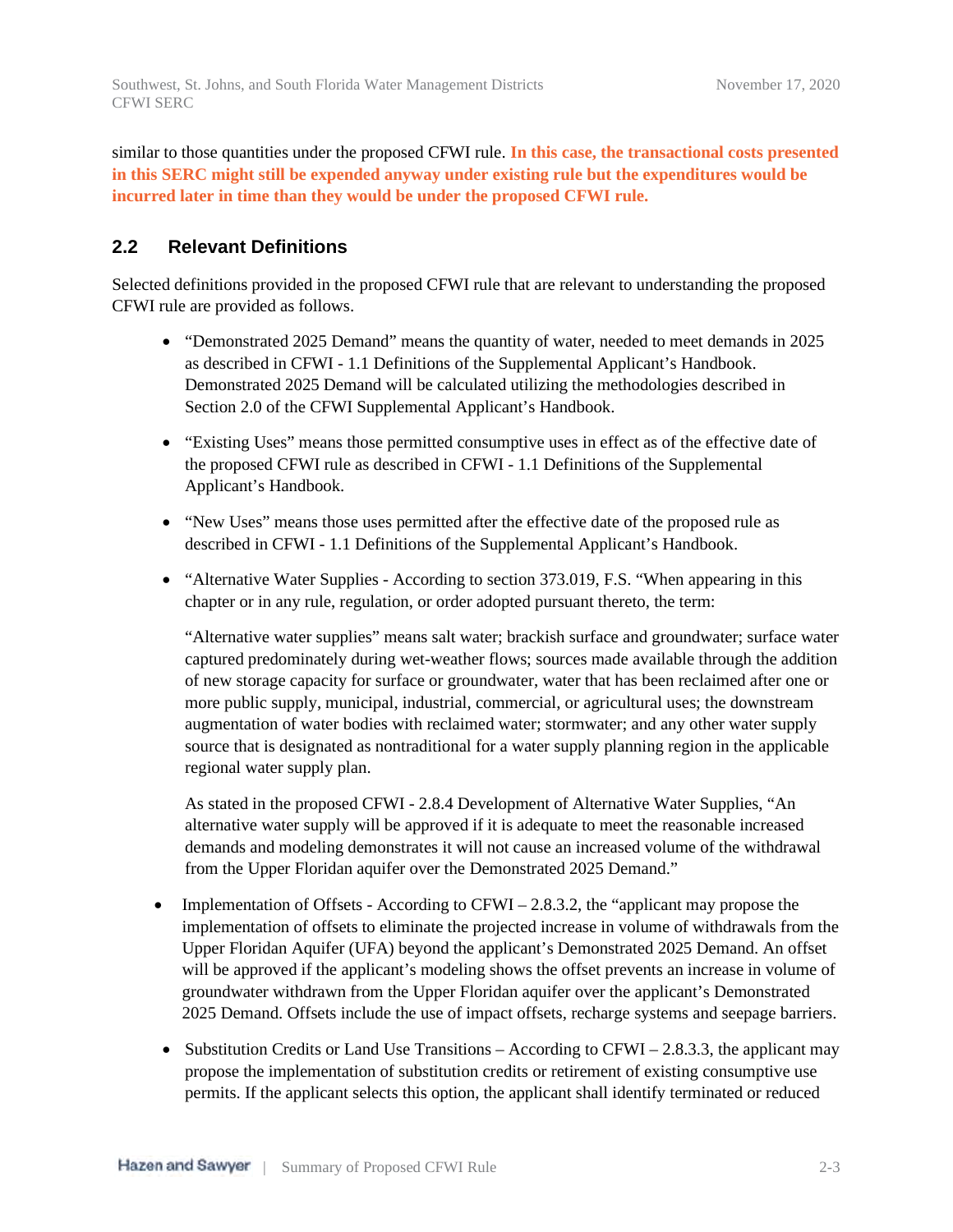CUP allocations. The request will be approved if the applicant's modeling demonstrates that the requested allocation does not cause an increase in volume of withdrawals from the UFA over the applicant's Demonstrated 2025 Demand due to the reduction or elimination of other CUPs that existed on the effective date of the proposed CFWI rule. For agricultural, recreational, and landscape irrigation uses, the retired quantity will be based on the average annual allocation which is the amount of supplemental irrigation required during a five in ten rainfall condition. For all other use types, the retired quantity will be based on the Demonstrated 2025 Demand or actual permitted allocation, whichever is less.

### **2.3 Proposed CFWI Rules Affecting Public Supply Permittees and Applicants**

Table 2-1 provides the proposed changes to water use permitting rules in the CFWI that are expected to impact public supply permittees and applicants. These changes are further described in Section 4.0 Transactional Costs.

| <b>Change to Existing Rule</b>                                                                                                                                                                                               |                                                                    | <b>Proposed Rule Change Relative to</b><br><b>Existing Rule</b> |              |
|------------------------------------------------------------------------------------------------------------------------------------------------------------------------------------------------------------------------------|--------------------------------------------------------------------|-----------------------------------------------------------------|--------------|
|                                                                                                                                                                                                                              | <b>SWFWMD</b>                                                      | <b>SJRWMD</b>                                                   | <b>SFWMD</b> |
| A. Permitted quantities from UFA restricted to "2025 Demonstrated"<br>Demand".                                                                                                                                               | <b>New</b>                                                         | <b>New</b>                                                      | <b>New</b>   |
| B. Most existing water use permits will be modified.                                                                                                                                                                         | <b>New</b>                                                         | <b>New</b>                                                      | <b>New</b>   |
| C. Plan required to address how "demand-not-met" beyond 2025 will be<br>supplied (a)                                                                                                                                         | <b>New</b>                                                         | <b>New</b>                                                      | <b>New</b>   |
| D. Meet "Public Supply Annual Conservation Goal" of 115 gpcd -<br>required of permittees and applicants with at least 100,000 gpd in total<br>permitted quantity                                                             | $150$ gpcd<br>under existing<br>rule                               | <b>New</b>                                                      | <b>New</b>   |
| E. Implement an end-of-permit residential per capita water use goal for<br>permittees and applicants with at least 100,000 gpd in total permitted<br>quantity                                                                | <b>New</b>                                                         | <b>New</b>                                                      | <b>New</b>   |
| F. Permittees with at least 100,000 gpd in total permitted quantity must<br>provide Annual Report to demonstrate compliance with the Residential<br>Per Capita Water Use Goal and Public Supply Annual Conservation<br>Goal. | Existing                                                           | <b>New</b>                                                      | <b>New</b>   |
| G. Additional level of detail required for water demand forecasts by<br>applicants.                                                                                                                                          | Extent of additional detail will vary by District<br>and Applicant |                                                                 |              |
| H. All public supply applicants must consider using lowest quality water<br>source and evaluate the technical, environmental, and economic<br>feasibility of using lowest quality water source.                              | <b>New</b>                                                         | <b>New</b>                                                      | No Change    |

#### **Table 4-1: Proposed Change to Water Use Permitting Rules for Public Supply Permittees and Applicants in the CFWI Area**

(a) "Demand-not-met" means the amount of water demand that would not be supplied with water from the UFA as a result of the proposed CFWI Rule.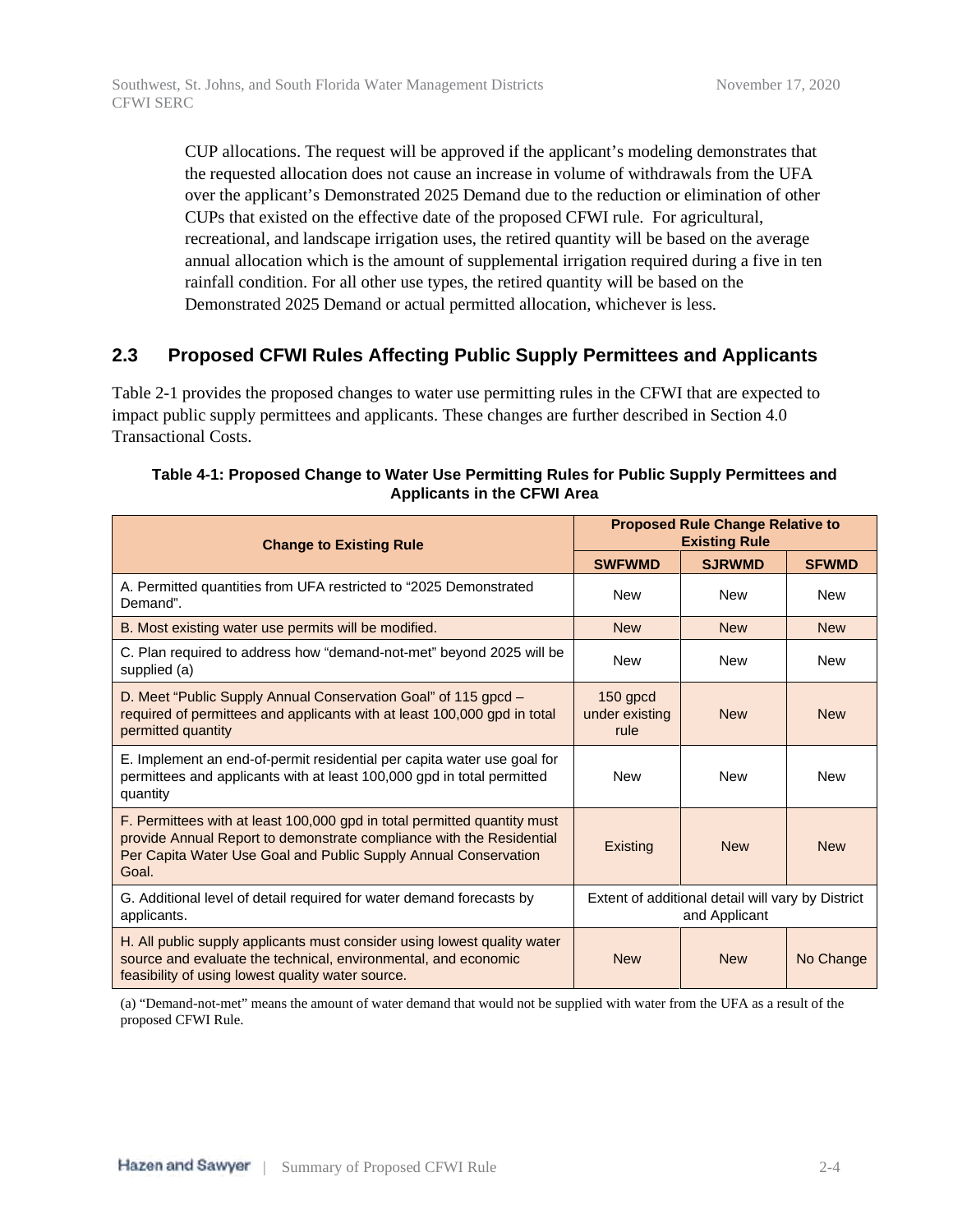# **2.4 Proposed CFWI Rules Affecting Industrial / Commercial / Institutional / Mining / Dewatering / Power Generation Self-Supplied Permittees and Applicants**

Table 2-2 provides the proposed changes to water use permitting rules in the CFWI that are expected to impact Industrial / Commercial / Institutional / Mining / Dewatering / Power Generation Self-Supplied permittees and applicants. These changes are further described in Section 4.0 Transactional Costs.

| <b>Change to Existing Rule</b>                                                                                                                                                                                                                                                                                                                                                                                 |               | <b>Proposed Rule Change Relative to Existing</b><br>Rule |              |
|----------------------------------------------------------------------------------------------------------------------------------------------------------------------------------------------------------------------------------------------------------------------------------------------------------------------------------------------------------------------------------------------------------------|---------------|----------------------------------------------------------|--------------|
|                                                                                                                                                                                                                                                                                                                                                                                                                | <b>SWFWMD</b> | <b>SJRWMD</b>                                            | <b>SFWMD</b> |
| A. Permitted quantities from UFA restricted to the "Demonstrated<br>2025 Demand" or, for allocations based on a water balance and<br>not a growth projection, the Demonstrated 2025 Demand is the<br>existing permitted allocation. Water demand growth after 2025 will<br>need to come from "offsets", "substitution credits", "land use<br>transitions" and/or "alternative water source (AWS) development". | <b>New</b>    | <b>New</b>                                               | <b>New</b>   |
| B. Most existing water use permits will be modified.                                                                                                                                                                                                                                                                                                                                                           | <b>New</b>    | <b>New</b>                                               | <b>New</b>   |
| C. Plan required to address how "demand-not-met" beyond 2025<br>will be supplied.                                                                                                                                                                                                                                                                                                                              | <b>New</b>    | <b>New</b>                                               | <b>New</b>   |
| D. Requires applicants to prepare a water balance in the form of a<br>spreadsheet or flow diagram.                                                                                                                                                                                                                                                                                                             | No Change     | No Change                                                | No Change    |
| E. Additional level of detail required for water demand forecasts by<br>applicants.                                                                                                                                                                                                                                                                                                                            | <b>New</b>    | <b>New</b>                                               | <b>New</b>   |
| F. All ICI applicants must consider using lowest quality water<br>source and evaluate the technical, environmental, and economic<br>feasibility of using lowest quality water source.                                                                                                                                                                                                                          | No Change     | No Change                                                | No Change    |

### **Table 2-2: Proposed Change in Water Use Permitting Rules in CFWI Area Affecting Industrial / Commercial / Institutional / and Power Generation Self-Supplied Permittees and Applicants**

# **2.5 Proposed CFWI Rules Affecting Agricultural, Recreational and Landscape Irrigation Self-Supplied Permittees and Applicants**

Table 2-3 provides the proposed changes to water use permitting rules in the CFWI that are expected to impact Agricultural, Recreational and Landscape Irrigation Self-Supplied permittees and applicants. These changes are further described in Section 4.0 Transactional Costs.

### **Table 2-3: Proposed Change in Water Use Permitting Rules in CFWI Area Affecting Agricultural, Recreation, and Landscape Irrigation Self-Supplied Permittees and Applicants**

| <b>Change to Existing Rule</b>                                                                                                                              | <b>Proposed Rule Change Relative to Existing Rule</b> |               |                                 |
|-------------------------------------------------------------------------------------------------------------------------------------------------------------|-------------------------------------------------------|---------------|---------------------------------|
|                                                                                                                                                             | <b>SWFWMD</b>                                         | <b>SJRWMD</b> | <b>SFWMD</b>                    |
| A. District will determine supplemental irrigation<br>requirements during average rainfall conditions by<br>applying a five-in-ten-year rainfall condition. | New except for<br>inside the SWUCA                    | <b>New</b>    | New                             |
| B. District will determine supplemental irrigation<br>requirements for drought condition by applying a two-in-<br>ten-year rainfall condition.              | No Change                                             | No Change     | Change from 1-<br>$in-10$ -year |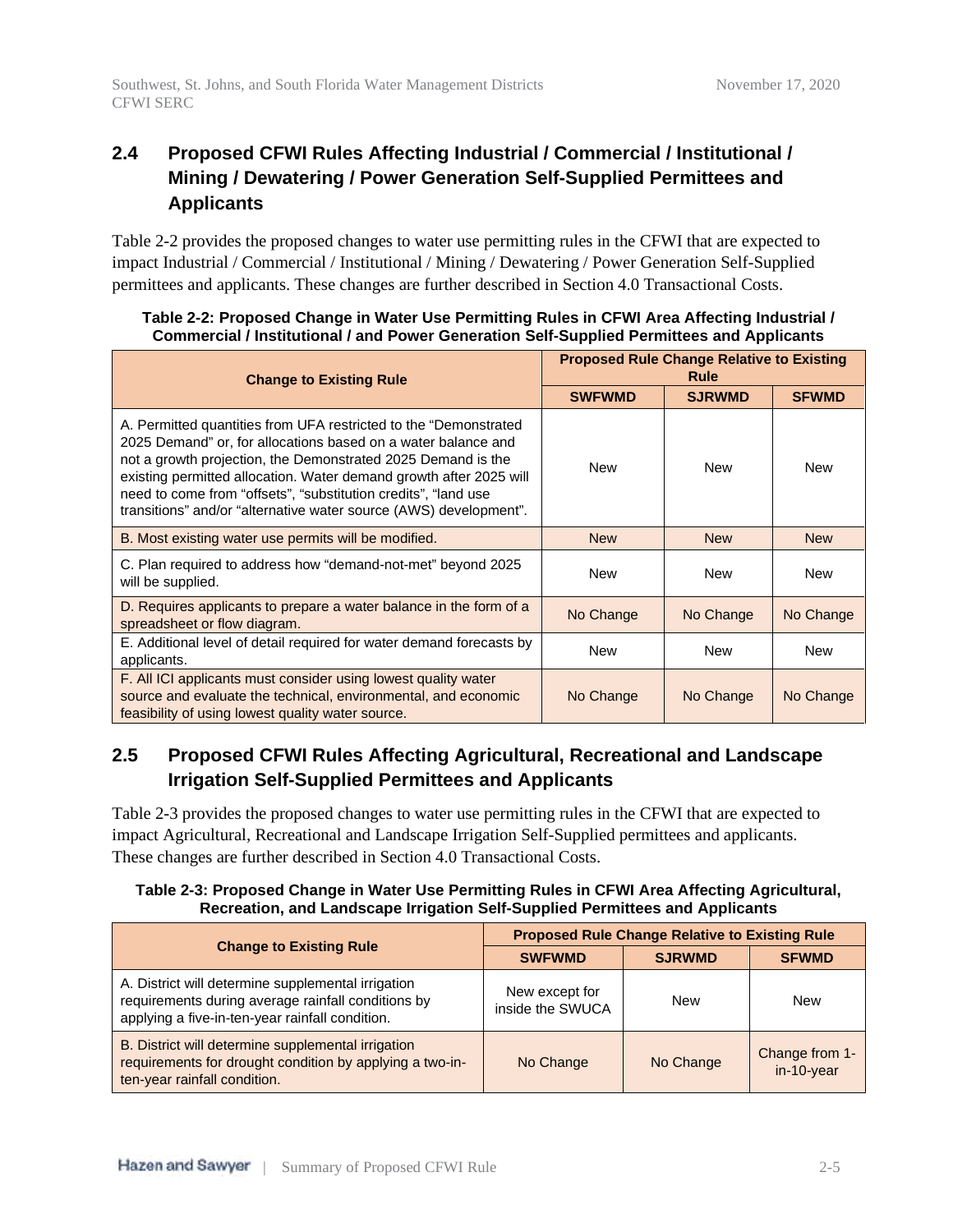|                                                                                     | <b>Proposed Rule Change Relative to Existing Rule</b> |                                                              |                                                                 |
|-------------------------------------------------------------------------------------|-------------------------------------------------------|--------------------------------------------------------------|-----------------------------------------------------------------|
| <b>Change to Existing Rule</b>                                                      | <b>SWFWMD</b>                                         | <b>SJRWMD</b>                                                | <b>SFWMD</b>                                                    |
| C. Most existing water use permits will be modified.                                | <b>New</b>                                            | <b>New</b>                                                   | New                                                             |
| D. Uniform Irrigation System Efficiencies                                           | No Change except<br>for Portable Guns<br>65% to 70%   | No Change<br>except Overhead<br>Sprinkler from<br>70% to 75% | No Change<br>except for<br><b>Portable Guns</b><br>66.7% to 70% |
| E. Annual Conservation Goal Implementation Plan<br>(ACGIP)                          | No Change                                             | No Change                                                    | New                                                             |
| F. Additional level of detail required for water demand<br>forecasts by applicants. | No Change                                             | No Change                                                    | No Change                                                       |

**Table 2-3: Proposed Change in Water Use Permitting Rules in CFWI Area Affecting Agricultural, Recreation, and Landscape Irrigation Self-Supplied Permittees and Applicants**

CFWI SERC

# **2.6 Section 62-41.304: CFWI Area, Uniform Process for Setting Minimum Flows and Minimum Water Levels and Water Reservations**

Proposed rule 62-41.304, F.A.C., is a new rule that prescribes the methodology the Water Management Districts (Districts) will use in establishing Minimum Flows and Levels (MFLs). There are no requirements in rule 62-41.304, F.A.C., that will be applied to permittees or applicants. The described methodology will not represent any process changes for district staff, as it simply describes in more detail the processes that are already used to develop MFLs in the CFWI area.

## **2.7 62-41.303: Central Florida Water Initiative Area, Variances to the Uniform Rules**

Applicants may seek a variance from the CFWI rules if there are unique circumstances or hydrogeological factors that make application of the uniform rules unrealistic or impractical. A variance under this rule is as defined in section 120.52(21), F.S. (2020). Variances under this rule shall not be granted for any requirements relating to the Southern Water Use Caution Area or the Dover/Plant City Water Use Caution Area, provisions of which are incorporated by reference in rule 62-41.305, F.A.C. Nothing in this rule shall preclude a petitioner from applying for variances or other relief mechanisms under other provisions of law.

This proposed rule 62-41.303, F.A.C., is functionally the same as the existing statutes and rules in chapter 120, F.S., and chapter 28-106, F.A.C., regarding variances. The difference in rule 62-41.303, F.A.C., is that it explains how the Districts will evaluate whether "there are unique circumstances or hydrogeological factors that make application of the uniform rules unrealistic or impractical," as required by section 373.0465, F.S. This standard is the same as the one currently applied under 120.542, F.S. (i.e., "for the purposes of this rule, unrealistic or impractical shall mean compliance with the rule will create a substantial hardship or would violate the principles of fairness"). The information required of an applicant under rule 62-41.303(6), F.A.C., is also the same as the information required of an applicant seeking a variance from any other water management district rule under 120.542 F.S.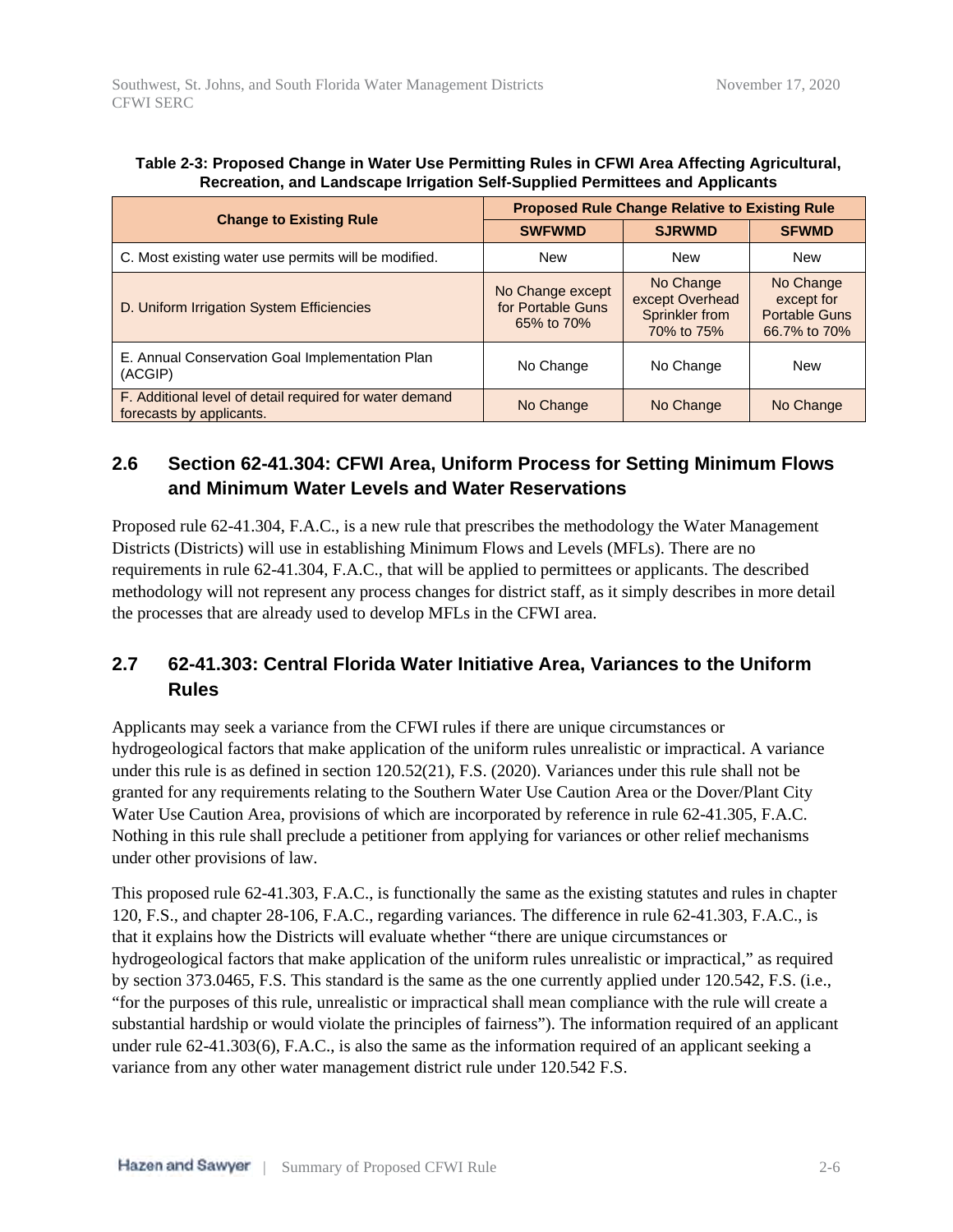# **3. Number of Persons and Entities Required to Comply**

The persons and entities required to comply with the proposed CFWI rule are all water use permittees with permitted water withdrawals in the CFWI and all water use permit applicants for permitted water quantities from the CFWI. This Section provides the numbers and descriptions of the persons and entities required to comply based on the data and information provided by the three water management districts. This Section provides the number of persons and entities required to comply by water management district and in total for the CFWI. Each permit is defined by a unique permit number of an active permit. Each permittee is a unique permittee name assigned to the permit.

## **3.1 Southwest Florida Water Management District**

In the SWFWMD, there are 2,210 existing water use permits in the CFWI held by an estimated 1,847 permittees. Of the 1,847 permittees, 1,372 use their permitted quantities for agricultural irrigation. The rest are about evenly distributed among the other use types.

| Use Type                                                             | <b>Number of Permits</b> | <b>Number of Permitees</b> |
|----------------------------------------------------------------------|--------------------------|----------------------------|
| Agricultural Irrigation                                              | 1.727                    | 1,372                      |
| Landscape/Recreation                                                 | 174                      | 154                        |
| <b>Public Supply</b>                                                 | 82                       | 76                         |
| Commercial / Industrial / Institutional /<br><b>Power Generation</b> | 112                      | 107                        |
| Misc. Agriculture - Non-Irrigation Uses                              | 115                      | 138                        |
| <b>Total</b>                                                         | 2,210                    | 1,847                      |

**Table 3-1: Number of Water Use Permittees by Use Type in the SWFWMD Portion of the CFWI**

Table 3-2 provides the estimated future numbers of new applicants for permitted quantities in the CFWI by use type. These estimates are based on the average annual numbers of new applicants over the ten-year period from 2010 to 2019. In an average year, the SWFWMD sees 10.6 new applicants seeking a water use permit in the CFWI. Consistent with the number of permittees, most new applicants are seeking permitted water for agricultural irrigation. Conversely, in ten years there has only been one new public supply applicant.

**Table 3-2: New Water Use Applicants by Use type in the SWFWMD Portion of the CFWI (2010-2019)**

| <b>Use Type</b>                                                      | <b>Number of New</b><br><b>Applicants from</b><br>2010 to 2019 | <b>Annual Average</b><br><b>Number of New</b><br><b>Applicants</b> |
|----------------------------------------------------------------------|----------------------------------------------------------------|--------------------------------------------------------------------|
| (1)                                                                  | (2)                                                            | $(3) = (2) / 10$ years                                             |
| Agricultural Irrigation                                              | 85                                                             | 8.5                                                                |
| Landscape/Recreation                                                 | 8                                                              | 0.8                                                                |
| <b>Public Supply</b>                                                 | 1                                                              | 0.1                                                                |
| Commercial / Industrial / Institutional /<br><b>Power Generation</b> | 8                                                              | 0.8                                                                |
| Misc. Agriculture - Non-Irrigation Uses                              | 4                                                              | 0.4                                                                |
| <b>Total</b>                                                         | 106                                                            | 10.6                                                               |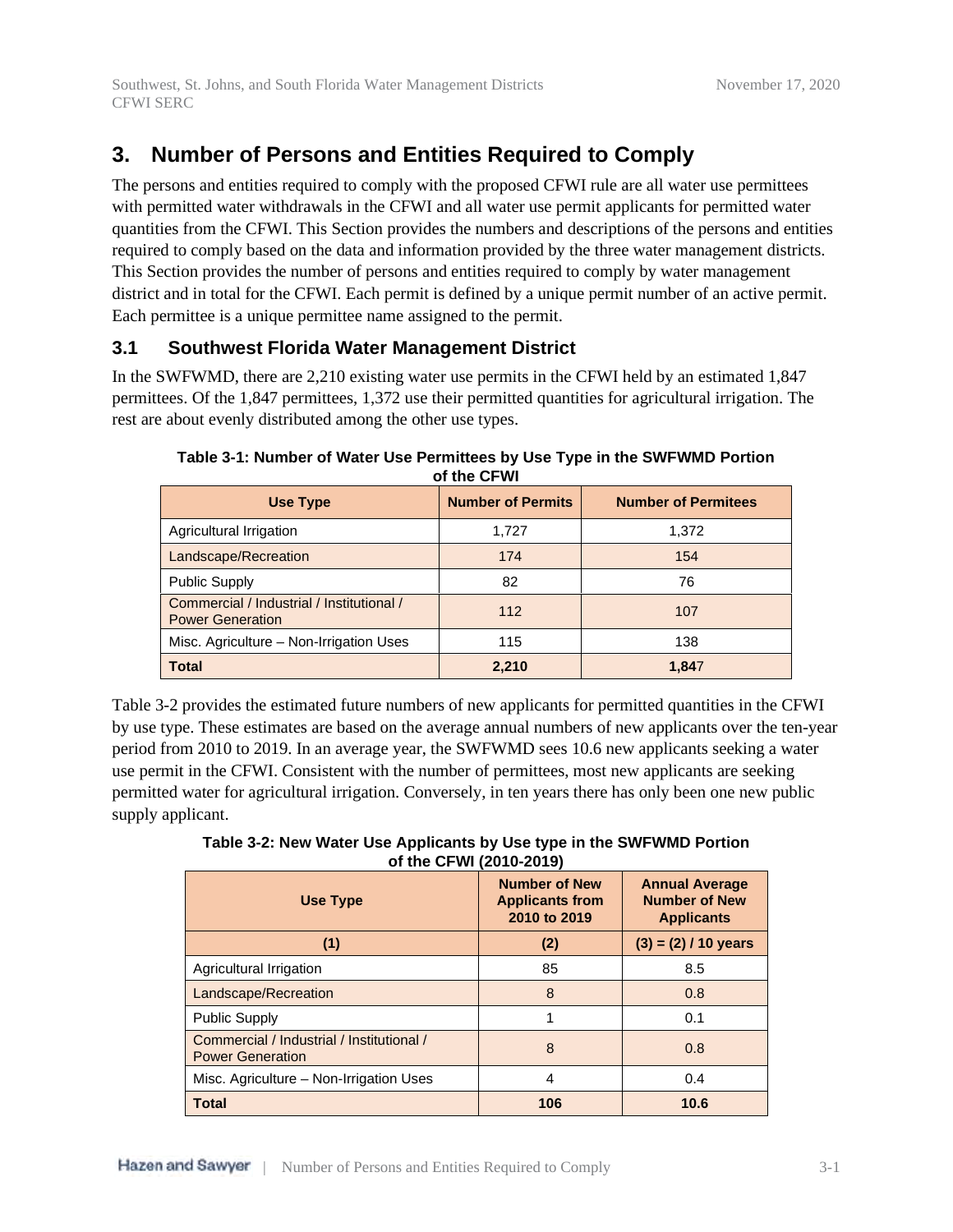### **3.2 St. Johns River Water Management District**

The SJRWMD provided a list of their water use permittees located in the CFWI. Table 3-3 provides a count of these permittees by use type. There are currently 430 water use permittees holding 516 permits in the SJRWMD's area of the CFWI. About one-half are agricultural water use permittees.

| <b>Use Type</b>                            | <b>Number of</b><br><b>Permits</b> | <b>Number of</b><br><b>Permittees</b> |
|--------------------------------------------|------------------------------------|---------------------------------------|
| Agricultural                               | 236                                | 211                                   |
| Commercial / Industrial /<br>Institutional | 44                                 | 36                                    |
| Environmental                              | 3                                  | 3                                     |
| Landscape / Recreation /<br>Aesthetic      | 112                                | 90                                    |
| Mining / Dewatering                        | 16                                 | 8                                     |
| Other                                      | 8                                  | $\mathcal{P}$                         |
| <b>Public Supply</b>                       | 97                                 | 80                                    |
| <b>Total</b>                               | 516                                | 430                                   |

### **Table 3-3: Number of Water Use Permits and Permittees by Use Type in the SJRWMD Portion of the CFWI**

Table 3-4 provides the estimated future numbers of new applicants for permitted quantities in the CFWI by use type. In an average year, the SJRWMD sees 6.2 new applicants seeking a water use permit in the CFWI. The most common new use types are agricultural irrigation, landscape / recreation, and mining / dewatering. Conversely, in ten years there has only been one new public supply applicant.

| Use Type                                                      | <b>Number of New</b><br><b>Applicants from</b><br>2010 to 2019 | <b>Annual Average</b><br><b>Number of New</b><br><b>Applicants</b> |
|---------------------------------------------------------------|----------------------------------------------------------------|--------------------------------------------------------------------|
| (1)                                                           | (2)                                                            | $(3) = (2) / 10$ years                                             |
| Agricultural Irrigation                                       | 17                                                             | 1.7                                                                |
| <b>Landscape Recreation</b>                                   | 11                                                             | 1.1                                                                |
| <b>Public Supply</b>                                          | 1                                                              | 0.1                                                                |
| Commercial / Industrial / Institutional<br>/ Power Generation | 8                                                              | 0.8                                                                |
| Mining / Dewatering                                           | 15                                                             | 1.5                                                                |
| Misc. Agriculture – Non-Irrigation<br><b>Uses</b>             | 3                                                              | 0.3                                                                |
| Other, including Environmental                                | 7                                                              | 0.7                                                                |
| <b>Total</b>                                                  | 52                                                             | 6.2                                                                |

### **Table 3-4: New Water Use Applicants by Use Type in the SJRWMD Portion of the CFWI (2010-2019)**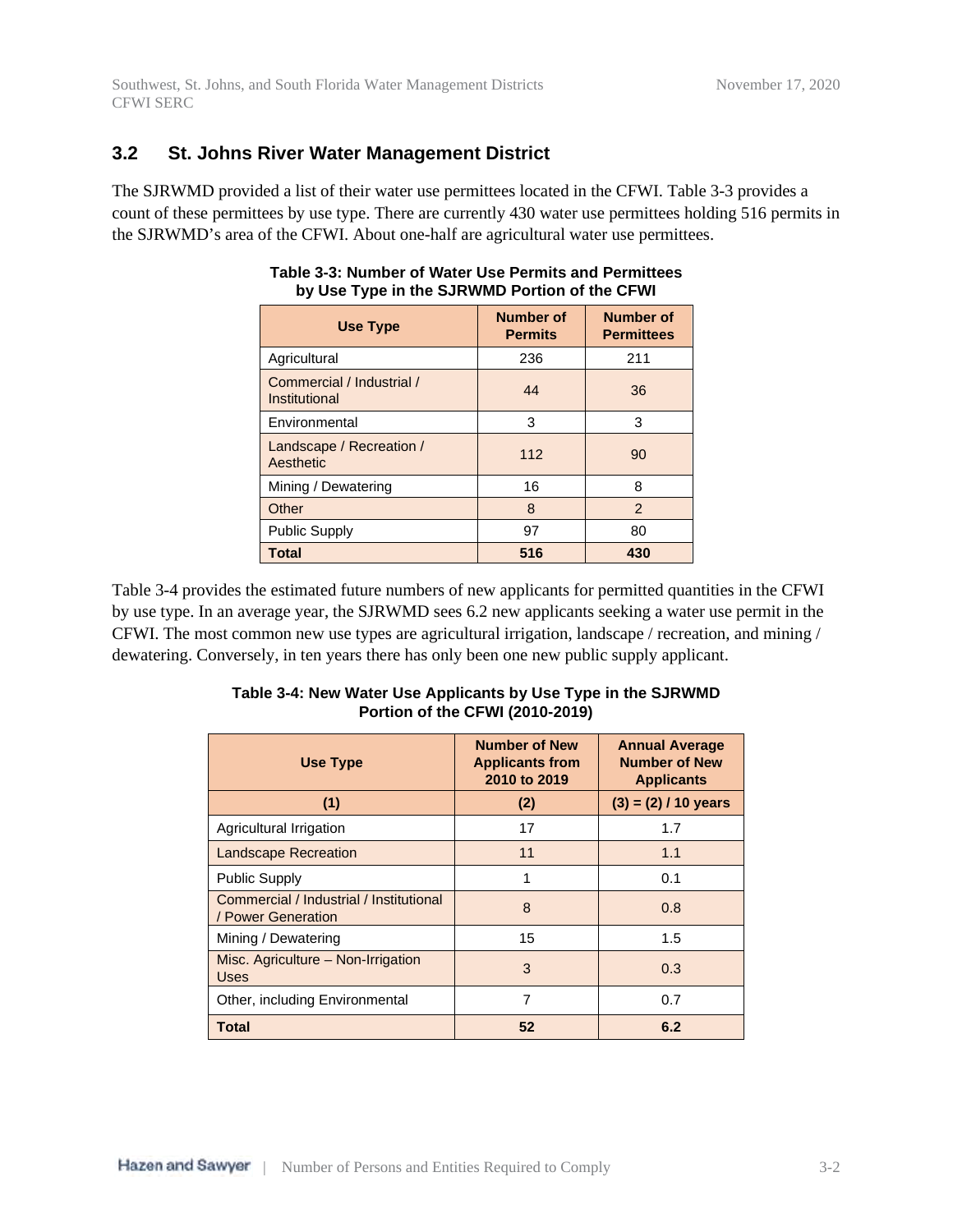### **3.3 South Florida Water Management District**

The SFWMD provided a list of their water use permits located in the CFWI. Table 3-5 provides a count of the number of permits and permittees by use type. There are currently 821 water use permits held by 795 water use permittees in the SFWMD's area of the CFWI. About one-half of these permittees and permits are for landscape irrigation.

| <b>Use Type</b>                                    | <b>Number of</b><br><b>Permits</b> | <b>Number of</b><br><b>Permittees</b> |
|----------------------------------------------------|------------------------------------|---------------------------------------|
| Agricultural Irrigation                            | 136                                | 131                                   |
| Aquaculture                                        | $\mathfrak{p}$                     | $\overline{2}$                        |
| Golf                                               | 28                                 | 28                                    |
| Industrial                                         | 42                                 | 41                                    |
| Landscape                                          | 410                                | 403                                   |
| Livestock                                          | 28                                 | 21                                    |
| Nursery                                            | 26                                 | 24                                    |
| Lake Augmentation                                  | 1                                  | 1                                     |
| <b>Public Water Supply Utilities</b>               | 45                                 | 43                                    |
| Public Water Supply Other Than<br><b>Utilities</b> | 103                                | 101                                   |
| Total                                              | 821                                | 795                                   |

### **Table 3-3: Number of Water Use Permittees by Use Type in the SFWMD Portion of the CFWI**

The predominant use type is Landscape with 403 permittees followed by Agricultural Irrigation with 131 permittees. There are 43 public supply permittees holding a total of 45 permits who are water utilities.

There are an additional 101 public supply permittees holding 103 permits who use water for domestic uses in a retail, commercial, school, religious, or other type of establishment. The other two Districts categorize these permittees as ICI. These small self-supplied permittees are not expected to be impacted by the proposed rule unless they request additional permitted quantities after 2025. However, the SFWMD has indicated that these types of permittees and applicants with UFA quantities below 100,000 gpd would still be able to get additional or new quantities from the UFA. If the project is in an area of concern for wetlands, an impact assessment would be performed to make sure there is no excessive drawdown.

Table 3-6 provides the estimated future numbers of new applicants for permitted quantities located in the SFWMD's portion of the CFWI by use type. In an average year, the SFWMD sees 1.8 new applicants seeking a water use permit in the CFWI. The new use types are agricultural irrigation, public supply, and landscape / recreation.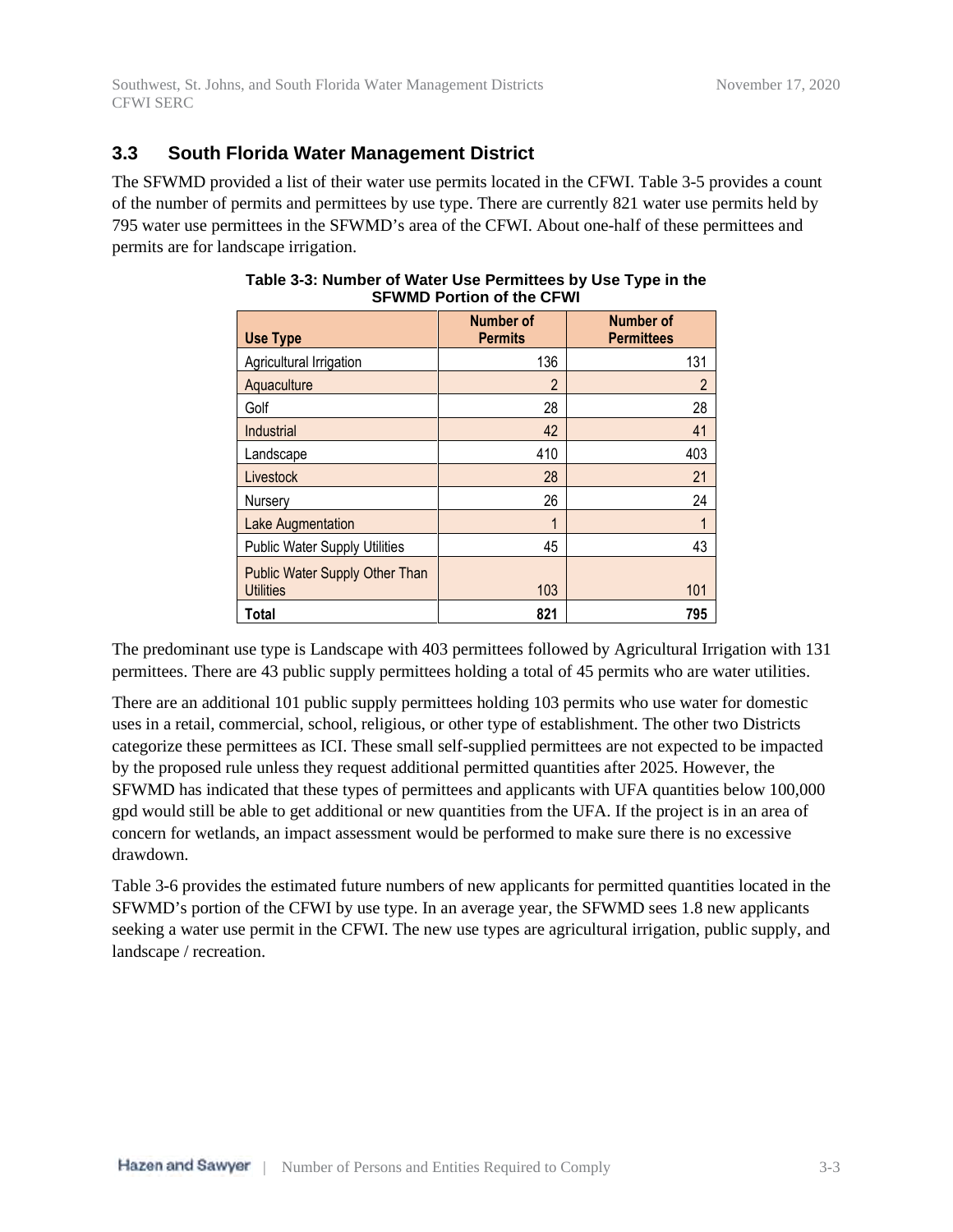| <b>Use Type</b>                                               | <b>Number of New</b><br><b>Applicants from</b><br>2010 to 2019 | <b>Annual Average</b><br><b>Number of New</b><br><b>Applicants</b> |
|---------------------------------------------------------------|----------------------------------------------------------------|--------------------------------------------------------------------|
| (1)                                                           | (2)                                                            | $(3) = (2) / 10$ years                                             |
| Agricultural Irrigation                                       | 12                                                             | 1.2                                                                |
| <b>Public Supply</b>                                          | 5                                                              | 0.5                                                                |
| Landscape / Recreation                                        |                                                                | 0.1                                                                |
| <b>Golf Course</b>                                            | O                                                              | 0                                                                  |
| Commercial / Industrial / Institutional<br>/ Power Generation |                                                                | 0                                                                  |
| <b>Total</b>                                                  | 18                                                             | 1.8                                                                |

| Table 3-6: New Water Use Applicants by Use Type in the SFWMD |
|--------------------------------------------------------------|
| <b>Portion of the CFWI (2010-2019)</b>                       |

# **3.4 Total Number of Permittees and Applicants Expected to be Impacted by the Proposed CFWI Rule**

Summing the number of permittees and applicants presented in Tables 3-1 to 3-6 provides a summary of the total existing water use permittees and the forecasted annual number of future applicants in the CFWI. Table 3-7 provides the total number of water use permittees by use type. There are an estimated 3,072 water use permittees in the CFWI, of which 56 percent use their permitted water for agricultural irrigation, 22 percent use their water for landscape / recreation and 10 percent use the water to supply the potable water needs of households and businesses. Commercial / Industrial / Institutional permittees and Miscellaneous Agriculture permittees each comprise six percent and five percent, respectively, of all permittees in the CFWI. Mining / Dewatering and Other, including Environmental use types, comprise less than one percent of all permittees.

| <b>Use Type</b>                                               | <b>Number of Permits</b> | <b>Number of</b><br><b>Permittees</b> | <b>Percent of</b><br><b>Permittees</b> |
|---------------------------------------------------------------|--------------------------|---------------------------------------|----------------------------------------|
| Agricultural Irrigation                                       | 2,125                    | 1.738                                 | 56.58%                                 |
| Landscape / Recreation                                        | 724                      | 675                                   | 21.97%                                 |
| <b>Public Supply</b>                                          | 327                      | 300                                   | 9.77%                                  |
| Commercial / Industrial /<br>Institutional / Power Generation | 198                      | 184                                   | 5.99%                                  |
| Misc. Agriculture - Non-<br><b>Irrigation Uses</b>            | 145                      | 161                                   | 5.24%                                  |
| Mining / Dewatering                                           | 16                       | 8                                     | 0.26%                                  |
| Other, including Environmental                                | 12                       | 6                                     | 0.20%                                  |
| <b>Total</b>                                                  | 3.547                    | 3,072                                 | 100.00%                                |

**Table 3-7: Estimated Number of Water Use Permittees by Use Type in the CFWI as of 2020**

Based on the average number of new applicants for permitted quantities over the past 10 years, about 18.6 applicants are expected each year in the future. About 11.4 will be applicants requesting permitted water for agricultural irrigation and 2.0 will be for landscape / recreation. About 0.7 applicants will request permitted quantities for public supply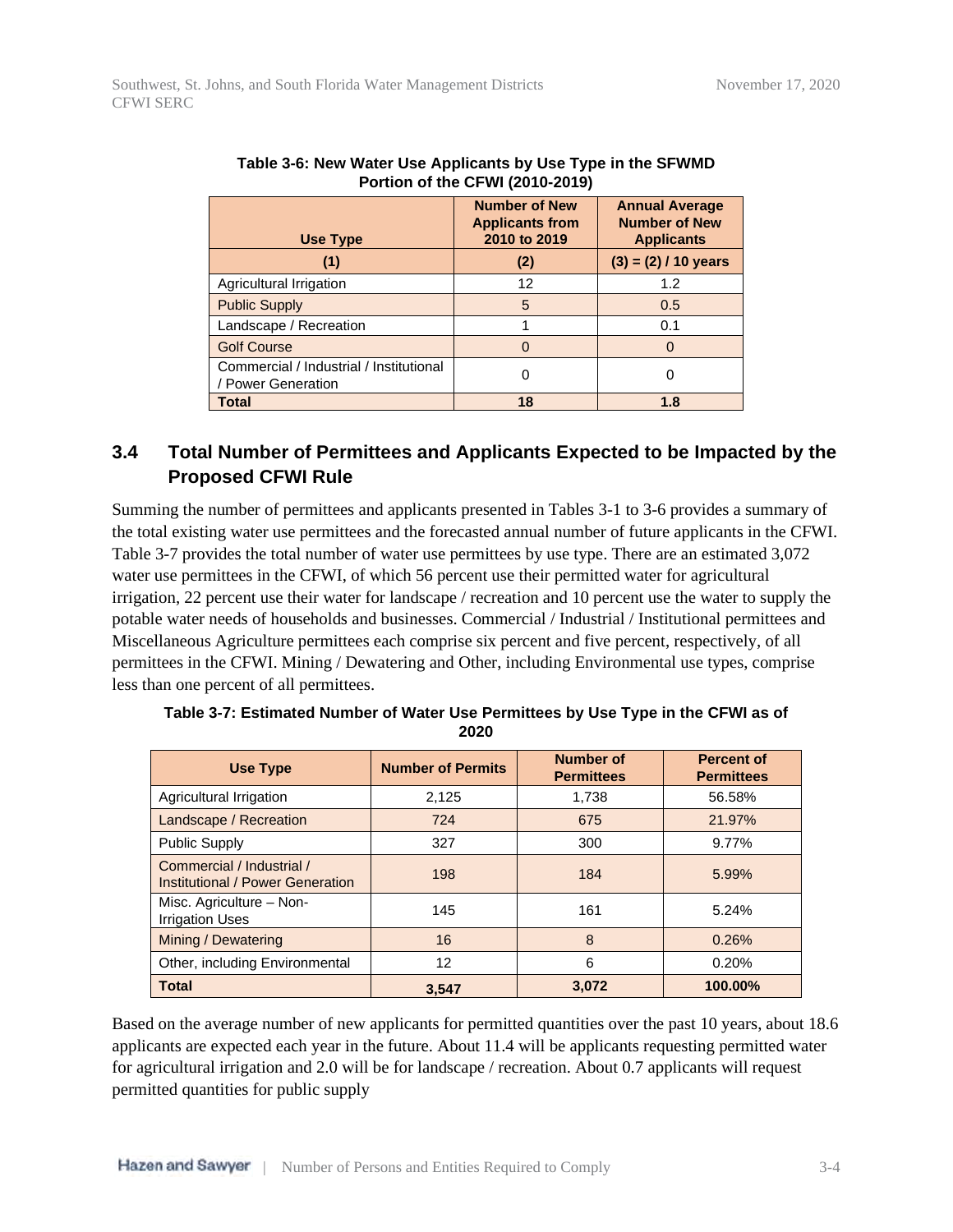| Use Type                                                      | <b>Annual Average</b><br><b>Number of New</b><br><b>Applicants (Past 10)</b><br>Years) | <b>Percent of New</b><br><b>Applicants</b> |
|---------------------------------------------------------------|----------------------------------------------------------------------------------------|--------------------------------------------|
| Agricultural Irrigation                                       | 11.4                                                                                   | 61.29%                                     |
| Landscape / Recreation                                        | 2.0                                                                                    | 10.75%                                     |
| <b>Public Supply</b>                                          | 0.7                                                                                    | 3.76%                                      |
| Commercial / Industrial /<br>Institutional / Power Generation | 1.6                                                                                    | 8.60%                                      |
| Mining / Dewatering                                           | 1.5                                                                                    | 8.06%                                      |
| Misc. Agriculture                                             | 0.7                                                                                    | 3.76%                                      |
| Other, including Environmental                                | 0.7                                                                                    | 3.76%                                      |
| <b>Total</b>                                                  | 18.6                                                                                   | 100.00%                                    |

| Table 3-8: Estimated Annual Number of New Water Use Applicants by Use |  |
|-----------------------------------------------------------------------|--|
| <b>Type in the CFWI</b>                                               |  |

The distributions of water use among the use types in 2015 and forecasted in 2040 are provided in Table 3-9. While agricultural irrigation comprises the largest percentage of permittees, public supply comprises the largest percentage of water demand in the CFWI.

| Table 3-9: 2015 and Forecasted 2040 Water Demand Under Average Rainfall |  |
|-------------------------------------------------------------------------|--|
| <b>Conditions in the CFWI by Use Type</b>                               |  |

|                                         | <b>Water Demand (mgd)</b> |        | % of Water Demand |      |
|-----------------------------------------|---------------------------|--------|-------------------|------|
| Use Type                                | 2015                      | 2040   | 2015              | 2040 |
| Agriculture                             | 159.38                    | 163.49 | 24%               | 18%  |
| Commercial / Industrial / Institutional | 53.5                      | 69     | 8%                | 8%   |
| Domestic Self-Supply                    | 21.56                     | 24.59  | 3%                | 3%   |
| Landscape / Recreational                | 38.24                     | 46.96  | 6%                | 5%   |
| <b>Power Generation</b>                 | 8.47                      | 11.27  | 1%                | 1%   |
| <b>Public Supply</b>                    | 385.97                    | 592.28 | 58%               | 65%  |
| <b>Total</b>                            | 667.12                    | 907.59 | 100%              | 100% |

Source: Central Florida Water Initiative. Public Review DRAFT Regional Water Supply Plan 2020: "A comprehensive plan for Orange, Osceola, Polk, Seminole, and southern Lake counties". No date. Distributed in the summer of 2020. The report is located at https://cfwiwater.com/planning.html.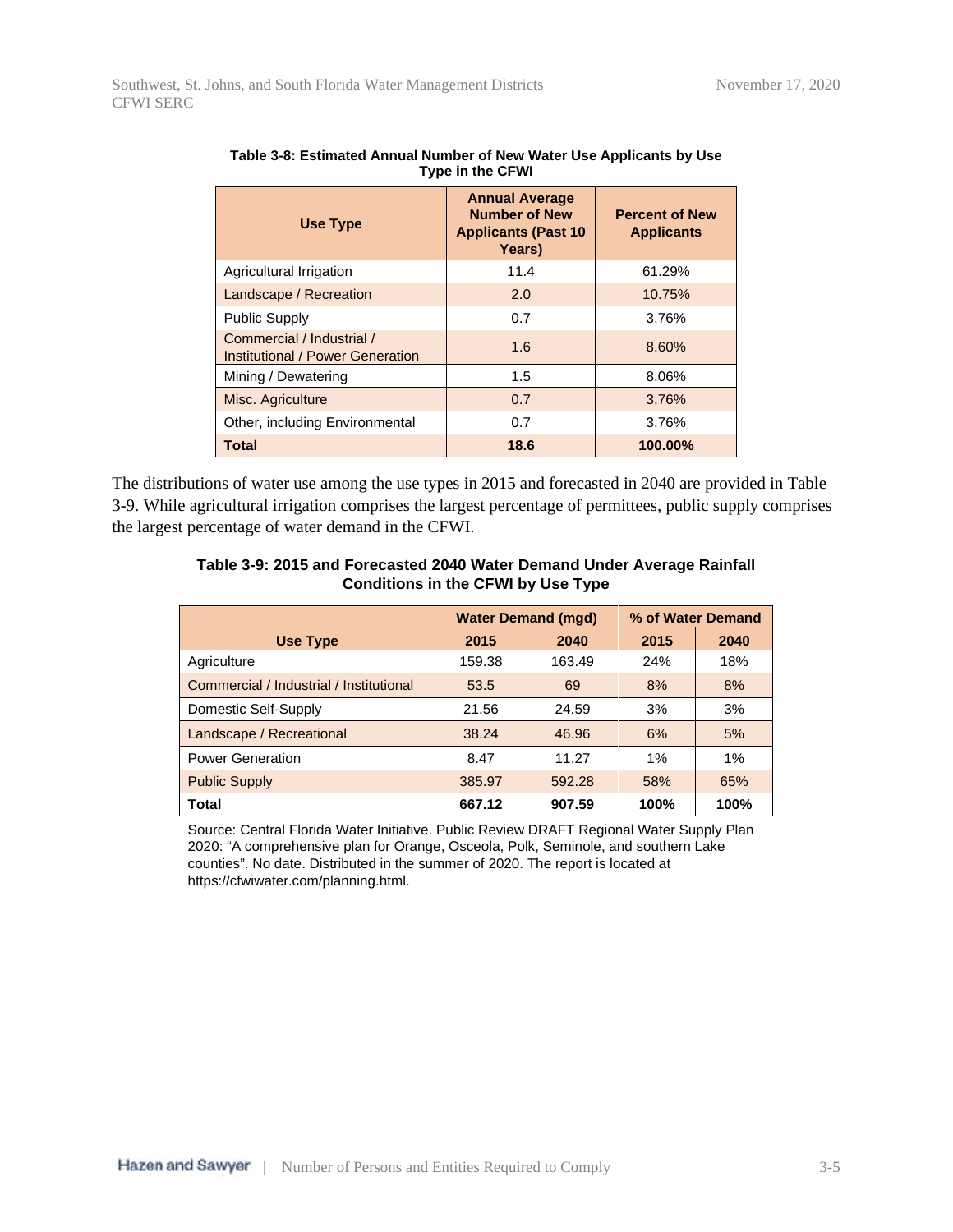# **4. Transactional Costs**

This Section provides estimates of the transactional costs associated with the proposed rule. Section 120.451, F.S. defines transactional costs as follows.

"direct costs that are readily ascertainable based upon standard business practices, and include filing fees, the cost of obtaining a license, the cost of equipment required to be installed or used or procedures required to be employed in complying with the rule, additional operating costs incurred, the cost of monitoring and reporting, and any other costs necessary to comply with the rule."

The types of water use permittees and applicants expected to be impacted by the proposed rule are listed below along with the section number where the transactional cost estimates are provided.

- 4.1 Public Water Supply Use Type Permittees and Applicants
- 4.2 Industrial/Commercial/Institutional and Electric Power Generation (ICI) Use Type Permittees and Applicants
- 4.3 Agricultural and Landscape/Recreation Use Type Permittees and Applicants

The estimated transactional costs of each use type are presented as follows. All costs, including future costs, are reported in today's (2020) dollars. Therefore, the estimated future costs reported in this SERC do not include inflation.

## **4.1 Public Supply Use Type Permittees and Applicants**

Table 4-1 summarizes the portions of the proposed rule that have the potential to incur transactional costs to public supply permittees and applicants. Each is described in turn.

**A. Permitted Quantities from the UFA:** The rule change expected to have the greatest impact on transactional costs in total and for the public water use sector is the change to the permitted amount of water withdrawn from the Upper Floridan Aquifer (UFA). Under the proposed rule, public supply permitted quantities from the UFA in the CFWI Area will be limited to the permittee or applicant's "Demonstrated 2025 Demand," which means the quantity of water needed to meet demands in the year 2025.

Water demand growth after 2025 will need to come from "offsets," "substitution credits," "land use transitions," and/or "alternative water source development." If the permittee is unable to implement these measures in a timely manner, the proposed CFWI Supplemental Applicant's Handbook allows for temporary allocations. Section 8.3.1 Temporary Allocations of the proposed CFWI Supplemental Applicant's Handbook states the following: "A "temporary allocation" is water temporarily required to meet the applicant's reasonable demands while implementing an offset, … a substitution credit or land use transition …, or an alternative water supply. … Temporary allocations from the Upper Floridan aquifer are only available for existing permitted uses while the necessary offsets or alternative water supplies are being developed and implemented. The permit will be conditioned with dates and milestones for development of the alternative water supply or offset. A temporary allocation shall be reduced to be consistent with this subsection when the alternative source is projected to be available, consistent with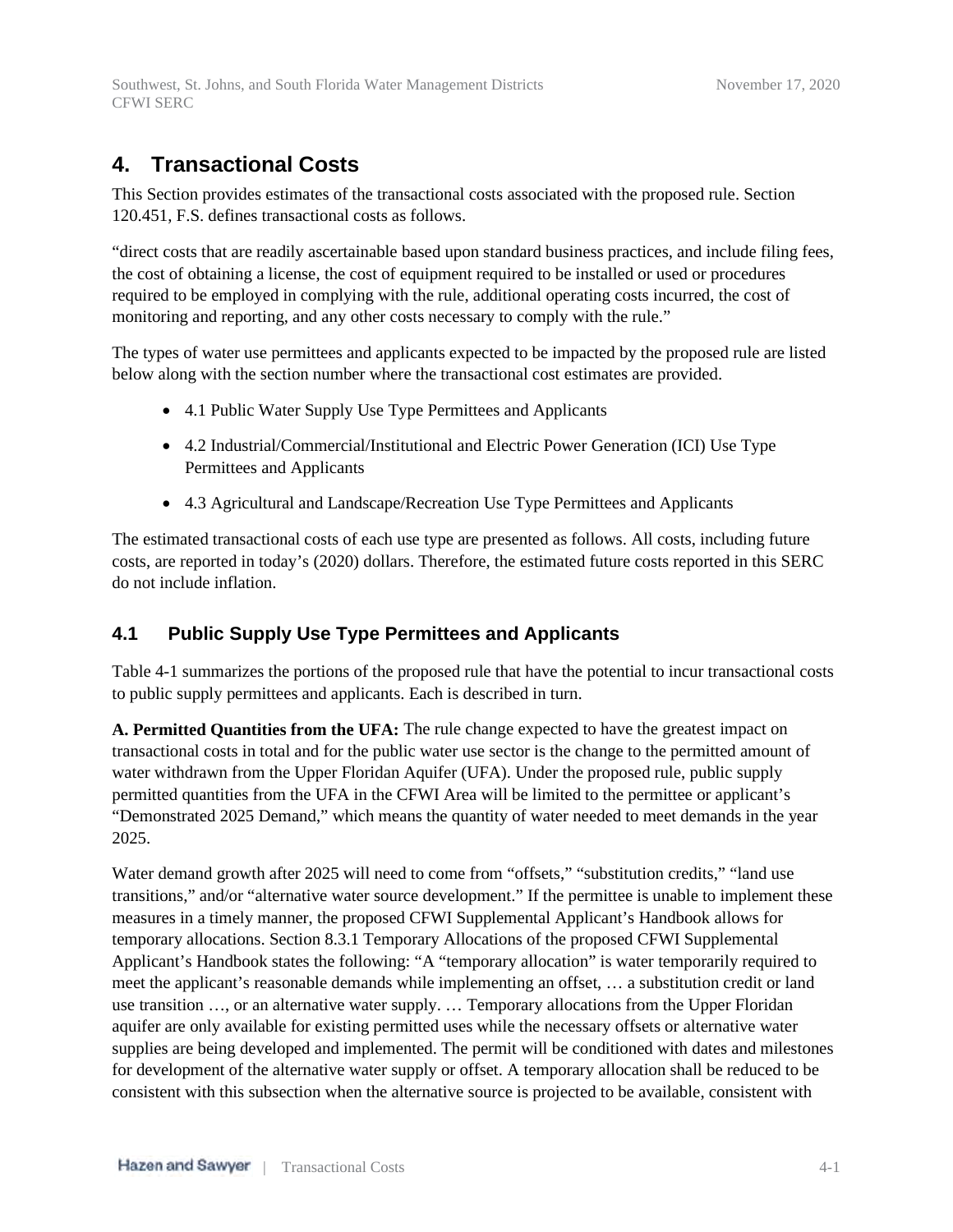permit conditions." The proposed CFWI Supplemental Applicant's Handbook defines "New Uses" as those uses permitted after the effective date of the proposed rule and "Existing Uses" as those permitted consumptive uses in effect as of the effective date of the proposed rule.

**For the purposes of preparing this SERC, the Department made the conservative assumption that, under existing rule, requests for permitted quantities from the UFA above the "Demonstrated 2025 Demand" would continue to be approved by the Districts. In practice, such approval would be subject to the existing rules regarding conditions for issuance of permits and, thus, applicants and permittees would likely incur similar costs under the existing rules as under the proposed rule.**

For the purposes of preparing this SERC, it was assumed that, under existing rule, requests for permitted quantities from the UFA above the "Demonstrated 2025 Demand" would continue to be approved by the Districts. In practice, such approval would be subject to the existing rules regarding conditions for issuance of permits.

| <b>Change to Existing Rule</b>                                                                                                                                                                                               | <b>Proposed Rule Change Relative to</b><br><b>Existing Rule</b> |                                                                    |              |  |
|------------------------------------------------------------------------------------------------------------------------------------------------------------------------------------------------------------------------------|-----------------------------------------------------------------|--------------------------------------------------------------------|--------------|--|
|                                                                                                                                                                                                                              | <b>SWFWMD</b>                                                   | <b>SJRWMD</b>                                                      | <b>SFWMD</b> |  |
| A. Permitted quantities from UFA restricted to "2025 Demonstrated"<br>Demand".                                                                                                                                               | <b>New</b>                                                      | New                                                                | <b>New</b>   |  |
| B. Most existing water use permits will be modified.                                                                                                                                                                         | <b>New</b>                                                      | <b>New</b>                                                         | <b>New</b>   |  |
| C. Plan required to address how "demand-not-met" beyond 2025 will be<br>supplied (a)                                                                                                                                         | <b>New</b>                                                      | <b>New</b>                                                         | New          |  |
| D. Meet "Public Supply Annual Conservation Goal" of 115 gpcd -<br>required of permittees and applicants with at least 100,000 gpd in total<br>permitted quantity                                                             | $150$ gpcd<br>under existing<br>rule                            | <b>New</b>                                                         | <b>New</b>   |  |
| E. Implement an end-of-permit residential per capita water use goal for<br>permittees and applicants with at least 100,000 gpd in total permitted<br>quantity                                                                | <b>New</b>                                                      | <b>New</b>                                                         | <b>New</b>   |  |
| F. Permittees with at least 100,000 gpd in total permitted quantity must<br>provide Annual Report to demonstrate compliance with the Residential<br>Per Capita Water Use Goal and Public Supply Annual Conservation<br>Goal. | Existing                                                        | <b>New</b>                                                         | <b>New</b>   |  |
| G. Additional level of detail required for water demand forecasts by<br>applicants.                                                                                                                                          |                                                                 | Extent of additional detail will vary by District<br>and Applicant |              |  |
| H. All public supply applicants must consider using lowest quality water<br>source and evaluate the technical, environmental, and economic<br>feasibility of using lowest quality water source.                              | <b>New</b>                                                      | <b>New</b>                                                         | No Change    |  |

### **Table 4-1: Proposed Change to Water Use Permitting Rules for Public Supply Permittees and Applicants in the CFWI Area**

(a) "Demand-not-met" means the amount of water demand that would not be supplied with water from the UFA as a result of the proposed CFWI rule.

**B. Permit Modification:** For most existing public supply permittees, water use permits would be modified by the respective water management district after the proposed rule is adopted. For applicants, new permitted quantities from the UFA can be approved by the water management district up to the "Demonstrated 2025 Demand."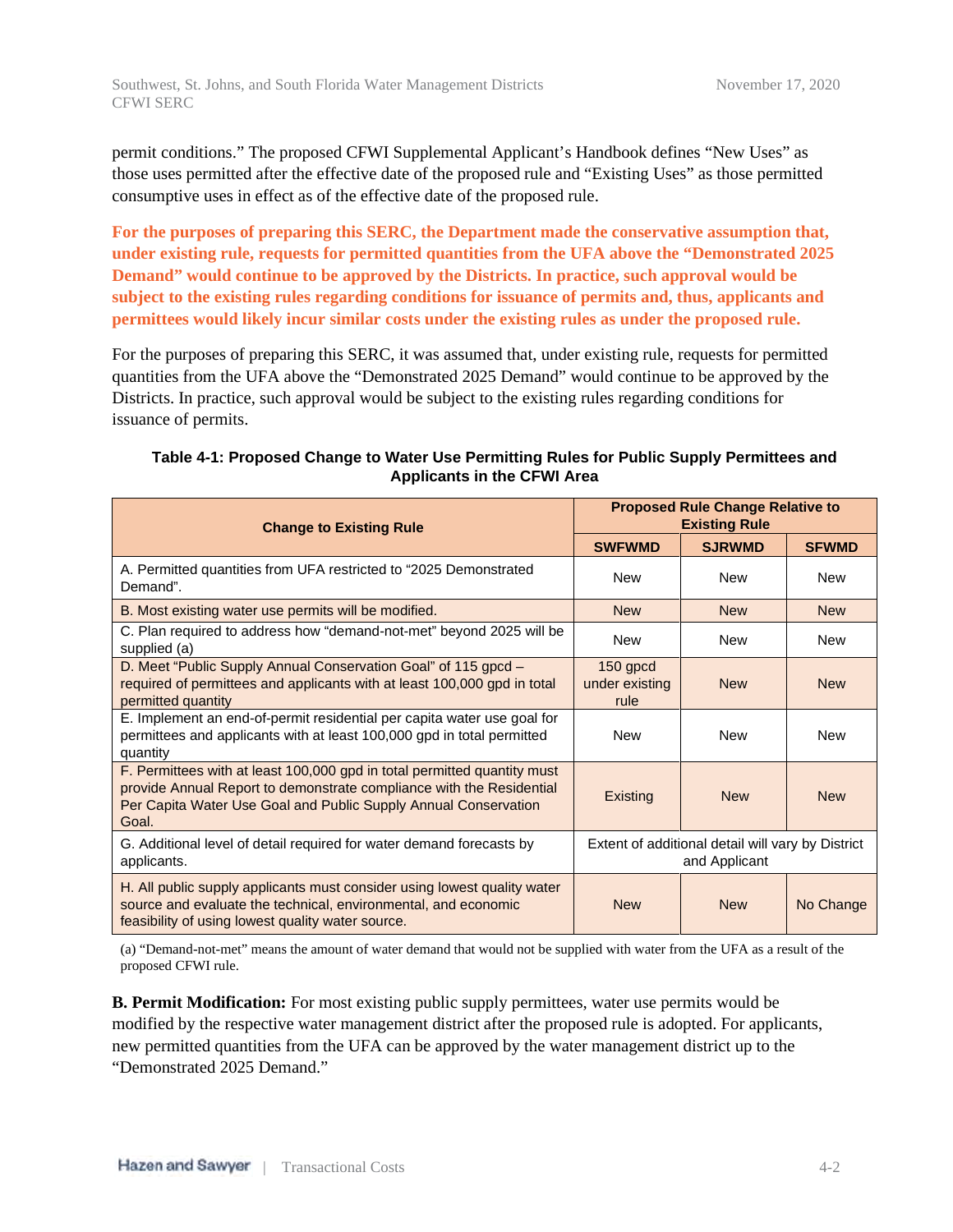**C. Plan to Address "Demand-Not-Met":** "Demand-not-met" means the amount of water demand that would not be supplied with permitted water quantities from the UFA under the proposed CFWI rule. According to the proposed CFWI Supplemental Applicant's Handbook, "By December 31, 2023, any permittee or applicant seeking a permit duration extending beyond 2025 whose projected water demand will exceed its Demonstrated 2025 Demand shall submit a plan to the District describing how the remainder of their demand will be met (e.g., impact offsets, substitution credits, alternative water supply development). The plan shall propose projects and identify a schedule for implementation. Annual updates detailing progress shall be provided to the District. The annual status reports shall include work completed to date, expenditures, and any anticipated changes in timelines." This Plan is a new requirement of public supply permittees and would result in transactional costs to these entities.

**D. "Public Supply Annual Conservation Goal":** According to the proposed CFWI Supplemental Applicant's Handbook, section 2.7.3 Public Supply Use Type Annual Conservation Goal, requires that: "Public supply permittees with an annual average daily quantity of 100,000 gpd or greater shall meet the requirements of the annual conservation goal by demonstrating yearly progress toward an end-of-permit gross per capita daily water use rate of no greater than 115 gpd or a functional population per capita daily water use rate of no greater than 100 gpd." Permittees will have 20 years to reach either of these goals and, for those who can demonstrate that it is unrealistic or impractical to get reach either of these goals, variances will be provided. Under existing rule, there is no similar type of goal. However, for permits in the SWFWMD, there is an implied "goal" wherein no more than 150 gpcd can be permitted for public supply. Thus, this goal is a new requirement of public supply permittees and would result in transactional costs to these entities as they attempt to implement water conservation efforts to reduce gross per capita water use to 115 gpcd or functional population per capita daily water use to 100 gpcd. The magnitude of such costs would depend on the current gpcd of the water utility. For example, if the current gross gpcd is less than or equal to 115 gpcd, it is anticipated that the entity would not experience any transactional costs associated with this proposed rule change.

**E. End-of-Permit Residential Per Capita Use Goal:** According to the proposed CFWI Supplemental Applicant's Handbook, "2.7.2 Residential Per Capita Water Use Goal", for public supply use only, an applicant must implement an end-of-permit residential per capita water use goal. A public supply permittee with an annual average daily quantity of 100,000 gpd or greater shall track its progress toward achieving the end-of-permit residential per capita water use as a distinct metric within" the annual per capita compliance report. This new requirement would result in transactional costs to these entities.

**F. Annual Per Capita Compliance Report:** Section 2.7.3.1 of the proposed CFWI Supplemental Applicant's Handbook requires "Compliance with Per Capita Daily Water Use Rate Annual Report - For all public supply permits with an annual average daily quantity of 100,000 gpd or greater, compliance with the Residential Per Capita Water Use Goal and the Public Supply Annual Conservation Goal shall be monitored via an Annual Report that each Permittee must submit to the district by April 1 of each year. For the Public Supply Annual Conservation Goal, quantities included in the calculation of Gross Per Capita Water Use, Adjusted Per Capita Water Use, and Alternative Per Capita Water Use in section 2.7.3 shall be documented and reported by the Permittee in the Annual Report for the reporting period included in the permit…" The draft Design Aids for the CFWI Supplemental Applicants' Handbook show that if the Gross Per Capita Water Use goal is met, then calculation of the other two measures of per capita use are not required. If the Adjusted Per Capita Water Use goal is met, then calculation of the Alternative Per Capita Water Use is not required.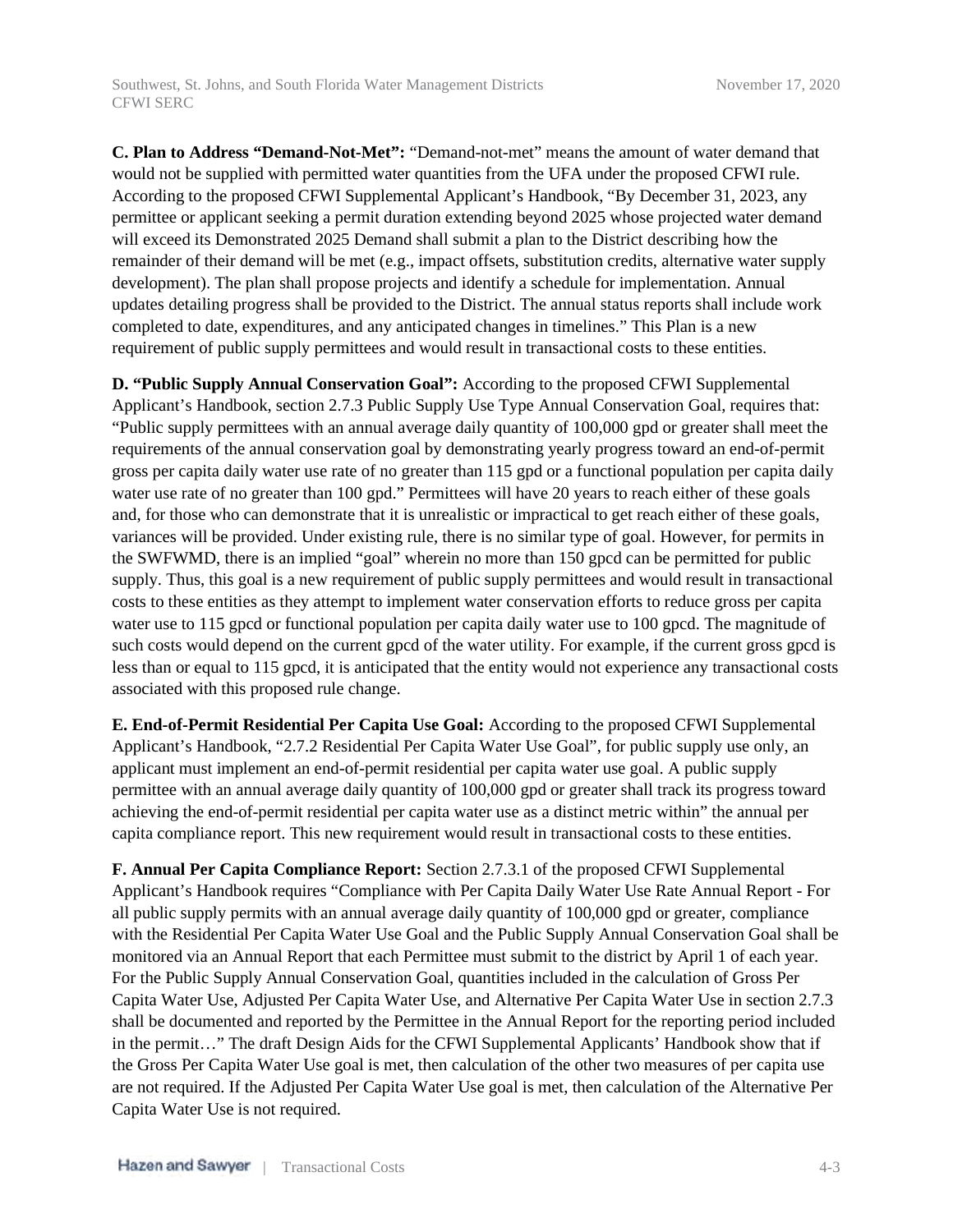"If the Permittee achieves the 115 gpd gross per capita water use rate goal or the 100 gpd functional population per capita water use rate goal using the methods set forth in section 2.7.3, they will be deemed in compliance with the per capita requirement. The District will evaluate the information submitted by Permittees, including those operating under a Goal-based Water Conservation Plan, who have an Alternative Per Capita Water Use Rate greater than 115 gpd gross or 100 gpd functional." This Annual Report is a new requirement of public supply permittees in the SJRWMD and the SFWMD and would result in transactional costs to these entities. It is not a new requirement of public supply permittees in the SWFWMD.

**G. Additional Detail Required for Water Demand Forecasts:** The proposed CFWI Supplemental Applicant's Handbook specifies a uniform method for calculating future water demands of public supply water use permit applicants. For applicants located in the SWFWMD, the requirements are the same as existing rule. For applicants located in the other two Districts, the proposed rule change will likely result in additional data collection and demand calculations because the water demand will need to be forecast by three new use categories: residential single-family; residential multi-family, and non-residential/other metered use.

**H. Lowest Quality Water Source:** According to the proposed CFWI Supplemental Applicant's Handbook, section 2.9 Use of Lowest Quality Water Source says that "applicants must provide reasonable assurance that the proposed use (or portion of the proposed use) will be met with the lowest quality water source that is suitable for the purpose and is technically, economically, and environmentally feasible." The requirements described for determining the technical, economic, and environmental feasibility will necessitate that the applicant prepare a written report. The SFWMD already requires this consideration and evaluation under existing rule. For applicants in the SJRWMD and the SWFWMD, this requirement is new and would result in transactional costs to these entities.

The following sections provide estimates of the transactional costs associated with these proposed rule changes.

### **4.1.1 Permitted Quantities from the UFA**

The methods and data used to estimate the transactional costs to public supply permittees are provided in this section.

### *Transactional Cost Estimation Method*

Transactional costs include the costs incurred to develop alternative water supplies (AWS) sufficient to meet the projected increase in demand beyond the year 2025. This SERC does not attempt to evaluate the circumstances of each individual public supply permittee or applicant within the CFWI area. Instead transactional costs were estimated in the aggregate by county using the public supply water demand projections and the water production benefit and unit cost of AWS projects provided in the DRAFT CFWI Regional Water Supply Plan 2020 report, undated.<sup>1</sup> The unit cost is the estimated capital and

<sup>&</sup>lt;sup>1</sup> Central Florida Water Initiative. Public Review DRAFT Regional Water Supply Plan 2020: "A comprehensive plan for Orange, Osceola, Polk, Seminole, and southern Lake counties". No date. Distributed in the summer of 2020. The report is located at https://cfwiwater.com/planning.html.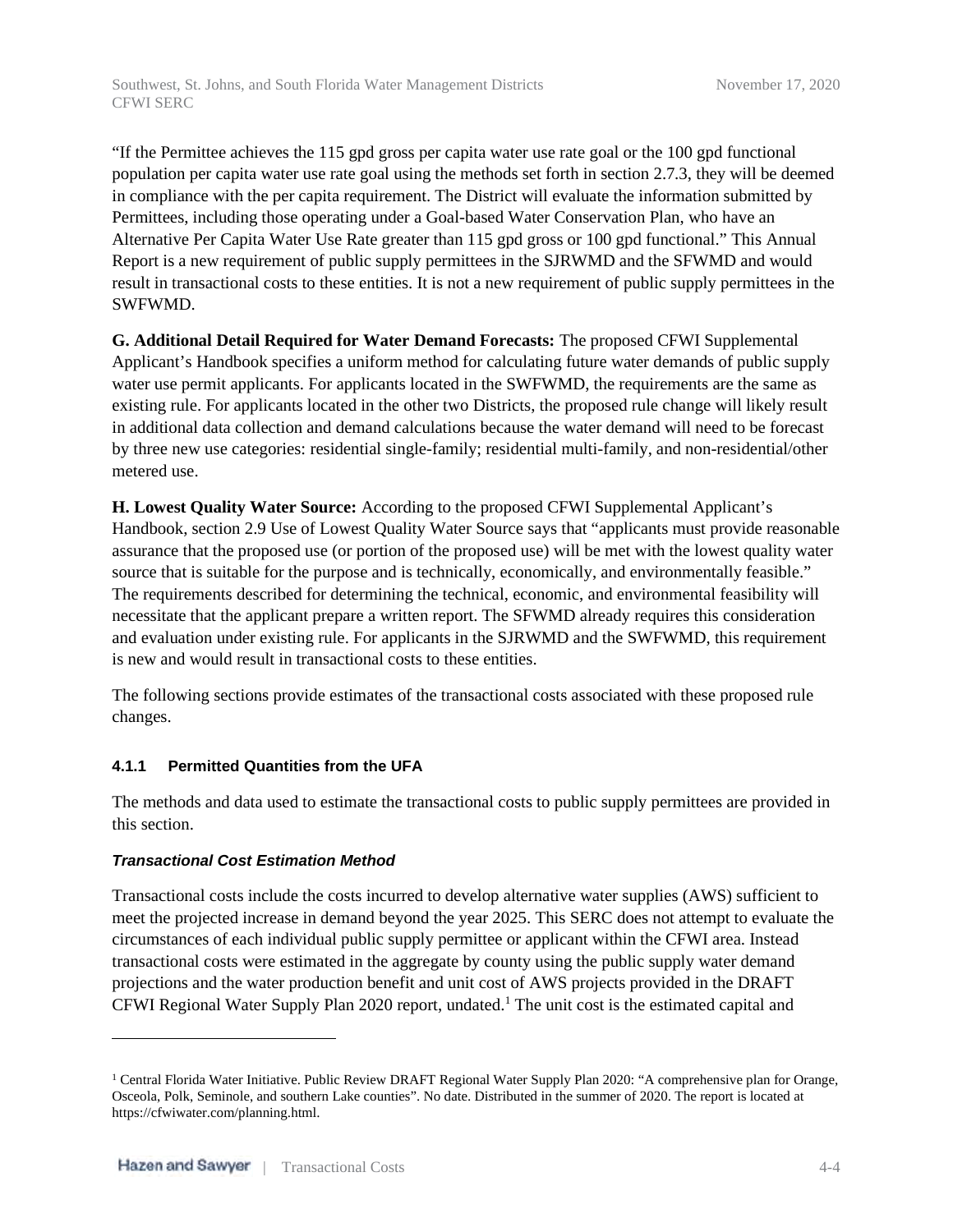annual operations and maintenance (O&M) cost per 1,000 gallons of water supply provided. "Capital cost" means planning, design, engineering, and project construction costs.

**The choice of AWS projects used to estimate transactional costs does not imply that each selected AWS project would be developed. Instead, the intent is to obtain reasonable estimates of the unit costs associated with the types of AWS projects being contemplated in the CFWI.**

The transactional cost estimation encompassed the following steps:

- Compile water demand projections from 2025 to 2040 for the CWFI area by county, water management district, and by large and small public supply utility.
- Estimate the demand-not-met by withdrawals from the UFA.
- Compile information on potential AWS projects by county and water management district, including estimates of potential supply benefits and the unit cost of water supply.
- Calculate the weighted average unit cost of the AWS projects by AWS type for each county.
- Estimate the total and incremental cost of AWS by county.
- Estimate the unit and incremental unit cost to supply the water demand-not-met.

The following describes these steps of the analysis and presents the estimates of transactional costs to public supply permittees in the CFWI Area.

### *Projections of Public Supply Permittee Water Demand in the CFWI Area*

The draft CFWI Regional Water Supply Plan 2020 presents water demand projections through the year 2040 by public supply permittee, by county, and by water management district. Public supply permittees are divided into large utilities (at least 100,000 gallons per day of demand) and small utilities (less than 100,000 gallons per day of demand). The amounts of water supplied by each public supply permittee from ground water and surface water are also provided. This report does not provide the breakdown between withdrawals from the Upper Floridan Aquifer (UFA) and the Lower Floridian Aquifer (LFA).

For the public water supply use type, the source of the water demand data included in the draft CFWI RWSP varied among the three districts and included metered data for raw water withdrawals and water treatment plant Monthly Operating Report (MOR) data for treated water withdrawals. According to the SWFWMD, most of the water treatment methods currently used by public supply permittees in the CFWI Area have minimal treatment losses and any differences are assumed to be negligible.

Because the proposed CFWI rule would limit additional permitted withdrawals from the UFA, increases in projected demand for groundwater between 2025 and 2040 are included in the estimation of transactional costs. This analysis does not go beyond the year 2040 due to a lack of available data.

Table 4-2 provides the forecasted increases in UFA water demand from 2025 to 2040 by large and small public supply permittees located in the CFWI by county. Overall, demand-not-met from the UFA by 2040 is estimated to be 93.8 mgd. This water quantity will need to come from "offsets", "substitution credits", "land use transitions" and/or "alternative water source development".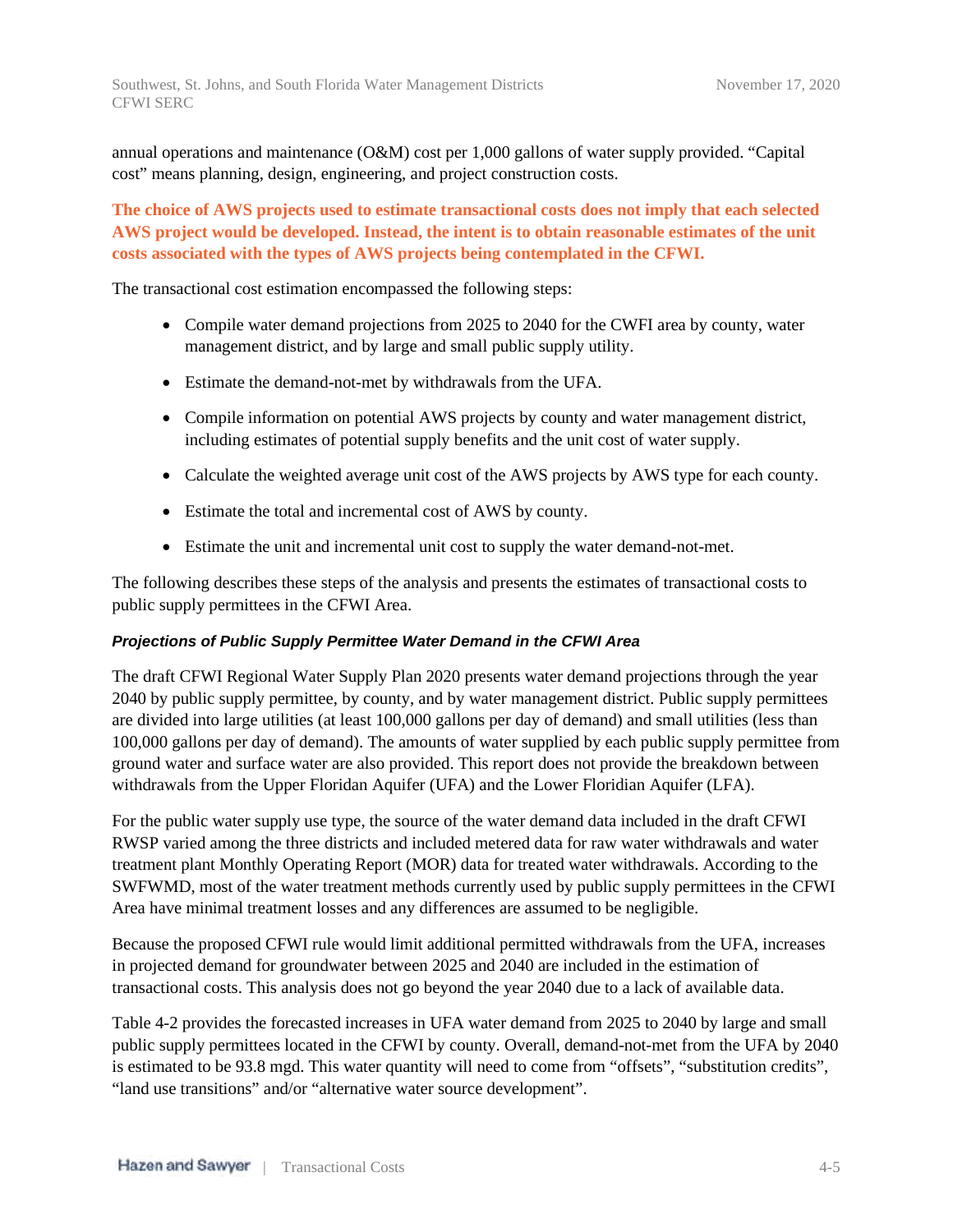Almost all the water demand represented in Table 4-2 is associated with the large public supply permittees. Total water demand of small public supply permittees is forecast to be 2.96 mgd in 2025 and 3.04 mgd in 2040, an increase of 0.08 mgd.

| Table 4-2: Public Supply Permittee UFA Water Demand Forecast and Demand-Not-Met by 2040 for |  |
|---------------------------------------------------------------------------------------------|--|
| each CFWI County                                                                            |  |

| <b>County</b> | 2025 Water<br><b>Demand</b><br>$(mgd)$ $(a)$ | 2040 Water<br><b>Demand</b><br>$(mgd)$ $(a)$ | <b>Demand-Not-</b><br><b>Met by 2040</b><br>(mgd) | <b>Percent of Total</b><br>"Demand-Not-Met<br>by 2040" | 2040 Demand as<br>% of Total 2040<br><b>Demand</b> |
|---------------|----------------------------------------------|----------------------------------------------|---------------------------------------------------|--------------------------------------------------------|----------------------------------------------------|
| (1)           | (2)                                          | (3)                                          | $(4) = (3) - (2)$                                 | $(5) = (4) / 93.8$                                     | $(6) = (3) / 579.21$                               |
| Lake          | 23.65                                        | 28.49                                        | 4.84                                              | 5.2%                                                   | 4.9%                                               |
| Orange        | 260.57                                       | 314.05                                       | 53.48                                             | 57.0%                                                  | 54.2%                                              |
| Osceola       | 53.83                                        | 69.25                                        | 15.43                                             | 16.4%                                                  | 12.0%                                              |
| Polk          | 86.02                                        | 101.37                                       | 15.35                                             | 16.4%                                                  | 17.5%                                              |
| Seminole      | 61.34                                        | 66.04                                        | 4.70                                              | 5.0%                                                   | 11.4%                                              |
| <b>Total</b>  | 485.41                                       | 579.21                                       | 93.80                                             | 100.0%                                                 | 100.0%                                             |

(a) Source: CFWI Regional Water Supply Plan 2020, draft, Appendix A, Table A-5b (Large Public Supply) and Table A -6b (Small Public Supply)

Table 4-3 provides the forecasted demand of public supply water use permittees by water management district. Public supply permittees within the SFWMD account for 47 percent of the demand-not-met by 2040. For the SJRWMD, the demand-not-met is 37 percent of the total. Only 16 percent of the total demand-not-met is by permittees within the SWFWMD.

### **Table 4-3: Public Supply Permittee UFA Water Demand Forecast and Demand-Not-Met by 2040 in Each Water Management District**

| <b>Water Management</b><br><b>District</b> | 2025 Water<br>Demand (mgd) | 2040 Water<br>Demand (mgd) | <b>Demand-Not-Met by</b><br>2040<br>(mgd) | <b>Percent of Total</b><br>"Demand-Not-<br>Met by 2040" |  |
|--------------------------------------------|----------------------------|----------------------------|-------------------------------------------|---------------------------------------------------------|--|
|                                            | (2)                        | (3)                        | $(4) = (3) - (2)$                         | $(5) = (4) / 93.80$                                     |  |
| <b>SJRWMD</b>                              | 255.93                     | 291.00                     | 35.06                                     | 37%                                                     |  |
| <b>SWFWMD</b>                              | 81.33                      | 95.95                      | 14.63                                     | 16%                                                     |  |
| <b>SFWMD</b>                               | 148.15                     | 192.26                     | 44.10                                     | 47%                                                     |  |
| <b>Total</b>                               | 485.41                     | 579.21                     | 93.80                                     | 100%                                                    |  |

### *Projections of Potential Water Supply and Unit Costs for the CFWI Area*

The 2020 RWSP identifies current and future AWS projects that could potentially provide additional water supply within the CFWI Area. The project list includes projects that range from purely conceptual and in the earliest stages of planning to projects that are currently under construction. The detail of information presented on the AWS projects varied greatly, with some AWS projects too early in their development stage to have any cost information or water supply benefit available. For purposes of the SERC, only projects with estimated capital costs, unit costs (i.e., cost per 1000 gallons), and the generated or water resource benefit in mgd were included in the estimates of AWS unit costs. "Generated or water resource benefit" is defined as the amount of water supply added or the amount of water demand saved by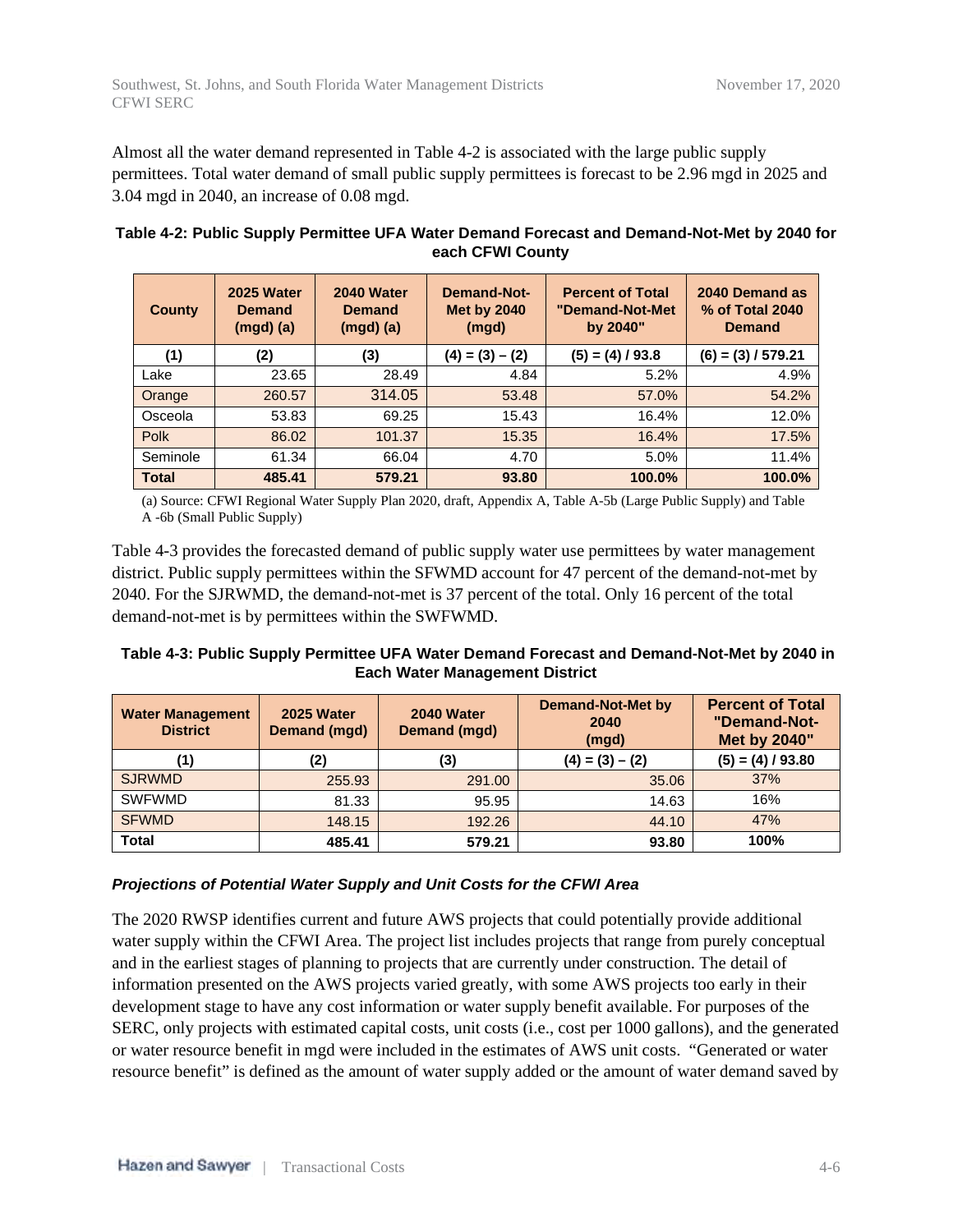Southwest, St. Johns, and South Florida Water Management Districts November 17, 2020 CFWI SERC

the project and will be herein referred to as "water supply". In the RWSP, projects are grouped by the following categories.

- Brackish/Nontraditional Groundwater Projects
- Water Conservation Projects
- Reclaimed Water Projects
- Surface Water Projects
- Stormwater Projects
- Water Management Strategies

Brackish, Reclaimed, Surface Water, and Stormwater projects and Water Management Strategies with the requisite cost and water supply information were compiled by category, by county, and by water management district. The selected projects were used to obtain representative estimates of the cost per 1,000 gallons to obtain water from AWS projects.

In compiling the AWS projects and the associated water supply and cost data, the timing of AWS project completion was not considered. Public supply permittees making good faith efforts to develop AWS projects will be granted temporary withdrawal allocations from the UFA to tide them over until the AWS projects are in operation. Thus, potential water shortages after 2025 and the resulting negative economic impact would not be expected.

The following steps were taken to estimate the cost of AWS projects.

- Identify AWS projects with the available water supply and cost information.
- Compile AWS projects within each county and water management district by category, unit cost, and amount of water supplied.
- Determine if the identified AWS projects would generate sufficient water supply to meet the estimated "demand-not-met" by the UFA under the proposed CFWI rule.
- Calculate a weighted average unit cost of the projects within each AWS project category potentially supplying water to permittees in each CFWI county where the weights are the percent of total water supply that is provided by the project.
- Calculate the contribution of each AWS project category to the total amount of water supplied by all AWS projects within each CFWI county.
- Calculate the weighted unit cost of all AWS water supply projects within the county where the weights are the percent of total water supply that is provided by each project category.

As presented in Table 4-4, the identified potential AWS projects, if fully implemented, could provide for the forecasted demand-not-met in all five counties within the CFWI.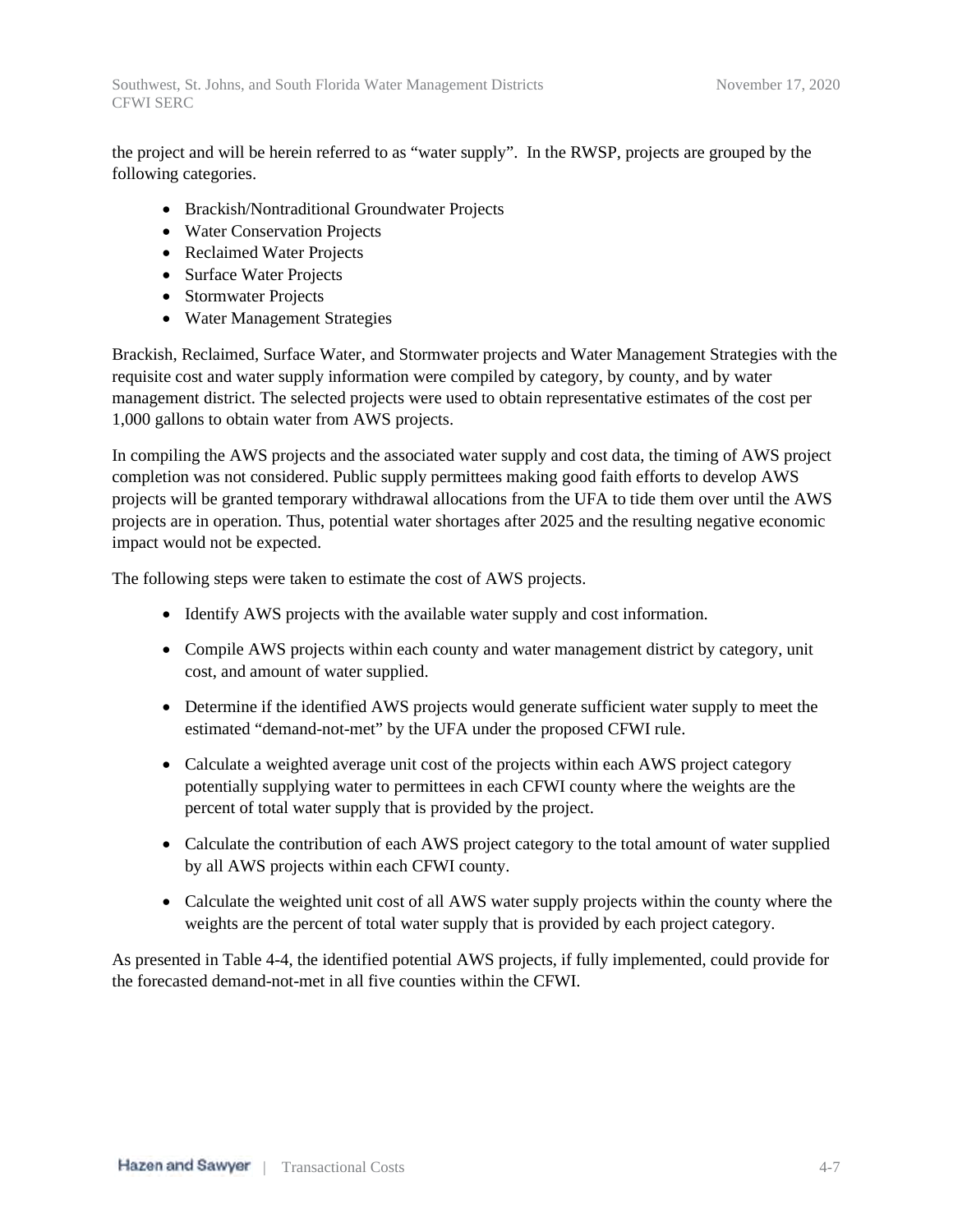| <b>County</b> | <b>Demand-Not-Met by</b><br>2040 (mgd) | <b>AWS Water Supply in</b><br>mgd (a) | <b>Is Water Supply Greater</b><br>than Demand-Not-Met |
|---------------|----------------------------------------|---------------------------------------|-------------------------------------------------------|
| (1)           | (2)                                    | (3)                                   | $\left( 4\right)$                                     |
| Lake          | 4.84                                   | 19.70                                 | Yes                                                   |
| Orange (b)    | 53.48                                  | 113.85                                | Yes                                                   |
| Osceola (c)   | 15.43                                  | 28.12                                 | Yes                                                   |
| Polk          | 15.35                                  | 94.85                                 | Yes                                                   |
| Seminole      | 4.70                                   | 89.28                                 | Yes                                                   |
| Total         | 93.80                                  | 345.80                                | Yes                                                   |

#### **Table 4-4: Projected UFA Demand-Not-Met in 2040 and Potential Supply from AWS Projects**

(a) AWS Water Supply quantities provided in this column reflect those projects used to calculate the AWS unit costs within this SERC. These quantities do not reflect the total available water supply from all AWS projects listed in the CFWI Regional Water Supply Plan, draft, Appendix E.

(b) AWS Water Supply includes Taylor Creek Reservoir and Cypress Lake Wellfield.

(c) To avoid double counting, the AWS Water Supply does not include Cypress Lake Wellfield.

Source: Appendix E, Water Supply and Water Resource Development Options in Central Florida Water Initiative. Public Review DRAFT Regional Water Supply Plan 2020. No date.

The next step of the analysis involved calculating the weighted average cost of AWS projects by project category for each CFWI county as described below.

#### *Lake County Potential AWS Projects and Unit Costs*

For Lake County, sufficient information was available for two brackish water projects, one reclaimed water project, and one surface water project. These projects and selected descriptive information are provided in Table 4-5.

| <b>Project Name</b><br>(RWSP#)                                                       | <b>AWS Project</b><br>Category | <b>Project Description</b>                                                                                                                                                                                                                        | <b>Water</b><br><b>Supply</b><br>(mgd) | <b>Unit Cost</b><br>in \$/1,000<br>gallons (a) |
|--------------------------------------------------------------------------------------|--------------------------------|---------------------------------------------------------------------------------------------------------------------------------------------------------------------------------------------------------------------------------------------------|----------------------------------------|------------------------------------------------|
| South Lake County<br>Wellfield (2015_1)                                              | <b>Brackish</b>                | LFA wellfield (fresh) co-located at existing<br>UFA wellfield sites. Participants include<br>Groveland (2 sites), Minneola (2 sites),<br>Clermont (2 sites) (SJ00166A) and<br>Utilities Inc. of Florida (3 sites).                                | 12.70                                  | \$0.36                                         |
| <b>City of Mascotte</b><br><b>Floridan Aquifer</b><br>Wellfield (2020_3)             | <b>Brackish</b>                | LFA wellfield (fresh) co-located at existing<br>UFA wellfield sites.                                                                                                                                                                              | 1.00                                   | \$0.65                                         |
| Minneola SMART-<br>Pipeline<br>Interconnection<br>(2020 62)                          | Reclaimed                      | Construct interconnect pipeline between<br>City's WRF and the potable supply system<br>and conversion of an existing pipeline,<br>currently used for these purposes, to<br>distribute public access reclaimed water<br>from the WRF to end users. | 1.0                                    | \$0.85                                         |
| <b>Securing Minneola's</b><br>Alternative<br>Resources for<br>Tomorrow<br>(2015_125) | Surface water                  | Construct an intake for surface water from<br>Lake Apopka, surface water treatment,<br>storage, and a reclaimed water<br>transmission system.                                                                                                     | 5.00                                   | \$5.43                                         |

**Table 4-5: Potential AWS Projects for Lake County**

(a) The unit cost is the estimated capital and annual operations and maintenance cost per 1,000 gallons of water supply provided. Source: Appendix E of the Central Florida Water Initiative. Public Review DRAFT Regional Water Supply Plan 2020. No date. The report is located at https://cfwiwater.com/planning.html.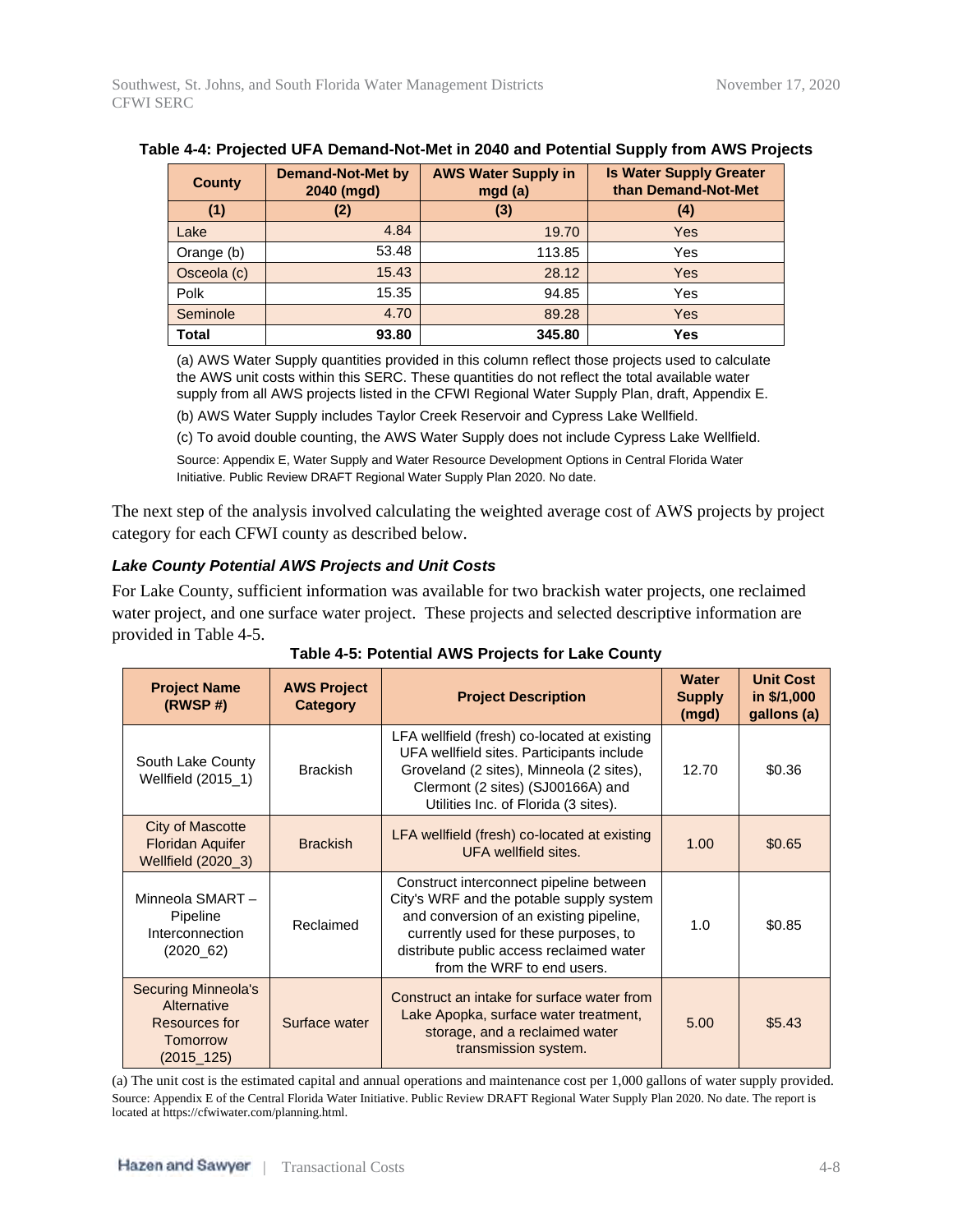Using the information presented in Table 4-5, Table 4-6 provides the weighted unit cost associated with each AWS category. The weighted average unit cost of the brackish AWS projects is \$0.38 per thousand gallons, and the weighted average unit costs of the reclaimed water and surface water projects are \$0.85 and \$5.43 per 1,000 gallons, respectively.

| <b>Project</b>                                                              | <b>Water Supply</b><br>(mgd) | <b>Unit Cost per</b><br>1000 gallons | % of Supply<br>in AWS<br>Category | <b>Weighted Average Unit</b><br>Cost - Weighted by % of<br><b>Supply in Column (4)</b> |  |  |
|-----------------------------------------------------------------------------|------------------------------|--------------------------------------|-----------------------------------|----------------------------------------------------------------------------------------|--|--|
| (1)                                                                         | (2)                          | (3)                                  | (4)                               | (5)                                                                                    |  |  |
| <b>Brackish Water Projects</b>                                              |                              |                                      |                                   |                                                                                        |  |  |
| South Lake County Wellfield                                                 | 12.70                        | \$0.36                               | 93%                               |                                                                                        |  |  |
| City of Mascotte Floridan Aquifer<br>Wellfield                              | 1.00                         | \$0.65                               | 7%                                |                                                                                        |  |  |
| <b>Total</b>                                                                | 13.70                        |                                      | 100%                              | \$0.38                                                                                 |  |  |
| <b>Reclaimed Water Project</b>                                              |                              |                                      |                                   |                                                                                        |  |  |
| <b>Minneola SMART - Interconnection</b><br>100%<br>\$0.85<br>1.00<br>\$0.85 |                              |                                      |                                   |                                                                                        |  |  |
| <b>Surface Water Project</b>                                                |                              |                                      |                                   |                                                                                        |  |  |
| <b>Securing Minneola's Alternative</b><br><b>Resources for Tomorrow</b>     | 5.00                         | \$5.43                               | 100%                              | \$5.43                                                                                 |  |  |

#### **Table 4-6: Weighted Unit Costs of Lake County AWS Projects**

A further weighting of unit costs was performed based on the contribution of AWS project categories to total AWS project supply. The weighted unit cost of providing AWS project water to meet the projected demand-not-met for Lake County by the year 2040 is \$1.69 per 1,000 gallons as presented in Table 4-7.

| Table 4-7: Calculated Weighted Unit Cost of Lake County AWS Projects |  |
|----------------------------------------------------------------------|--|
|----------------------------------------------------------------------|--|

| <b>AWS Category</b>                                      | <b>Water</b><br><b>Supply</b><br>(mgd) | <b>Percent</b><br>of Total<br><b>Supply</b> | <b>Weighted Unit Cost</b><br>(from Table 4-6) | <b>Weighted Average Unit</b><br><b>Cost Among all AWS</b><br><b>Categories</b> |
|----------------------------------------------------------|----------------------------------------|---------------------------------------------|-----------------------------------------------|--------------------------------------------------------------------------------|
| (1)                                                      | (2)                                    | $(3) = (2)$<br>/ 19.7                       | (4)                                           | $(5) = (3) \times (4)$                                                         |
| <b>Brackish</b>                                          | 13.7                                   | <b>70%</b>                                  | \$0.38                                        | \$0.27                                                                         |
| Reclaimed                                                | 1.0                                    | 5%                                          | \$0.85                                        | \$0.04                                                                         |
| Surface Water                                            | 5.0                                    | 25%                                         | \$5.43                                        | \$1.38                                                                         |
| <b>Total</b>                                             | 19.7                                   | 100%                                        |                                               |                                                                                |
| Weighted unit cost all AWS categories (sum of Col. (5)): | \$1.69                                 |                                             |                                               |                                                                                |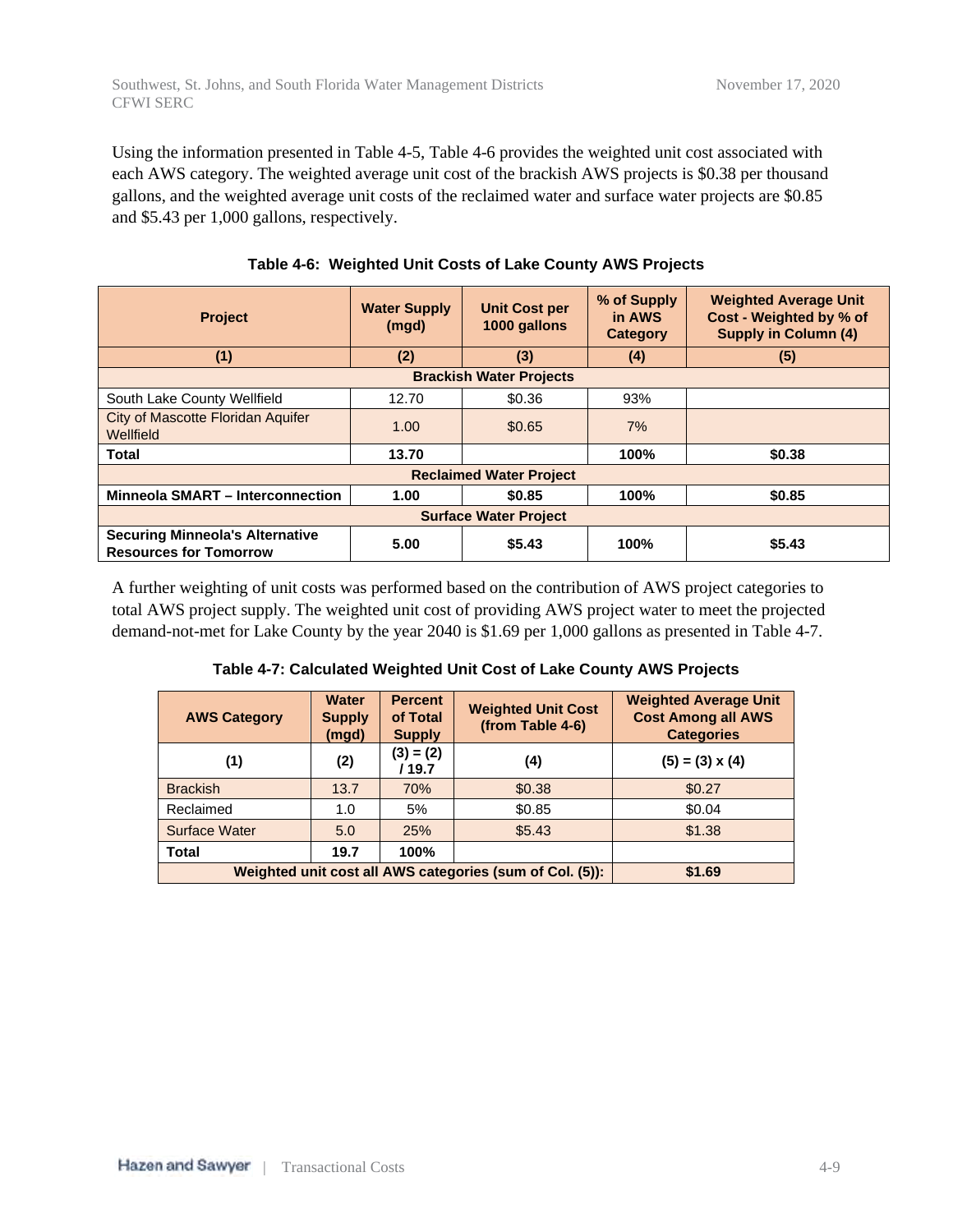#### *Orange County Potential AWS Projects and Unit Costs*

For Orange County, sufficient information was available for two brackish water projects, three reclaimed water projects, and one surface water project. Table 4-8 provides these projects and selected descriptive information.

| <b>Project Name</b>                                                                 | <b>AWS</b><br><b>Project</b><br><b>Category</b>                                                                                                                           | <b>Project Description</b>                                                                                                                                                                                                                                                  | <b>Water</b><br><b>Supply in</b><br>mgd | <b>Unit Cost in</b><br>\$/1,000<br>Gallons (a) |
|-------------------------------------------------------------------------------------|---------------------------------------------------------------------------------------------------------------------------------------------------------------------------|-----------------------------------------------------------------------------------------------------------------------------------------------------------------------------------------------------------------------------------------------------------------------------|-----------------------------------------|------------------------------------------------|
| Cypress Lake Wellfield,<br>Treatment, and Booster<br>Pump (2015_3,4,5)              | <b>Brackish</b>                                                                                                                                                           | LFA wellfield, RO treatment, and<br>pump station that will take<br>treated brackish water and<br>deliver it to customers.                                                                                                                                                   | 30.00                                   | \$6.24                                         |
| <b>OUC Southeast WTP</b><br><b>LFA</b><br>Wellfield (2020_1)                        | <b>LFA wellfield and membrane</b><br>treatment at the Southeast Water<br><b>Brackish</b><br><b>Treatment Facility.</b><br>Currently this facility is a repump<br>station. |                                                                                                                                                                                                                                                                             | 20.00                                   | \$3.64                                         |
| City of Ocoee<br>Northwest Reuse<br>$(2015 - 42)$                                   | Reclaimed                                                                                                                                                                 | Re-Pump Station and<br>Interconnection<br>Mains - Construction of<br>transmission pipelines and pump<br>stations and an interconnect for<br>up to 1 mgd of reclaimed water<br>from OCU NWRF to Ocoee.                                                                       | 0.60                                    | \$0.25                                         |
| The Hammocks -<br><b>Reclaimed Water</b><br><b>Retrofit Project</b><br>$(2020\_43)$ | Reclaimed                                                                                                                                                                 | Construct 125 reclaimed water<br>retrofits for landscape irrigation in<br>the Hammocks neighborhood.                                                                                                                                                                        | 0.05                                    | \$1.43                                         |
| <b>Project RENEW</b><br>$(2015 - 44)$                                               | Reclaimed                                                                                                                                                                 | Regional reclaimed water project<br>originally planned to provide 9.2<br>mgd of reclaimed water from the<br>City of Orlando's Iron Bridge<br><b>WRF to Northwest Orange</b><br>County. Project to be re-<br>evaluated to determine best<br>location(s) for reuse in region. | 9.20                                    | \$1.41                                         |
| St. Johns River / Taylor<br><b>Creek Reservoir</b><br>$(2015 - 126)$                | Surface<br>Water                                                                                                                                                          | Construct intake structure,<br>reservoir, treatment, storage, and<br>transmission facilities to withdraw<br>from Taylor Creek Reservoir &<br>the St. Johns River                                                                                                            | 54.00                                   | \$3.14                                         |

|  | Table 4-8: Potential AWS Projects for Orange County |  |  |  |
|--|-----------------------------------------------------|--|--|--|
|--|-----------------------------------------------------|--|--|--|

(a) Unit cost includes the estimated capital and annual operations and maintenance cost per 1,000 gallons of water provided.

Source: Appendix E of the Central Florida Water Initiative. Public Review DRAFT Regional Water Supply Plan 2020. No date. The report is located at https://cfwiwater.com/planning.html.Public Review DRAFT CFWI Regional Water Supply Plan 2020, draft, undated.

Using the information presented in Table 4-8, Table 4-9 presents the calculations for the weighted unit cost of each AWS project category. The weighted average unit cost of the brackish projects is \$5.20 per thousand gallons, and the weighted average unit costs of the reclaimed water and surface water projects are \$1.34 and \$3.14, respectively.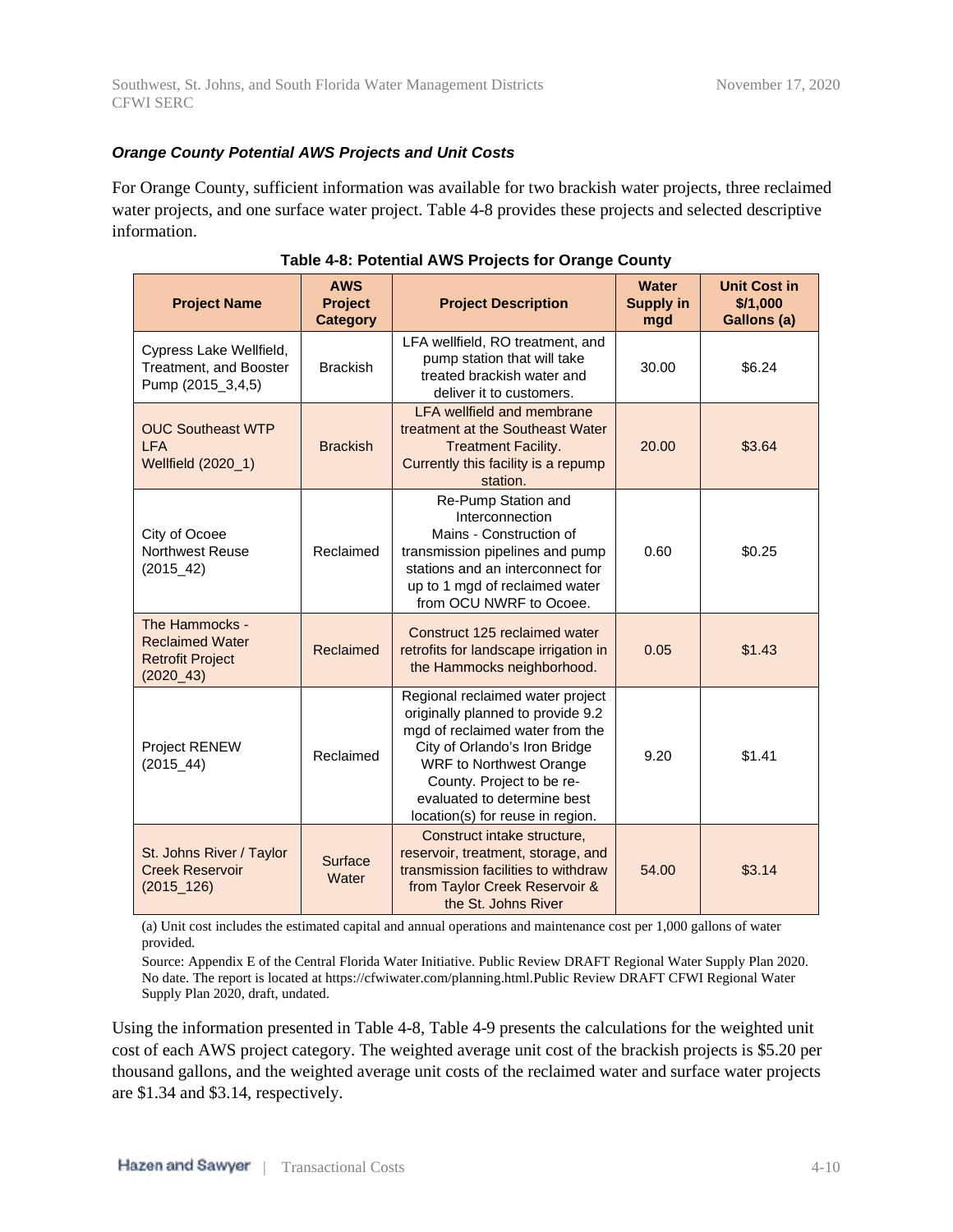| <b>Project</b>                                                                                                       | <b>Supply in</b><br>mgd | <b>Unit Cost</b><br>per 1000<br>gallons | % of Supply<br>in AWS<br>Category | <b>Weighted Average</b><br><b>Unit Cost - Weighted</b><br>by % of Supply in<br>Column (4) |  |  |  |
|----------------------------------------------------------------------------------------------------------------------|-------------------------|-----------------------------------------|-----------------------------------|-------------------------------------------------------------------------------------------|--|--|--|
| (1)                                                                                                                  | (2)                     | (3)                                     | (4)                               | (5)                                                                                       |  |  |  |
|                                                                                                                      |                         | <b>Brackish Water Projects</b>          |                                   |                                                                                           |  |  |  |
| <b>Cypress Lake Wellfield</b>                                                                                        | 30                      | \$6.24                                  | 60%                               |                                                                                           |  |  |  |
| <b>OUC Southeast WTP LFA</b><br>Wellfield                                                                            | 20                      | \$3.64                                  | 40%                               |                                                                                           |  |  |  |
| <b>Total</b>                                                                                                         | 50                      |                                         |                                   | \$5.20                                                                                    |  |  |  |
|                                                                                                                      |                         | <b>Reclaimed Water Projects</b>         |                                   |                                                                                           |  |  |  |
| <b>City of Ocoee Northwest Reuse</b><br>Re-Pump Station and<br>\$1.41<br>9.20<br>46%<br><b>Interconnection Mains</b> |                         |                                         |                                   |                                                                                           |  |  |  |
| Hammocks - Reclaimed Water<br><b>Retrofit Project</b>                                                                | 0.05                    | \$1.43                                  | 2%                                |                                                                                           |  |  |  |
| Project RENEW                                                                                                        | 0.60                    | \$0.25                                  | 19%                               |                                                                                           |  |  |  |
| <b>Total</b>                                                                                                         | 9.85                    |                                         |                                   | \$1.34                                                                                    |  |  |  |
| <b>Surface Water Project</b>                                                                                         |                         |                                         |                                   |                                                                                           |  |  |  |
| St. Johns River / Taylor Creek<br>\$3.14<br>54<br>\$3.14<br>100%<br><b>Reservoir</b>                                 |                         |                                         |                                   |                                                                                           |  |  |  |

|  | Table 4-9: Weighted Unit Costs of Orange County AWS Projects |  |  |
|--|--------------------------------------------------------------|--|--|
|  |                                                              |  |  |

A further weighting of unit costs was performed based on the contribution of AWS project categories to the total potential AWS project supply. The weighted unit cost of providing AWS project water to meet the projected demand-not-met for Orange County by the year 2040 is \$3.89 per 1,000 gallons as presented in Table 4-10.

|  |  |  |  |  |  | Table 4-10: Calculated Weighted Unit Cost of Orange County AWS Projects |
|--|--|--|--|--|--|-------------------------------------------------------------------------|
|--|--|--|--|--|--|-------------------------------------------------------------------------|

| <b>AWS Category</b>                                      | <b>Water</b><br><b>Supply</b><br>(mgd) | <b>Percent</b><br>of Total<br><b>Supply</b> | <b>Weighted Unit Cost</b><br>(from Table 4-9) | <b>Weighted Average Unit</b><br><b>Cost Among all AWS</b><br><b>Categories</b> |
|----------------------------------------------------------|----------------------------------------|---------------------------------------------|-----------------------------------------------|--------------------------------------------------------------------------------|
| (1)                                                      | (2)                                    | (3)                                         | (4)                                           | $(5) = (3) \times (4)$                                                         |
| <b>Brackish</b>                                          | 50.0                                   | 44%                                         | \$5.20                                        | \$2.28                                                                         |
| Reclaimed                                                | 9.9                                    | 9%                                          | \$1.34                                        | \$0.12                                                                         |
| Surface Water                                            | 54.0                                   | 47%                                         | \$3.14                                        | \$1.49                                                                         |
| <b>Total</b>                                             | 113.9                                  | 100%                                        |                                               |                                                                                |
| Weighted unit cost all AWS categories (sum of Col. (5)): | \$3.89                                 |                                             |                                               |                                                                                |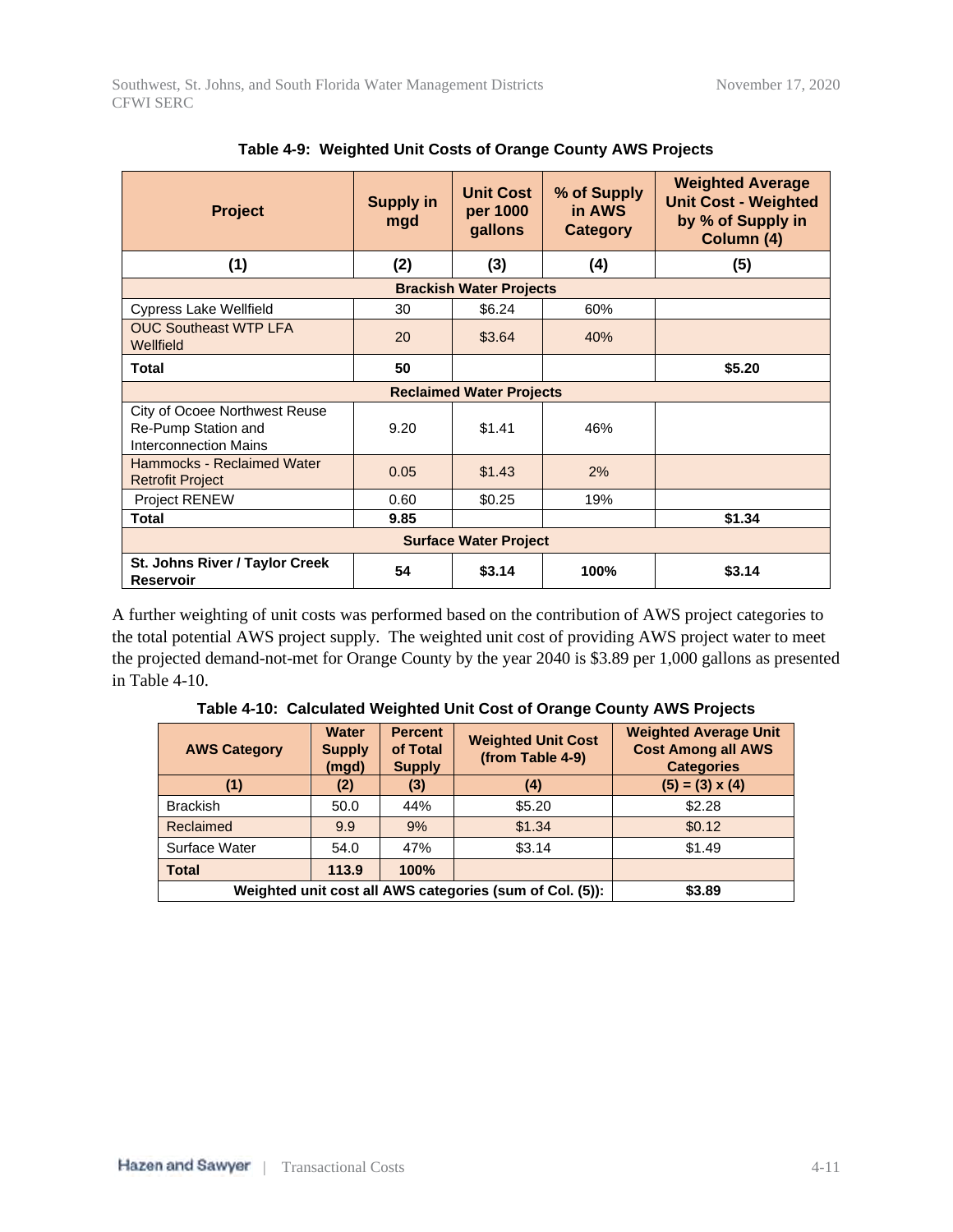#### *Osceola County Potential AWS Projects and Unit Costs*

For Osceola County, sufficient information was available for one brackish water project, two reclaimed water projects, and two stormwater projects. The full 30 mgd of water supply from the Cypress Lake Wellfield was used here because the intent is to obtain an estimated unit cost of AWS projects in Osceola County as opposed to assessing the sufficiency of water supply. Table 4-11 shows these projects and selected descriptive information.

| <b>Project Name</b>                                                               | <b>AWS</b><br><b>Project</b><br><b>Category</b> | <b>Project Description</b>                                                                                                                                                                                                | <b>Water</b><br><b>Supply in</b><br>mgd | Unit Cost in<br>\$/1,000<br>Gallons (a) |
|-----------------------------------------------------------------------------------|-------------------------------------------------|---------------------------------------------------------------------------------------------------------------------------------------------------------------------------------------------------------------------------|-----------------------------------------|-----------------------------------------|
| Cypress Lake<br>Wellfield, Treatment,<br>and Booster Pump<br>$(2015\_3, 4, 5)$    | <b>Brackish</b>                                 | LFA wellfield, RO treatment, and<br>pump station that will take treated<br>brackish water and deliver it to<br>customers.                                                                                                 | 30.00                                   | \$6.24                                  |
| 160-Acre Site AWS<br>$(2015\_60)$                                                 | Reclaimed                                       | Construction of five (5) one mgd wells<br>and appurtenances along the 160-<br>acre site (RIBs) to withdraw<br>groundwater as indirect potable reuse<br>or irrigation supply. Construct 30,000<br>LF of 24-inch raw water. | 5.00                                    | \$8.26                                  |
| Central Reclaimed<br>Water Storage and<br><b>Pumping Facility</b><br>$(2020\_61)$ | Reclaimed                                       | Construct 26,000 LF of reclaimed<br>water transmission pipeline, two 10<br>mg storage tanks, and 30 mgd of<br>pumping capacity.                                                                                           | 14.00                                   | \$1.79                                  |
| <b>West Ditch Stormwater</b><br>for Reuse<br>Augmentation<br>(2020 59)            | Stormwater                                      | <b>Collect water from West Ditch City</b><br>canal and route through ponds to<br>provide stormwater to supplement<br>reclaimed water.                                                                                     | 0.90                                    | \$3.51                                  |
| Judge Farms<br>Reservoir &<br>Impoundment Project<br>(2015_128)                   | Stormwater                                      | Impound stormwater/surface water<br>from Mill Slough & East City Drainage<br>Ditch for treatment/ distribution for<br>irrigation or potable use."                                                                         | 8.22                                    | \$1.77                                  |

#### **Table 4-11: Potential AWS Projects for Osceola County**

(a) The unit cost is the estimated capital and annual operations and maintenance cost per 1,000 gallons of water supply.

Source: Appendix E of the Central Florida Water Initiative. Public Review DRAFT Regional Water Supply Plan 2020. No date. The report is located at https://cfwiwater.com/planning.html.

Using the information shown in Table 4-11, Table 4-12 provides the calculations of the weighted unit cost for each AWS project category. The weighted unit cost of the brackish projects is \$6.24 per thousand gallons, and the weighted unit costs of the reclaimed water and stormwater projects are \$5.38 and \$1.94, respectively.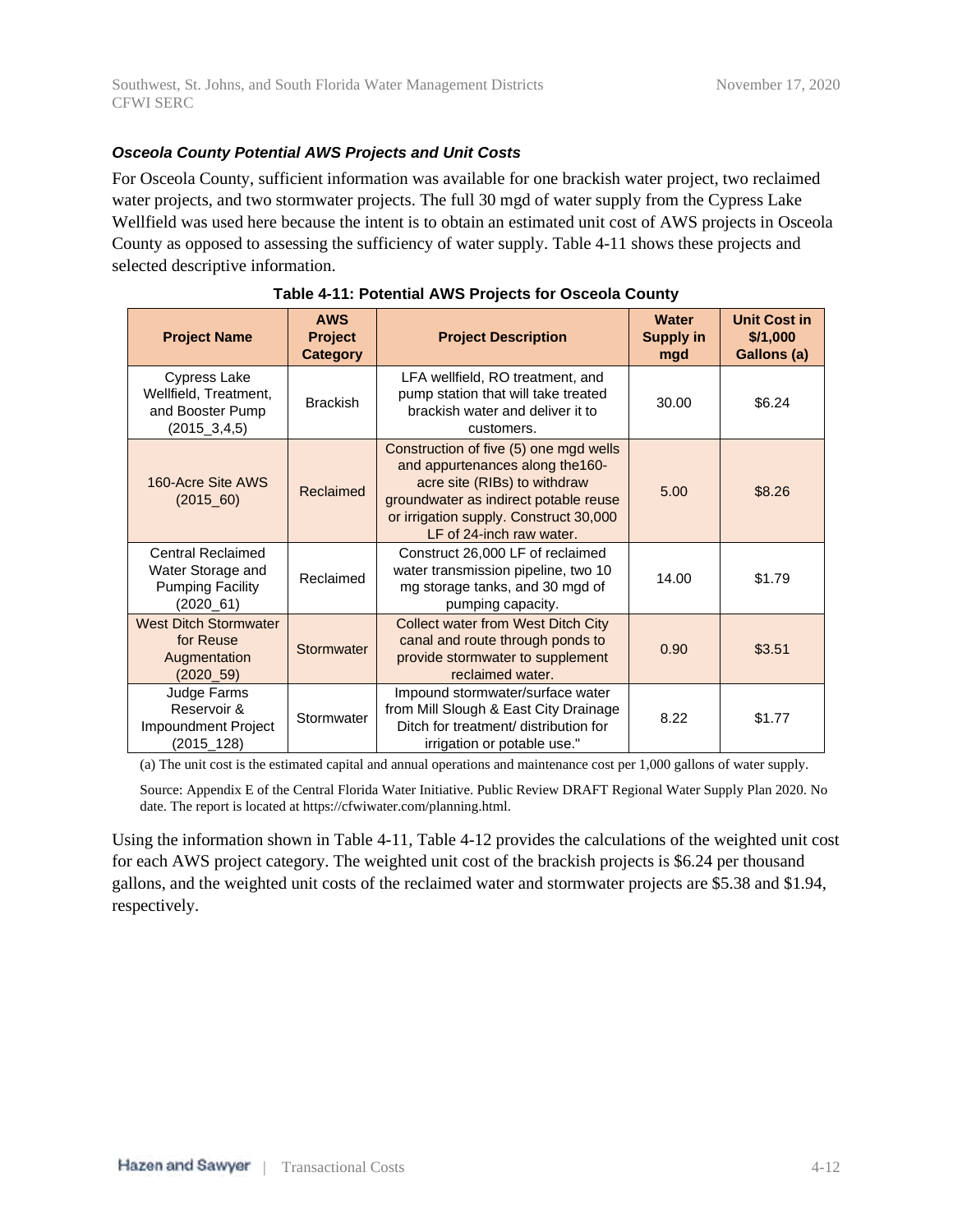| <b>Project</b>                                                        | <b>Water</b><br><b>Supply</b><br>(mgd) | <b>Unit Cost</b><br>per 1000<br>gallons | % of Supply<br>in AWS<br>Category | <b>Weighted Average Unit</b><br>Cost - Weighted by %<br><b>Supply in Column (4)</b> |  |  |
|-----------------------------------------------------------------------|----------------------------------------|-----------------------------------------|-----------------------------------|-------------------------------------------------------------------------------------|--|--|
| (1)                                                                   | (2)                                    | (3)                                     | (4)                               | (5)                                                                                 |  |  |
|                                                                       |                                        | <b>Brackish Water Project</b>           |                                   |                                                                                     |  |  |
| Cypress Lake Wellfield,<br>Treatment, and Booster Pump                | 30                                     | \$6.24                                  | 100%                              |                                                                                     |  |  |
| Total                                                                 | 30.0                                   |                                         |                                   | \$6.24                                                                              |  |  |
| <b>Reclaimed Water Projects</b>                                       |                                        |                                         |                                   |                                                                                     |  |  |
| 160-Acre Site AWS                                                     | 5                                      | \$8.26                                  | 26%                               |                                                                                     |  |  |
| <b>Central Reclaimed Water</b><br><b>Storage and Pumping Facility</b> | 14                                     | \$1.79                                  | 74%                               |                                                                                     |  |  |
| <b>Total</b>                                                          | 19                                     |                                         |                                   | \$5.38                                                                              |  |  |
|                                                                       |                                        | <b>Stormwater Water Projects</b>        |                                   |                                                                                     |  |  |
| West Ditch Stormwater for<br>Reuse Augmentation                       | 0.90                                   | \$3.51                                  | 10%                               |                                                                                     |  |  |
| Judge Farms Reservoir &<br><b>Impoundment Project</b>                 | 8.22                                   | \$1.77                                  | 90%                               |                                                                                     |  |  |
| Total                                                                 | 58.1                                   |                                         |                                   | \$1.94                                                                              |  |  |

**Table 4-12: Weighted Unit Costs of Osceola County AWS Projects**

A further weighting of unit costs was performed based on the contribution of AWS project categories to the total potential supply. The weighted unit cost of providing AWS project water to meet the projected demand-not-met in Osceola County by the year 2040 is \$5.29 per 1,000 gallons as presented in Table 4- 13.

**Table 4-13: Calculated Weighted Unit Cost of Osceola County AWS Projects**

| <b>AWS Category</b>                                      | <b>Water</b><br><b>Supply</b><br>(mgd) | <b>Percent</b><br>of Total<br><b>Supply</b> | <b>Weighted Unit Cost</b><br>(from Table 4-12) | <b>Weighted Average Unit</b><br><b>Cost Among all AWS</b><br><b>Categories</b> |
|----------------------------------------------------------|----------------------------------------|---------------------------------------------|------------------------------------------------|--------------------------------------------------------------------------------|
| (1)                                                      | (2)                                    | (3)                                         | (4)                                            | $(5) = (3) \times (4)$                                                         |
| <b>Brackish</b>                                          | 30.0                                   | 52%                                         | \$6.24                                         | \$3.22                                                                         |
| Reclaimed                                                | 19.0                                   | 32%                                         | \$5.38                                         | \$1.76                                                                         |
| Stormwater                                               | 9.1                                    | 16%                                         | \$1.94                                         | \$0.30                                                                         |
| Total                                                    | 58.1                                   | 100%                                        |                                                |                                                                                |
| Weighted unit cost all AWS categories (sum of Col. (5)): | \$5.29                                 |                                             |                                                |                                                                                |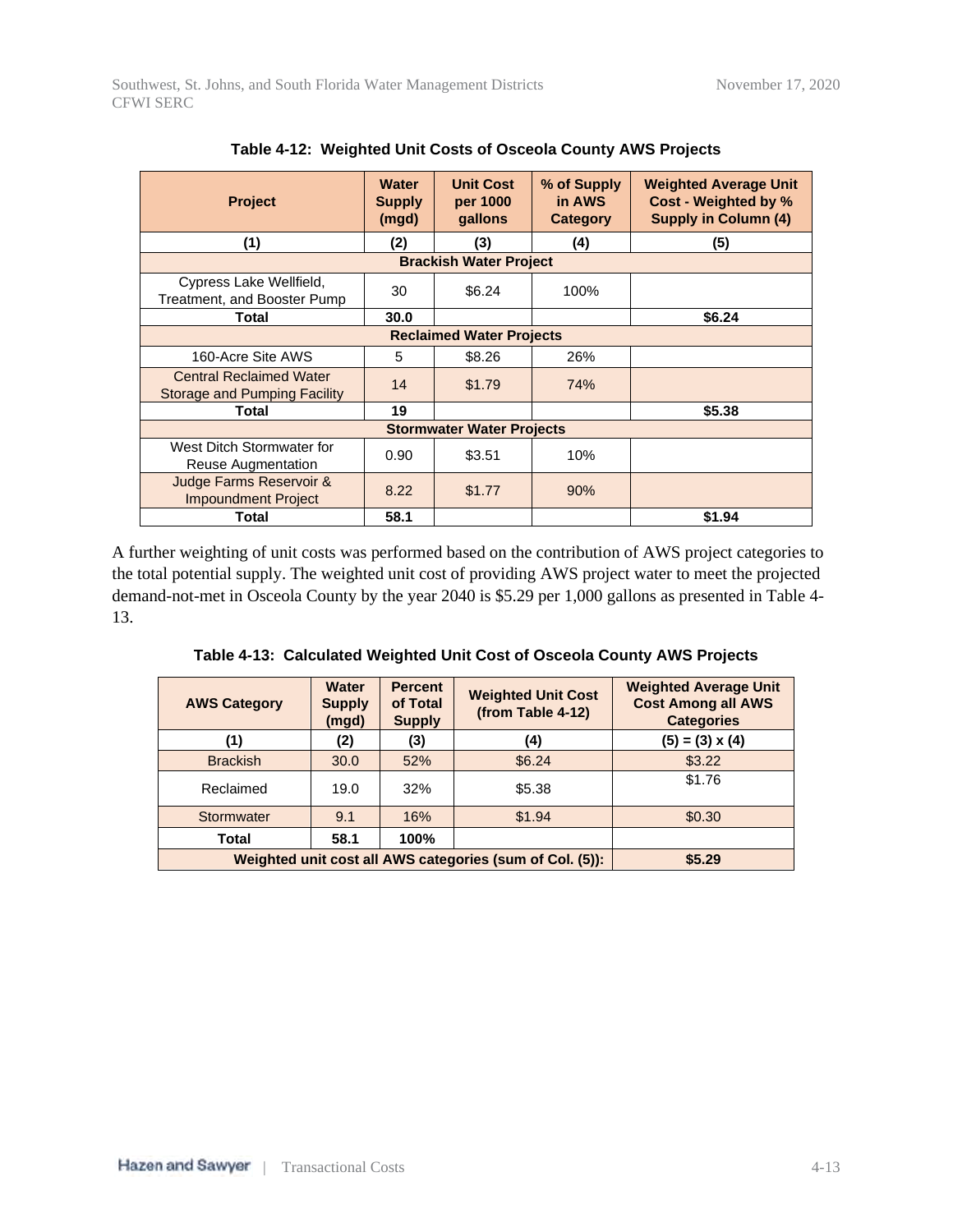#### *Polk County Potential AWS Projects and Unit Costs*

For Polk County, sufficient information was available for two brackish water projects, seven reclaimed water projects, four surface water projects, and one water management project. Table 4-14 shows these projects and selected descriptive information.

| <b>RWSP</b><br>Project # | <b>Project Name</b>                                                                                        | <b>AWS Project</b><br><b>Category</b> | <b>Project Description</b>                                                                                                                                                         | <b>Water</b><br><b>Supply in</b><br>mgd | <b>Unit Cost in</b><br>\$/1,000<br>Gallons (a) |
|--------------------------|------------------------------------------------------------------------------------------------------------|---------------------------------------|------------------------------------------------------------------------------------------------------------------------------------------------------------------------------------|-----------------------------------------|------------------------------------------------|
| 2015_28                  | Southeast Polk<br>County<br>Wellfield                                                                      | <b>Brackish</b>                       | LFA wellfield, 25 miles of<br>transmission lines, and<br>membrane treatment to meet<br>regional demands.                                                                           | 30.00                                   | \$3.08                                         |
| 2020_5                   | <b>West Polk LFA</b><br>Deep Wells                                                                         | <b>Brackish</b>                       | LFA wellfield, RO treatment,<br>deep well concentrate disposal,<br>and transmission and distribution<br>pipelines.                                                                 | 15.00                                   | \$3.01                                         |
| 2015_64                  | "Allred WWTP<br>to Polytechnic<br>Reclaimed<br>Water Storage<br>and<br>Transmission                        | Reclaimed                             | Project provides 1.5 mgd of<br>reclaimed water for irrigation<br>uses at Florida Polytechnic<br>University and Lake Myrtle Park.                                                   | 1.13                                    | \$0.72                                         |
| 2015_101                 | <b>Winter Haven</b><br>Reuse<br>Interconnect &<br>Aquifer<br>Recharge                                      | Reclaimed                             | "Site feasibility investigation<br>(N796) of an aquifer recharge<br>project using reclaimed water<br>provided by City's Wastewater<br>Treatment Plant No. 3."                      | 0.50                                    | \$1.25                                         |
| 2015_103                 | <b>Winter Haven</b><br>Plant #3 WWTP<br>2015 expansion<br>/Interconnect,<br>City of Winter<br>Haven System | Reclaimed                             | Construction of interconnect<br>between City's two reclaimed<br>water systems, including<br>transmission mains, pump<br>station, and 5 mg storage tank.                            | 0.15                                    | \$16.69                                        |
| 2020 45                  | <b>Polk County</b><br><b>NERUSA</b><br><b>CR547</b><br>Reuse                                               | Reclaimed                             | Construct 6,900 LF of reclaimed<br>water distribution line to supply<br>approximately 1,060 residential<br>irrigation customers.                                                   | 0.32                                    | \$0.66                                         |
| 2020_46                  | Polk County<br><b>NERUSA</b> Ernie<br><b>Caldwell Reuse</b>                                                | Reclaimed                             | Construct 10,300 LF of 16- to 24-<br>inch reclaimed water distribution<br>line to supply approximately<br>1,100 residential irrigation<br>customers in the Ridgewood<br>Lake Area. | 0.33                                    | \$1.56                                         |
| 2020_50                  | <b>Polk NERUSA</b><br><b>FDC Grove</b><br>Reuse                                                            | Reclaimed                             | Construct 13,600 LF of 6- to 8-<br>inch reclaimed water distribution<br>line to supply approximately 400<br>residential irrigation customers.                                      | 0.14                                    | \$2.96                                         |

#### **Table 4-14: Potential AWS Projects for Polk County**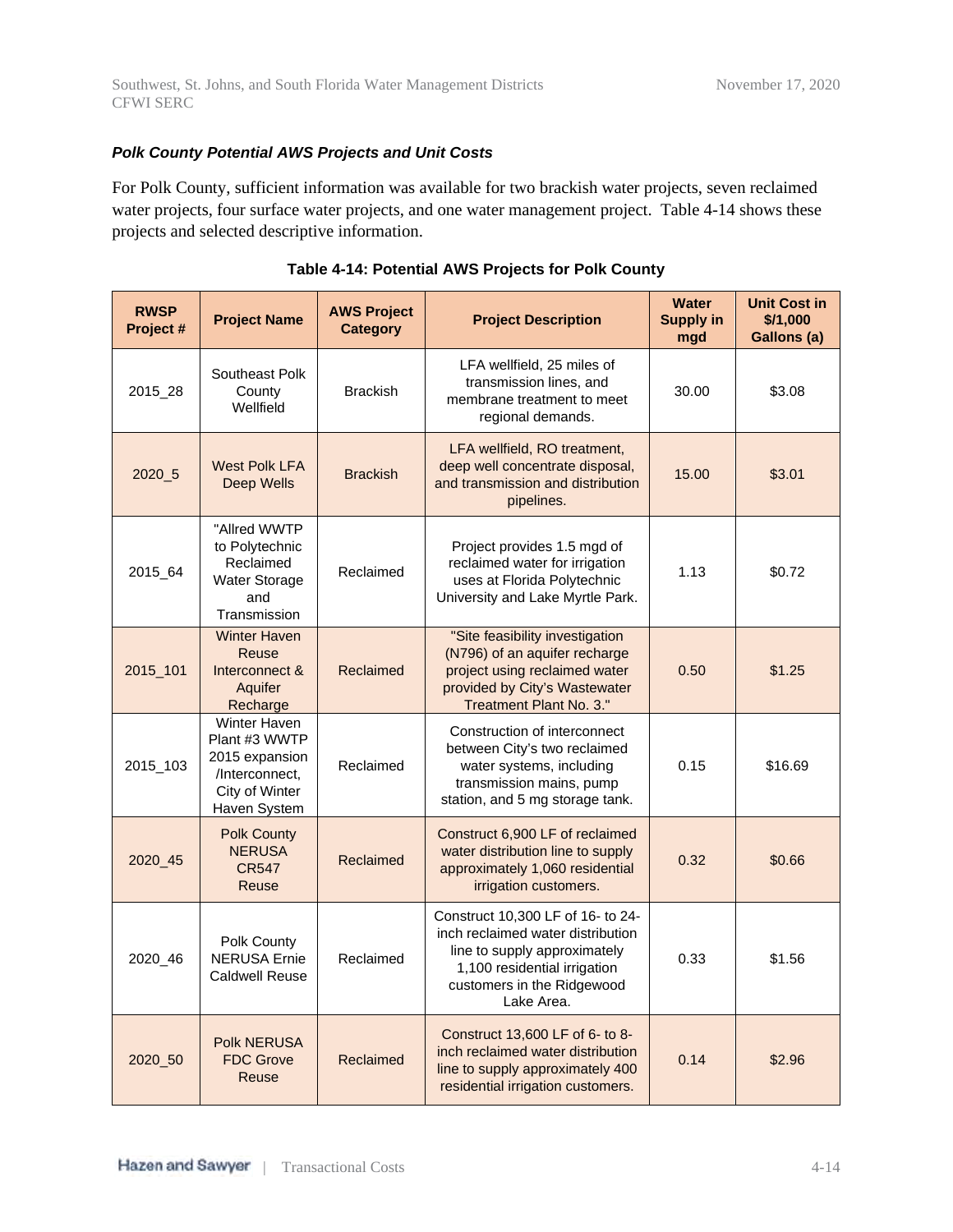| <b>RWSP</b><br>Project # | <b>Project Name</b>                                                                                                    | <b>AWS Project</b><br><b>Category</b>    | <b>Project Description</b>                                                                                                                                                                                   | <b>Water</b><br><b>Supply in</b><br>mgd | <b>Unit Cost in</b><br>\$/1,000<br>Gallons (a) |
|--------------------------|------------------------------------------------------------------------------------------------------------------------|------------------------------------------|--------------------------------------------------------------------------------------------------------------------------------------------------------------------------------------------------------------|-----------------------------------------|------------------------------------------------|
| 2020_51                  | Polk County<br><b>NERUSA</b><br>Ridgewood and<br>Loughman                                                              | Reclaimed                                | Construct 12,400 LF of 12- to 24-<br>inch reclaimed water distribution<br>line to supply approximately 915<br>residential irrigation customers.                                                              | 0.28                                    | \$2.17                                         |
| 2015_146                 | <b>Peace Creek</b><br>Integrated<br><b>Water Supply</b><br>Project<br>(Sapphire<br>Necklace)                           | <b>Surface Water</b>                     | <b>Combination of Peace Creek</b><br>Reservoir and treatment for 1.1<br>mgd, Peace Creek Sapphire<br>Necklace surface storage for 14<br>mgd, and aquifer recharge and<br>recovery water exchange<br>system." | 10.00                                   | \$3.80                                         |
| 2015_150                 | Polk County<br>Regional Alafia<br><b>River Basin</b>                                                                   | Surface Water                            | Construct surface water intake<br>structure on the Alafia River, SW<br>treatment and transmission to<br>Polk County.                                                                                         | 10.00                                   | \$5.30                                         |
| 2020_54                  | <b>Peace River</b><br><b>Land Use</b><br>Transition<br><b>Treatment</b><br><b>Facility and</b><br>Reservoir<br>Project | <b>Surface Water</b>                     | Construct intake structure, pump<br>station, surface water treatment<br>and transmission through<br>combining a reservoir and<br>treatment of harvested<br>Peace River Flows.                                | 11.00                                   | \$4.22                                         |
| 2020_55                  | Peace Creek<br><b>Water Supply</b><br>Project / Winter<br>Haven Peace<br>Creek Surface<br><b>Water Storage</b>         | Surface Water                            | Phase I: feasibility study,<br>formation of a watershed<br>partnership, selection and<br>evaluation of aquifer recharge<br>sites, integrated WSP, site<br>permitting, and preliminary rate<br>analysis."     | 10.00                                   | \$2.02                                         |
| 2015_140                 | Wellfield<br>Sharing                                                                                                   | Water<br>Management<br><b>Strategies</b> | Sharing UFA wells throughout<br>the county to optimize permit vs.<br>actual use and minimize impacts.<br>Cost includes additional UFA<br>wells and transfer pumping<br>system.                               | 6.00                                    | \$0.36                                         |

| Table 4-14, Continued: Potential AWS Projects for Polk County |  |  |
|---------------------------------------------------------------|--|--|
|---------------------------------------------------------------|--|--|

(a) The unit cost is the estimated capital and annual operations and maintenance cost per 1,000 gallons of water supply.

Source: Appendix E of the Central Florida Water Initiative. Public Review DRAFT Regional Water Supply Plan 2020. No date. The report is located at https://cfwiwater.com/planning.html.

Using the information shown in Table 4-14, Table 4-15 provides the calculations of the weighted unit cost for each AWS project category. The weighted unit cost of the brackish water projects is \$3.06 per thousand gallons, and the weighted unit costs of the reclaimed water and surface water projects are \$2.00 and \$3.84 per 1,000 gallons, respectively. The unit cost of the water management strategy is \$0.36 per thousand gallons.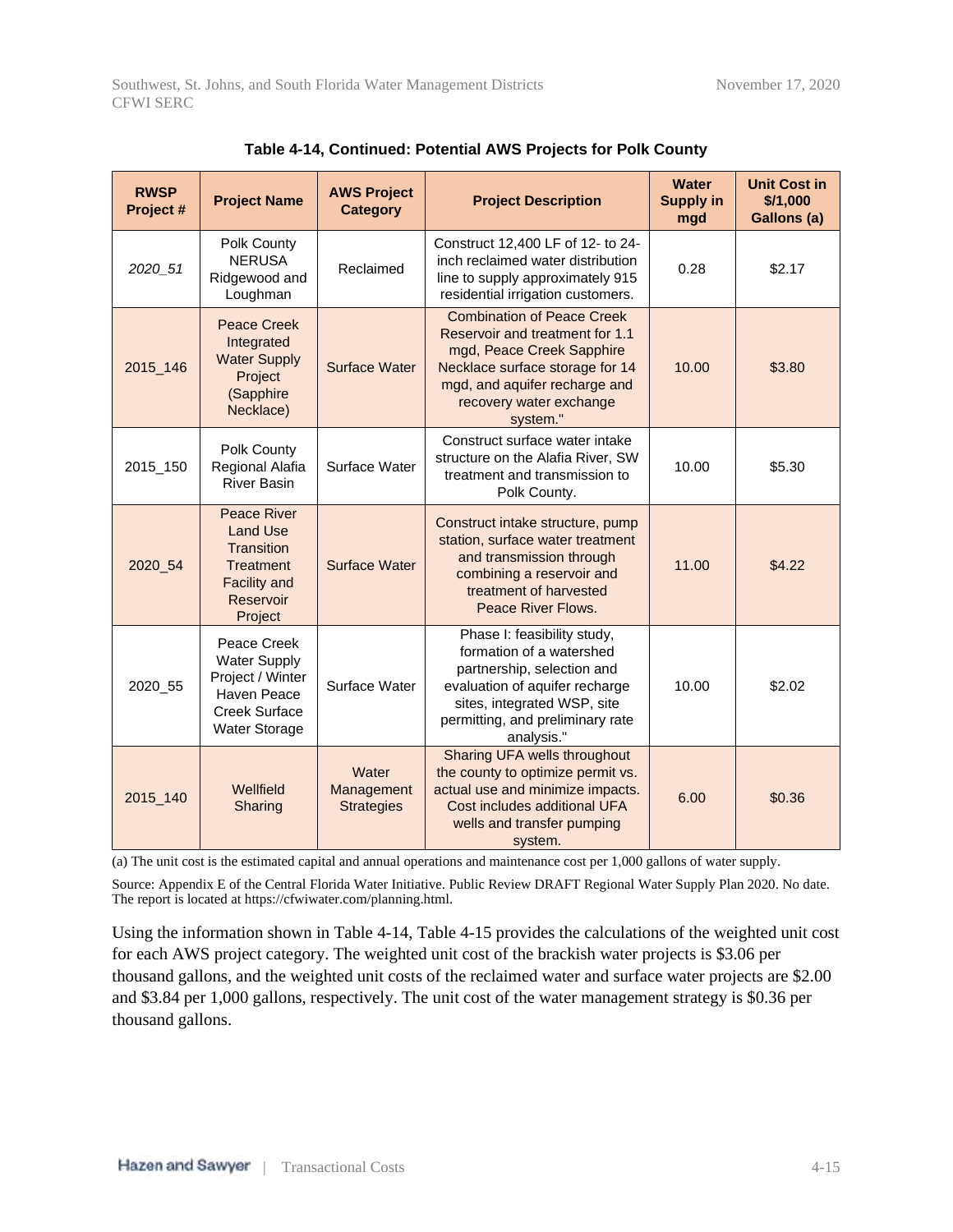| <b>Project</b>                                                                                        | <b>Water</b><br><b>Supply</b><br>(mgd) | <b>Unit Cost</b><br>per 1000<br>gallons | % of Supply<br>from AWS<br><b>Category</b> | <b>Weighted Average Unit</b><br>Cost - Weighted by %<br><b>Supply in Column (4)</b> |
|-------------------------------------------------------------------------------------------------------|----------------------------------------|-----------------------------------------|--------------------------------------------|-------------------------------------------------------------------------------------|
| (1)                                                                                                   | (2)                                    | (3)                                     | (4)                                        | (5)                                                                                 |
|                                                                                                       |                                        | <b>Brackish Water Projects</b>          |                                            |                                                                                     |
| Southeast Polk County Wellfield                                                                       | 30.00                                  | \$3.08                                  | 67%                                        |                                                                                     |
| <b>West Polk LFA Deep Wells</b>                                                                       | 15.00                                  | \$3.01                                  | 33%                                        |                                                                                     |
| <b>Total</b>                                                                                          | 45.00                                  |                                         |                                            | \$3.06                                                                              |
|                                                                                                       |                                        | <b>Reclaimed Water Projects</b>         |                                            |                                                                                     |
| Allred WWTP to Polytechnic<br>Reclaimed Water Storage and<br>Transmission                             | 1.13                                   | \$0.72                                  | 40%                                        |                                                                                     |
| Winter Haven Reuse Interconnect<br>& Aquifer Recharge                                                 | 0.50                                   | \$1.25                                  | 18%                                        |                                                                                     |
| Winter Haven Plant #3 WWTP<br>2015 expansion /                                                        | 0.15                                   | \$16.69                                 | 5%                                         |                                                                                     |
| Polk County NERUSA CR547<br>Reuse"                                                                    | 0.32                                   | \$0.66                                  | 11%                                        |                                                                                     |
| Polk County NERUSA Ernie<br><b>Caldwell Reuse</b>                                                     | 0.33                                   | \$1.56                                  | 12%                                        |                                                                                     |
| Polk NERUSA FDC Grove Reuse                                                                           | 0.14                                   | \$2.96                                  | 5%                                         |                                                                                     |
| Polk County NERUSA<br>Ridgewood and Loughman<br>Reclaimed Water transmission<br>Supply                | 0.28                                   | \$2.17                                  | 10%                                        |                                                                                     |
| <b>Total</b>                                                                                          | 2.85                                   |                                         |                                            | \$2.00                                                                              |
|                                                                                                       |                                        | <b>Surface Water Projects</b>           |                                            |                                                                                     |
| Peace Creek Integrated Water<br><b>Supply Project</b>                                                 | 10.00                                  | \$3.80                                  | 24%                                        |                                                                                     |
| Polk County Regional Alafia River<br><b>Basin</b>                                                     | 10.00                                  | \$5.30                                  | 24%                                        |                                                                                     |
| Peace River Land Use Transition<br><b>Treatment Facility and Reservoir</b><br>Project                 | 11.00                                  | \$4.22                                  | 27%                                        |                                                                                     |
| <b>Peace Creek Water Supply</b><br>Project / Winter Haven Peace<br><b>Creek Surface Water Storage</b> | 10.00                                  | \$2.02                                  | 24%                                        |                                                                                     |
| <b>Total</b>                                                                                          | 41.00                                  |                                         |                                            | \$3.84                                                                              |
|                                                                                                       |                                        | <b>Water Management Project</b>         |                                            |                                                                                     |
| <b>Wellfield Sharing</b>                                                                              | 6.00                                   | \$0.36                                  | 100%                                       | \$0.36                                                                              |

|  |  | Table 4-15:  Weighted Unit Costs of Polk County AWS Projects |  |  |  |
|--|--|--------------------------------------------------------------|--|--|--|
|--|--|--------------------------------------------------------------|--|--|--|

A further weighting of unit costs was performed based on the contribution of AWS project categories to the total potential supply. The weighted unit cost of providing AWS project water to meet the projected demand-not-met in Polk County by the year 2040 is \$2.99 per 1,000 gallons as presented in Table 4-16.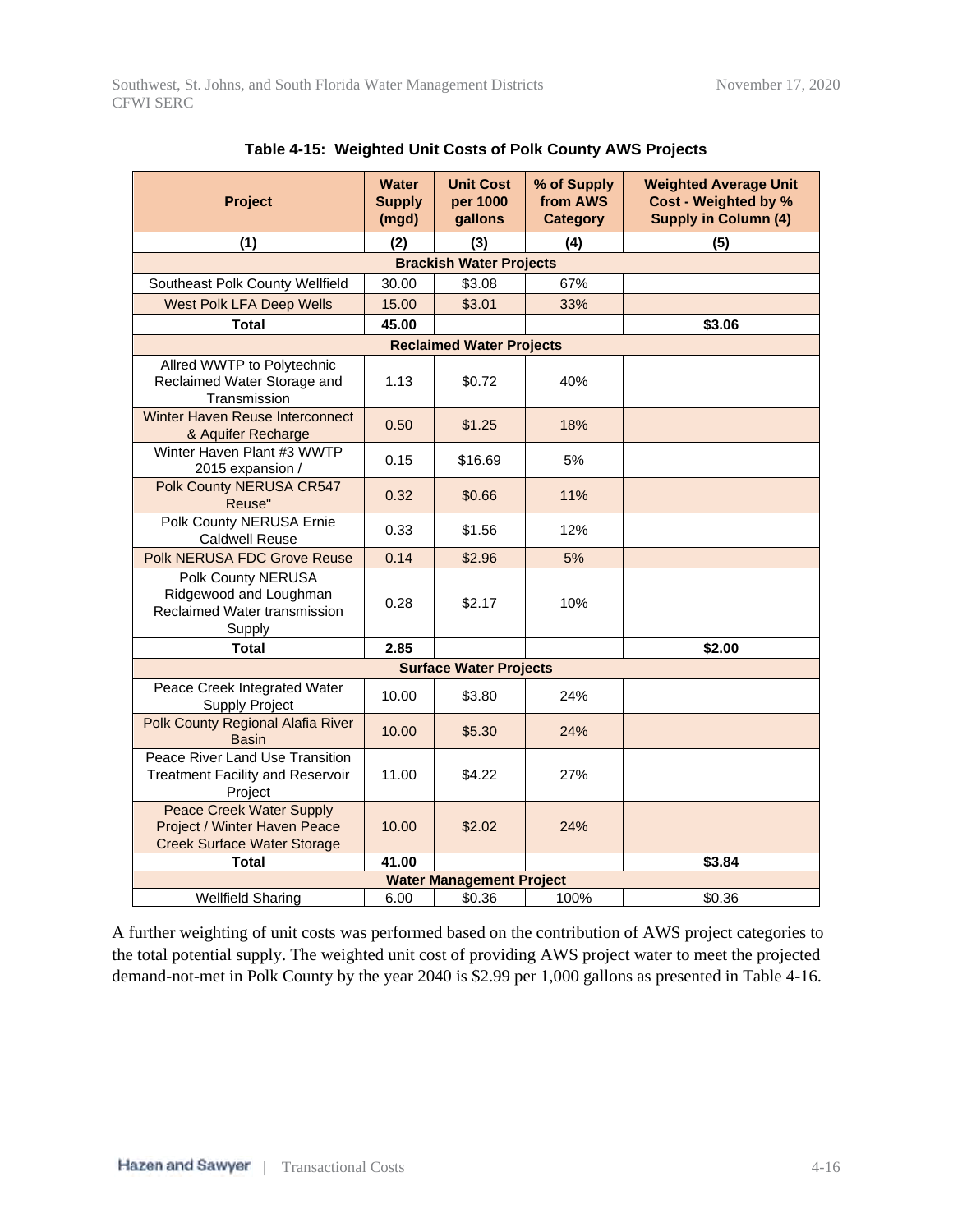| <b>AWS Category</b>                                      | <b>Water</b><br><b>Supply</b><br>(mgd) | <b>Percent</b><br>of Total<br><b>Supply</b> | <b>Weighted Unit Cost</b><br>(from Table 4-15) | <b>Weighted Average Unit</b><br><b>Cost Among all AWS</b><br><b>Categories</b> |
|----------------------------------------------------------|----------------------------------------|---------------------------------------------|------------------------------------------------|--------------------------------------------------------------------------------|
| (1)                                                      | (2)                                    | (3)                                         | (4)                                            | $(5) = (3) \times (4)$                                                         |
| <b>Brackish</b>                                          | 45.00                                  | 48%                                         | \$3.06                                         | \$1.45                                                                         |
| Reclaimed                                                | 2.85                                   | 3%                                          | \$2.00                                         | \$0.06                                                                         |
| Surface Water                                            | 41.00                                  | 43%                                         | \$3.84                                         | \$1.66                                                                         |
| Water Management                                         | 6.00                                   | 6%                                          | \$0.36                                         | \$0.02                                                                         |
| <b>Total</b>                                             | 94.85                                  | 100%                                        |                                                |                                                                                |
| Weighted unit cost all AWS categories (sum of Col. (5)): | \$3.19                                 |                                             |                                                |                                                                                |

#### **Table 4-16: Calculated Weighted Unit Cost of Polk County AWS Projects**

#### *Seminole County Potential AWS Projects and Weighted Unit Costs*

For Seminole County, sufficient information was available for two brackish water projects, seven reclaimed water projects, four surface water projects, and one water management project. Table 4-17 presents these projects and selected information.

| <b>RWSP Project</b><br># | <b>Project Name</b>                                                                                             | <b>AWS Project</b><br><b>Category</b> | <b>Project Description</b>                                                                                                                                                                                         | <b>Water</b><br><b>Supply in</b><br>mgd | <b>Unit Cost in</b><br>\$/1,000<br>Gallons (a) |
|--------------------------|-----------------------------------------------------------------------------------------------------------------|---------------------------------------|--------------------------------------------------------------------------------------------------------------------------------------------------------------------------------------------------------------------|-----------------------------------------|------------------------------------------------|
| 2020_2                   | City of Sanford<br><b>Brackish RO WTP</b>                                                                       | <b>Brackish</b>                       | LFA wellfield and RO<br>treatment.                                                                                                                                                                                 | 1.00                                    | \$3.95                                         |
| 2015 111                 | <b>Reclaimed Water</b><br>Orlando-Sanford<br><b>International Airport</b><br>Interconnection                    | Reclaimed                             | <b>Extension of existing</b><br><b>SSWRC</b> reclaimed<br>water line to connect to<br>existing 16-in reclaimed<br>water line on Victoria<br>Street, irrigation<br>pipeline installation in<br>and around Airport." | 1.12                                    | \$1.11                                         |
| 2015_112                 | Lake Mary<br><b>Reclaimed Water</b><br><b>System Retrofit</b>                                                   | Reclaimed                             | Retrofit existing<br>reclaimed water system<br>in selected<br>neighborhoods and<br>expand in others.                                                                                                               | 0.36                                    | \$1.11                                         |
| 2015_120                 | <b>Seminole County</b><br><b>Residential</b><br><b>Reclaimed Water</b><br><b>Retrofit Project -</b><br>Phase IV | Reclaimed                             | Construct reclaimed<br>water distribution lines<br>for landscape irrigation<br>in several communities.                                                                                                             | 0.18                                    | \$0.83                                         |
| 2015_121                 | Seminole County<br>Residential<br><b>Reclaimed Water</b><br><b>Retrofit Project-</b><br>Phase V                 | Reclaimed                             | Construct reclaimed<br>water distribution lines<br>for landscape irrigation<br>in several communities.                                                                                                             | 0.42                                    | \$0.83                                         |

**Table 4-17: Potential AWS Projects for Seminole County**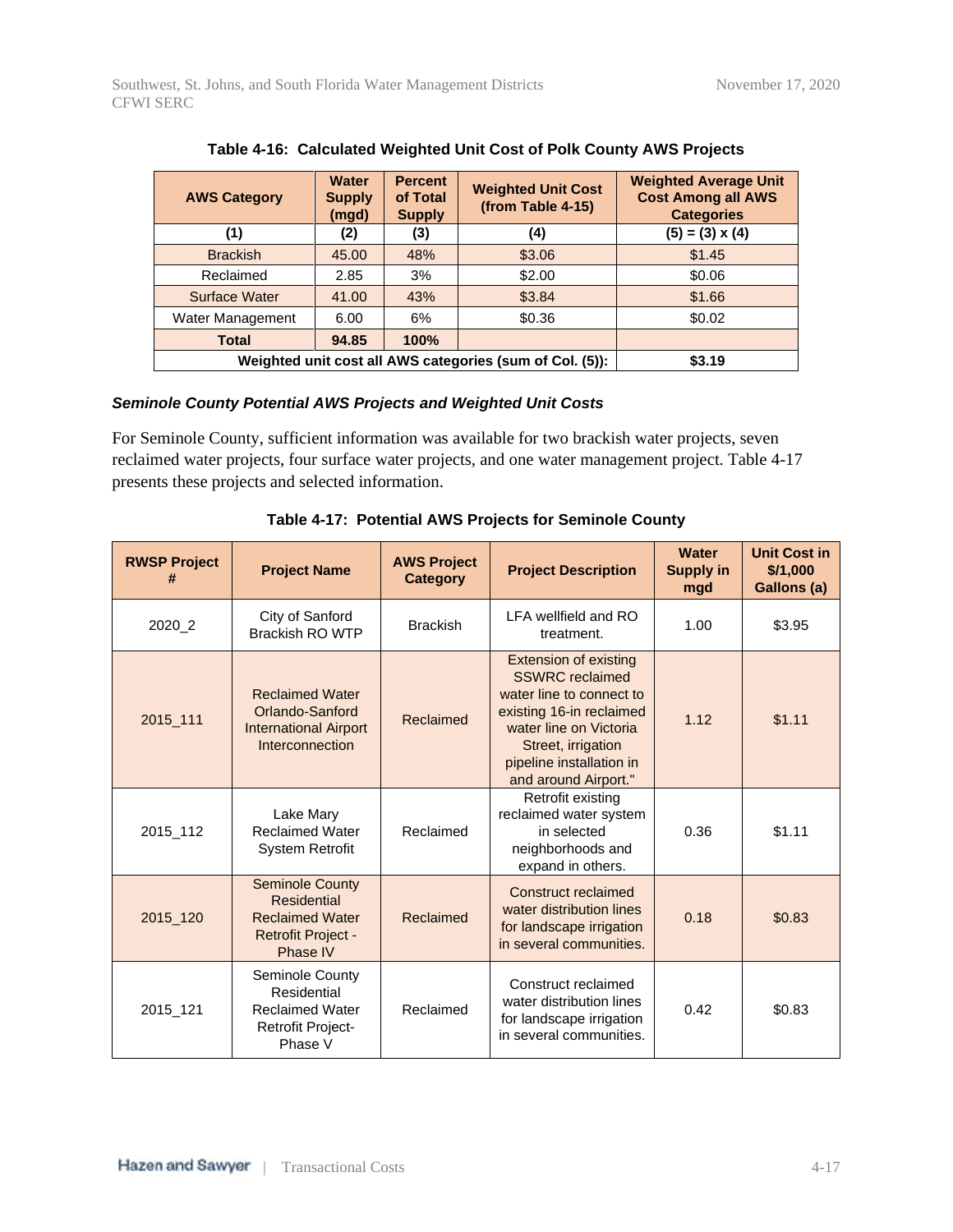| <b>RWSP Project</b><br># | <b>Project Name</b>                                                                       | <b>AWS Project</b><br><b>Category</b> | <b>Project Description</b>                                                                                                                                                                                     | <b>Water</b><br><b>Supply in</b><br>mgd | <b>Unit Cost in</b><br>\$/1,000<br>Gallons (a) |
|--------------------------|-------------------------------------------------------------------------------------------|---------------------------------------|----------------------------------------------------------------------------------------------------------------------------------------------------------------------------------------------------------------|-----------------------------------------|------------------------------------------------|
| 2020_52                  | <b>Regional Water</b><br><b>Reclamation Facility</b><br>Improvement for<br>AWT - Phase II | Reclaimed                             | Phase II expands<br>capacity from 9.0 to<br>12.5 mgd and improves<br>nutrient reduction.                                                                                                                       | 3.50                                    | \$0.26                                         |
| 2020_59                  | <b>Pure ALTA</b>                                                                          | Reclaimed                             | This phase is for the<br>design and construction<br>of a 0.3 to 0.5 mgd full-<br>scale potable reuse<br>project.                                                                                               | 0.50                                    | \$2.61                                         |
| 2015_135                 | St. Johns River Near<br>SR 46                                                             | Surface Water                         | Construct intake for<br>brackish surface water<br>from St. Johns River,<br>water treatment and<br>concentrate<br>management facilities,<br>ground storage, and<br>potable water<br>transmission system.        | 40.00                                   | \$5.09                                         |
| 2015_138a                | St. Johns River Near<br>Yankee Lake -<br>Option 1                                         | Surface Water                         | Expand existing 5 mgd<br>brackish surface water<br>source at Yankee Lake<br><b>Regional Surface WTP</b><br>up to 45 mgd. Includes<br>additional treatment,<br>ground storage and<br>concentrate<br>management. | 40.00                                   | \$4.36                                         |
| 2015_139                 | Winter Springs -<br>Lake Jesup<br><b>Reclaimed Water</b><br>Augmentation<br>Project       | Surface Water                         | Construct surface water<br>storage tank and<br>transmission lines for<br>reclaimed water<br>supplementation.                                                                                                   | 2.20                                    | \$2.25                                         |

|  | Table 4-17, Continued: Potential AWS Projects for Seminole County |  |
|--|-------------------------------------------------------------------|--|
|--|-------------------------------------------------------------------|--|

(a) The unit cost is the estimated capital and annual operations and maintenance cost per 1,000 gallons of water supply provided.

Source: Appendix E of the Central Florida Water Initiative. Public Review DRAFT Regional Water Supply Plan 2020. No date. The report is located at https://cfwiwater.com/planning.html.

Using the information shown in Table 4-17, Table 4-18 provides the calculations of the weighted unit cost for each AWS project category. The weighted unit cost of the brackish water projects is \$3.95 per thousand gallons, and the weighted unit costs of the reclaimed water and surface water projects are \$0.72 and \$4.66, respectively.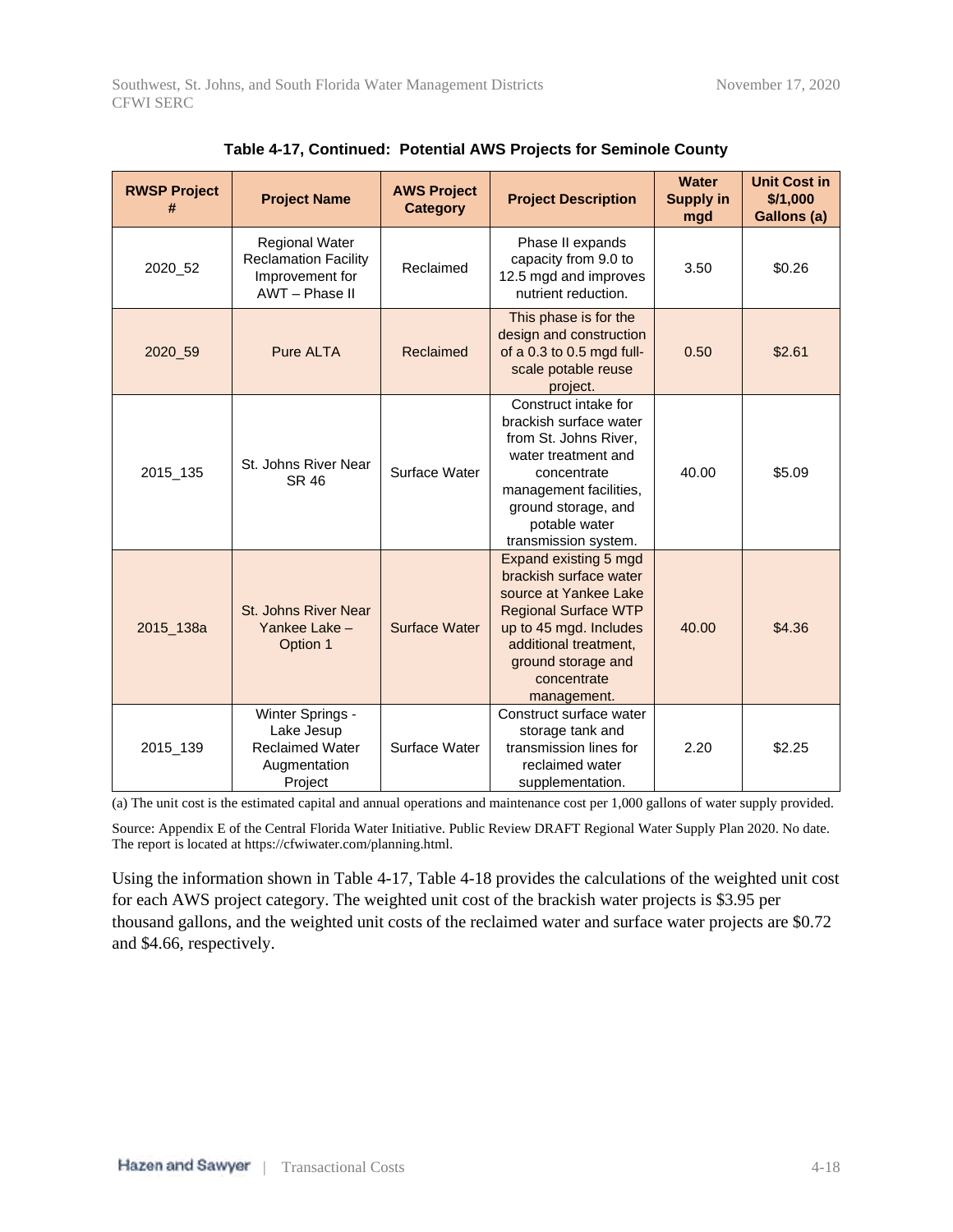| <b>Project</b><br>(1)                                                                      | <b>Water</b><br><b>Supply</b><br>(mgd)<br>(2) | <b>Unit Cost</b><br>per 1000<br>gallons<br>(3)<br><b>Brackish Water Project</b> | % of Supply<br>in AWS<br><b>Category</b><br>(4) | <b>Weighted Average Unit</b><br>Cost - Weighted by % of<br><b>Supply in Column (4)</b><br>(5) |
|--------------------------------------------------------------------------------------------|-----------------------------------------------|---------------------------------------------------------------------------------|-------------------------------------------------|-----------------------------------------------------------------------------------------------|
| Sanford City Brackish RO WTP                                                               | 1.00                                          | \$3.95                                                                          |                                                 | \$3.95                                                                                        |
|                                                                                            |                                               | <b>Reclaimed Water Projects</b>                                                 |                                                 |                                                                                               |
| <b>Reclaimed Water Orlando-</b><br>Sanford International Airport<br>Interconnection        | 1.12                                          | 1.11                                                                            | 18%                                             |                                                                                               |
| <b>Lake Mary Reclaimed Water</b><br><b>System Retrofit</b>                                 | 0.36                                          | 1.11                                                                            | 6%                                              |                                                                                               |
| Seminole County Residential<br>Reclaimed Water Retrofit Project -<br>Phase IV              | 0.18                                          | 0.83                                                                            | 3%                                              |                                                                                               |
| <b>Reclaimed Water Orlando-</b><br><b>Sanford International Airport</b><br>Interconnection | 0.42                                          | 0.83                                                                            | 7%                                              |                                                                                               |
| <b>Regional Water Reclamation</b><br>Facility Improvement for AWT -<br>Phase II            | 3.50                                          | 0.26                                                                            | 58%                                             |                                                                                               |
| <b>Pure ALTA</b>                                                                           | 0.50                                          | 2.61                                                                            | 8%                                              |                                                                                               |
| <b>Total</b>                                                                               | 6.08                                          |                                                                                 | 100%                                            | \$0.72                                                                                        |
|                                                                                            |                                               | <b>Surface Water Projects</b>                                                   |                                                 |                                                                                               |
| St. Johns River Near SR 46                                                                 | 40.00                                         | 5.09                                                                            | 48.7%                                           | 40                                                                                            |
| <b>St. Johns River Near Yankee</b><br>Lake - Option 1                                      | 40.00                                         | 4.36                                                                            | 48.7%                                           | 40                                                                                            |
| Winter Springs - Lake Jesup<br>Reclaimed Water Augmentation<br>Project                     | 2.20                                          | 2.25                                                                            | 2.7%                                            | 2                                                                                             |
| <b>Total</b>                                                                               | 82.20                                         |                                                                                 |                                                 | \$4.66                                                                                        |

| Table 4-18: Weighted Unit Costs of Seminole County AWS Projects |  |  |
|-----------------------------------------------------------------|--|--|
|-----------------------------------------------------------------|--|--|

A further weighting of unit costs was performed based on the contribution of AWS project categories to the total potential supply. The weighted unit cost of providing AWS project water to meet the projected demand-not-met in Seminole County by the year 2040 is \$4.38 per 1,000 gallons as presented in Table 4- 19.

|  |  | Table 4-19: Calculated Weighted Unit Cost of Seminole County AWS Projects |  |  |
|--|--|---------------------------------------------------------------------------|--|--|
|  |  |                                                                           |  |  |

| <b>AWS Category</b>                                     | <b>Water</b><br><b>Supply</b><br>(mgd) | <b>Percent</b><br>of Total<br><b>Supply</b> | <b>Weighted Unit Cost</b><br>(from Table 4-18) | <b>Weighted Average</b><br><b>Unit Cost Among all</b><br><b>AWS Categories</b> |
|---------------------------------------------------------|----------------------------------------|---------------------------------------------|------------------------------------------------|--------------------------------------------------------------------------------|
| (1)                                                     | (2)                                    | (3)                                         | (4)                                            | $(5) = (3) \times (4)$                                                         |
| <b>Brackish</b>                                         | 1.00                                   | 1%                                          | \$3.95                                         | \$0.04                                                                         |
| Reclaimed                                               | 6.08                                   | 7%                                          | \$0.72                                         | \$0.05                                                                         |
| Surface Water                                           | 82.20                                  | 92%                                         | \$4.66                                         | \$4.29                                                                         |
| <b>Total</b>                                            | 89.30                                  | 100%                                        |                                                |                                                                                |
| Weighted unit cost all AWS categories (sum of Col. (5)) | \$4.38                                 |                                             |                                                |                                                                                |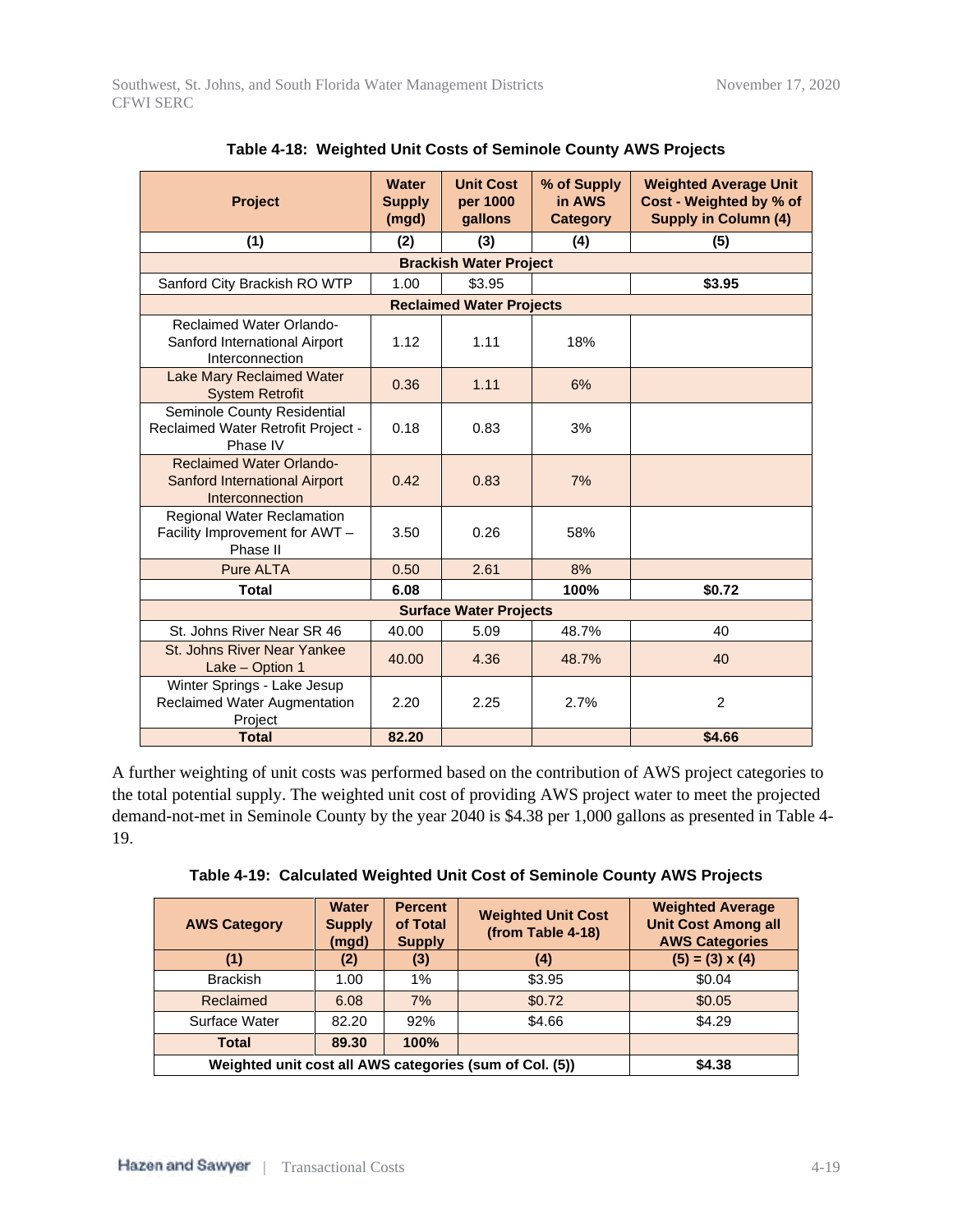#### *Estimated Transactional Cost of Proposed CFWI Rule Regarding Permitted Quantities from the UFA to Public Supply Permittees and Applicants*

The water demand-not-met by county provided in Table 4-2 and the AWS projects' unit costs provided in Tables 4-7, 4-10, 4-13, 4-16, and 4-19 were used to estimate the cost to supply the demand-not-met by 2040. The calculation is provided in Table 4-20. This total cost is \$134.1 million per year by the year 2040. Annual costs for AWS supply will increase over time once the proposed rule is adopted as additional capacity is constructed each year to provide the needed supply in a timely manner.

| County       | <b>UFA</b><br>Demand-<br><b>Not-Met</b> | <b>AWS</b><br>Cost per | Annual Cost to Supply UFA Demand-Not-Met by 2040, \$ per Year (in 2020<br>dollars) |                                               |                                                           |  |
|--------------|-----------------------------------------|------------------------|------------------------------------------------------------------------------------|-----------------------------------------------|-----------------------------------------------------------|--|
|              | by 2040<br><u>(mgd)</u>                 | 1000<br>qallons        | <b>Under Proposed CFWI</b><br><b>Under Existing Rule</b><br>Rule                   |                                               | <b>Transactional Cost of</b><br><b>Proposed CFWI Rule</b> |  |
| (1)          | (2)                                     | (3)                    | $(4) = (3) \times (2) \times 1000 \times$<br>365                                   | $(5) = $0.30 \times (2) \times 1000$<br>x 365 | $(6) = (4) - (5)$                                         |  |
| Lake         | 4.84                                    | \$1.69                 | \$2,978,066                                                                        | \$529,781                                     | \$2,448,286                                               |  |
| Orange       | 53.48                                   | \$3.89                 | \$75,936,792                                                                       | \$5,856,018                                   | \$70,080,774                                              |  |
| Osceola      | 15.43                                   | \$5.29                 | \$29,767,708                                                                       | \$1,689,293                                   | \$28,078,415                                              |  |
| Polk         | 15.35                                   | \$3.19                 | \$17,898,215                                                                       | \$1,680,726                                   | \$16,217,489                                              |  |
| Seminole     | 4.70                                    | \$4.38                 | \$7,517,603                                                                        | \$514,629                                     | \$7,002,975                                               |  |
| <b>Total</b> | 93.80                                   |                        | \$134,098,384                                                                      | \$10,270,446                                  | \$123,827,937                                             |  |

| Table 4-20: Estimated Transactional Cost of Proposed CFWI Rule Regarding Permitted Quantities |
|-----------------------------------------------------------------------------------------------|
| from the UFA to Public Supply Permittees and Applicants                                       |

To obtain an estimate of the transactional cost associated with this part of the proposed rule, the estimated unit cost to obtain water from the UFA of \$0.30 per 1,000 gallons was deducted from the estimated unit cost to supply the demand-not-met from AWS projects. The unit cost to withdraw and treat water from the UFW was taken from the report titled *Potable Reuse Investigation for the St. Johns River Water Management District White Paper No. 4, The Costs for Potable Reuse Alternatives*, August 30, 2014 prepared by WRA. This report provides the capital, operations, and maintenance cost per 1,000 gallons for a 20-mgd and a 10-mgd fresh groundwater withdrawal and treatment system of \$0.25 and \$0.27 per 1,000 gallons. These unit costs were converted from 2014 dollars to 2020 dollars resulting in a range of \$0.28 to \$0.30 per 1,000 gallons.

The calculations and resulting transactional cost are provided in Table 4-20. The transactional cost associated with changes in permitted water quantities from the UFA under the proposed CFWI rule is estimated to be \$123.8 million per year by the year 2040.

Of the 93.8 mgd of UFA demand-not-met by 2040, about 37 percent of this amount will be the demandnot-met by 2030. Table 4-21 provides the calculations. About 34 mgd of the 94 mgd is unmet demand by 2030. Many of the AWS projects are of significant size and complexity and will require many years from design to completion. Thus, public supply permittees will need to address how to supply this unmet demand as soon as possible.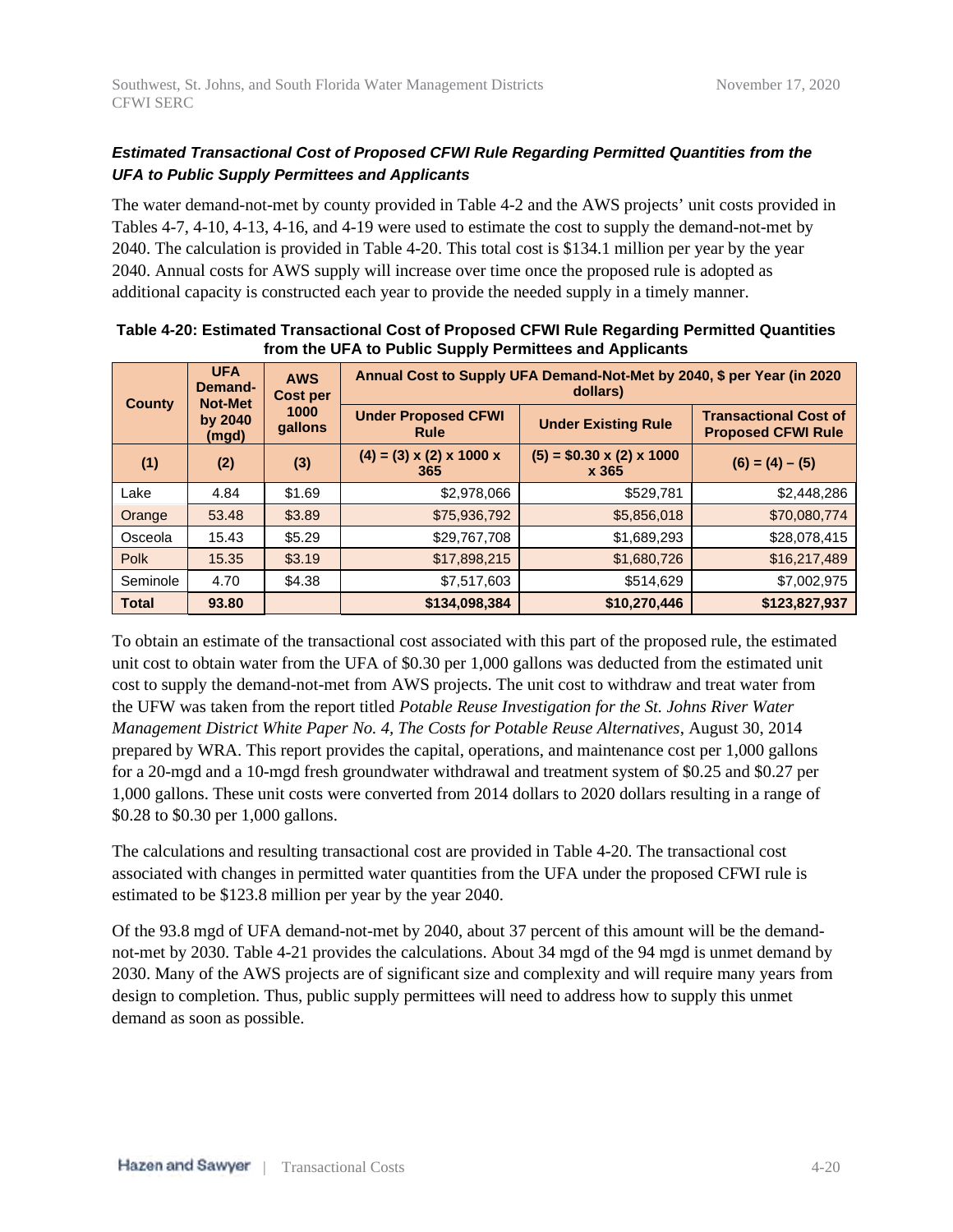| <b>CFWI County</b>                                  | <b>Water Demand in mgd</b> | <b>Demand-Not Met by</b> |                    |
|-----------------------------------------------------|----------------------------|--------------------------|--------------------|
|                                                     | 2025                       | 2030                     | <b>2030 in mgd</b> |
| (1)                                                 | (2)                        | (3)                      | $(4) = (3) - (2)$  |
| Lake                                                | 23.65                      | 25.56                    | 1.91               |
| Orange                                              | 260.57                     | 279.99                   | 19.42              |
| Osceola                                             | 53.83                      | 60.36                    | 6.54               |
| Polk                                                | 86.02                      | 91.49                    | 5.47               |
| Seminole                                            | 61.34                      | 62.93                    | 1.58               |
| <b>Total</b>                                        | 485.41                     | 520.33                   | 34.92              |
| Percent of Demand-Not-Met by 2040 (34.92/93.8 mgd): | 37%                        |                          |                    |

| Table 4-21: Public Supply Demand-Not-Met by 2030 Under the Proposed |  |
|---------------------------------------------------------------------|--|
| <b>CFWI Rule</b>                                                    |  |

Given the UFA water demand projections and the proposed CFWI rule, AWS projects will be needed to supply the CFWI demand-not-met beginning in year 2026 and many of these projects will take many years from design to completion. Therefore, the impact of the proposed CFWI rule regarding permitted quantities from the UFA will likely, directly or indirectly, increase transactional costs to public supply permittees in excess of \$1 million in the aggregate within 5 years after the implementation of the CFWI rule.

#### *The Cost of Stranded Water Withdrawal and Treatment Capacity*

In the event an existing public supply permittee located in the CFWI has already invested in the capacity to withdraw and treat water from the UFA above that permittee's "Demonstrated 2025 Demand", this capacity would be stranded under the CFWI rule. The cost of this "stranded capacity" would be the foregone opportunity cost of the investment made to construct it. The actual dollar value impact to the permittee would be the remaining debt service on this stranded capacity or the remaining undepreciated value of the stranded capacity. Also, the debt remaining on this stranded capacity could impact the permittee's ability to acquire new debt to finance AWS projects, usually through the payment of higher interest rates. The cost of this stranded capacity was not estimated for this SERC due to a lack of data regarding the amount of stranded capacity that would exist in the CFWI under the proposed rule.

#### **4.1.2 Most existing water use permits will be modified**

The proposed CFWI rule requires that the water management district retroactively apply modifications to most existing water use permits within the CFWI area using letter modifications. During the modification of each permit, the requirements of the proposed CFWI rule as they apply to each permittee will be applied. Existing permittees may incur transactional costs associated with responding to the District's questions regarding modification of their permits or filing challenges to the modification, but this cost was not estimated and is not expected to be large relative to the other transactional costs to these permittees that are described in this Section.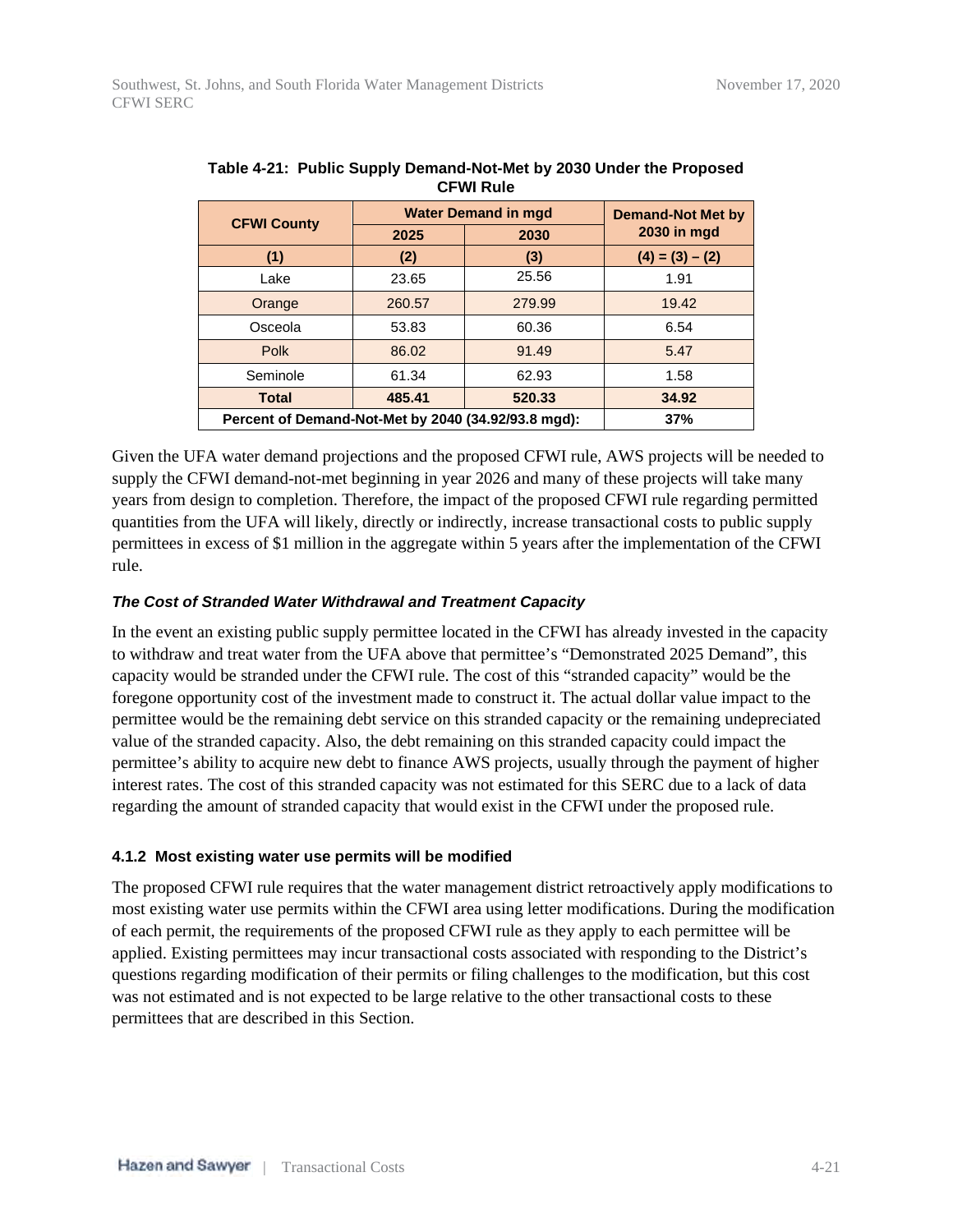#### **4.1.3 Plan required to address how "demand-not-met" beyond 2025 will be supplied**

Under the proposed CFWI rule, section 2.8.2 All Other Use Types: By December 31, 2023, "Applicants are required to submit a plan pursuant to CFWI Handbook section 2.8.3 if additional water use from a lower quality or alternative water source is needed to meet current or future demands (as calculated in CFWI Handbook sections 2.2, 2.3, or 2.4)".

According to section 2.8.3 Allocations from the Upper Floridan Aquifer Above the Demonstrated 2025 Demand: "By December 31, 2023, any permittee or applicant seeking a permit duration extending beyond 2025 whose projected water demand will exceed its Demonstrated 2025 Demand shall submit a plan to the District describing how the remainder of their demand will be met (e.g., impact offsets, substitution credits, alternative water supply development). The plan shall propose projects and identify a schedule for implementation. Annual updates detailing progress shall be provided to the District. The annual status reports shall include work completed to date, expenditures, and any anticipated changes in timelines."

Tables 4-22 and 4-23 provide the estimated one-time transactional costs to large and small public supply permittees with water demands greater than their Demonstrated 2025 Demand. Large public supply permittees have at least 100,000 gpd of permitted quantities from ground and surface water sources and small public supply permittees have less than 100,000 gpd permitted quantity.

|                                                                                               | at model tooled about t                      |                         |  |  |  |
|-----------------------------------------------------------------------------------------------|----------------------------------------------|-------------------------|--|--|--|
| <b>Metric</b>                                                                                 | 2030 demand-not-<br>met                      | 2040 demand-not-<br>met |  |  |  |
| Mgd of Existing Permittees with Forecasted Demand-Not-Met > 0                                 |                                              |                         |  |  |  |
| Minimum                                                                                       | 0.0001                                       | 0.0001                  |  |  |  |
| Maximum                                                                                       | 7.28                                         | 25.30                   |  |  |  |
| Average                                                                                       | 0.49                                         | 1.30                    |  |  |  |
| Median                                                                                        | 0.08                                         | 0.17                    |  |  |  |
|                                                                                               | <b>Number of Existing Permittees</b>         |                         |  |  |  |
| Demand-Not-Met > 0 mgd                                                                        | 71                                           | 72                      |  |  |  |
| Demand-Not-Met = $0$ mgd                                                                      | 16                                           | 15                      |  |  |  |
| <b>Total</b>                                                                                  | 87                                           | 87                      |  |  |  |
|                                                                                               | <b>Estimated One-Time Transactional Cost</b> |                         |  |  |  |
| Cost per AWS Project Plan:                                                                    |                                              |                         |  |  |  |
| Two Permitttees with largest 2040 demand-not-<br>met (15 to 26 mgd) - \$500,000 per permittee | \$1,000,000                                  |                         |  |  |  |
| All Other Permittees (\$ per permittee)                                                       | \$50,000                                     |                         |  |  |  |
| <b>Total Transactional Cost</b>                                                               | \$4,450,000                                  | \$50,000                |  |  |  |

#### **Table 4-22: Demand-Not-Met Plan: Estimated One-Time Transactional Cost of Preparation by Public Supply Permittees with at Least 100,000 gpd Permitted Quantities**

Based on the forecasted water demands by permittee, about 72 large permittees will likely need to prepare a plan to address unmet demands from 2026 through 2040 with all but one permittee needing to address this shortage over the next five years. While the average unmet demand is only about 0.49 mgd per permittee by 2030 and 1.3 mgd by 2040, two public supply permittees are forecast to experience unmet demands of 5.1 mgd and 7.3 mgd by 2030 and 13.2 mgd and 25.3 mgd by 2040. For these two permittees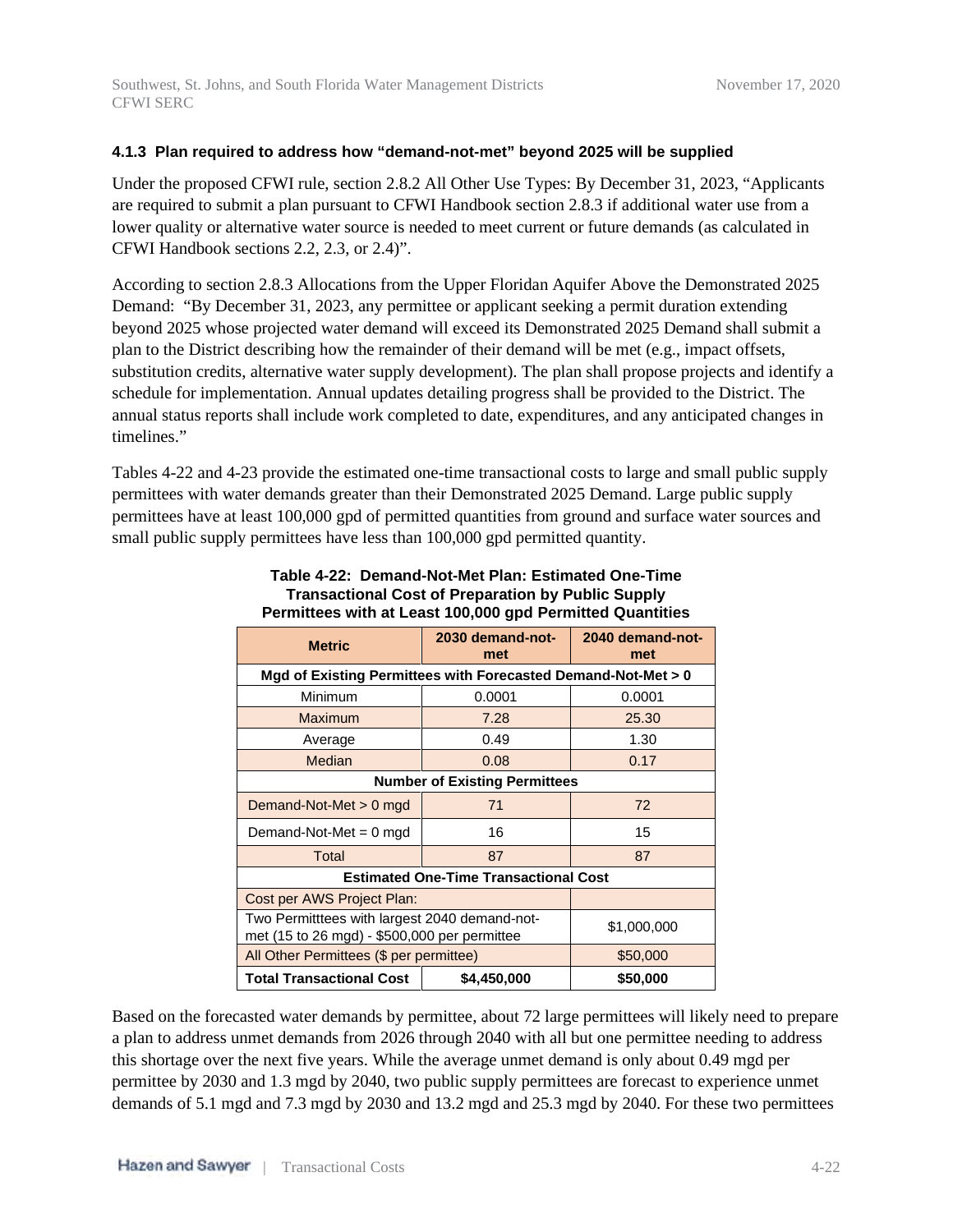only, the estimated cost of staff and consultant time to develop an AWS plan is about \$500,000 per permittee, not including project engineering design costs. For each of the other affected permittees, the average estimated cost of staff and consultant time is \$50,000 per affected permittee. Thus, the total estimated one-time transactional cost to develop an AWS Plan is estimated to be \$4.45 million over the next five years and an additional \$50,000 one-time cost for the permittee who will not face an unmet demand until the year 2040 approaches.

Of the 99 small public supply permittees in the CFWI, about 40 will experience unmet demands by 2030 and an additional permittee will need more permitted water by 2035. The average unmet demand is 0.0008 mgd (800 gpd) per permittee by 2030 and 0.002 mgd (2,000 gpd) by 2040. For each of the affected permittees, the average estimated cost of staff and consultant time is \$20,000 per affected permittee. Thus, the total estimated one-time transactional cost is estimated to be \$800,000 over the next five years and an additional \$20,000 by the year 2040.

| <b>Metric</b>                                                 | 2030 demand-<br>not-met | 2040 demand-<br>not-met |  |  |  |
|---------------------------------------------------------------|-------------------------|-------------------------|--|--|--|
| Mgd of Existing Permittees with Forecasted Demand-Not-Met > 0 |                         |                         |  |  |  |
| Minimum                                                       | 0.0001                  | 0.0001                  |  |  |  |
| Maximum                                                       | 0.01                    | 0.01                    |  |  |  |
| Average                                                       | 0.0008                  | 0.002                   |  |  |  |
| Median                                                        | 0.0004                  | 0.001                   |  |  |  |
| <b>Number of Existing Permittees</b>                          |                         |                         |  |  |  |
| Demand-Not-Met $> 0$ mgd                                      | 40                      | 41                      |  |  |  |
| Demand-Not-Met $= 0$ mgd                                      | 59                      | 58                      |  |  |  |
| Total                                                         | 99                      | 99                      |  |  |  |
| <b>Estimated One-Time Transactional Cost</b>                  |                         |                         |  |  |  |
| Cost per AWS Project Plan:                                    | \$20,000                |                         |  |  |  |
| <b>Total Transactional Cost</b>                               | \$800,000               | \$20,000                |  |  |  |

#### **Table 4-23: Demand-Not-Met Plan: Estimated One-Time Transactional Cost for Preparation by Public Supply Permittees with Less than 100,000 gpd Permitted Quantities**

#### **4.1.4 "Public Supply Annual Conservation Goal"**

Under the proposed CFWI rule, large public supply permittees shall demonstrate yearly progress toward an end-of-permit gross per capita daily water use rate of no greater than 115 gpd or a functional population per capita daily water use rate of no greater than 100 gpd. The gross per capita daily water use rate is based on the residential population while the functional rate is based on the permanent population as adjusted by the seasonal resident, tourist, group quarters and net commuter population within a utility's service area. The gpcd goal is met if any of the following per capita metrics are less than or equal to 115 or 100, as applicable: gross per capita, adjusted per capita or alternative per capita. Permittees will have 20 years to reach the 115 or 100 gpcd goal and for those who can demonstrate that it is unrealistic or impractical to get to 115 or 100 gpcd, variances will be provided.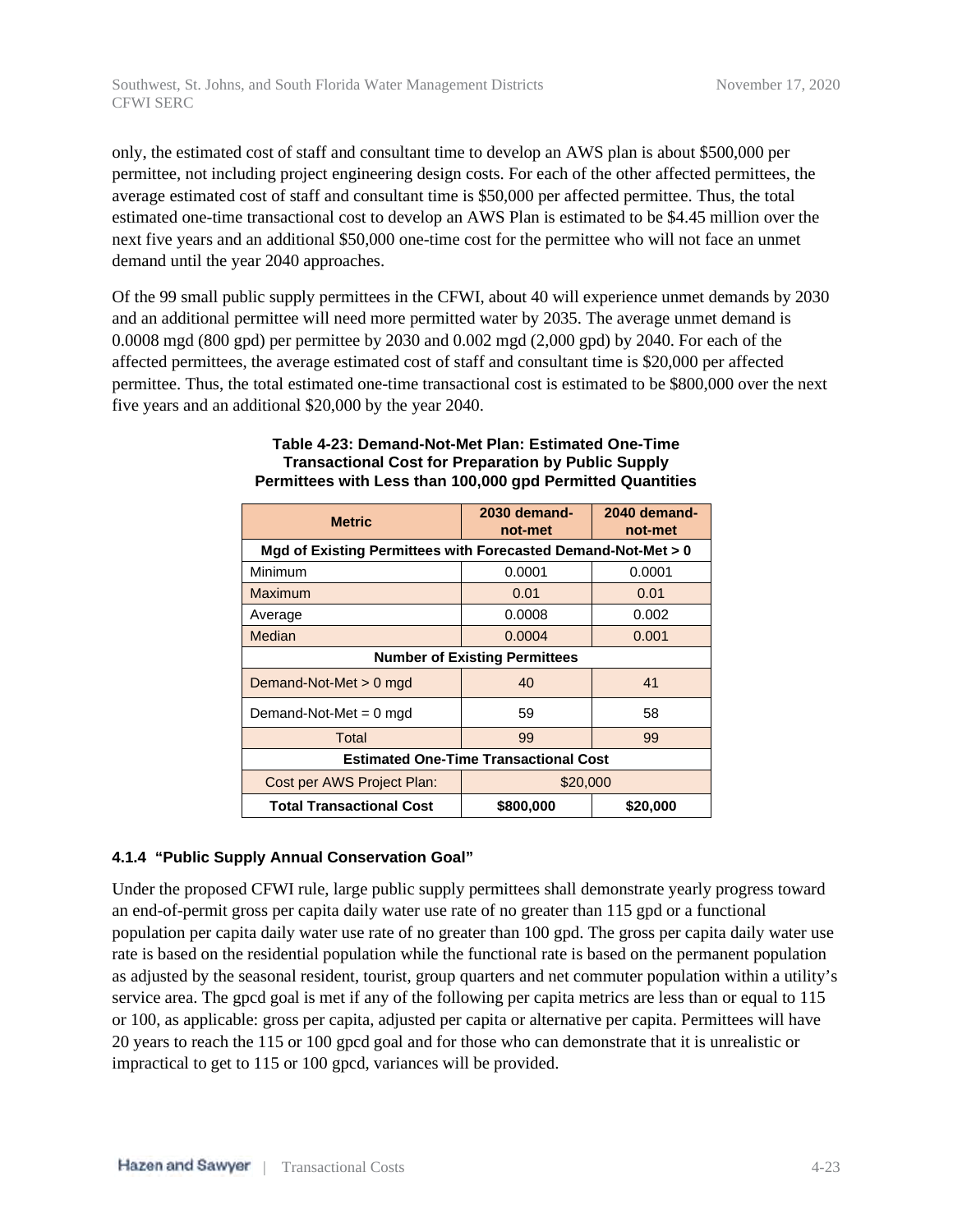Under existing rule, there is no similar type of goal. However, there is an implied "goal" wherein the SWFWMD allows no more than 150 gpcd in the permitting of public water use quantities. The SJRWMD and the SFWMD allow for permitted quantities greater than 150 gpcd if additional justifying information is provided by the applicant.

Thus, this gpcd goal is a new requirement of public supply permittees and would result in transactional costs to these entities as they attempt to implement water conservation efforts to reduce customer water use to 115 or 100 gpcd. If the permittee's existing gpcd is less than or equal to 115 or 100 gpcd, as applicable, it is anticipated that the entity would not experience any transactional costs associated with this proposed rule change.

For those permittees with customer gpcd greater than 115 or 100, the transactional cost of the rule is expected to vary by permittee depending on the existing gpcd and utility characteristics such as age of home construction, distribution of water use, and growth rates by customer class, customer socioeconomics, and past conservation investments.

To estimate the transactional cost associated with this proposed rule change for the purposes of this SERC, the forecasted residential population and water demand of each large public supply permittee in the CFWI, as provided by the SWFWMD on behalf of the three districts, was evaluated. Using the implied gross gpcd of each utility in 2020 found that 55 permits have a gross per capita water use above 115 gpcd. Data representing adjusted and alternative gpcd and functional population for each large public supply utility in the CFWI was not provided.

For each of these 55 permittees, the gallon reduction needed relative to existing rule was calculated. For the SWFWMD, 150 gpcd was considered the implied requirement under existing rule. In this case the difference between 150 gpcd and 115 gpcd was used as the required gallon reduction for those permittees with a gpcd greater than 150. For the SJRWMD and the SFWMD, the required gallon reduction of each permittee is the difference between the permittee's gpcd and 115 gpcd.

The average reduction in gross gpcd per permittee needed to meet the 115 gpcd goal relative to existing rule, weighted by population, is 31.8 gpcd per permit. The total population served by these permits in 2040 is forecast to be 3.3 million. Assuming some permittees can meet this goal through the adjusted gpcd, this value was reduced by 20 percent resulting in a needed gpcd reduction of 25.4 gpcd per permit on average.

The water conservation investments that will be needed to attempt to reach the 115 gpcd goal will vary by permit and will likely focus on indoor and outdoor water uses and reductions in water loss. Assuming that it will cost utilities on average \$500 per gallon reduction in gpcd per 1,000 people, the total transactional cost is estimated to be \$42.0 million over the period 2020 to 2040 for permittees to attempt to reach the 115 gpcd goal or, on average, \$2.1 million per year  $[$41.91$  million = 25.4 gpcd x  $$500/1000$  people) x 3.3 million people].

This result implies that the average total transactional cost to attempt to reach the 115 gpcd for all 55 permits is \$12.70 per person or about \$33.60 per household. The average total transactional cost per permit for these 55 permits is estimated to be \$764,000. The total transactional cost could be higher or lower than \$42.00 million depending on the cost threshold that the districts use to determine whether a variance should be provided to a permittee who cannot reach the 115 gpcd goal.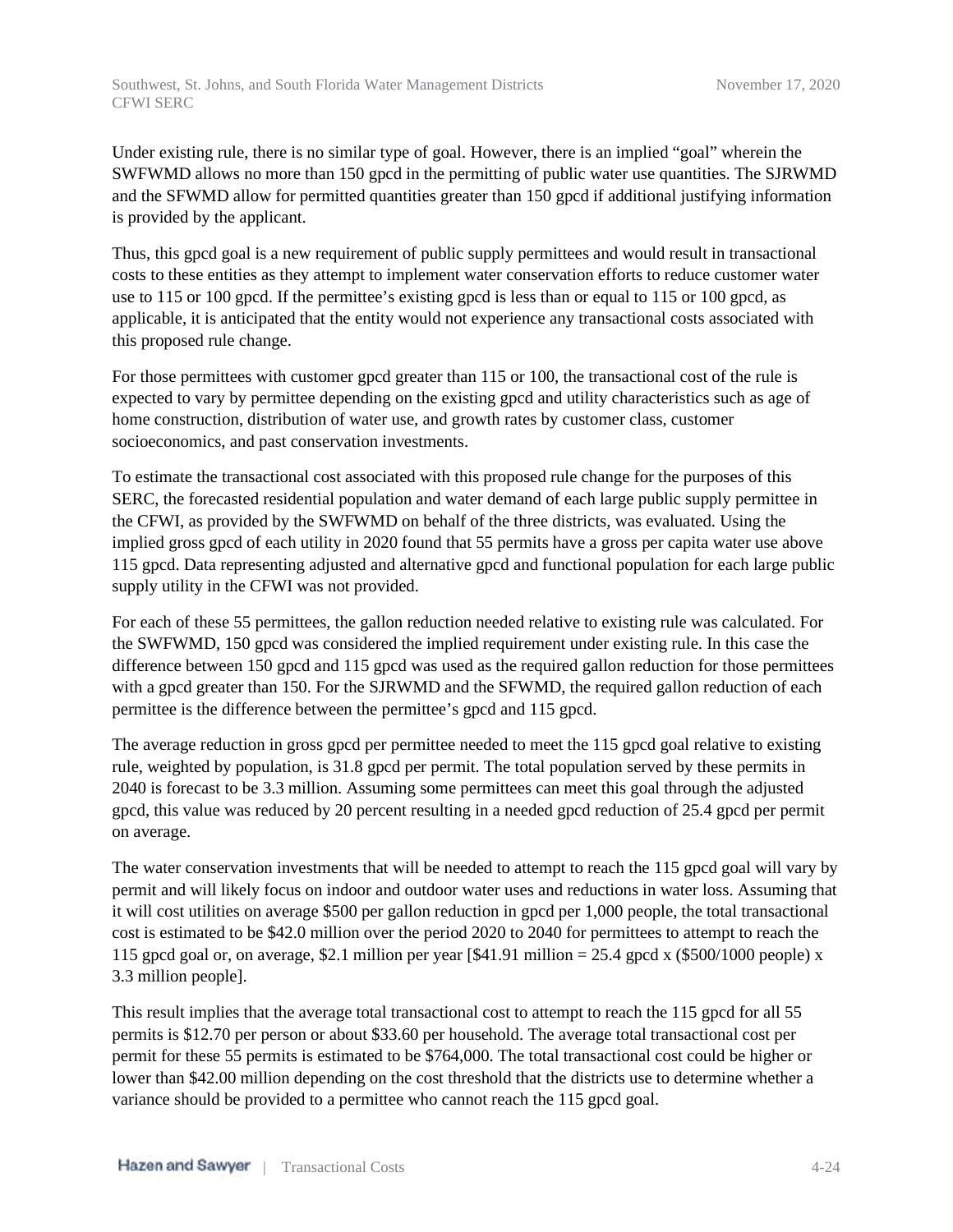#### **4.1.5 End-of-Permit Residential Per Capita Use Goal**

Large public supply permittees will be required to implement an end-of-permit residential per capita water use goal based on the following formula: Total Residential Water Use / Service Area Residential Population. Large public supply permittees will be required to track progress toward the end-of-permit residential per capita use within the Annual Per Capita Compliance Report. This new requirement would result in transactional costs to these entities. Data is not available to estimate the transactional cost of this proposed rule because the "goal" would be developed by the permittee in consultation with the water management district. The cost to prepare the Annual Per Capita Compliance Report is provided in the next sub-section.

#### **4.1.6 Annual Per Capita Compliance Report**

Large public supply permittees will need to submit to the water management district an annual "Compliance with Per Capita Daily Water Use Rate Annual Report" by April 1 of each year. An example of such a report is provided in the draft Design Aids for the CFWI Supplemental Applicants' Handbook. This report is a requirement of the SWFWMD under existing rule and is new for permittees and applicants in the other two Districts.

This "Design Aid 3" is a three-page template that guides the permittee through the data and calculations needed to complete this requirement. Part A guides the permittee through the calculations of Gross Per Capita Water Use; Adjusted Gross Per Capita Water Use; and Alternative Per Capita Water Use. If applicable, it also prompts the permittee to explain why the gross alternative per capita rate is greater than 115 gpcd. A service area map is also required in the submission.

Part B prompts the permittee to fill out the "Residential and Non-Residential Water Use" form which requires that water demand be itemized by single-family use and number of dwelling units, multiplefamily use and number of dwelling units, mobile home use and number of dwelling units (if not included in the previous two categories); residential irrigation accounts and itemized non-residential use categories. Part C prompts the permittees to fill out the one-half page "Residential Per Capita Water Use Goal" report.

The transactional cost to permittees to fill out and submit this report each year will depend on the size and diversity of the permittee's water customers. For the purposes of this SERC, Table 4-24 provides an estimate of the annual transactional cost. The 55 large public supply permittees located in the SFWMD and SJRWMD were allocated to one of four total permitted quantity categories. For each category, an average number of staff hours needed to prepare the report each year was estimated and includes staff from a variety of labor categories with an average hourly salary, benefits, and overhead cost of \$70 per hour. The estimated annual cost per report is provided in Column (4) and the total annual cost is calculated in Column (5). The total estimated transactional cost associated with the annual per capita water use reporting requirement of the proposed rule is \$417,200 per year for the 55 large public supply permittees.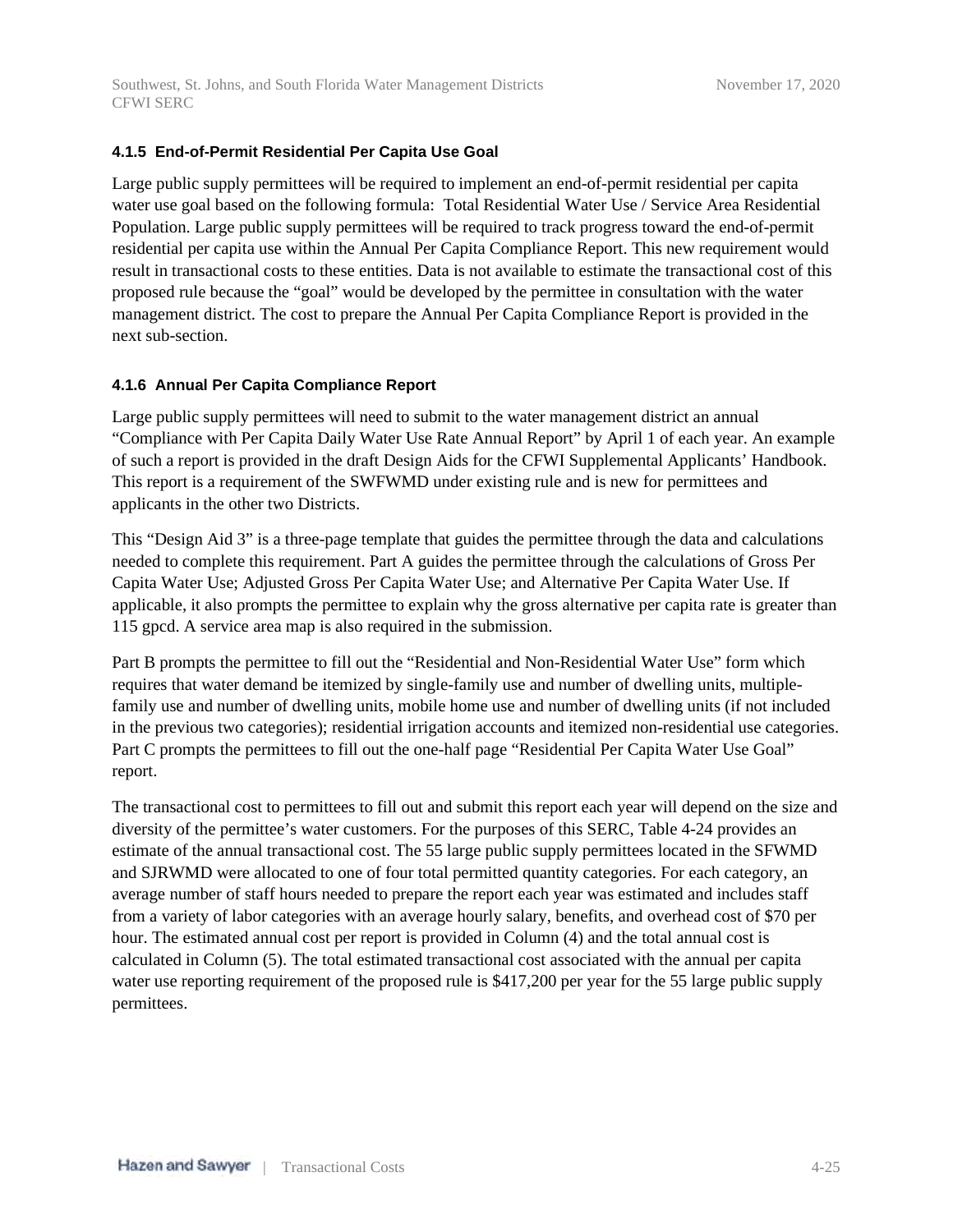| <b>Total Permitted</b><br><b>Quantity, mgd</b> | <b>Number of</b><br><b>Permittees</b> | <b>Estimated</b><br><b>Hours Per</b><br><b>Report</b> | <b>Estimated Annual</b><br><b>Cost per Report</b> | <b>Total Annual Cost</b> |
|------------------------------------------------|---------------------------------------|-------------------------------------------------------|---------------------------------------------------|--------------------------|
| (1)                                            | (2)                                   | (3)                                                   | $(4) = (3) \times $70$ per<br>hour                | $(5) = (2) \times (4)$   |
| At least 50                                    | 3                                     | 320                                                   | \$22,400                                          | \$67,200                 |
| <b>From 10 to 50</b>                           |                                       | 160                                                   | \$11,200                                          | \$78,400                 |
| From 5 to 10                                   |                                       | 120                                                   | \$8,400                                           | \$58,800                 |
| Less than 5                                    | 38                                    | 80                                                    | \$5,600                                           | \$212,800                |
| Total                                          | 55                                    |                                                       |                                                   | \$417,200                |

#### **Table 4-24: Estimated Annual Transactional Cost For Existing Permittees to Complete the "Compliance with Per Capita Daily Water Use Rate Annual Report"**

#### **4.1.7 Additional Detail Required for Water Demand Forecasts**

The proposed CFWI Supplemental Applicant's Handbook specifies a uniform method for calculating future water demands of public supply water use applicants. For applicants located in the SWFWMD, the requirements are the same as existing rule. For applicants located in the other two Districts, the proposed rule will likely require additional data collection and demand calculations because the water demand will need to be forecast by three new use categories: residential single-family; residential multi-family, and non-residential/other metered use. Because the extent to which the required data is readily available to each permittee it is not known, the transactional cost of this new requirement was not estimated.

#### **4.1.8 Lowest Quality Water Source**

The proposed CFWI rule requires that water use permit applicants, regardless of size, provide reasonable assurance that the proposed use (or portion of the proposed use) will be met with the lowest quality water source that is suitable for the purpose and is technically, economically, and environmentally feasible. The requirements described for determining feasibility will necessitate that the applicant prepare a written report. The SFWMD already requires this consideration and evaluation under existing rule.

Also, under existing rule, if the permittee is a wastewater utility that requests new or expanded surface water discharge or that has wastewater facilities located within, serving a population within, or discharging within a designated Water Resource Caution Area, then the utility must conduct a reuse feasibility study.

For public supply permittees and new applicants in the SJRWMD and the SWFWMD, this requirement to prepare a lowest quality water source feasibility study is new and would result in transactional costs to these entities as each prepares a "Lowest Quality Water Source" report upon permit application or renewal.

Because this rule change could effectively require that permittees address direct and indirect potable reuse, the average cost among the permittees that was used to estimate the transactional cost in this SERC is larger than what would be expected if only the traditional reclaimed water end uses were evaluated. This assumed average cost per permittee is \$100,000 in staff and consultant time for large public supply permittees and new applicants and \$20,000 for small public supply permittees and new applicants. For each individual permittee, the cost could be higher or lower than this amount. It is possible that the permittee or applicant would not incur any cost associated with this proposed rule change.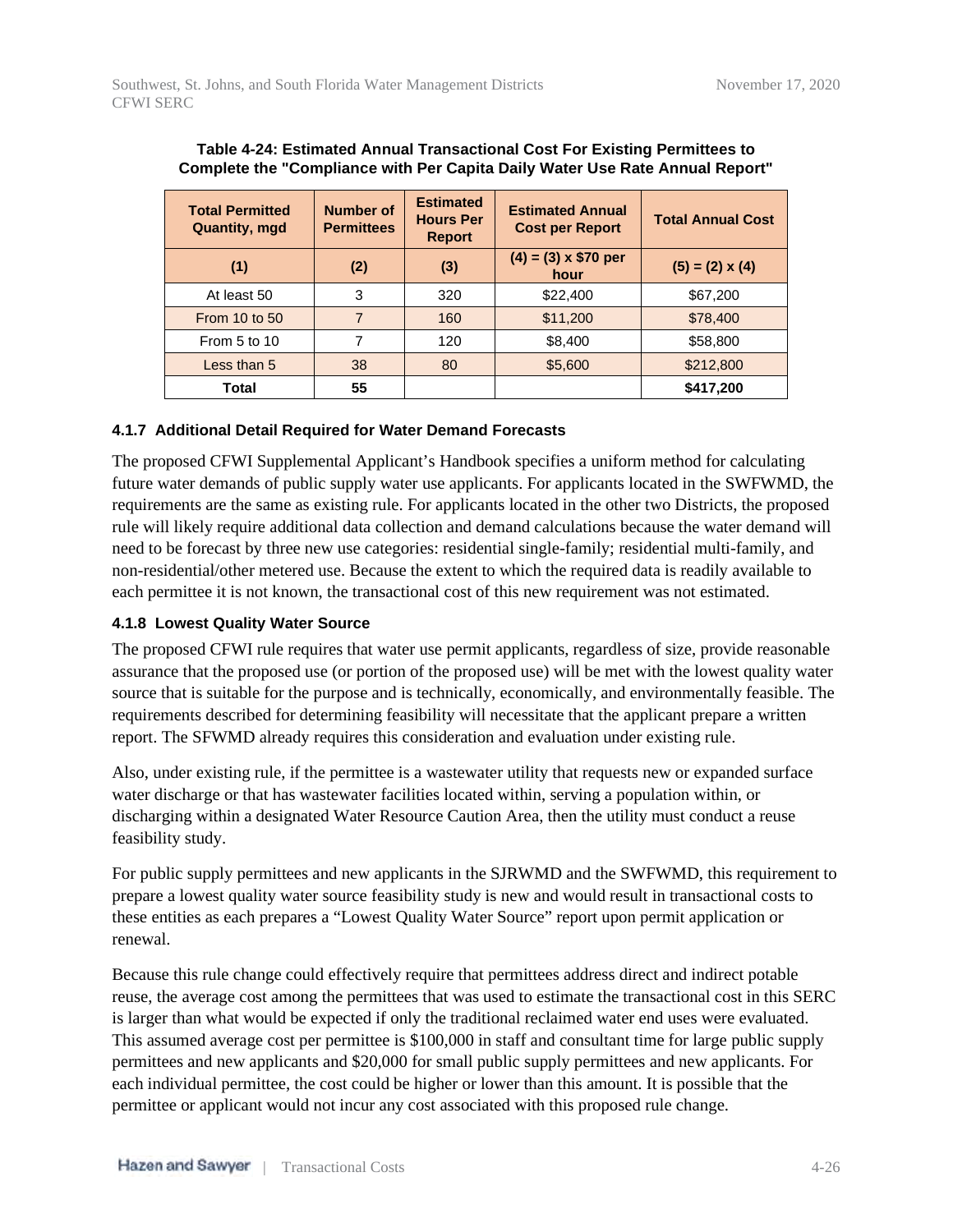Using these costs per permittee, the total estimated one-time transactional cost is \$8.78 million that would be expended over the next 20 years as permits are renewed. The calculation is provided in Table 4-25. If these renewals are evenly distributed over the next 20 years, then the average annual cost would be \$439,000. This estimate provides an order-of-magnitude cost associated with this proposed rule change.

| <b>Size</b>  | <b>Number of Existing</b><br><b>Public Supply</b><br><b>Permittees</b> | <b>Cost of Lowest Quality</b><br><b>Water Feasibility Study</b><br><b>Per Report</b> | <b>Total One-</b><br><b>Time Cost</b> |
|--------------|------------------------------------------------------------------------|--------------------------------------------------------------------------------------|---------------------------------------|
| (1)          | (2)                                                                    | (3)                                                                                  | $(4) = (2) \times (3)$                |
| Large        | 74                                                                     | \$100,000                                                                            | \$7,400,000                           |
| Small        | 69                                                                     | \$20,000                                                                             | \$1,380,000                           |
| <b>Total</b> | 143                                                                    |                                                                                      | \$8,780,000                           |

#### **Table 4-25: Estimated One-Time Transactional Cost to Prepare "Lowest Quality Water Source" Report at Permit Application or Renewal – Public Supply Permits**

#### **4.1.9 Summary of Transactional Cost to Public Supply Permittees**

Table 4-26 provides a summary of the estimated transactional costs as the proposed CFWI rule is expected to affect public supply permittees. Most of the cost is associated with obtaining water from AWS projects. The total annualized capital and O&M cost is estimated to be \$124 million per year by the year 2040 to supply 94 mgd of "demand-not-met" from the UFA. Under existing rule, each water use permit would be evaluated for impacts to the UFA as it comes in for renewal and it is possible that the resulting permitted quantities from the UFA would be the same as or similar to those quantities under the proposed CFWI rule. In that case the annual transactional cost by 2040 would be lower than \$124 million.

#### **Table 4-26: Summary of Estimated Transactional Cost as the Proposed CFWI Rule Affects Public Supply Permittees**

| <b>Proposed CFWI Rule</b>                                                      | <b>One-Time or</b><br><b>Total Cost -</b><br>2020 to 2040 | <b>Annual Cost</b><br>beginning in<br>2021 | <b>Annual Cost</b><br><b>By 2040</b> |
|--------------------------------------------------------------------------------|-----------------------------------------------------------|--------------------------------------------|--------------------------------------|
| A. Permitted Quantities from the UFA - Annual<br>Cost(a)                       | \$0                                                       | \$200,000                                  | \$123,828,000                        |
| C. Plan to Address "Demand-Not-Met" - One-<br><b>Time Cost</b>                 | \$5,320,000                                               | \$0                                        | \$0                                  |
| D. Public Supply Annual Conservation Goal -<br><b>Total Cost Over 20 Years</b> | \$42,000,000                                              | \$0                                        | \$0                                  |
| F. Annual Per Capita Compliance Report -<br><b>Annual Cost</b>                 | \$0                                                       | \$417,000                                  | \$417,000                            |
| H. Lowest Quality Water Source - One-Time Cost                                 | \$8,780,000                                               | \$0                                        | \$0                                  |
| <b>Total</b>                                                                   | \$56,100,000                                              | \$617,000                                  | \$124,245,000                        |

(a) Under existing rule, each water use permit would be evaluated for impacts to the UFA as it comes in for renewal and it is possible that the resulting permitted quantities from the UFA would be the same as or similar to those quantities under the proposed CFWI rule.

#### **Costs Not Estimated for:**

- B. Permit Modification No significant cost expected of permittees.
- E. End-of-Permit Residential Per Capita Use Goal Insufficient data available to estimate cost
- G. Additional Detail Required for Water Demand Forecasts Insufficient data available to estimate cost.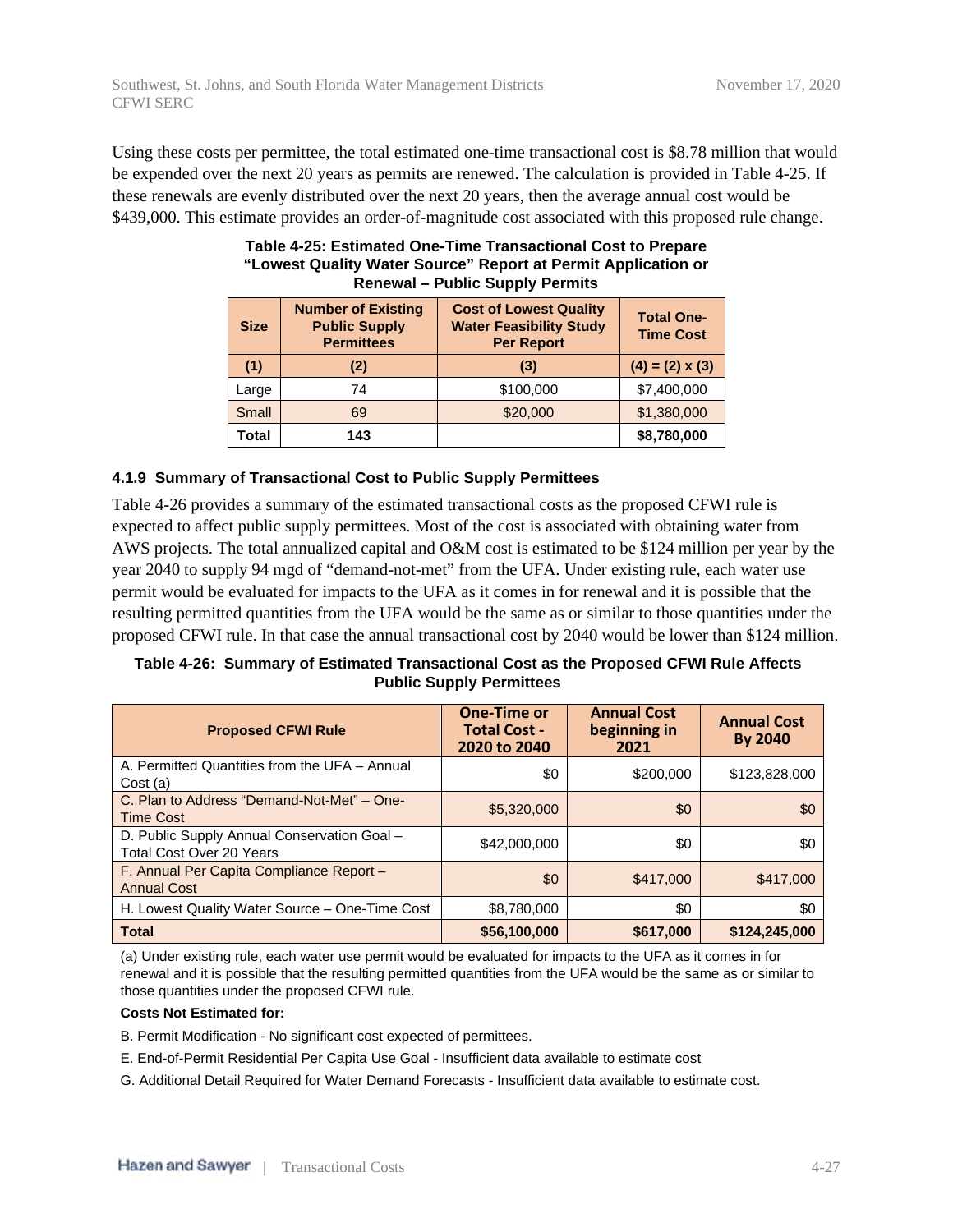The next highest cost is the cost to permittees as they try to reach a conservation goal of 115 gpcd. While a permittee could obtain a variance from this requirement after 20 years, the permittee would need to try to obtain this goal through investment in water conservation programs. Over the next 20 years, these investments are estimated to total \$42.00 million or, on average, \$2.1 million per year.

Overall, the one-time transactional cost of the proposed rule to public supply permittees to be spent over a 20 year period from 2021 to 2040 is estimated to be \$56.1 million and the annual transactional cost is estimated to be \$124.2 million by the year 2040.

Immediately after the proposed rule is adopted, about \$617,000 per year would be spent as permittees begin to develop AWS projects to supply demand-not-met after 2025 and to immediately begin submitting annual per capita compliance reports. This cost would increase each year as more and more AWS capacity is installed such that, by the year 2040, these AWS projects, suppling 94 mgd of unmet demand from the UFA, would cost an estimated \$124.2 million per year in annualized capital and O&M cost. This cost is in addition to the \$56.1 million in one-time costs that would be spent over the period 2021 to 2040 as permittees and applicants develop "Demand-Not-Met" plans, comply with the annual conservation goal, and address the use of the lower quality water sources to supply potable water demands.

If all of the transactional costs are paid by households and businesses within the CFWI and if all of these costs are paid to persons and businesses operating within the CFWI such that the income generated stays within the CFWI, then no negative or positive economic impacts in the CFWI would be expected. To the extent that some of the money would be spent on goods and services provided by businesses and households outside of the CFWI, then negative economic impacts within the CFWI are expected. However, money used to pay these costs that comes from outside the CFWI, perhaps through State appropriations, would offset some of the negative economic impact. Given the size of the transactional costs relative to the overall size of the CFWI economy and the caveats described above, negative impacts to employment, income, wages and salaries, property values, and tax revenue in the CFWI area are not expected to be significant and are not expected to be greater than \$1 million over the next five years.

Under the proposed CFWI rule, temporary allocations from the UFA would be available to permittees developing AWS projects to supply unmet demands after 2025. Therefore, there would be little prospect of water shortages; little prospect of impacts to expanded business operations; no impact to the number of Florida visitors; and no losses to consumer value from the water shortage. There may be some impact to some new businesses that need a CUP.

To the extent that the cost of the AWS projects and the other transactional costs are incorporated into water rates, the affordability of water bills to some customers could be jeopardized. This SERC does not provide estimates of the impact of these costs on future water bills and affordability.

#### **4.1.10 Transactional Cost to Public Supply Applicants for New Permits**

New public supply applicants in the CFWI who request permitted quantities after 2025 will face the same types of transactional costs as those of the existing public supply permittees. New applicants requesting permitted quantities from 2021 to 2025 will receive permitted quantities from the UFA up to their forecasted 2025 demand but would need to address the feasibility of lower quality water sources, provide annual compliance reports, and seek to reduce per capita water use to 115 or 100 gpcd, as applicable.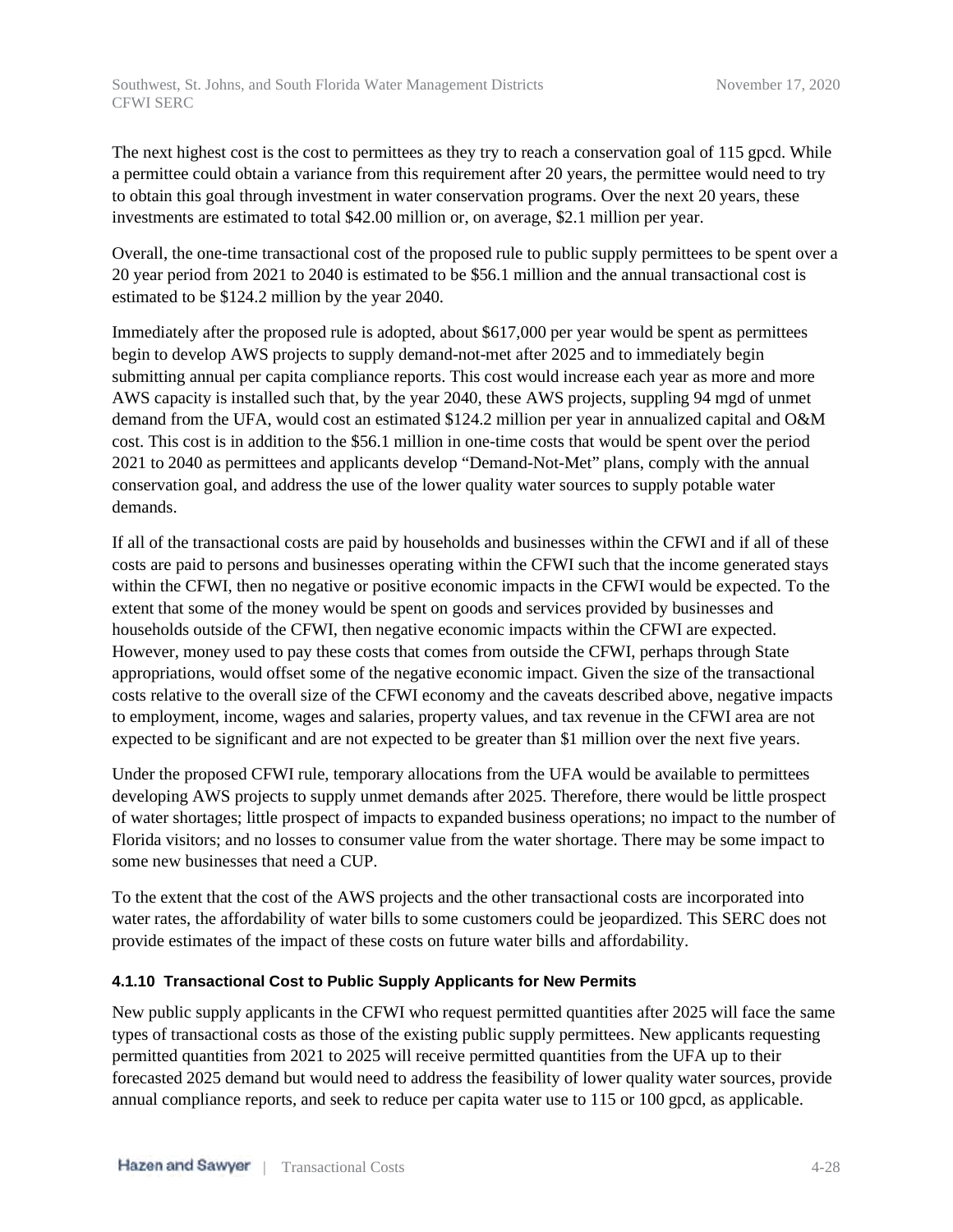To estimate the transactional costs to new applicants from 2021 to 2040, the Department made the conservative assumption that all requested permitted quantities would have come from the UFA under existing rule.<sup>2</sup> In addition, the request would be the average forecasted 2040 groundwater demand of all public supply permits in the CFWI of 2.30 mgd regardless of the year requested. Also, the applicant's gross gpcd would be 147, which is the average 2020 gross gpcd of the CFWI's large public supply permittees. Thus, to meet the 115 gpcd goal under the proposed rule, the applicant would need to attempt to reduce per capita water use by 32 gpcd. The 2.30 mgd demand coupled with the 147 gpcd implies that the population to be served by the applicant is 15,660 people.

Based on the average annual number of new public supply applicants in the CFWI over the past 10 years of 0.70, the cumulative number of new applicants for public supply permitted quantities from 2021 to 2025 is estimated to be 3.5. From 2026 to 2030, the cumulative number is also 3.5 applicants resulting in a total of 7.0 new applicants from 2021 to 2030. From 2031 to 2040, the cumulative number of new applicants is 7 resulting in a total of 14 new applicants from 2021 to 2040.

Given this data regarding number of new applicants, their requested permitted quantities, their gross gpcd, and their populations, the estimated transactional costs were estimated using the cost information described in Section 4.1 for existing public supply permittees. The estimated transactional costs are provided in Table 4-27.

| <b>Proposed CFWI Rule</b>                    | <b>Total Costs from 2021 to</b><br>2030 - Cumulative No. of New<br>Applicants from 2021 to 2030<br>is 7 |                           | Total Costs from 2021 to 2040<br>- Cumulative No. of New<br>Applicants from 2021 to 2040<br>is <sub>14</sub> |                           |
|----------------------------------------------|---------------------------------------------------------------------------------------------------------|---------------------------|--------------------------------------------------------------------------------------------------------------|---------------------------|
|                                              | One-Time or<br><b>Total Cost - 2021</b><br>to 2030                                                      | Annual<br>Cost by<br>2030 | <b>One-Time or Total</b><br>Cost - 2021 to<br>2040                                                           | Annual<br>Cost by<br>2040 |
| A. Permitted Quantities from the UFA (a)     | \$0                                                                                                     | \$10,639,000              | \$0                                                                                                          | \$31,917,000              |
| C. Plan to Address "Demand-Not-Met" (a)      | \$175,000                                                                                               | \$0                       | \$525,000                                                                                                    | \$0                       |
| D. Public Supply Annual Conservation<br>Goal | \$1,754,000                                                                                             | \$0                       | \$3,508,000                                                                                                  | \$0                       |
| F. Annual Per Capita Compliance Report       | \$0                                                                                                     | \$39,200                  | \$0                                                                                                          | \$78,400                  |
| H. Lowest Quality Water Source               | \$140,000                                                                                               | \$0                       | \$280,000                                                                                                    | \$0                       |
| <b>Total</b>                                 | \$2,069,000                                                                                             | \$10,678,200              | \$4,313,000                                                                                                  | \$31,995,400              |

**Table 4-27: Summary of Estimated Transactional Cost as the Proposed CFWI Rule Affects New Public Water Supply Applicants during the period 2021 to 2030 and from 2021 to 2040**

#### **Costs Not Estimated for:**

B. Permit Modification - No significant cost expected of permittees.

E. End-of-Permit Residential Per Capita Use Goal - Insufficient data available to estimate cost

G. Additional Detail Required for Water Demand Forecasts - Insufficient data available to estimate cost.

(a) The cost of acquiring water quantities from AWS projects applies only to those who apply for permits after 2025. Therefore, the total cost provided under the columns titled "2021 to 2030" is based on 3.5 cumulative new applicants from 2026 to 2030 and the total cost provided under the columns "2021 to 2040" is based on 10.5 new applicants from 2026 to 2040.

<sup>&</sup>lt;sup>2</sup> Under existing rule, each water use permit would be evaluated for impacts to the UFA as it comes in for renewal and it is possible that the resulting permitted quantities from the UFA would be the same as or similar to those quantities under the proposed CFWI rule.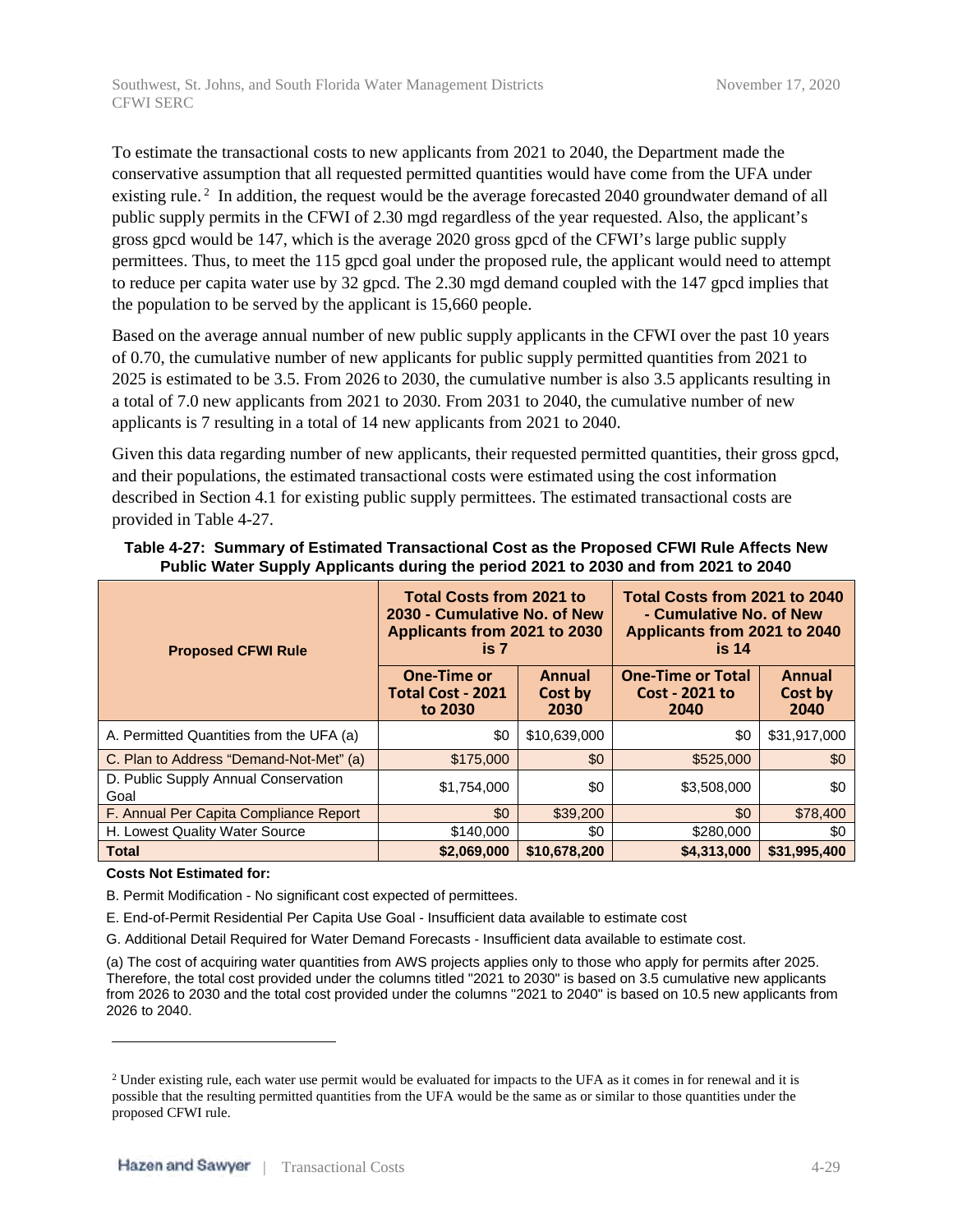Southwest, St. Johns, and South Florida Water Management Districts November 17, 2020 CFWI SERC

For those new applicants applying for permitted quantities after 2025, the \$122 million annual cost to acquire 93.8 mgd of water from AWS projects by the existing permittees was used as an estimate of the cost to new applicants to obtain water after 2025. The ratio of these two numbers provides a weighted average unit cost is \$3.57 per 1,000 gallons. All 2.30 mgd of each new applicant's demand would need to come from AWS projects, "offsets", "substitution credits", and/or "land use transitions".

The unit costs associated with the other cost items are the same as the costs used to estimate the transactional costs to the existing CFWI public supply permittees. These unit costs include preparing a "demand-not-met" plan (\$50,000 per applicant), attempting to meet the 115 gross gpcd goal (\$500 per gpcd per 1,000 population), and investigating the feasibility of a lower quality water source (\$20,000 per investigation using the cost to the small public supply permittees).

The interpretation of Table 4-27 is that for the period 2021 to 2030 the one-time or total transactional cost to new public supply permit applicants is estimated to be \$2.1 million. By 2030 the annual transactional cost to new public supply applicants is estimated to be \$10.5 million. When the period is extended to 2040 the one-time or total transactional cost to new public supply permit applicants from 2021 to 2040 is estimated to be \$4.3 million. By 2040 the annual transactional cost to new public supply applicants is estimated to be \$31.5 million.

# **4.2 Industrial/Commercial/Institutional (ICI) and Power Generation Use Type Permittees**

The ICI use type category represents businesses that have their own permitted water supply from ground and surface water sources. The types of ICI establishments that can be "self-supplied" are described as follows:

- Commercial uses including general businesses, office complexes, commercial cooling and heating, and other commercial facilities.
- Industrial uses including manufacturing and chemical processing plants and other industrial facilities.
- Institutional uses including hospitals, group home/assisted living facilities, churches, prisons, schools, universities, and military bases.
- Mining and long-term dewatering use which is the use of water associated with the extraction and processing of subsurface materials and minerals (mining) and the removal of water to control surface or groundwater levels during construction or excavation activities (long-term dewatering).

The Power Generation category represents the self-supplied water use associated with power generation facilities and includes the consumptive use of water for steam generation, cooling, and replenishment of cooling reservoirs.

Table 4-28 summarizes the portions of the proposed rule that have the potential to incur transactional costs to ICI and power generation permittees and applicants. The transactional cost associated with each change in existing rule is described in turn.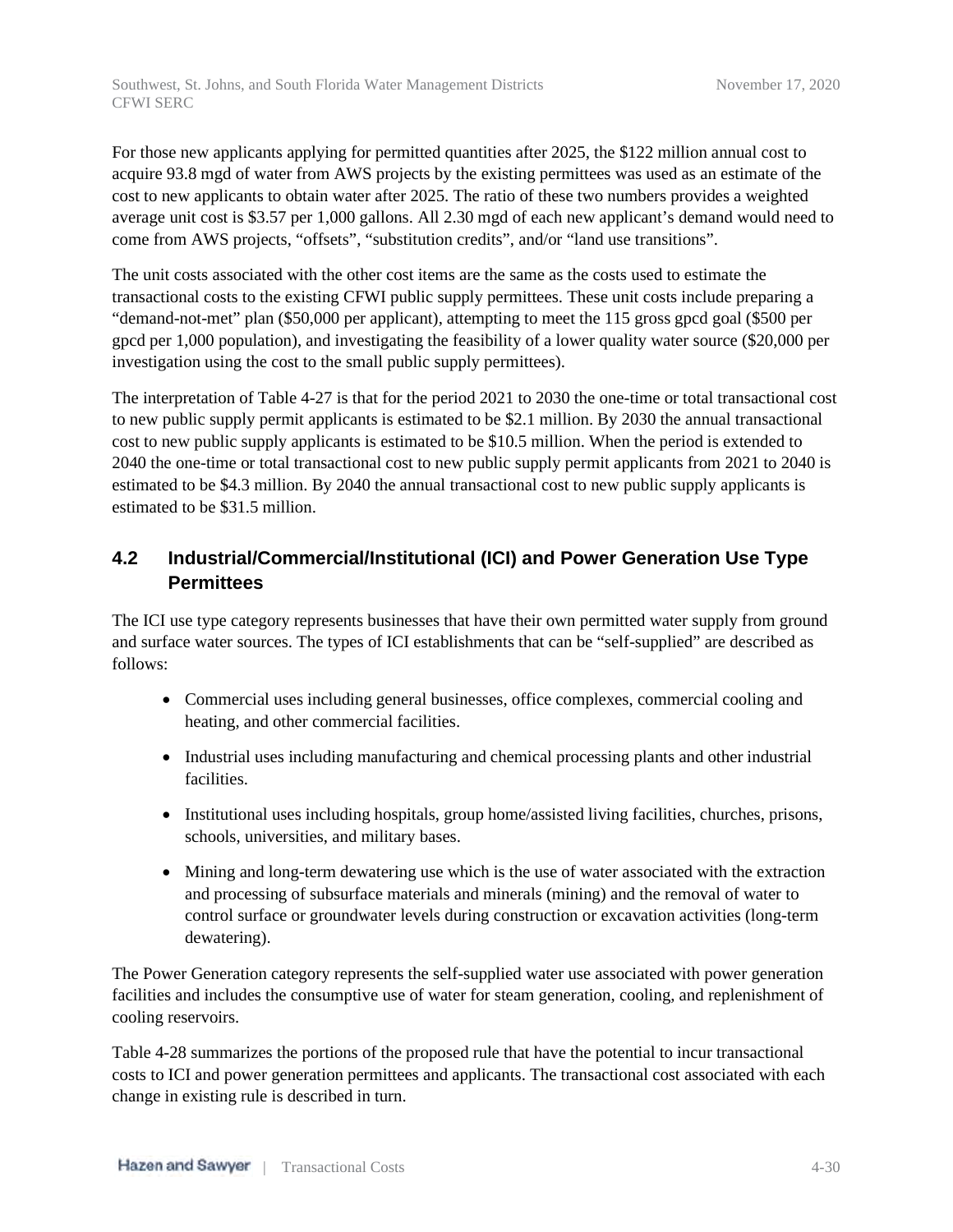| <b>Change to Existing Rule</b>                                                                     | <b>Proposed Rule Change Relative to Existing</b><br>Rule |               |              |  |
|----------------------------------------------------------------------------------------------------|----------------------------------------------------------|---------------|--------------|--|
|                                                                                                    | <b>SWFWMD</b>                                            | <b>SJRWMD</b> | <b>SFWMD</b> |  |
| A. Permitted quantities from UFA restricted to "2025"<br>Demonstrated Demand".                     | <b>New</b>                                               | <b>New</b>    | New          |  |
| B. Most existing water use permits will be modified.                                               | <b>New</b>                                               | <b>New</b>    | <b>New</b>   |  |
| C. Plan required to address how "demand-not-met" beyond 2025<br>will be supplied.                  | <b>New</b>                                               | <b>New</b>    | New          |  |
| D. Requires applicants to prepare a water balance in the form of a<br>spreadsheet or flow diagram. | No Change                                                | No Change     | No Change    |  |
| E. Additional level of detail required for water demand forecasts by<br>applicants.                | <b>New</b>                                               | <b>New</b>    | <b>New</b>   |  |

#### **Table 4-28: Proposed Change in Water Use Permitting Rules in CFWI Area Affecting Industrial / Commercial / Institutional / and Power Generation Self-Supplied Permittees and Applicants**

#### **4.2.1 Permitted Quantities from the UFA**

Under the proposed rule, ICI and power generation permitted quantities from the UFA in the CFWI area will be limited to the permittee or applicant's "Demonstrated 2025 Demand," which means the quantity of water needed to meet demands in the year 2025. If the permitted allocation is based on a water balance and not a growth projection, then the Demonstrated 2025 Demand would be the existing permitted allocation. Water demand growth after 2025 will need to come from "offsets", "substitution credits", "land use transitions" and/or "alternative water source development".

For ICI permittees, Table 4-29 provides the forecasted UFA demands-not-met by 2030, 2035 and 2040 for each CFWI county. By the year 2040, 5.11 mgd of water will be needed from AWS projects.

| County       |      | <b>Demand-Not-Met, mgd</b> |      |  |  |
|--------------|------|----------------------------|------|--|--|
|              | 2030 | 2035                       | 2040 |  |  |
| Lake         | 0.39 | 0.71                       | 1.02 |  |  |
| Orange       | 0.56 | 1.12                       | 1.67 |  |  |
| Osceola      | 0.20 | 0.36                       | 0.49 |  |  |
| <b>Polk</b>  | 3.95 | 1.72                       | 1.93 |  |  |
| Seminole     | 0.00 | 0.00                       | 0.00 |  |  |
| <b>Total</b> | 5.10 | 3.91                       | 5.11 |  |  |

**Table 4-29: ICI Demand-Not-Met from UFA by County**

Given this relatively small demand-not-met, the FDEP and the Districts anticipate that management strategies (wellfield optimization, flexible operation plans) and increased system efficiencies are likely the best options for these permittees. Also, there are no proposed limitations on quantities withdrawn from the surficial aquifer system (SAS) and the Lower Floridan Aquifer (LFA) in the CFWI area. Permittees may also implement impact offsets, substitution credits, or land use transitions.

To estimate a transactional cost to obtain enough water to supply the 5.11 mgd UFA demand-not-met, the unit cost of RWSP Project No. 2020\_2 located in Seminole County was used. This brackish water AWS project is a one-mgd LFA wellfield with reverse osmosis (RO) treatment. Its unit cost is estimated to be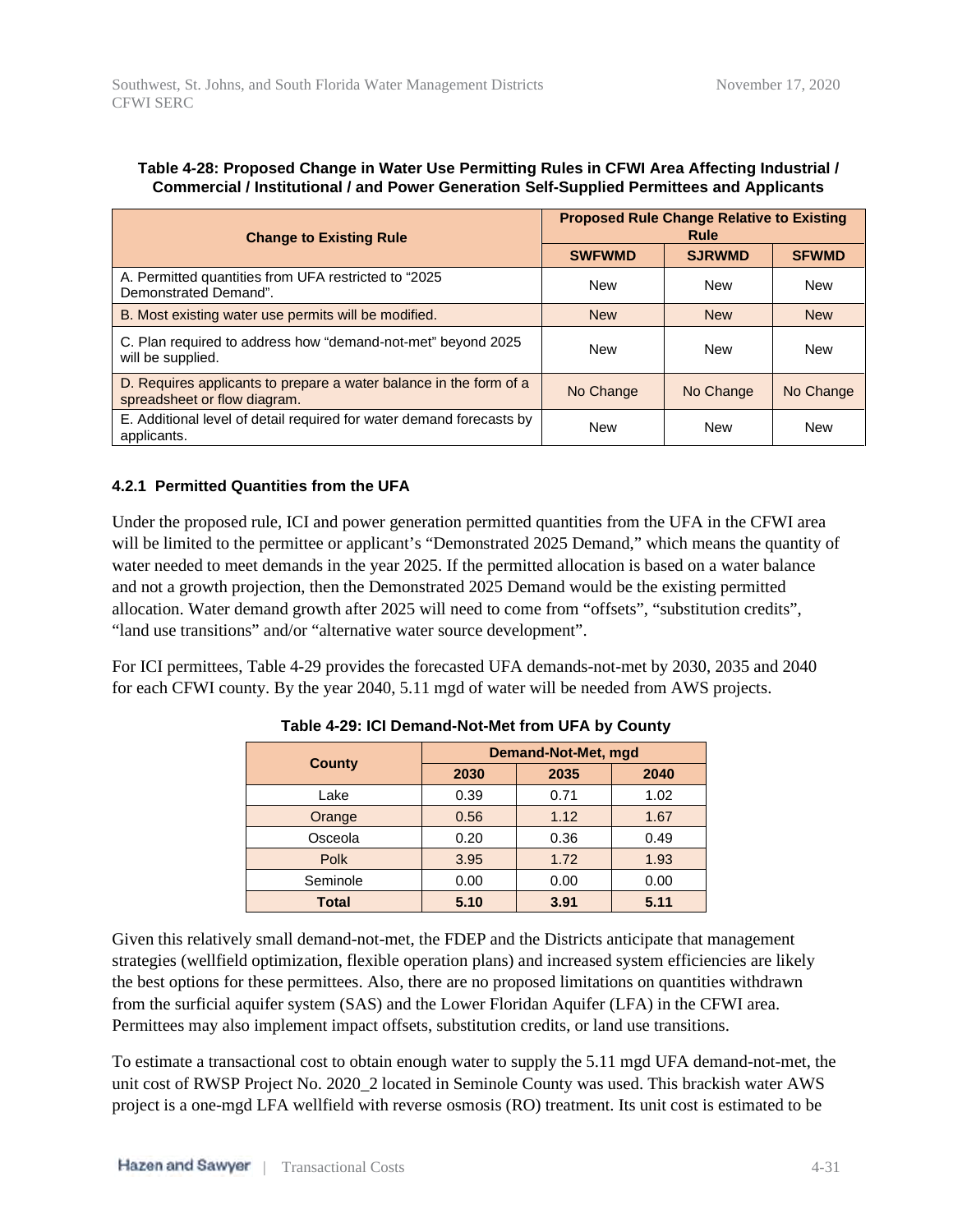\$3.95 per 1,000 gallons. Subtracting the unit cost of a UFA wellfield with treatment of \$0.30 per 1,000 gallons provides a net unit cost of \$3.65 per 1,000 gallons. Relative to the other alternatives listed in the paragraph above, this is an expensive source of water and likely represents a high-end estimate of the transactional cost to these permittees.

Table 4-30 provides the estimated transactional cost of the proposed rule to these ICI permittees in need of additional permitted water quantities after 2025. The annual transactional cost ranges from \$5.2 million per year by 2035 to \$6.8 million by 2040 and is likely a very high-end estimate of the actual transactional cost.

|               | Net Unit Cost = $$3.65$ per 1,000 gallons |             |             |  |  |  |  |
|---------------|-------------------------------------------|-------------|-------------|--|--|--|--|
| <b>County</b> | 2030                                      | 2035        | 2040        |  |  |  |  |
| Lake          | \$519,578                                 | \$945,898   | \$1,358,895 |  |  |  |  |
| Orange        | \$746,060                                 | \$1,492,120 | \$2,224,858 |  |  |  |  |
| Osceola       | \$266,450                                 | \$479,610   | \$652,803   |  |  |  |  |
| <b>Polk</b>   | \$5,262,388                               | \$2,291,470 | \$2,571,243 |  |  |  |  |
| Seminole      | \$0                                       | \$0         | \$0         |  |  |  |  |
| Total         | \$6,794,476                               | \$5,209,098 | \$6,807,799 |  |  |  |  |

#### **Table 4-30: Annual Transactional Cost to ICI Permittees to Supply UFA Demand-Not-Met With 1 mgd Brackish Groundwater Wellfield and Reverse Osmosis Treatment**

Of the 16 facilities with water use permits for self-supplied thermoelectric power generation in the CFWI, only one has unmet demands after 2025. Unmet demand for this facility is 0.07 mgd by 2030, 0.14 mgd by 2035, and 0.21 mgd by 2040. The City of Lakeland's Northside Wastewater Reclamation Facility has a capacity to produce 8.0 mgd of reclaimed water. It is located near this power generation facility and may be able to increase its reclaimed water deliveries to this facility. One of the RWSP AWS projects is the Lakeland WWTP (Northside & Glendale) Reuse Expansion to TECO and the City of Lakeland. From the information provided in the RWSP under Project ID 2015\_99, it appears that this project would supply water to the power generation facility.

According to the RWSP, the project is expected to provide 7 mgd of reclaimed water supply at a capital cost of \$53 million. The unit cost is not provided. Instead, it was estimated by adding a \$0.50 per 1,000 gallon O&M cost estimate to the amortized \$53 million over 30 years at 3 percent annual interest divided by 7 mgd to obtain a unit cost of \$1.56 per 1,000 gallons. The estimated unit cost of acquiring water from the UFA of \$.30 per 1,000 gallons was deducted from the \$1.56 to obtain a net unit cost of \$1.26 per 1,000 gallons. This net unit cost was multiplied by the amount of unmet demand in 2030, 2035 and 2040 to obtain an estimate of the annual cost of the proposed rule to this facility owner. The estimated transactional cost is \$31,000 per year by 2030; \$63,000 per year by 2035 and \$97,000 per year by 2040.

#### **4.2.2 Permit Modification of Existing Permittees**

For existing permittees, water use permits would be modified by the respective water management district after the proposed rule is adopted and, if the permitted allocation is based on a water balance and not a growth projection, then the Demonstrated 2025 Demand would be the existing permitted allocation. Existing permittees may incur transactional costs associated with responding to the District's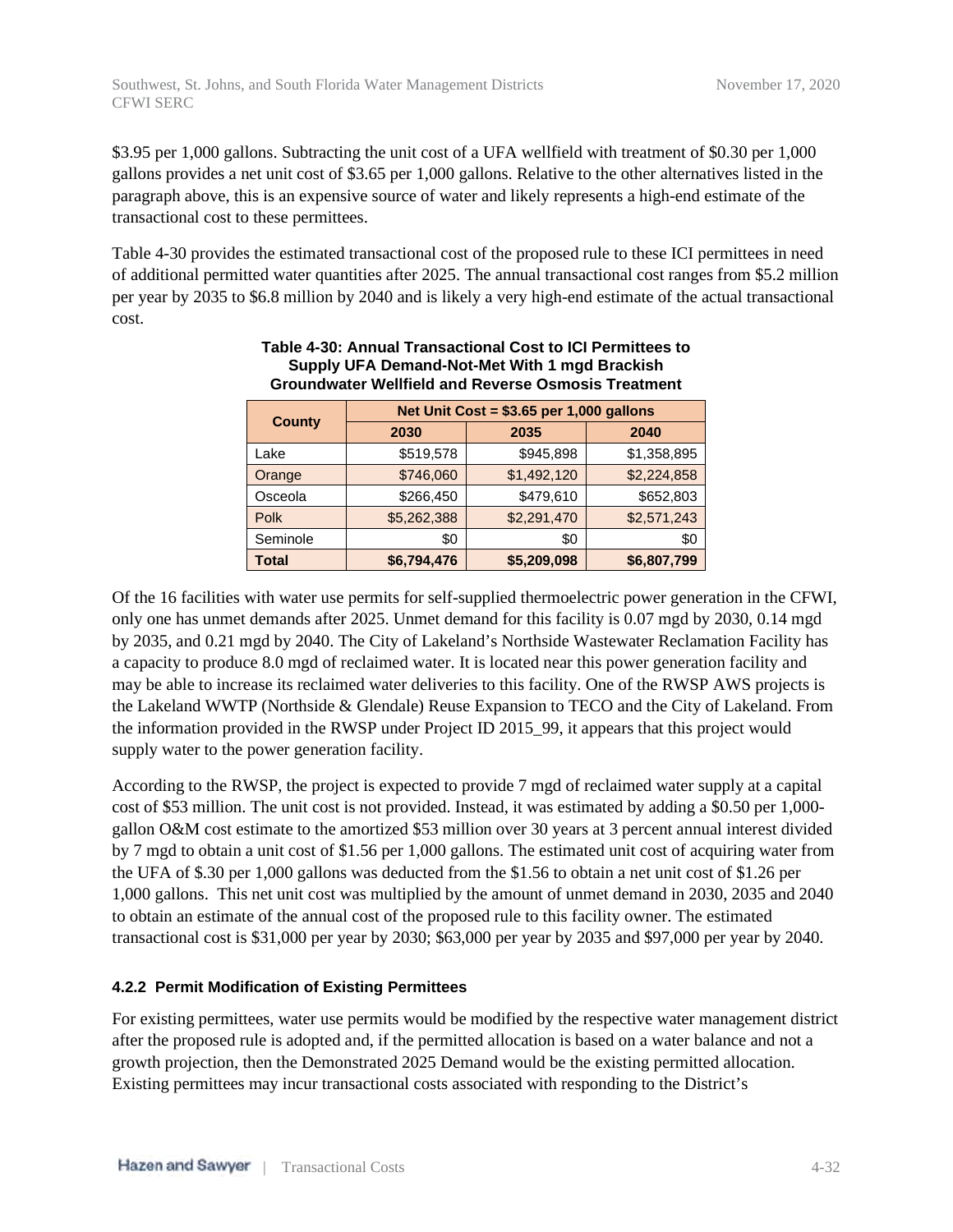modification of their permits, but this cost was not estimated and is not expected to be large relative to the other transactional costs to these permittees that are described in this Section.

#### **4.2.3 Plan to Address "Demand-Not-Met"**

"Demand-not-met" means the amount of water demand that would not be supplied with permitted water quantities from the UFA under the proposed CFWI rule. According to the proposed CFWI Supplemental Applicant's Handbook, by December 31, 2023 any permittee or applicant with projected water demand greater than its Demonstrated 2025 Demand shall submit a plan to the District regarding how demandnot-met would be addressed.

This Plan is a new requirement of ICI and hydroelectric power generation permittees and would result in transactional costs to these entities. Because water demand forecasts of the individual ICI permittees were not available, the estimated transactional cost was based on the quantity of unmet demand by 2040 or 5.32 mgd (5.11 mgd for ICI and 0.21 mgd for Power Generation). For large public supply permittees, the estimated average cost to prepare this plan per mgd of unmet demand in 2040 is \$48,000 (\$4,500,000 / 93.8 mgd from Section 4.1.3). Thus, the estimated one-time transactional cost for ICI and Hydroelectric Power Generation permittees to each prepare a plan to supply unmet demand is estimated to total \$255,400.

#### **4.2.4 Prepare a water balance in the form of a spreadsheet or flow diagram**

The proposed CFWI rule requires all ICI applicants to prepare a water balance in the form of a spreadsheet or flow diagram. This action is already required under the existing rules of all three districts so there is no cost associated with this part of the proposed rule.

#### **4.2.5 Additional Detail Required for Water Demand Forecasts**

The proposed CFWI Supplemental Applicant's Handbook specifies a uniform method for calculating future water demands of ICI and Power Generation permit applicants. For applicants located in the SWFWMD, the requirements are the same as existing rule. For applicants located in the other two Districts, the proposed rule change will likely result in additional data collection and demand calculations because the water demand will need to be forecast by the following categories:

- Processing and manufacturing / Mining, dewatering, and processing, which includes water lost in processing and manufacturing where water is an input in the process
- Office and personnel use, which includes personal and sanitary use.
- Landscaping and irrigation
- Other needs. All "other needs" shall be specified in the application along with supporting documentation to meet the conditions for issuance pursuant to 62-41.301, F.A.C.

Because the extent to which the required data is readily available to each permittee it is not known, the transactional cost of this new requirement was not estimated.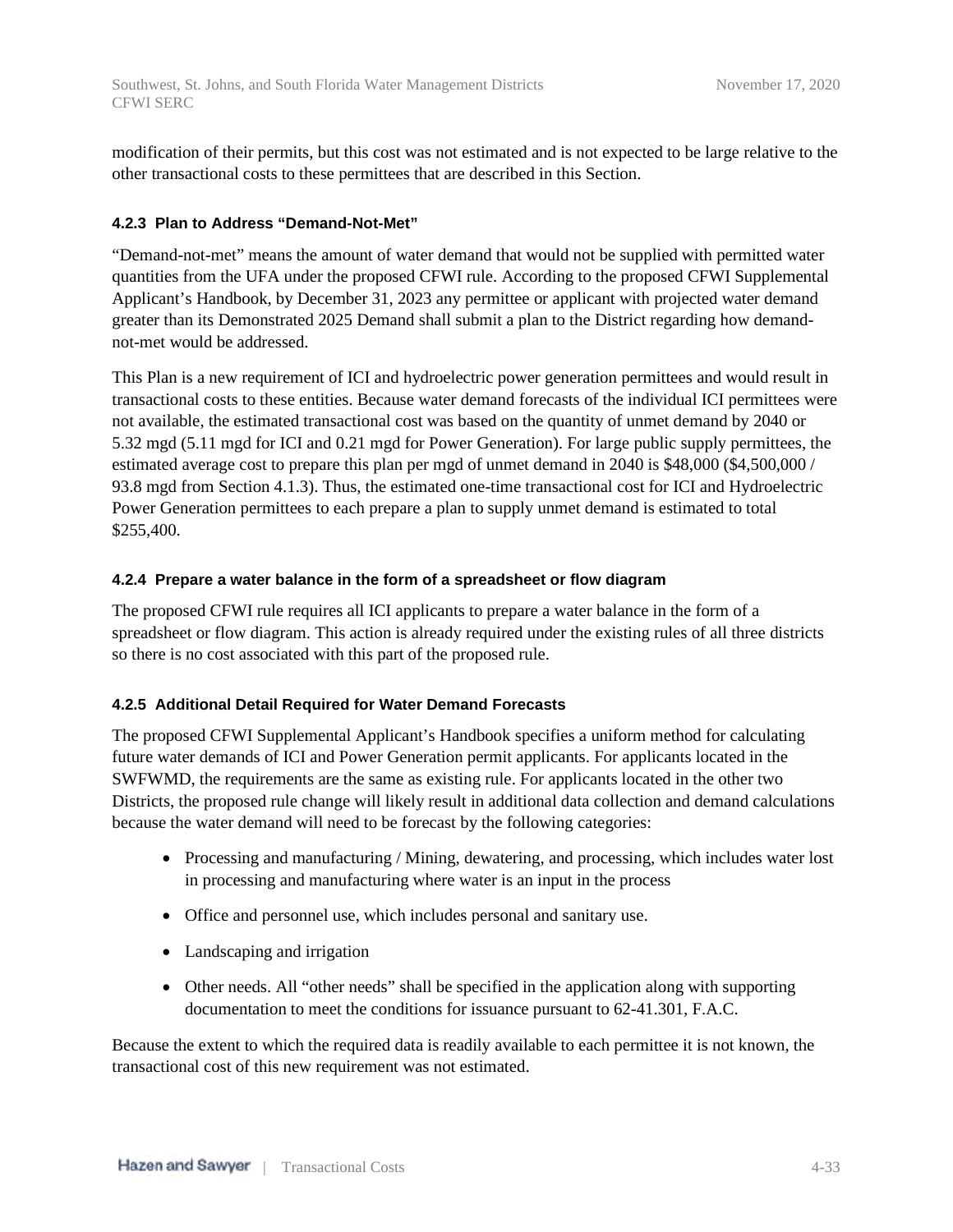#### **4.2.6 Summary of Transactional Cost to ICI and Power Generation Permittees**

Table 4-31 provides a summary of the estimated transactional costs to ICI and Power Generation permittees. The one-time or total cost expected during the period 2020 to 2040 is \$255,400 to prepare a demand-not-met plan by December 31, 2023.

By 2030, the annual cost to supply UFA demand-not-met from AWS projects is estimated to be \$6.9 million, which is expected to hold steady at this annual cost value through the year 2040. This cost is expected to be lower if management strategies (wellfield optimization, flexible operation plans), increased system efficiencies, impact offsets, substitution credits, or land use transitions are feasible as they could be less expensive than AWS projects.

| <b>Proposed CFWI Rule</b>                                    | <b>One-Time or</b><br><b>Total Cost - 2020</b><br>to 2040 | <b>Annual Cost By</b><br>2030 |
|--------------------------------------------------------------|-----------------------------------------------------------|-------------------------------|
| A. Permitted Quantities from the UFA -<br><b>Annual Cost</b> | \$0                                                       | \$6,904,799                   |
| C. Plan to Address "Demand-Not-Met"<br>- One-Time Cost       | \$255,400                                                 | \$0                           |
| <b>Total</b>                                                 | \$255,400                                                 | \$6,904,799                   |

#### **Table 4-31: Summary of Estimated Transactional Cost as the Proposed CFWI Rule Affects ICI and Power Generation Permittees**

**Costs Not Estimated for:**

B. Permit Modification - No significant cost expected of permittees.

E. Additional Detail Required for Water Demand Forecasts - Insufficient data available to estimate cost.

#### **4.2.7 Industrial/Commercial/Institutional (ICI) and Power Generation Use Type Applicants**

New ICI and Power Generation applicants in the CFWI who request permitted quantities after 2025 will face the same types of transactional costs as those of the existing public supply permittees. New applicants requesting permitted quantities from 2021 to 2025 will receive permitted quantities from the UFA up to their forecasted 2025 demand.

Using the average number of applicants for ICI / Power Generation and Mining / Dewatering permits over the past 10 years, it is forecast that each year there will be 3.1 new applicants requesting permitted water quantities in the CFWI (From Table 3-9 ICI / Power Generation is 1.6 new applicants per year and Mining / Dewatering is 1.5 new applicants per year). To estimate the transactional costs to new applicants from 2021 to 2040, it was assumed that all requested permitted quantities would have come from the UFA under existing rule. Between 2021 and 2040, there is forecasted to be 62 new applicants for ICI / Power Generation and Mining / Dewatering permitted water quantities in the CFWI.

Table 4-32 provides the transactions cost to these applicants. The methods used to obtain these estimates are the same as was used to estimate the transactional cost of the existing ICI permittees as explained in the footnotes to this table. From 2021 to 2030, the estimated transactions cost is comprised of a one-time cost of \$307,200 and an annual cost of \$8.5 million by 2030. From 2021 to 2040, the estimated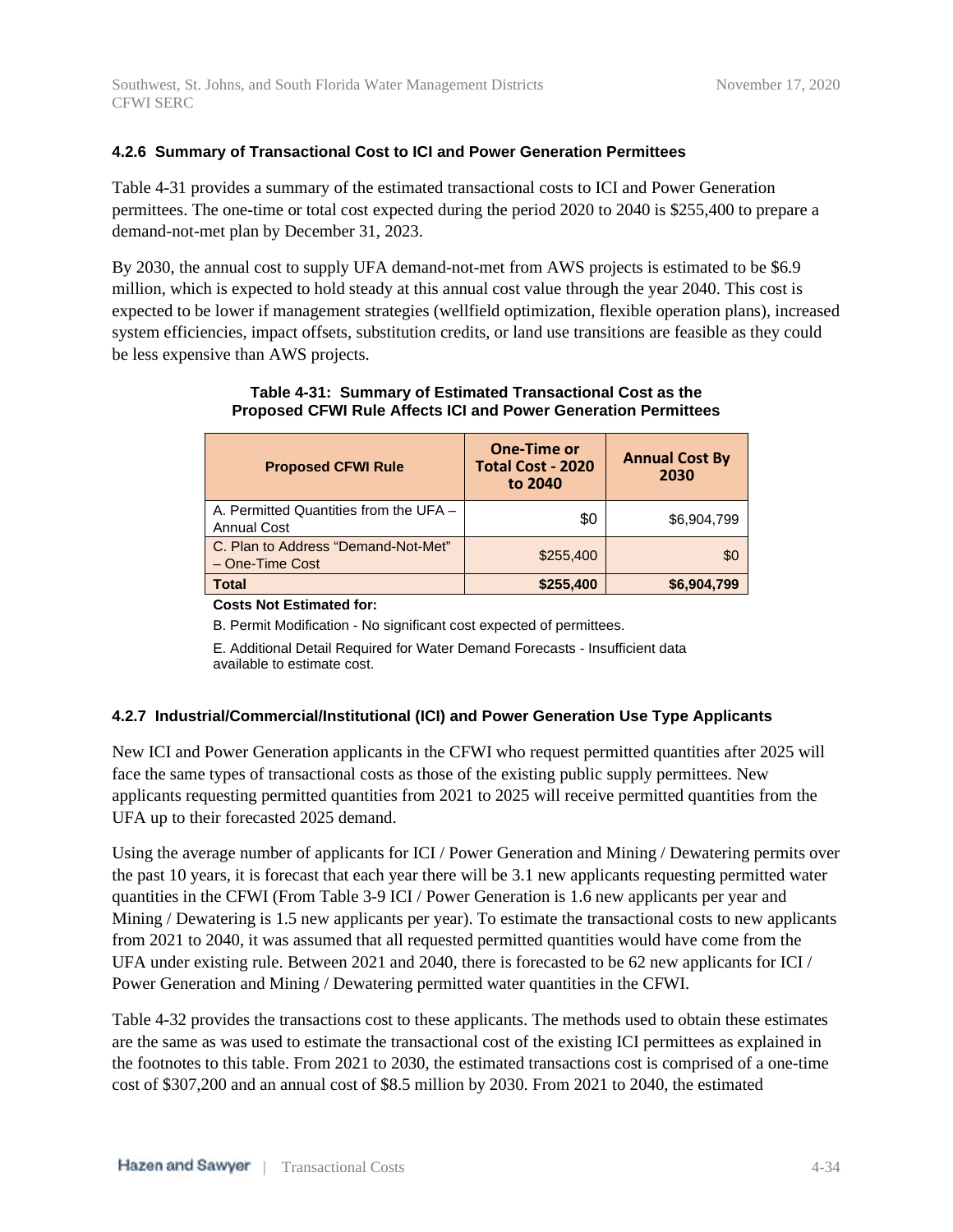transactions cost includes the one-time cost of \$854,000 and an annual cost of \$23.7 million by the year 2040.

#### **Table 4-32: Estimated Transactional Cost to New Applicants Requesting Permitted Water Quantities for CII and Power Generation**

|                                                             | Total Costs from 2021 to 2030          |                               | Total Costs from 2021 to 2040          |                               |  |
|-------------------------------------------------------------|----------------------------------------|-------------------------------|----------------------------------------|-------------------------------|--|
| <b>Proposed CFWI Rule</b>                                   | <b>One-Time Cost</b><br>- 2021 to 2030 | <b>Annual Cost by</b><br>2030 | <b>One-Time Cost -</b><br>2021 to 2040 | <b>Annual Cost by</b><br>2040 |  |
| A. Permitted Quantities from the<br>UFA - Annual Cost (a)   | \$0                                    | \$8,466,449                   | \$0                                    | \$23,706,057                  |  |
| C. Plan to Address "Demand-<br>Not-Met" – One-Time Cost (b) | \$307,200                              | \$0                           | \$854,400                              | \$0                           |  |
| <b>Total</b>                                                | \$307,200                              | \$8,466,449                   | \$854,400                              | \$23,706,057                  |  |

#### **Costs Not Estimated for:**

B. Permit Modification - No significant cost expected of permittees.

E. Additional Detail Required for Water Demand Forecasts - Insufficient data available to estimate cost.

- (a) Under Item A, the number of new applicants is 15.5 from 2026 to 2030 and 43.4 from 2026 to 2040. The average requested permitted quantity is 0.41 mgd per applicant. The net unit cost of AWS projects is \$3.69 per 1,000 gallons.
- (b) Under Item C, the estimated cost is equal to \$48,000 in staff and consultant costs per mgd times the total requested permitted water quantity of applicants. The requested quantities are based on 0.41 mgd per applicant. The total requested permitted quantity of the 15.5 applicants from 2026 to 2030 is 6.4 mgd (15.5 x 0.43 x 365 x 1,000) and the total requested permitted quantity of the 43.4 applicants from 2026 to 2040 is 17.8 mgd (43.4 x 0.43 mgd x 365 x 1,000).

# **4.3 Agricultural / Landscape / Recreation Use Type Permittees and Applicants**

The proposed CFWI rules affecting Agricultural, Landscape, and Recreation use type permittees and their estimated transactional cost are provided as follows.

#### **4.3.1 Expansion in the permitted withdrawal thresholds**

Permittees and applicants using UFA water for irrigation would not be limited to their 2025 water demands. Instead, permitted quantities for supplemental irrigation will be based on two thresholds of water use:

- 1. A 5-in-10-year rainfall condition.
- 2. A 2-in-10-year drought condition.

An allocation using a 5-in-10-year condition represents the amount of water required to meet average annual water demands. Compliance with this annual allocation is based on the quantity withdrawn over a rolling average of the previous 12-month time period.

An allocation using a 2-in-10-year drought condition represents the amount of water required to meet the water demands generated from a rainfall deficit during a drought with the probability of recurring twice every ten years. Compliance with this annual allocation is based on the quantity withdrawn over a rolling average of the previous 12-months.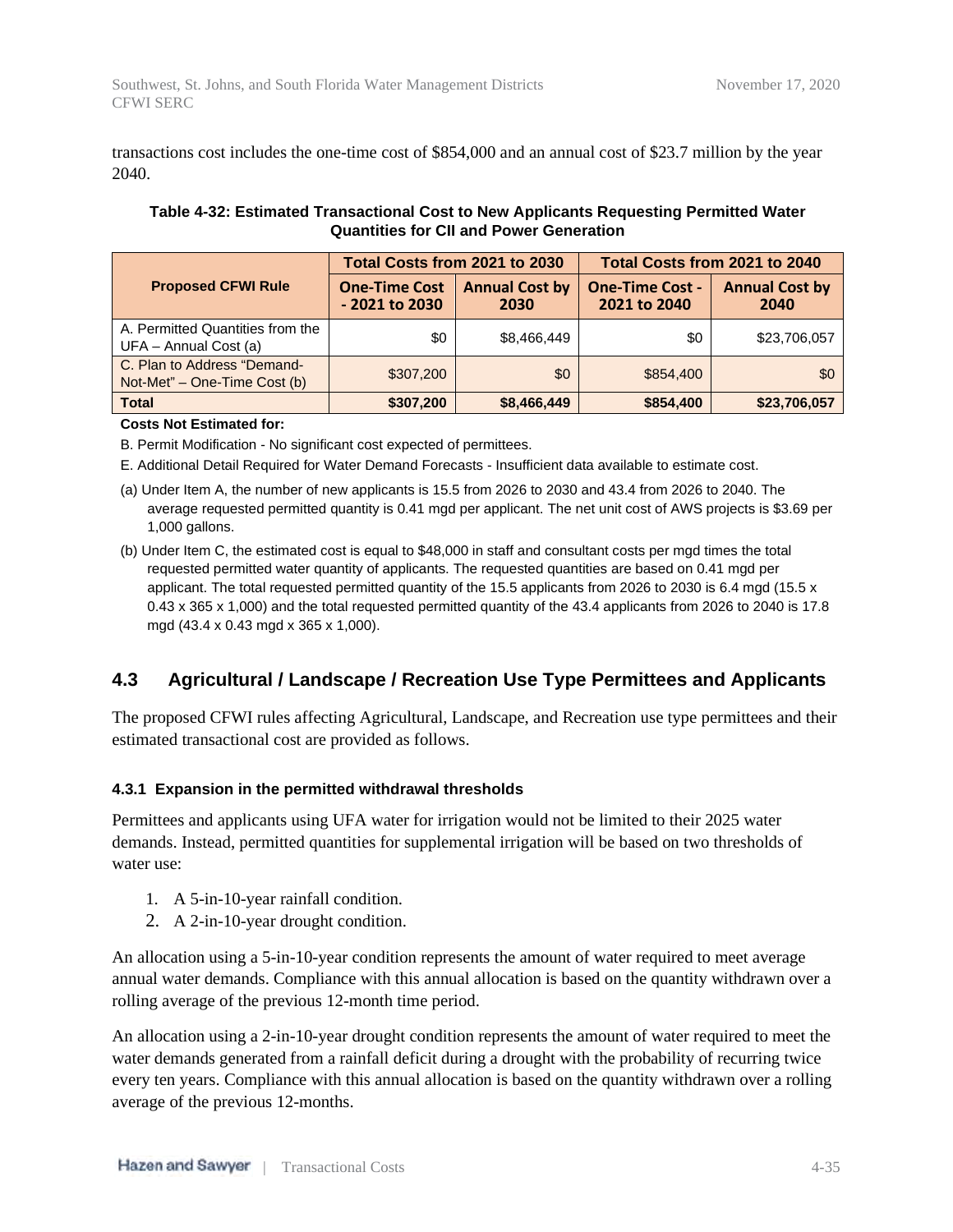According to the proposed CFWI – 2.5.5 Irrigation Pumpage Compliance, "If the Permittee exceeds the allocated supplemental irrigation quantities, upon request by the District, the Permittee must submit a report that includes reasons why the allocated quantities were exceeded, measures taken to meet the allocated quantities, and a plan to bring the permit into compliance. The District will evaluate information submitted by Permittees who exceed their allocated quantities to determine whether there is good cause for the exceedance. Permittees may justify an exceedance by documenting unusual water needs, such as weather conditions creating greater irrigation needs than normal. However, even with such documentation, phased reductions in water use will be required unless the District determines that water usage was reasonable under the circumstances reported and that further reductions are not feasible. The permittee must seek a permit modification if it desires to implement any increase in allocated quantities."

The addition of the 5-in-10-year supplemental irrigation quantity is new to permittees and applicants in all three districts, except for those in the Southern Water Use Caution Area of the SWFWMD. Because the intent of this supplemental quantity is to better match actual water demands to their corresponding rainfall condition, no transactional costs are associated with the proposed rule. In other words, irrigators should not need more than the 5-in-10-year quantity during an average rainfall year or during a wet year.

The 2-in-10-year supplemental irrigation quantity is new only to those permittees and applicants in the SFWMD which permits water quantities for irrigation under a 1-in-10 drought condition. Because the proposed rule allows for unusual water needs caused by weather conditions, as provided for in CFWI – 2.5.5, the change in this supplemental quantity is not expected to incur transactional costs to irrigation permittees and applicants.

#### **4.3.2 Uniform Irrigation System Efficiencies**

The irrigation system efficiencies and multipliers used by the three districts to calculate supplemental permitted quantities for irrigation are proposed to be the same, or uniform, among the three districts. For the most part, these efficiencies and multipliers are either the same as under existing rule or are less strict than under existing rule. The exceptions are overhead sprinkler in the SJRWMD in which the efficiency is proposed to be increased from 70 percent to 75 percent and portable guns in the SWFWMD and the SFWMD in which the efficiency is proposed to be increased from 65 percent and 66.7 percent under existing rule, respectively, to 70 percent under the proposed CFWI rule. None of these changes are expected to have a significant impact on crop productivity or the costs of irrigation.

#### **4.3.3 Annual Conservation Goal Implementation Plan (ACGIP)**

An Annual Conservation Goal Implementation Plan (ACGIP) must be developed and submitted by agricultural permittees and applicants as part of the application for a renewal of an existing consumptive use permit, a modification of an existing consumptive use permit with an increased allocation, or an application for a new consumptive use permit. The ACGIP must contain annual conservation goals for at least five years (current year plus four additional years) or through the end of the permit, whichever is shorter; identify the person(s) or positions(s) responsible for overseeing implementation of the goal(s); and contain an annual record of whether each listed annual goal was met. An ACGIP is iterative and may be modified by the permittee without the need to modify the permit; however, all versions of the ACGIP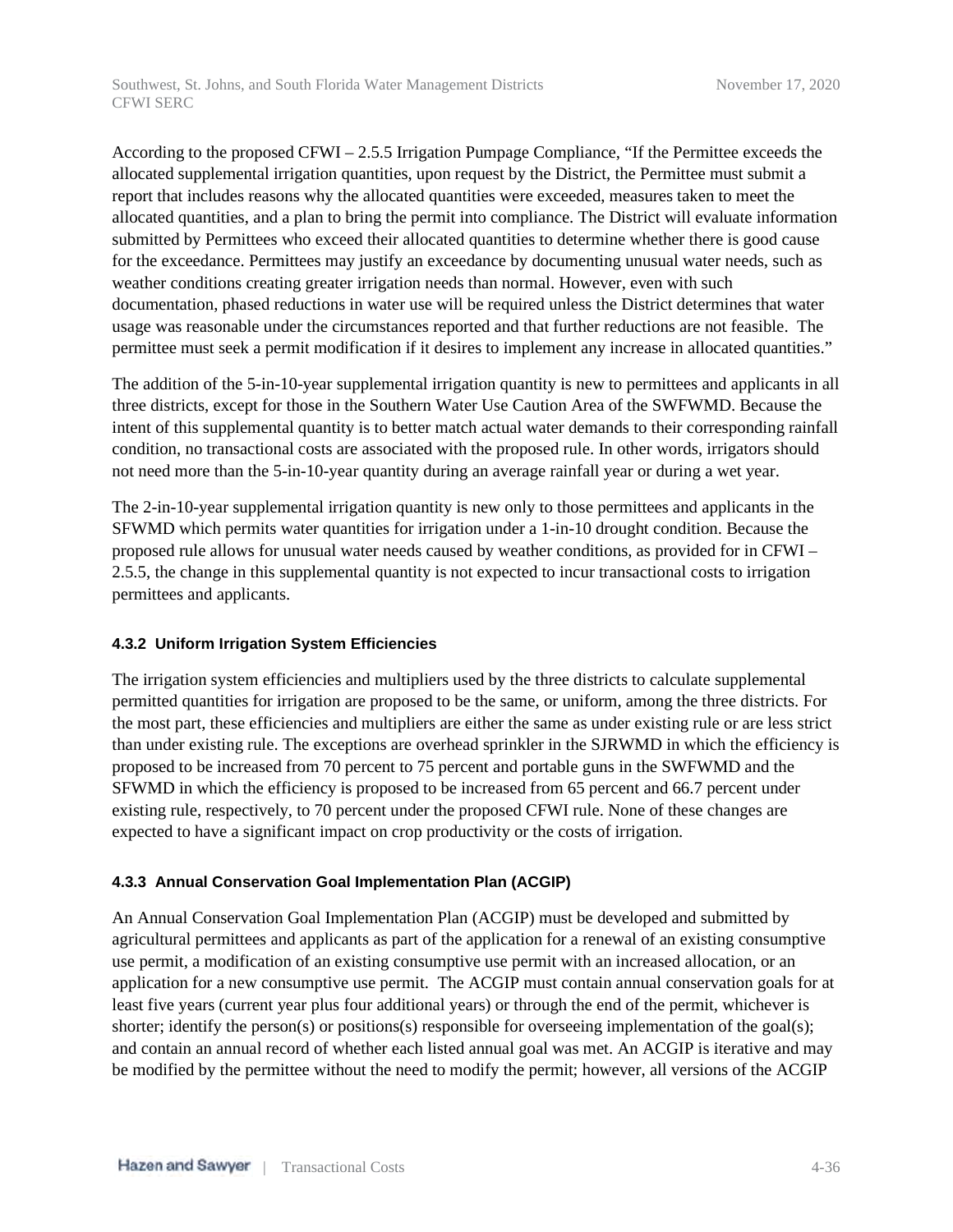must be kept up to date, and must be signed and dated and maintained at the permittee's principal place of business through the term of the permit (inclusive of any extension).

In lieu of an ACGIP, agricultural users with a total allocation less than 100,000 gallons per day may enroll in an adopted FDACS BMP program applicable to their commodity and implement the BMPs annually. Agricultural users that utilize the FDACS BMPs as their annual conservation goal shall maintain documentation supporting the enrollment and implementation of selected BMPs. The permittee shall report to the District its progress toward achieving the conservation goals in any compliance report required pursuant to section 373.236, F.S., or, if a compliance report is not required pursuant to section 373.236, F.S., as part of any application to renew or modify the permit.

Under existing rule, the SWFWMD and the SJRWMD requires that agricultural permittees and applicants submit conservation plans so no transactional costs to these entities are expected under the proposed CFWI rule. The SFWMD does not have such a requirement under existing rule so their 69 existing permittees would need to submit this plan. To estimate the transactional cost, an average cost of staff and consultant time of \$10,000 per plan was used to provide an estimated one-time transactional cost of \$690,000. Adding in the cost to the 22.8 new applicants over the next 20 years (2021 through 2040) yields an estimated one-time cost of \$228,000 by new applicants. The total transactional cost to permittees and applicants is \$918,000.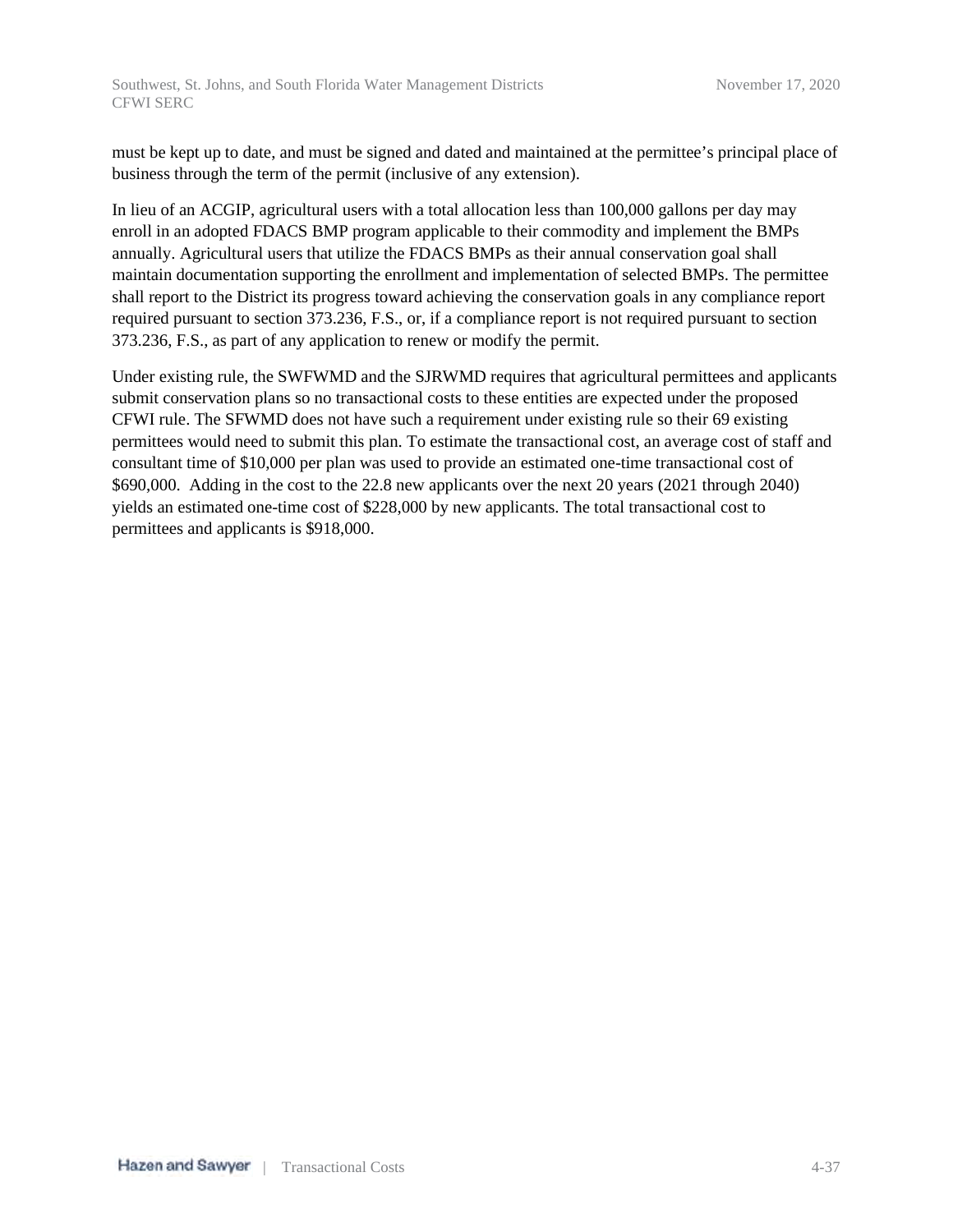# **5. Cost to the Regulatory Agencies**

The proposed CFWI rule will require the SJRWMD, SWFWMD, and SFWMD to incorporate the new regulatory requirements into all water use permits issued in the CFWI area. Although the proposed rule is not expected to require these districts to hire more staff, it is expected to expand the overall agency workload, relative to the existing rule, during the initial implementation phase. Technical personnel could be diverted from other tasks and/or will be required to add the permit modification task to their current assignments. The Florida Department of Environmental Protection does not expect an increase in workload or other costs associated with the proposed rule.

The labor hours needed to modify existing permits are considered a one-time cost while labor hours for monitoring compliance with the water conservation goals would be a recurring cost estimated on an annual basis. The proposed rule is not expected to require any capital investment or the use of consumable materials; hence, the SERC agency cost estimates are limited to projected one-time and recurring labor costs.

# **5.1 Cost Estimation Methodology**

Agency cost estimates to implement the proposed rule were based on responses to an information request prepared for the SERC analysis and submitted to each of the three water management districts and the FDEP. The information request was provided in an Excel spreadsheet with instructions to estimate total full-time-equivalent additional staff hours required to implement the proposed rule, the hourly salary of applicable staff positions, and the employee benefit and overhead multipliers for these positions. Benefit and overhead multipliers were used to calculate the fully loaded labor cost for all positions projected to be used to implement the proposed rule. The information request also asked for any non-labor expenditures and sought information on the proposed rule's potential for reducing costs. All three water management districts reported no likely reduction in any type of cost attributable to the proposed rule.

# **5.2 Labor Cost Estimation Results**

All three water management districts responded to the information request. The estimated costs are described in turn for each water management district.

## **5.2.1 SJRWMD Estimated Costs to Implement the Proposed CFWI Rule**

The SJRWMD estimated that, initially, the proposed rule would require 44 weeks or 1,760 staff hours to modify all permits within its portion of the CFWI area. This labor requirement is based on the estimated number of permits that would be modified and the estimated average time per permit. As shown in Table 5-1, SJRWMD assigned these hours to 3 staff positions including 532 hours each to a Level 1 Hydrologist and Level II Hydrologist, and 662 hours to a Level IV Hydrologist.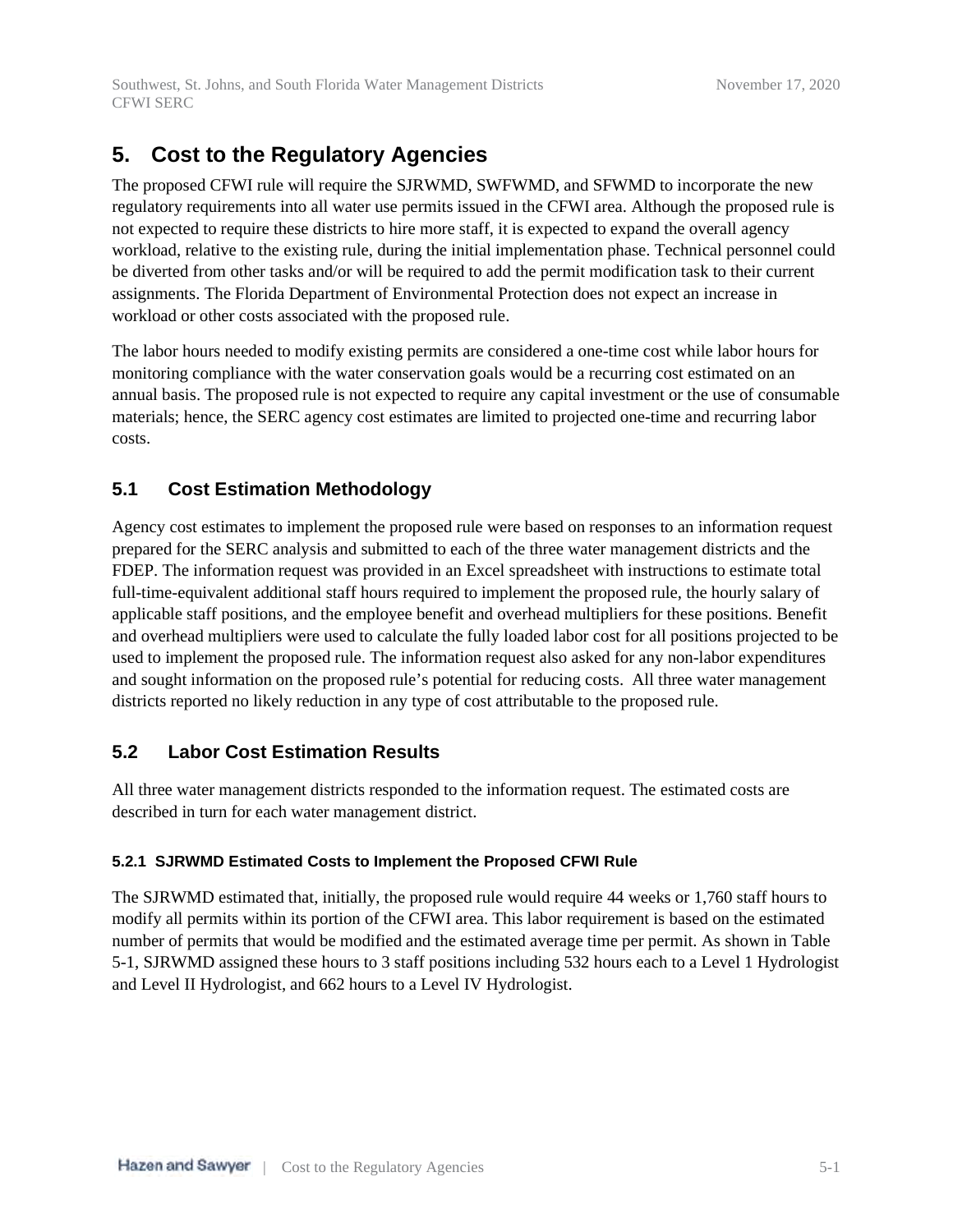| Modify permitted water quantity of:                                              | <b>Number of</b><br><b>Permits</b> | <b>Hours Per</b><br><b>Permit</b> | <b>Number of Hours</b> |
|----------------------------------------------------------------------------------|------------------------------------|-----------------------------------|------------------------|
| (1)                                                                              | (2)                                | (3)                               | $(4) = (2) \times (3)$ |
| Large public supply permittees                                                   | 15                                 | 40                                | 600                    |
| Small public supply permittees                                                   | 16                                 | 20                                | 320                    |
| Agricultural and Landscape permittees to<br>reflect 5-in-10 rainfall conditions: |                                    |                                   |                        |
| With quantities greater than 100,000<br>$\bullet$<br>gpd                         | 331                                | $\mathcal{P}$                     | 662                    |
| With quantities less than 100,000<br>$\bullet$<br>gpd                            | 26                                 | 4                                 | 104                    |
| <b>Mining/Dewatering permittees</b>                                              | 17                                 | $\mathcal{P}$                     | 34                     |
| Total                                                                            |                                    |                                   | 1.720                  |

**Table 5-1: SJRWMD Estimated Staff Hours to Modify Permits**

As shown in Table 5-2, one-time direct labor costs are estimated to be \$46,222.

#### **Table 5-2: SJRWMD Estimated Labor Hours and Direct Labor Cost to Modify Existing Permits**

| <b>Position</b>      | <b>Number</b><br>of Hours | <b>Direct Labor Cost Per</b><br>Hour. | <b>Direct Labor Cost</b> |
|----------------------|---------------------------|---------------------------------------|--------------------------|
| (1)                  | (2)                       | (3)                                   | $(4) = (2) \times (3)$   |
| Level 1 Hydrologist  | 539                       | \$20.2                                | \$10,888                 |
| Level II Hydrologist | 539                       | \$22.2                                | \$11,966                 |
| Level IV Hydrologist | 642                       | \$36.4                                | \$23,369                 |
| <b>Total</b>         | 1,720                     |                                       | \$46,222                 |

SJRWMD estimated an additional 75 hours per year (5 hours per permit for 15 large public supply permits<sup>3</sup>) of labor to monitor compliance with the conservation goals of the large public supply permittees with 60 hours split between the Level I and II Hydrologists and 15 hours for the Level IV Hydrologist. Table 5-3 provides the SJRWMD's estimated annual cost of compliance monitoring.

|  |  |  |  |  |  | Table 5-3: SJRWMD Estimated Annual Cost to Monitor Conservation Compliance |  |
|--|--|--|--|--|--|----------------------------------------------------------------------------|--|
|--|--|--|--|--|--|----------------------------------------------------------------------------|--|

| <b>Position</b>      | <b>Number</b><br>of Hours | <b>Direct Labor Cost Per</b><br>Hour | <b>Direct Labor Cost</b> |
|----------------------|---------------------------|--------------------------------------|--------------------------|
| (1)                  | (2)                       | (3)                                  | $(4) = (2) \times (3)$   |
| Level 1 Hydrologist  | 30                        | \$20.2                               | \$606                    |
| Level II Hydrologist | 30                        | \$22.2                               | \$666                    |
| Level IV Hydrologist | 15                        | \$36.4                               | \$546                    |
| <b>Total</b>         | 75                        |                                      | \$1,818                  |

<sup>&</sup>lt;sup>3</sup> SJRWMD estimated that 15 of the 31 large public supply permittees will require compliance monitoring.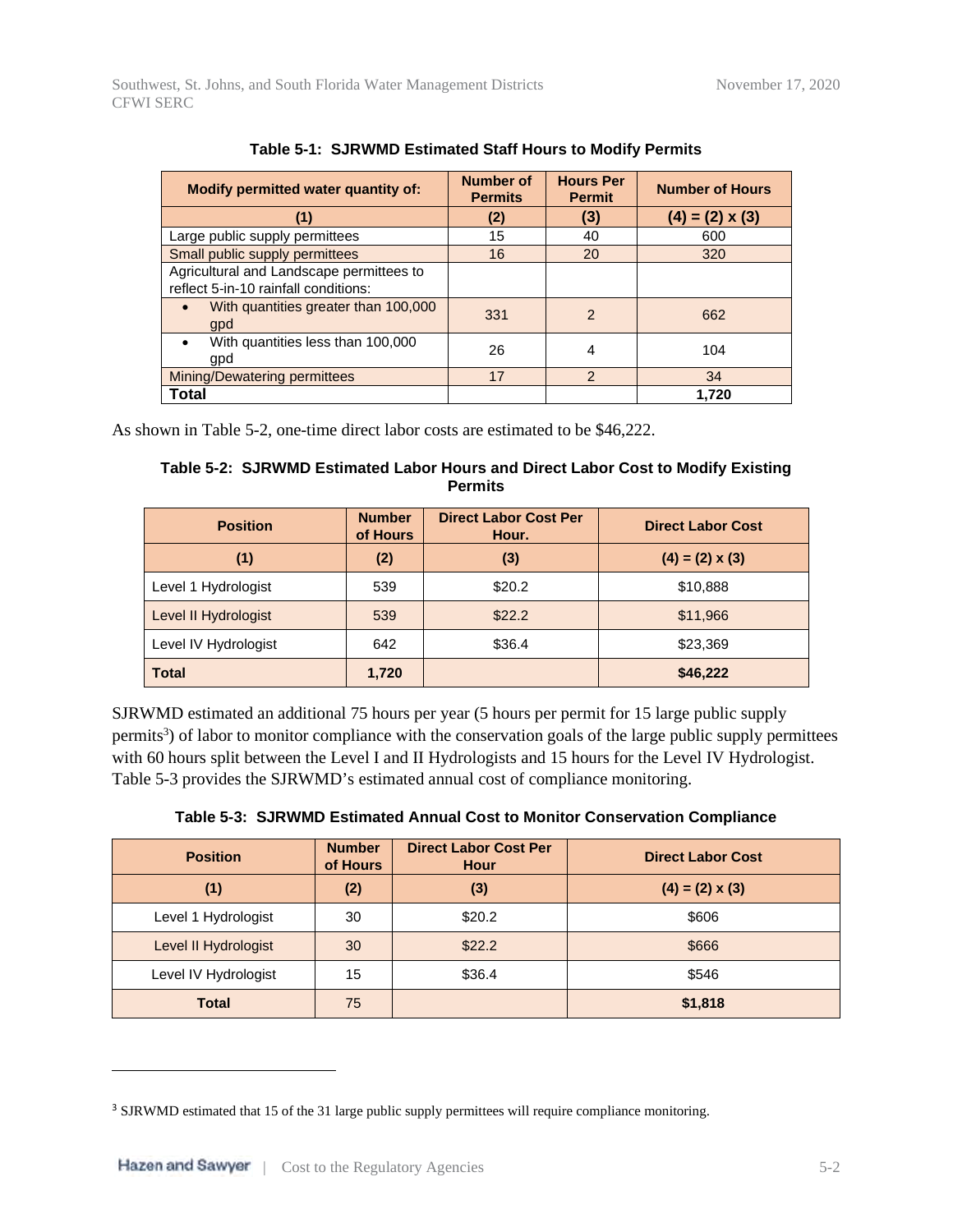In addition to direct labor costs, employees receive benefits including health, vacation, and retirement. In addition, for each employee, the Agency must support the operations and maintenance of the buildings and vehicles that support the work of these employees. In response to the information request, SJRWMD estimated a benefits multiplier of 1.32 and an overhead multiplier of 1.15. When these multipliers are factored in, the fully loaded one-time labor cost to implement the proposed rule is estimated to be \$70,165  $(\$46,222 \times 1.32 \times 1.15)$ . The fully loaded annual labor cost to monitor conservation compliance is estimated using the same formula: \$1,818 x 1.32 x 1.15, which yields a total annual cost of \$2,760. Table 5-4 summarizes these costs.

#### **Table 5-4: SJRWMD Estimated Cost to Implement the Proposed CFWI Rule**

| <b>Estimated Total One-Time Cost</b> | \$70.165 |
|--------------------------------------|----------|
| <b>Estimated Annual Cost</b>         | \$2.760  |

#### **5.2.2 SWFWMD Estimated Costs to Implement the Proposed CFWI Rule**

SWFWMD estimated that 179 weeks or 7,164 staff hours would be needed to implement the proposed rule. In addition, the proposed rule would require 646 staff hours annually to monitor compliance with the conservation goals. As shown in Table 5-5, SWFWMD's estimated labor hours for permit modifications are based on the estimated number of permits that would be modified and the estimated average time per permit.

| <b>Water Use Type/Proposed Rule</b>                                           | <b>Number of</b><br><b>Permits</b> | <b>Hours Per</b><br><b>Permit</b> | <b>Number of</b><br><b>Hours</b> |
|-------------------------------------------------------------------------------|------------------------------------|-----------------------------------|----------------------------------|
|                                                                               | (2)                                | (3)                               | $(4) = (2) \times (3)$           |
| Modify permitted water quantity on most<br>existing permits in the CFWI       | 2,221                              | 3                                 | 6.663                            |
| <b>Calculate Public Supply Permittee</b><br>Demonstrated 2025 Demand          | 78                                 | 5                                 | 390                              |
| Evaluate residential per capita water use<br>goal of Public Supply Permittees | 37                                 | 3                                 | 111                              |
| Total                                                                         |                                    |                                   | 7.164                            |

As shown in Table 5-6, the one-time direct labor cost is estimated to be \$247,040.

| Table 5-6: SWFWMD Estimated Labor Hours and Direct Labor Cost |
|---------------------------------------------------------------|
| to Modify Existing Permits                                    |

| <b>Position</b>                         | <b>Number of</b><br><b>Hours</b> | <b>Direct Labor</b><br><b>Cost Per Hour.</b> | <b>Direct Labor</b><br><b>Cost</b> |
|-----------------------------------------|----------------------------------|----------------------------------------------|------------------------------------|
|                                         | (2)                              | (3)                                          | $(4) = (2) \times (3)$             |
| <b>Professional Geologist</b>           | 6,663                            | \$35.00                                      | \$233,205                          |
| <b>Environmental Project</b><br>Manager | 111                              | \$31.71                                      | \$3,520                            |
| <b>Staff Economist</b>                  | 390                              | \$26.45                                      | \$10,315                           |
| <b>Total</b>                            | 7,164                            |                                              | \$247,040                          |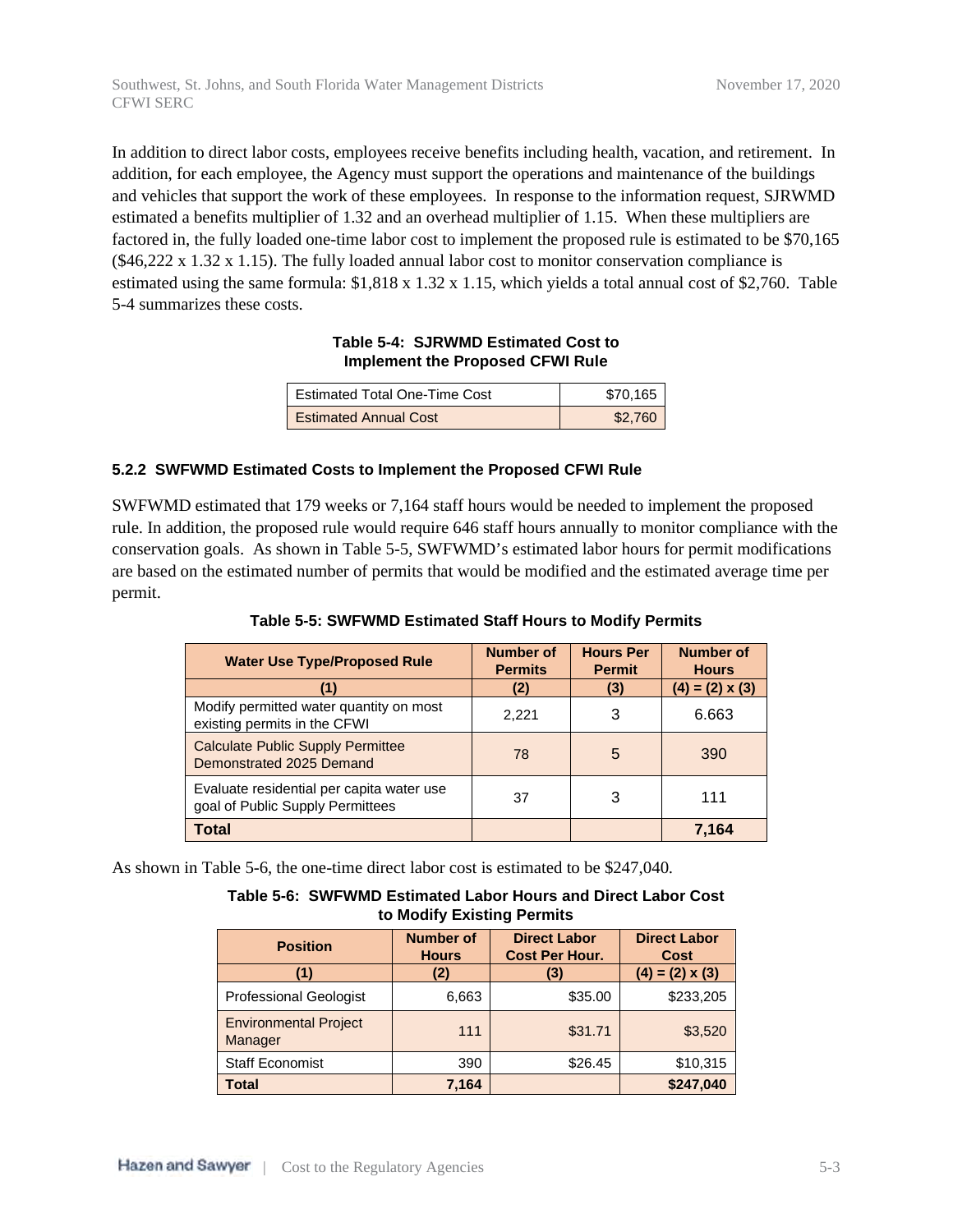The SWFWMD estimates that it will require 646 hours annually for a professional geologist to monitor compliance with the conservation mandate. Table 5-7 provides the annual direct labor costs.

**Table 5-7: SWFWMD Estimated Costs to Monitor Conservation Compliance**

| <b>Position</b>                | <b>Number</b><br>of Hours | <b>Direct Labor Cost per</b><br>Hour. | <b>Direct Labor</b><br>Cost |  |
|--------------------------------|---------------------------|---------------------------------------|-----------------------------|--|
| <b>Professional Geologist</b>  | 646                       | \$35.00                               |                             |  |
| <b>Total Direct Labor Cost</b> |                           |                                       | \$22,610                    |  |

In addition to direct labor costs, employees receive benefits including health, vacation, and retirement. In addition, for each employee, the Agency must support the operations and maintenance of the buildings and vehicles that support the work of these employees. In response to the information request, SWFWMD estimated a benefits multiplier of 1.38 and an overhead multiplier of 1.15. When these multipliers are factored in, the fully loaded labor cost to implement the proposed rule would be \$247,040 x 1.38 x 1.15, which yields a total one-time cost of \$391,998. The fully loaded annual cost to monitor compliance is estimated using the same formula: \$1,818 x 1.38 x 1.15, which yields a total annual cost of \$35,877. Table 5-8 summarizes these costs.

#### **Table 5-8: SWFWMD Estimated Cost to Implement the Proposed CFWI Rule**

| <b>Estimated Total One-Time Cost</b> | \$392,000 |
|--------------------------------------|-----------|
| <b>Estimated Annual Cost</b>         | \$36,000  |

#### **5.2.3 SFWMD Estimated Costs to Implement the Proposed CFWI Rule**

SFWMD estimated that 79 weeks or 3,175 staff hours would be needed to implement the proposed rule. In addition, the proposed rule would require 646 staff hours annually to monitor compliance with the conservation goals. As shown in Table 5-9, SFWMD's estimated labor hours for permit modifications are based on the estimated number of permits that would be modified and the estimated average time per permit.

| <b>Water Use Type/Proposed Rule</b>                                           | <b>Number of</b><br><b>Permits</b> | <b>Hours Per</b><br><b>Permit</b> | <b>Number of</b><br><b>Hours</b> |
|-------------------------------------------------------------------------------|------------------------------------|-----------------------------------|----------------------------------|
|                                                                               | (2)                                | (3)                               | $(4) = (2) \times (3)$           |
| Modify permitted water quantity on most<br>existing permits in the CFWI       | 821                                | 3                                 | 2,463                            |
| <b>Calculate Public Supply Permittee</b><br>Demonstrated 2025 Demand          | 24                                 | 5                                 | 120                              |
| Evaluate residential per capita water use<br>goal of Public Supply Permittees | 148                                | 4                                 | 592                              |
| <b>Total</b>                                                                  |                                    |                                   | 3,175                            |

**Table 5-9: SFWMD Estimated Staff Hours to Modify Permits**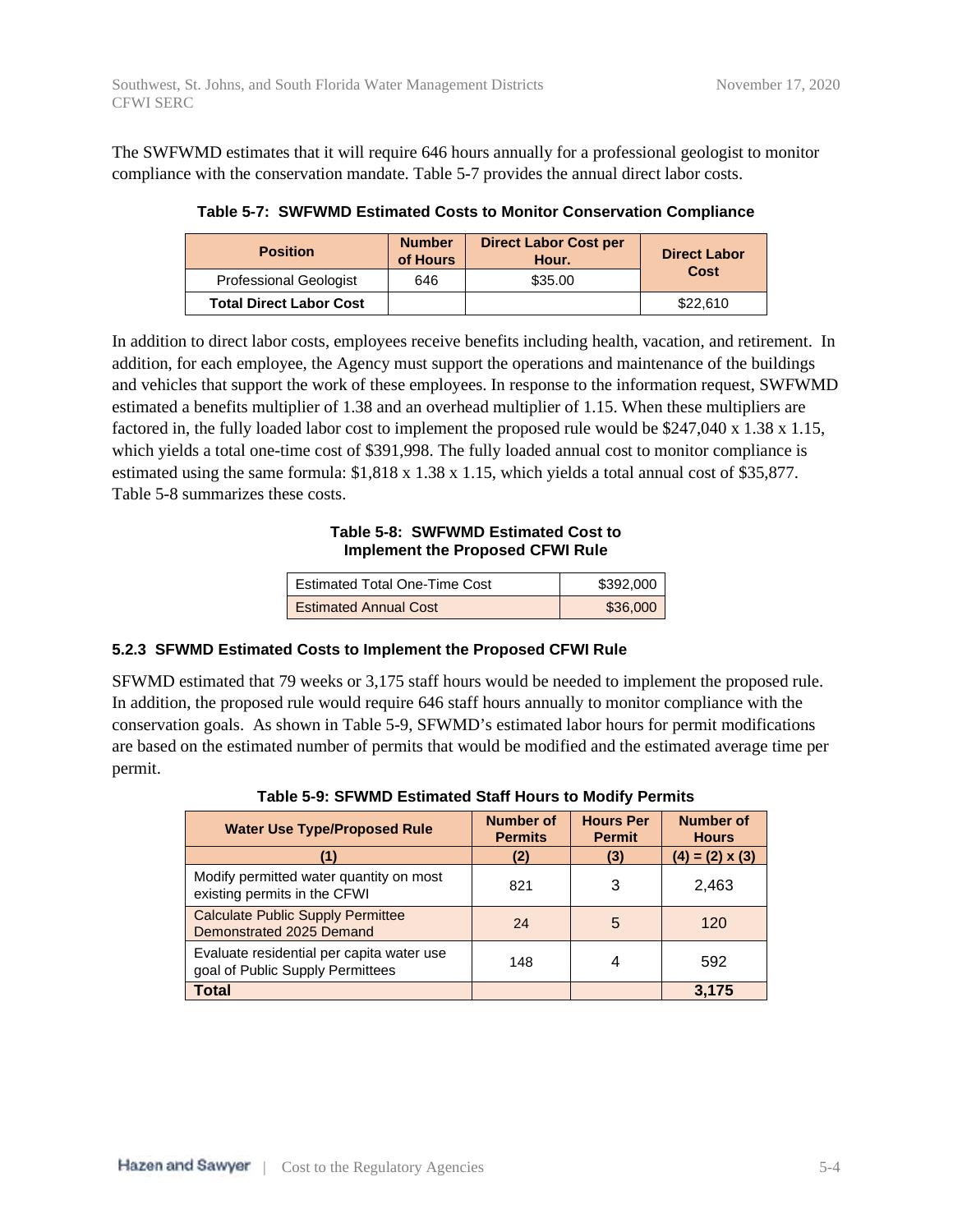| to Modify Existing Permits     |                                  |                                              |                                    |  |  |  |
|--------------------------------|----------------------------------|----------------------------------------------|------------------------------------|--|--|--|
| <b>Position</b>                | <b>Number of</b><br><b>Hours</b> | <b>Direct Labor</b><br><b>Cost Per Hour.</b> | <b>Direct Labor</b><br><b>Cost</b> |  |  |  |
|                                | (2)                              | (3)                                          | $(4) = (2) \times (3)$             |  |  |  |
| <b>Permit Reviewer</b>         | 2,463                            | \$35.00                                      | \$86,205                           |  |  |  |
| <b>Compliance Professional</b> | 592                              | \$30.00                                      | \$17,760                           |  |  |  |
| <b>Permit Reviewer</b>         | 120                              | \$35.00                                      | \$4,200                            |  |  |  |
| <b>Total</b>                   | 3.175                            |                                              | \$110,165                          |  |  |  |

#### As shown in Table 5-10, the one-time direct labor cost is estimated to be \$110,165.

| The SFWMD estimates that it will require 444 hours annually for a permit reviewer to monitor        |
|-----------------------------------------------------------------------------------------------------|
| compliance with the conservation mandate. The annual direct labor costs are provided in Table 5-11. |

# **Table 5-10: SFWMD Estimated Labor Hours and Direct Labor Cost**

|  |  | Table 5-11: SFWMD Estimated Costs to Monitor Conservation Compliance |  |
|--|--|----------------------------------------------------------------------|--|
|  |  |                                                                      |  |

| <b>Position</b>                | <b>Number</b><br>of Hours | <b>Direct Labor Cost per</b><br>Hour. | <b>Direct Labor</b> |  |
|--------------------------------|---------------------------|---------------------------------------|---------------------|--|
| <b>Permit Reviewer</b>         | 444                       | \$35.00                               | Cost                |  |
| <b>Total Direct Labor Cost</b> |                           |                                       | \$15,540            |  |

In addition to direct labor costs, employees receive benefits including health, vacation, and retirement. In addition, for each employee, the Agency must support the operations and maintenance of the buildings and vehicles that support the work of these employees. In response to the information request, SFWMD estimated a benefits multiplier of 1.38 and an overhead multiplier of 1.15. When these multipliers are factored in, the fully loaded labor cost to implement the proposed rule would be \$110,165 x 1.38 x 1.15, which yields a total one-time cost of \$174,832. The fully loaded annual cost to monitor compliance is estimated using the same formula: \$15,540 x 1.38 x 1.15, which yields a total annual cost of \$24,662. These costs are summarized in Table 5-12.

#### **Table 5-12: SFWMD Estimated Cost to Implement the Proposed CFWI Rule**

| Estimated Total One-Time Cost | \$174.832 |
|-------------------------------|-----------|
| <b>Estimated Annual Cost</b>  | \$24,662  |

## **5.3 Estimated Total Agency Cost to Implement the Proposed CFWI Rule**

The total estimated Agency cost for implementing the proposed CFWI rule is the estimated one-time cost to modify existing water use permits in the CFWI area and the annual cost to monitor compliance with the conservation goals. Table 5-9 shows the total one-time CFWI implementation cost of \$637,000.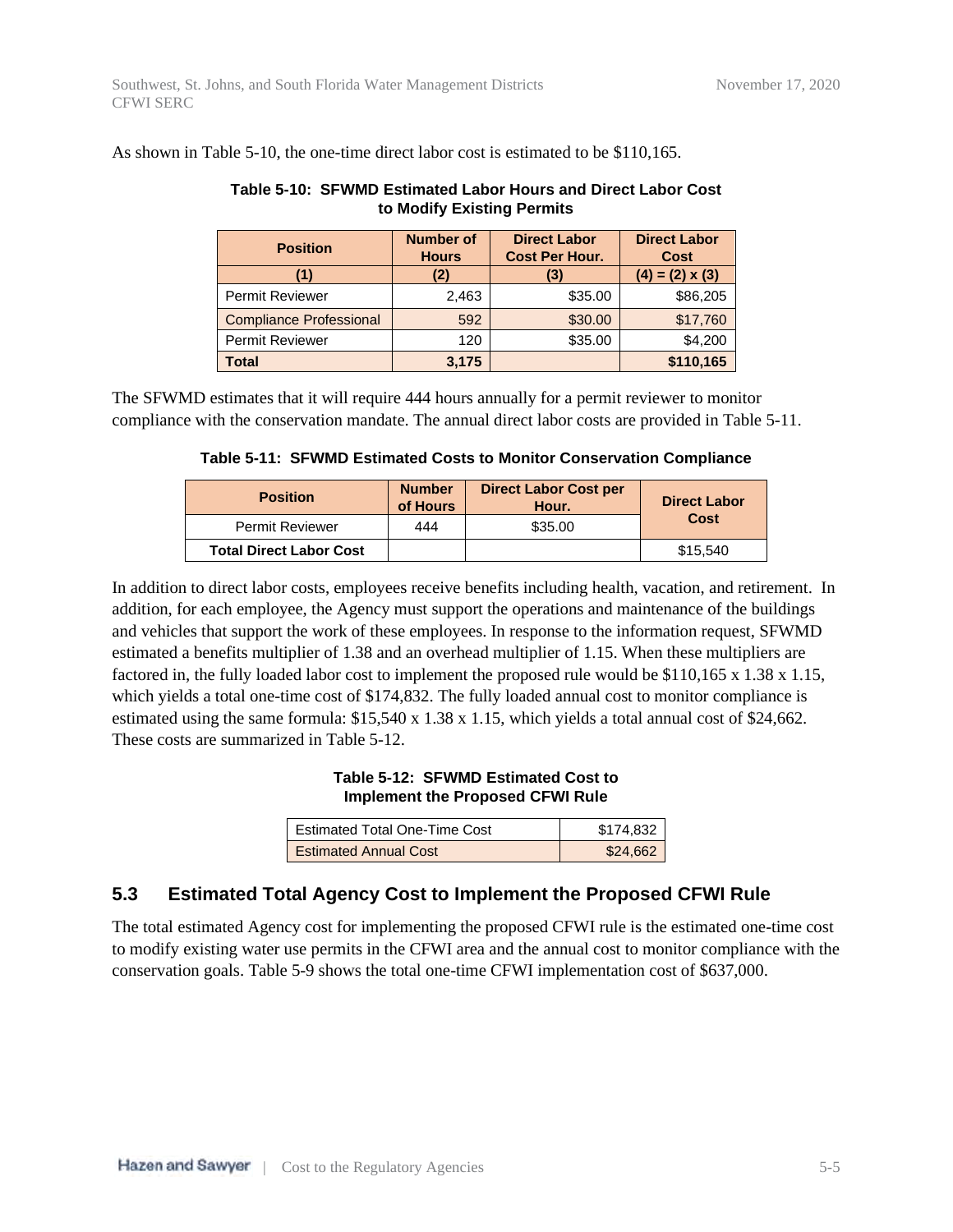| rapic J-3. LSunialcu Tulai Unc-linic<br><b>Implementation cost of the Proposed</b><br><b>CFWI Rule</b> |                      |  |  |  |
|--------------------------------------------------------------------------------------------------------|----------------------|--|--|--|
| <b>Agency</b>                                                                                          | <b>One-time Cost</b> |  |  |  |
| <b>SJRWMD</b>                                                                                          | \$70,165             |  |  |  |
| <b>SWFWMD</b>                                                                                          | \$391,998            |  |  |  |
| <b>SFWMD</b>                                                                                           | \$174.832            |  |  |  |
| <b>FDEP</b>                                                                                            | \$0                  |  |  |  |
| \$636,995<br><b>Total One-time Cost</b>                                                                |                      |  |  |  |

# **Table 5-9: Estimated Total One-time**

The annual cost to monitor the proposed rule's conservation goal is estimated to be \$63,422 as summarized in Table 5-10 for the four agencies.

#### **Table 5-10: Estimated Annual Cost to Monitor the Proposed CFWI Rule Conservation Goals**

| <b>Agency</b>            | <b>Annual Cost</b> |
|--------------------------|--------------------|
| <b>SJRWMD</b>            | \$2,760            |
| <b>SWFWMD</b>            | \$36,000           |
| <b>SFWMD</b>             | \$24,662           |
| <b>FDEP</b>              | \$0                |
| <b>Total Annual Cost</b> | \$63,422           |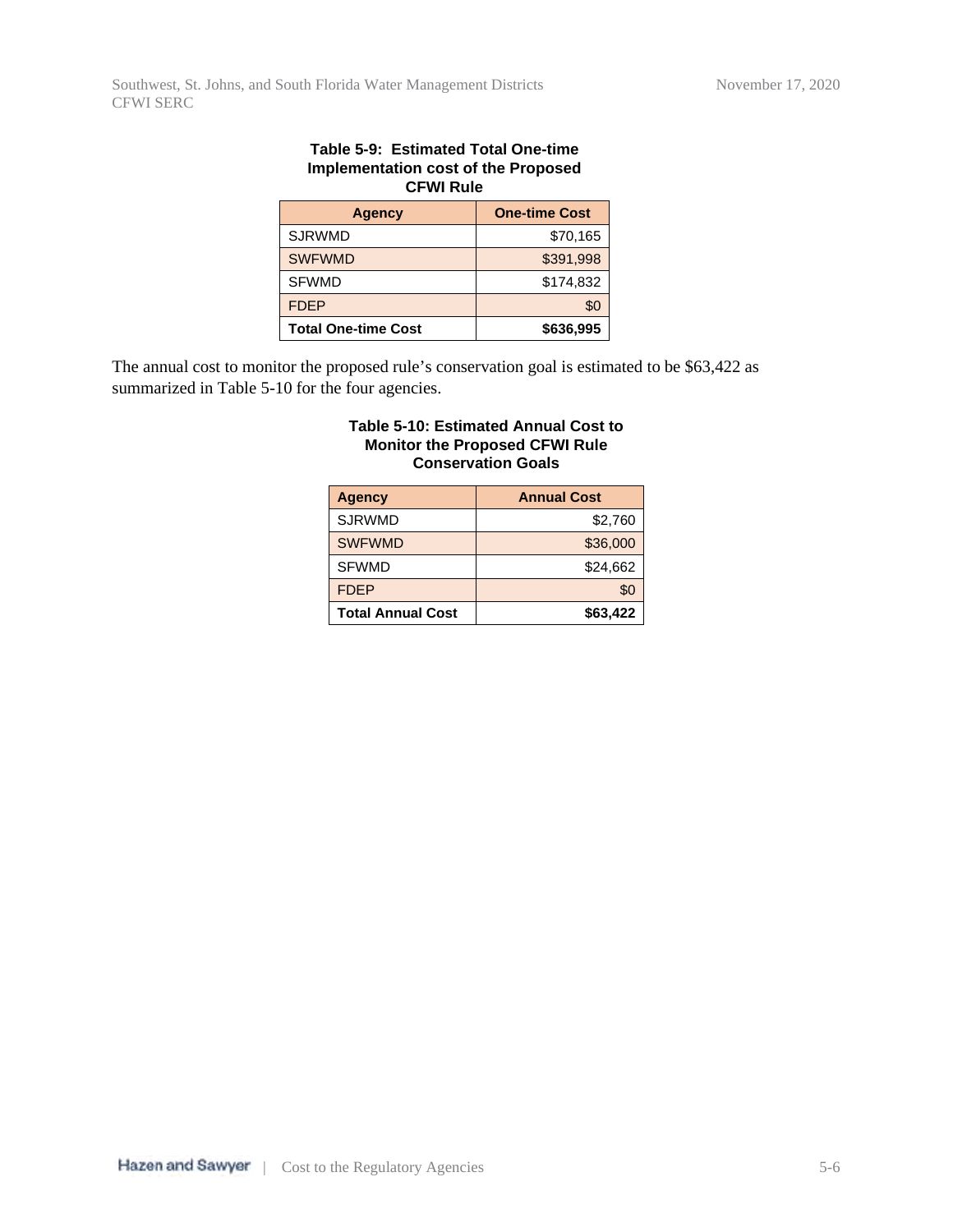## **6. Impacts to Small Businesses, Cities and Counties**

This section describes the potential impacts of the proposed CFWI rule on small businesses, small cities, and small counties. As required by section 120.541, F.S., the SERC shall include "An analysis of the impact on small businesses as defined by s. 288.703, and an analysis of the impact on small counties and small cities as defined in s. 120.52. The impact analysis for small businesses must include the basis for the agency's decision not to implement alternatives that would reduce adverse impacts on small businesses."

According to section 288.703, F.S.: "Small business" means an independently owned and operated business concern that employs 200 or fewer permanent full-time employees and that, together with its affiliates, has a net worth of not more than \$5 million or any firm based in this state which has a Small Business Administration 8(a) certification. As applicable to sole proprietorships, the \$5 million net worth requirement shall include both personal and business investments.

According to section 120.52, F.S.:

"Small city" means any municipality that has an unincarcerated population of 10,000 or less according to the most recent decennial census.

"Small county" means any county that has an unincarcerated population of 75,000 or less according to the most recent decennial census.

## **6.1 Impacts to Small Counties**

According to the 2019 county population data obtained from the Florida Office of Economic and Demographic Research, none of the CFWI counties, Brevard, Lake, Orange, Osceola, Polk, and Seminole, are small.

## **6.2 Impacts to Small Cities**

According to the 2019 county population data obtained from the Florida Office of Economic and Demographic Research, there are 23 small cities and towns in the CFWI. Of these 23 small cities and towns, 13 are large public supply permittees and one is a small public supply permittee as summarized in Table 6-1.

| Category                               | Number of<br><b>Small Cities</b> |
|----------------------------------------|----------------------------------|
| <b>Public Supply Permittees:</b>       |                                  |
| Large                                  | 13                               |
| Small                                  |                                  |
| <b>Total Public Supply Permittees:</b> | 14                               |

### **Table 6-1: Number of Small Cities in the CFWI Required to Comply with the Proposed Rule**

The 13 large public supply permittees would be impacted by the proposed changes to permitted quantities from the UFA. They would also be required to prepare a Demand-Not-Met Plan, attempt to reduce per capita water use to 115 Gross gpcd, prepare an annual "Per Capita Compliance Report", and evaluate the lowest quality water source at permit renewal. The largest transactional cost to small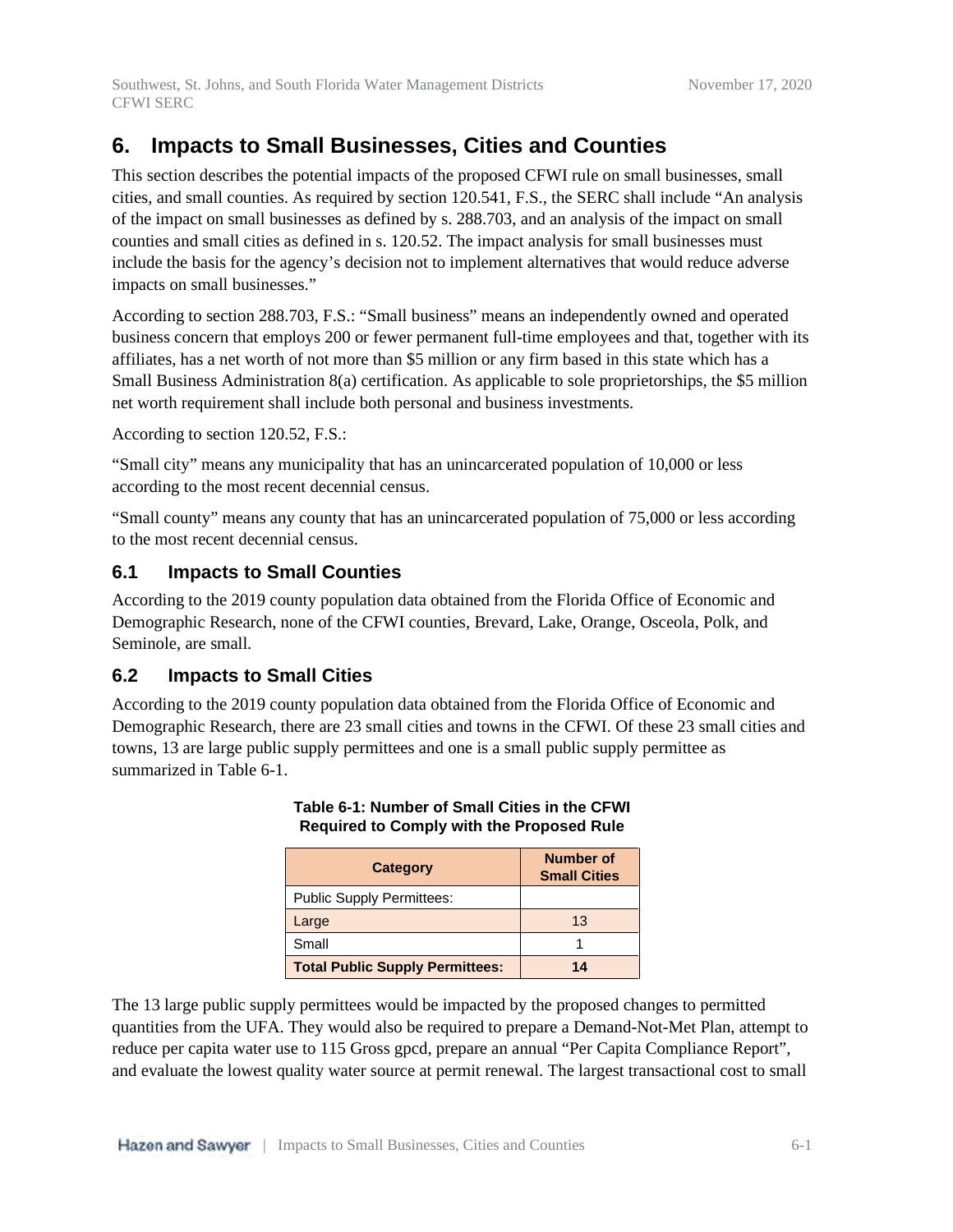cities that are large public supply permittees is associated with supplying their forecasted UFA demand-not-met with water from AWS projects. Table 6-2 provides the UFA forecasted demand-not met in 2030, 2035, and 2040 for each of the 13 permittees. By 2040, unmet demand of each permittee ranges from 0.01 mgd to 0.33 mgd.

| <b>Individual</b> | <b>County</b> | <b>Forecasted Demand-Not-Met, mgd</b> |      |      |  |  |
|-------------------|---------------|---------------------------------------|------|------|--|--|
| <b>Permittee</b>  |               | 2030                                  | 2035 | 2040 |  |  |
| 1                 | Lake          | 0.08                                  | 0.17 | 0.26 |  |  |
| $\overline{2}$    | Lake          | 0.01                                  | 0.02 | 0.03 |  |  |
| 3                 | Orange        | 0.17                                  | 0.19 | 0.19 |  |  |
| 4                 | Orange        | 0.01                                  | 0.01 | 0.01 |  |  |
| 5                 | Polk          | 0.02                                  | 0.05 | 0.08 |  |  |
| 6                 | <b>Polk</b>   | 0.02                                  | 0.05 | 0.07 |  |  |
| 7                 | Polk          | 0.10                                  | 0.22 | 0.33 |  |  |
| 8                 | <b>Polk</b>   | 0.02                                  | 0.04 | 0.07 |  |  |
| 9                 | Polk          | 0.08                                  | 0.16 | 0.25 |  |  |
| 10                | <b>Polk</b>   | 0.03                                  | 0.06 | 0.09 |  |  |
| 11                | Polk          | 0.11                                  | 0.21 | 0.31 |  |  |
| 12                | Polk          | 0.07                                  | 0.16 | 0.25 |  |  |
| 13                | Polk          | 0.04                                  | 0.07 | 0.11 |  |  |
| <b>Total</b>      |               | 0.76                                  | 1.41 | 2.05 |  |  |

#### **Table 6-2: Forecast of UFA Demand-Not-Met of Small Cities that are Large Public Supply Permittees**

Table 6-3 provides the estimated transaction cost for each permittee.

| Table 6-3: Estimated Annual Transactional Cost of Proposed CFWI Rule to Small Cities that |  |
|-------------------------------------------------------------------------------------------|--|
| are Large Public Supply Permittees                                                        |  |

| <b>Individual</b> | <b>Net Unit Cost</b><br>(AWS Project |           | <b>Annual Transactional Cost to</b><br><b>Supply UFA Demand-Not-Met, mgd</b> |             | <b>One-Time</b><br><b>Cost to</b>                    | <b>Total Cost-</b><br><b>Attempt to</b><br><b>Achieve 115</b> |
|-------------------|--------------------------------------|-----------|------------------------------------------------------------------------------|-------------|------------------------------------------------------|---------------------------------------------------------------|
| <b>Permittee</b>  | minus \$0.30<br><b>UFA Cost)</b>     | 2030      | 2035                                                                         | 2040        | <b>Prepare</b><br><b>Unmet</b><br><b>Demand Plan</b> | <b>Gross gpcd Goal</b><br><b>Over 20 Years</b>                |
| 1                 | \$1.39                               | \$42,800  | \$86,410                                                                     | \$129,557   | \$50,000                                             | \$0                                                           |
| $\overline{2}$    | \$1.39                               | \$4,731   | \$8,694                                                                      | \$12,913    | \$50,000                                             | \$0                                                           |
| 3                 | \$3.59                               | \$222,466 | \$248,386                                                                    | \$248,386   | \$50,000                                             | \$54,208                                                      |
| $\overline{4}$    | \$3.59                               | \$7,325   | \$7,495                                                                      | \$7,495     | \$50,000                                             | \$20,265                                                      |
| 5                 | \$2.69                               | \$23,769  | \$51,677                                                                     | \$81,187    | \$50,000                                             | \$0                                                           |
| $6\phantom{1}6$   | \$2.69                               | \$20,226  | \$45,306                                                                     | \$71,803    | \$50,000                                             | \$31,780                                                      |
| 7                 | \$2.69                               | \$99,209  | \$212,117                                                                    | \$326,737   | \$50,000                                             | \$0                                                           |
| 8                 | \$2.69                               | \$20,197  | \$43,147                                                                     | \$66,849    | \$50,000                                             | \$0                                                           |
| 9                 | \$2.69                               | \$74,817  | \$159,551                                                                    | \$246,543   | \$50,000                                             | \$0                                                           |
| 10                | \$2.69                               | \$29,766  | \$61,717                                                                     | \$93,148    | \$50,000                                             | \$0                                                           |
| 11                | \$2.69                               | \$103,159 | \$206,203                                                                    | \$302,355   | \$50,000                                             | \$13,637                                                      |
| 12                | \$2.69                               | \$71,895  | \$158,185                                                                    | \$249,087   | \$50,000                                             | \$0                                                           |
| 13                | \$2.69                               | \$34,472  | \$71,251                                                                     | \$106,646   | \$50,000                                             | \$0                                                           |
| <b>Total</b>      |                                      | \$754,830 | \$1,360,139                                                                  | \$1,942,706 | \$650,000                                            | \$119,890                                                     |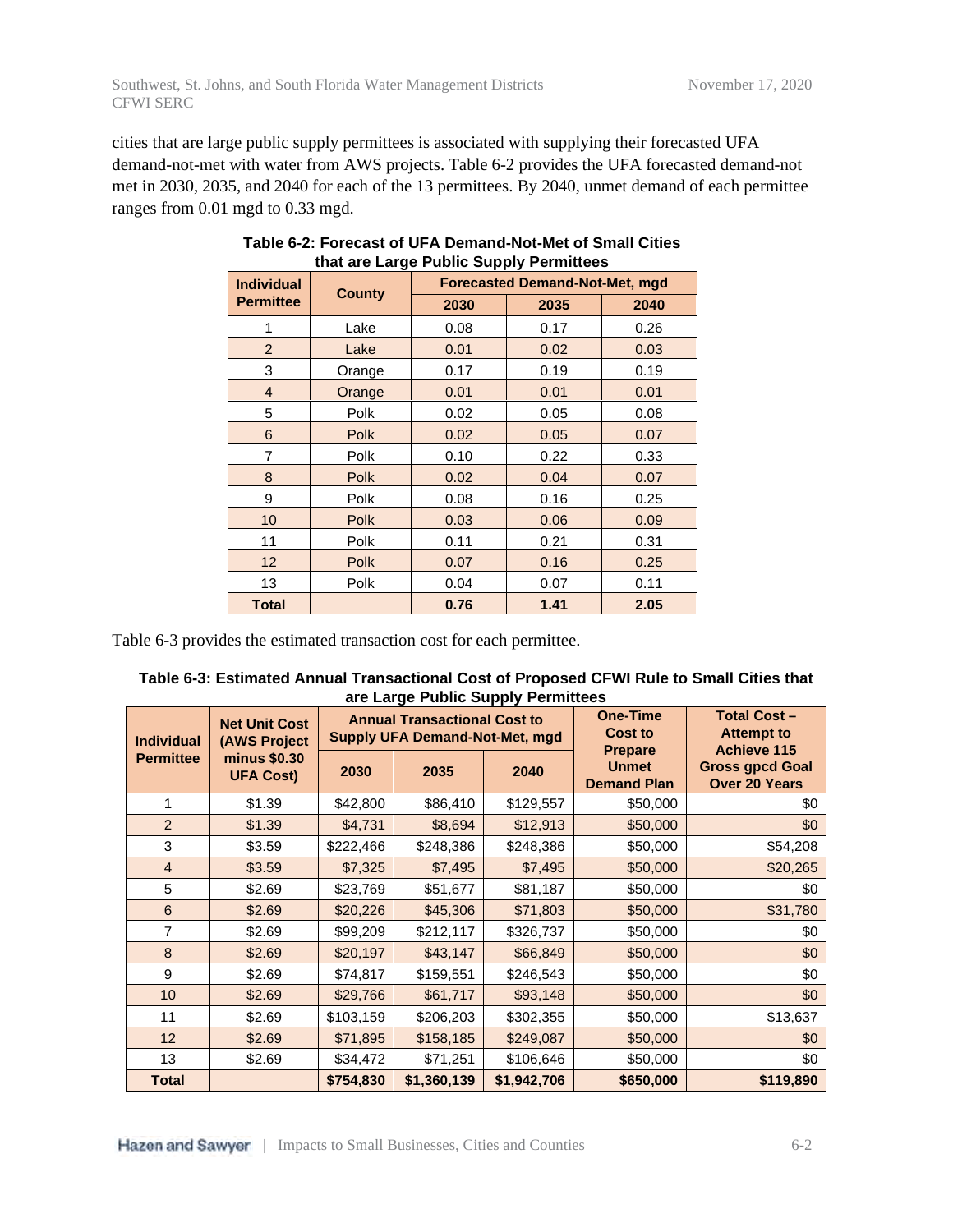As described in Section 4.0 of the SERC, the net unit cost of AWS projects was estimated using the AWS project information provided in the RWSP. The unit cost includes capital and O&M costs. The estimated unit cost of AWS projects in each county was calculated in Section 4.0. An estimated unit cost to withdraw and treat water from the UFA, \$0.30 per 1,000 gallons, was subtracted from the AWS unit cost to obtain an estimate of the transactional cost associated with changes in permitted quantities from the UFA.

Also included in the Table 6-3 is the estimated one-time cost to prepare a plan that addresses how UFA unmet demand will be supplied. The actual staff and consultant cost to prepare the plan will vary by utility. As explained in Section 4.0 of this SERC an average cost per permittee, excluding the two largest permittees, is estimated to be \$50,000 to prepare the plan and update it over time. The last column of Table 6-3 provides the estimated cost to attempt to achieve the gross per capita goal of 115 gpcd. For the nine permittees with gross per capita demands below 115 gpcd, the transactions cost is \$0. For the remaining four permittees, the last column of Table 6-3 provides their cost based on the gpcd reduction required by 2040 and the forecasted population in 2040.

In addition, these permittees would be required to prepare and submit an annual "per capita compliance" report. Under existing rule, this report is required of large public supply permittees in the SWFWMD. Therefore, this change in the water use permitting rules would not affect the nine large public supply permittees located in Polk County. For the other four permittees, two have gross per capita use below the 115 gpcd goal so the process of filling out the report is not expected to require any significant amount of staff or consultant time or data. For the other two permittees, the estimated annual reporting cost to each is estimated to be \$5,600 per year as described in Section 4.0 of this SERC. Also, for these four permittees outside of the SWFWMD, the new requirement that additional detail be provided in forecasting water demand is not expected to be significant due to the relatively small number of customers served by these permittees.

Finally, the proposed CFWI rule requires that water use permit applicants, regardless of size, provide reasonable assurance that the proposed use (or portion of the proposed use) will be met with the lowest quality water source that is suitable for the purpose and is technically, economically, and environmentally feasible. The requirements described for determining feasibility will necessitate that the applicant prepare a written report. The SFWMD already requires this consideration and evaluation under existing rule so this would be a new requirement of public supply permittees in the SWFWMD and SJRWMD. None of these 13 permittees are in the SFWMD. However, because these 13 permittees obtain less than 1.50 mgd from the UFA by 2025, the feasibility evaluation is not expected to require a significant amount of staff and consultant time and data.

There is only one small city that is a small public supply permittee. The only transactional cost to this permittee is the cost to supply its UFA demand-not-met and the one-time cost to prepare a plan to supply this unmet demand. At permit renewal, this permittee is also subject to the "Lowest Quality Water Source" feasibility study and the provision of additional details to justify water demand. Because UFA water demand of this permittee is less than 0.03 mgd by 2040, it is not likely that the water management district will require a significant amount of resources to prepare the feasibility study. Also, the staff and data requirements to provide the extra demand detail is not expected to be a significant cost to the permittee.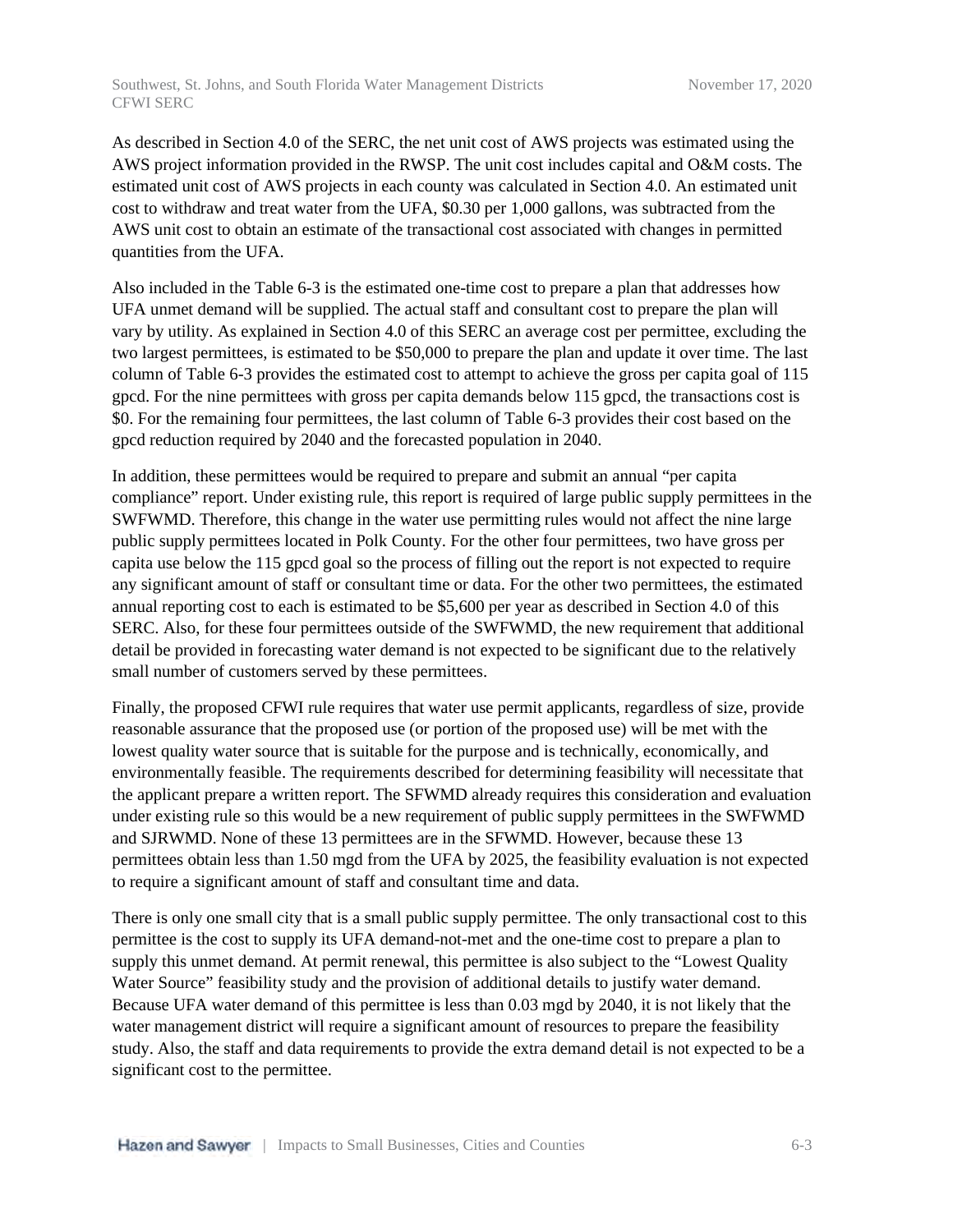The estimated transactional cost to this permittee is provided in Table 6-4.

#### **Table 6-4: Forecast of UFA Demand-Not-Met and Estimated Cost of Proposed CFWI Rule to a Small City in Polk County that is a Small Public Supply Permittee**

| <b>Item</b>                                                                                             | 2030     | 2035    | 2040    |
|---------------------------------------------------------------------------------------------------------|----------|---------|---------|
| Demand-Not-Met, mgd                                                                                     | 0.0005   | 0.0012  | 0.0019  |
| <b>Annual Transactional Cost to Supply Unmet</b><br>Demand at Net Unit Cost of \$2.69 per 1,000 gallons | \$471    | \$1,131 | \$1,885 |
| One-Time Transactional Cost to Prepare AWS<br>Project Plan                                              | \$20,000 |         |         |

## **6.3 Impacts to Small Businesses**

The proposed rule does not directly impact small businesses unless the business is a water use permittee or applicant in the CFWI area. The numbers of water use permittees by use type in the CFWI who are a small business, as estimated by the SJRWMD and the SWFWMD based on their permittees in the CFWI area, are provided in Table 6-5. These small businesses do not include governments such as government-owned water utilities. The impacts to water supply utilities owned by small cities were discussed in the previous sub-section. Also provided in Table 6-5 are the estimated total numbers of permittees by use type.

**Table 6-5: Estimated Numbers of CFWI Water Use Permittees by Use Type Who May be a Small Business**

| <b>Water Use Type</b>                   | <b>Total</b><br><b>Number of</b> | <b>Permittees Who May Be Small Private</b><br><b>Businesses (Excludes governments such</b><br>as government-owned water utilities) |                        |
|-----------------------------------------|----------------------------------|------------------------------------------------------------------------------------------------------------------------------------|------------------------|
|                                         | <b>Permittees</b>                | % of Total<br>Permittees (a)                                                                                                       | <b>Number</b>          |
| (1)                                     | (2)                              | (3)                                                                                                                                | $(4) = (2) \times (3)$ |
| Agricultural                            | 1,899                            | 89.00%                                                                                                                             | 1,690                  |
| Industrial / Commercial / Institutional | 184                              | 33.50%                                                                                                                             | 62                     |
| Environmental                           | 3                                | 33.00%                                                                                                                             |                        |
| Landscape / Recreation / Aesthetic      | 675                              | 63.00%                                                                                                                             | 425                    |
| Mining / Dewatering                     | 8                                | 19.00%                                                                                                                             | $\overline{2}$         |
| Other                                   | 3                                | 13.00%                                                                                                                             | 0.4                    |
| <b>Public Supply</b>                    | 300                              | 43.00%                                                                                                                             | 129                    |
| <b>Total</b>                            | 3,072                            |                                                                                                                                    | 2,309                  |

(a) Based on an assessment of number of permittees who may be small businesses in the SJRWMD CFWI area as provided by the SJRWMD. For ICI permittees, the percent private business is the average of the percentages provided by the SJRWMD and the SWFWMD, 41% and 26%, respectively.

Of the estimated 3,072 water use permittees in the CFWI, 2,309, or 75 percent, could be small private businesses and about 1,611 of may be small agricultural businesses. About 425 of the 675 landscape / recreation / aesthetic water use permittees may be small private businesses and most of these use water for landscape irrigation. Agricultural and landscape water use permittees and applicants will be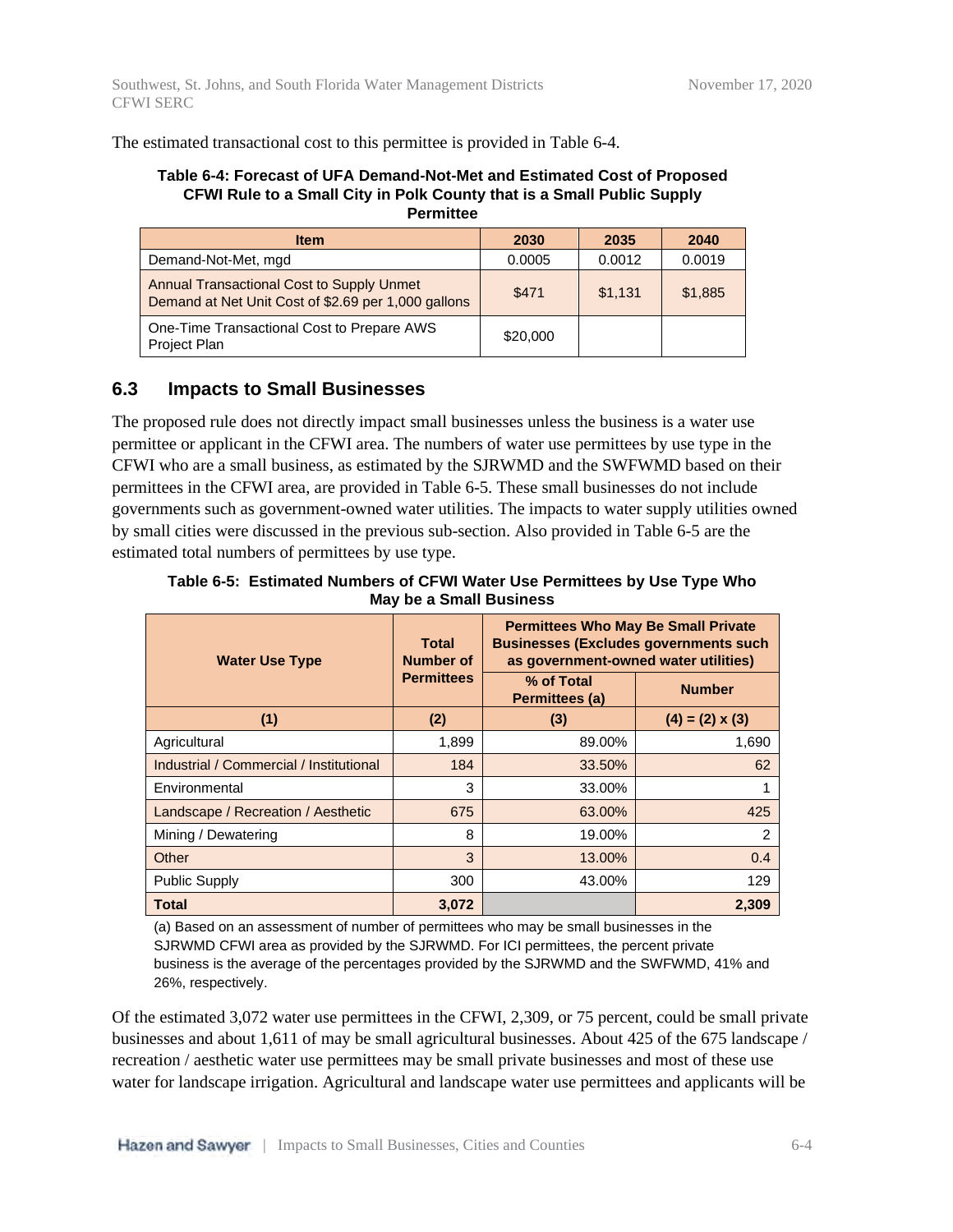able to obtain permitted water quantities from the UFA to satisfy water demand after 2025 as they would have under existing rule. Impacts to agricultural and landscape irrigation permittees and applicants are not expected to be significant.

About 129 of the 300 public supply permittees may be small businesses. These businesses may be able to obtain potable water to satisfy water demands after 2025 by purchasing water from a local water utility or by obtaining a variance from the water management district that would provide for new permitted water quantities from the UFA after 2025.

About 62 of the estimated 184 ICI water use permittees in the CFWI could be small businesses. Under the proposed rule, ICI and power generation permitted quantities from the UFA in the CFWI area will be limited to the permittee or applicant's "Demonstrated 2025 Demand," which means the quantity of water needed to meet demands in the year 2025. If the permitted allocation is based on a water balance and not a growth projection, then the Demonstrated 2025 Demand would be the existing permitted allocation. Water demand growth after 2025 will need to come from "offsets", "substitution credits", "land use transitions" and/or "alternative water source development".

The numbers of small business new applicants for permitted quantities by use type in the CFWI as estimated by the SJRWMD and the SWFWMD, based on their permittees in the CFWI area, are provided in Table 6-6. These small businesses do not include governments such as governmentowned water utilities. Also provided in Table 6-6 are the estimated total numbers of new applicants by use type. About 11 of the 19 new applicants for permitted quantities each year are estimated to be small agricultural businesses.

| <b>Water Use Type</b>                   | <b>Number of New</b> | <b>New Applicants Who May Be Small</b><br><b>Private Businesses</b> |                        |  |
|-----------------------------------------|----------------------|---------------------------------------------------------------------|------------------------|--|
|                                         | <b>Applicants</b>    | % of Total<br><b>New Applicants</b>                                 | <b>Annual Number</b>   |  |
| (1)                                     | (2)                  | (3)                                                                 | $(4) = (2) \times (3)$ |  |
| Agricultural                            | 12.1                 | 89.00%                                                              | 10.8                   |  |
| Commercial / Industrial / Institutional | 1.6                  | 33.50%                                                              | 0.5                    |  |
| Environmental                           | 0.4                  | 33.00%                                                              | 0.1                    |  |
| Landscape / Recreation / Aesthetic      | 2.0                  | 63.00%                                                              | 1.3                    |  |
| Mining / Dewatering                     | 1.5                  | 19.00%                                                              | 0.3                    |  |
| Other                                   | 0.4                  | 13.00%                                                              | 0.0                    |  |
| <b>Public Supply</b>                    | 0.7                  | 43.00%                                                              | 0.3                    |  |
| <b>Total</b>                            | 18.6                 |                                                                     | 13.3                   |  |

**Table 6-6: Estimated Number of CFWI Water Use Permit New Applicants Who May be Small Businesses**

Small businesses in the CFWI that are not water use permittees could be indirectly impacted by the proposed CFWI rule if their monthly water bill increases because of the proposed rule. This SERC does not provide estimates of the impact of the proposed CFWI rule on future water bills and affordability.